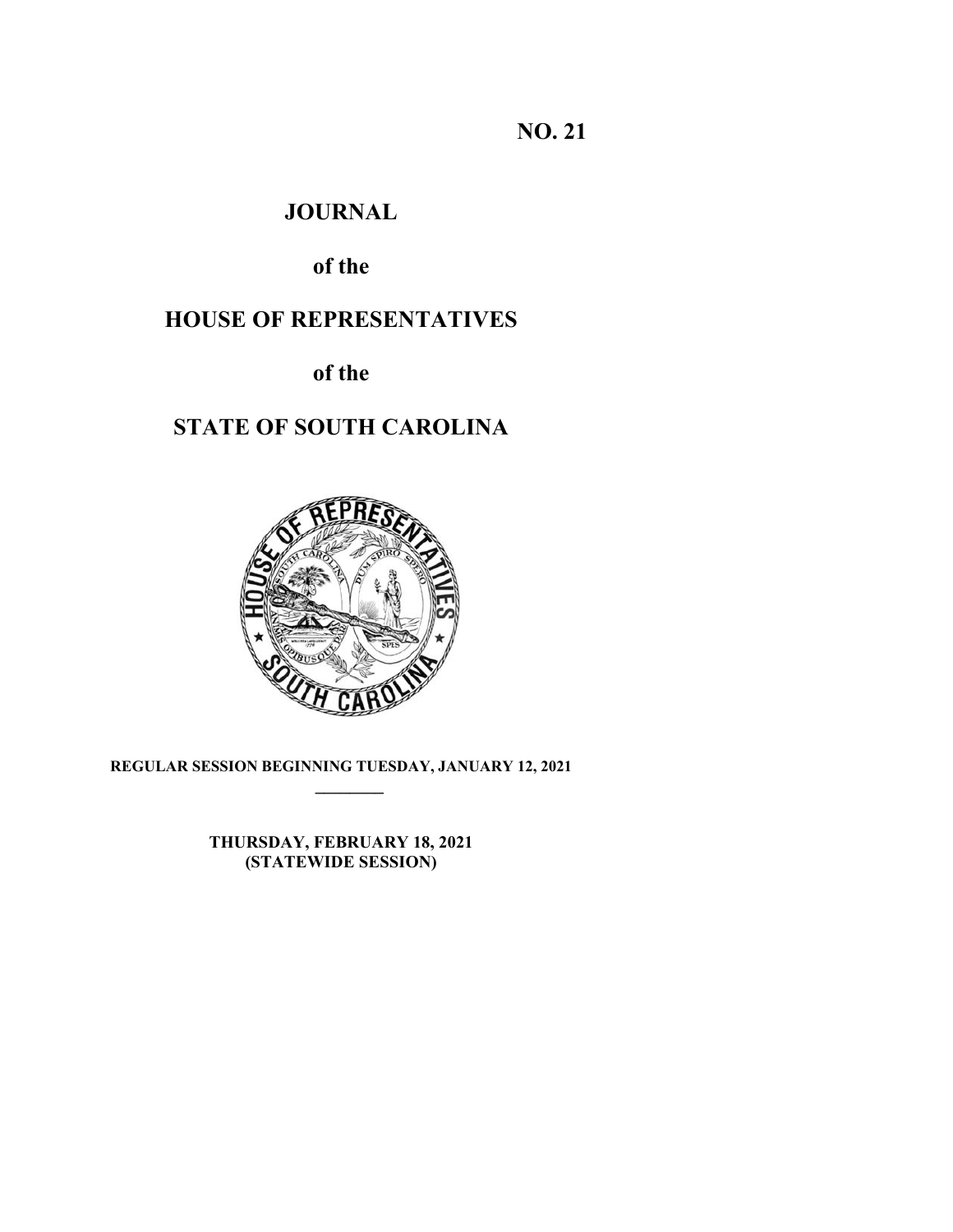### **Thursday, February 18, 2021 (Statewide Session)**

Indicates Matter Stricken Indicates New Matter

The House assembled at 10:00 a.m.

Deliberations were opened with prayer by Rev. Charles E. Seastrunk, Jr., as follows:

 Our thought for today is from Psalm 95:7: "For He is our God, and we are the people of His pasture, and the sheep of His hand."

 Let us pray. Dear Lord, guide us as these people carry out the duties assigned to them. Bless them in all they do to provide for the people of this State. As these women and men serve here, encourage them to serve the people. Give us the challenge to help those in need. Bless our defenders of freedom and first responders as they protect and care for us. Look in favor upon our World, Nation, President, State, Governor, Speaker, staff, and all who serve in this vineyard. Heal the wounds, those seen and those hidden, of our brave men and women who suffer and sacrifice for our freedom. Lord, in Your Mercy, hear our prayers. Amen.

Pursuant to Rule 6.3, the House of Representatives was led in the Pledge of Allegiance to the Flag of the United States of America by the SPEAKER.

After corrections to the Journal of the proceedings of yesterday, the SPEAKER ordered it confirmed.

#### **MOTION ADOPTED**

Rep. HERBKERSMAN moved that when the House adjourns, it adjourn in memory of Cecil "Jay" Odom, which was agreed to.

### **REPORT RECEIVED**

The following was received:

# **College And University Trustee Screening Commission Report To The General Assembly**

The College and University Trustee Screening Commission found the following individuals qualified and nominated for the Trustee seats to which they applied. A complete transcript of the hearings for these

## 1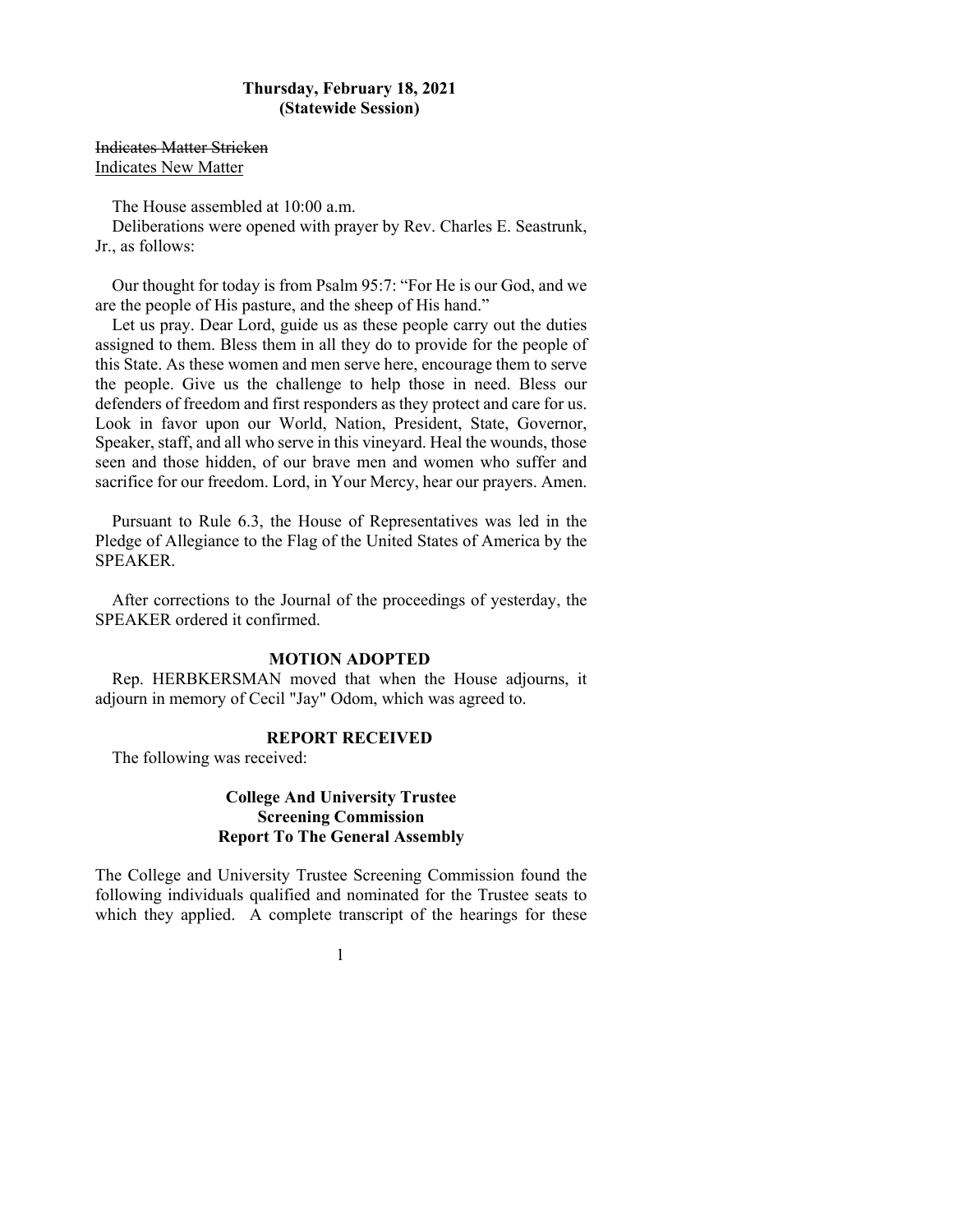candidates will be printed in Senate and House Journals on February 18, 2021.

# **THE CITADEL**

**One (1) At-Large, Seat** 

- *terms expire June 30, 2026*
- -- C. Douglas Barnes Lancaster
- -- Kenneth L. Davis III Columbia
- -- F. Gregory Delleney, Jr. Chester
- -- Andrew L. Helfer Columbia

#### **LANDER UNIVERSITY**

### **At-Large, Seat 9**

*- terms expire June 30, 2022*

 -- Esther R. "Toni" Able - Laurens -- James C. Shubert - Simpsonville

# **SOUTH CAROLINA STATE UNIVERSITY**

**At-Large, Seat 10** 

- *terms expire June 30, 2024*
- -- Macie P. Smith Columbia

## **UNIVERSITY OF SOUTH CAROLINA**

**5th Judicial Circuit** 

- *terms expire June 30, 2022*
- -- Robert F. Dozier, Jr. Columbia
- -- Alexander English Blythewood
- -- Kevin M. Hunter Irmo

#### **STATE OF SOUTH CAROLINA COLLEGE AND UNIVERSITY TRUSTEE SCREENING COMMISSION**

### **SCREENINGS**

#### TRANSCRIPT OF PUBLIC HEARINGS

| Date:     | Monday, February 1, 2021 |
|-----------|--------------------------|
| Time:     | $1:02$ P.M.              |
| Location: | 209 Gressette Building   |
|           | 1101 Pendleton Street    |
|           |                          |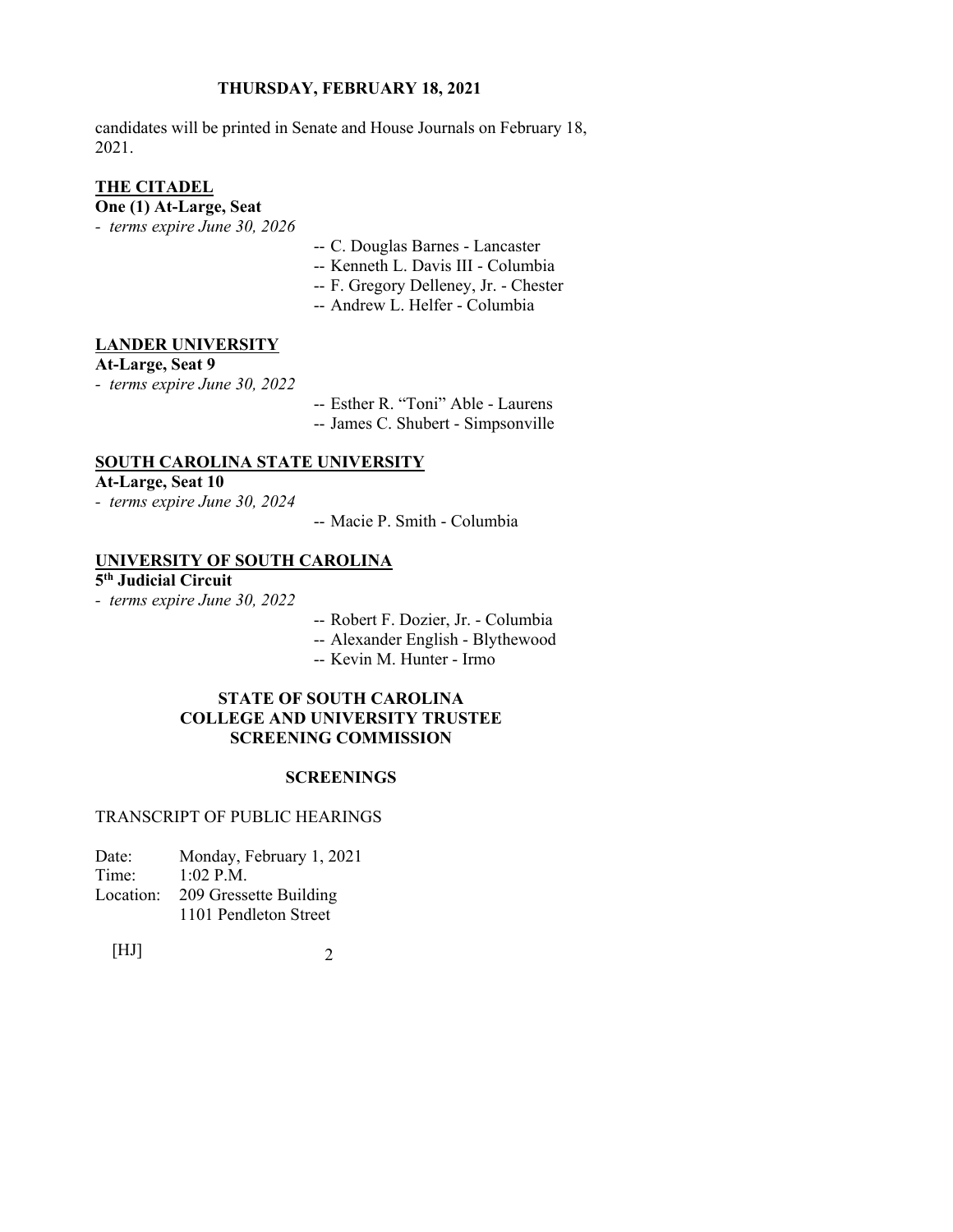Columbia, South Carolina 29201

Committee Members Present: Senator Harvey S. Peeler, Jr., Chairman Representative William R. Whitmire, V. Chairman Representative John King Senator Thomas C. Alexander Representative Kirkman Finlay III Representative Chris Murphy Senator John L. Scott, Jr. Senator Daniel B. "Danny" Verdin III

Also Present: Martha Casto, Staff Julie Price, Staff

CHAIRMAN PEELER: You have the agenda before you. First up is South Carolina State University At- Large Seat Ten. It's all under Tab A, Macie P. Smith from Columbia. MS. Smith, if you would, come forward.

MS. SMITH: Yes, sir. Good afternoon.

CHAIRMAN PEELER: Good to see you.

MS. SMITH: Can you see me? Do you want me to --

CHAIRMAN PEELER: Oh, no, you're good. If you're comfortable, you're all right, yeah.

MS. SMITH: Okay.

CHAIRMAN PEELER: Well, first of all, let me swear you in.

MS. MACIE SMITH having been duly sworn, testifies as follows:

CHAIRMAN PEELER: Would you like to make a brief statement on why you'd like to serve on the South Carolina State University board of trustees?

MS. SMITH: I sure would. I am a small town country girl from Orangeburg County, North, and South Carolina, to be specific. And I obtained my bachelors of social work from SC State University, my master's in rehabilitation counseling from SC State University. And that education and experience prepared me to pursue a doctorate in higher education leadership from Nova Southeastern University. And I aspire to help to promote excellence in our HBCU students. The same thing SC State did for me, I want to do for the upcoming HBCU students at my alma mater.

CHAIRMAN PEELER: Good. I think we screened you before earlier-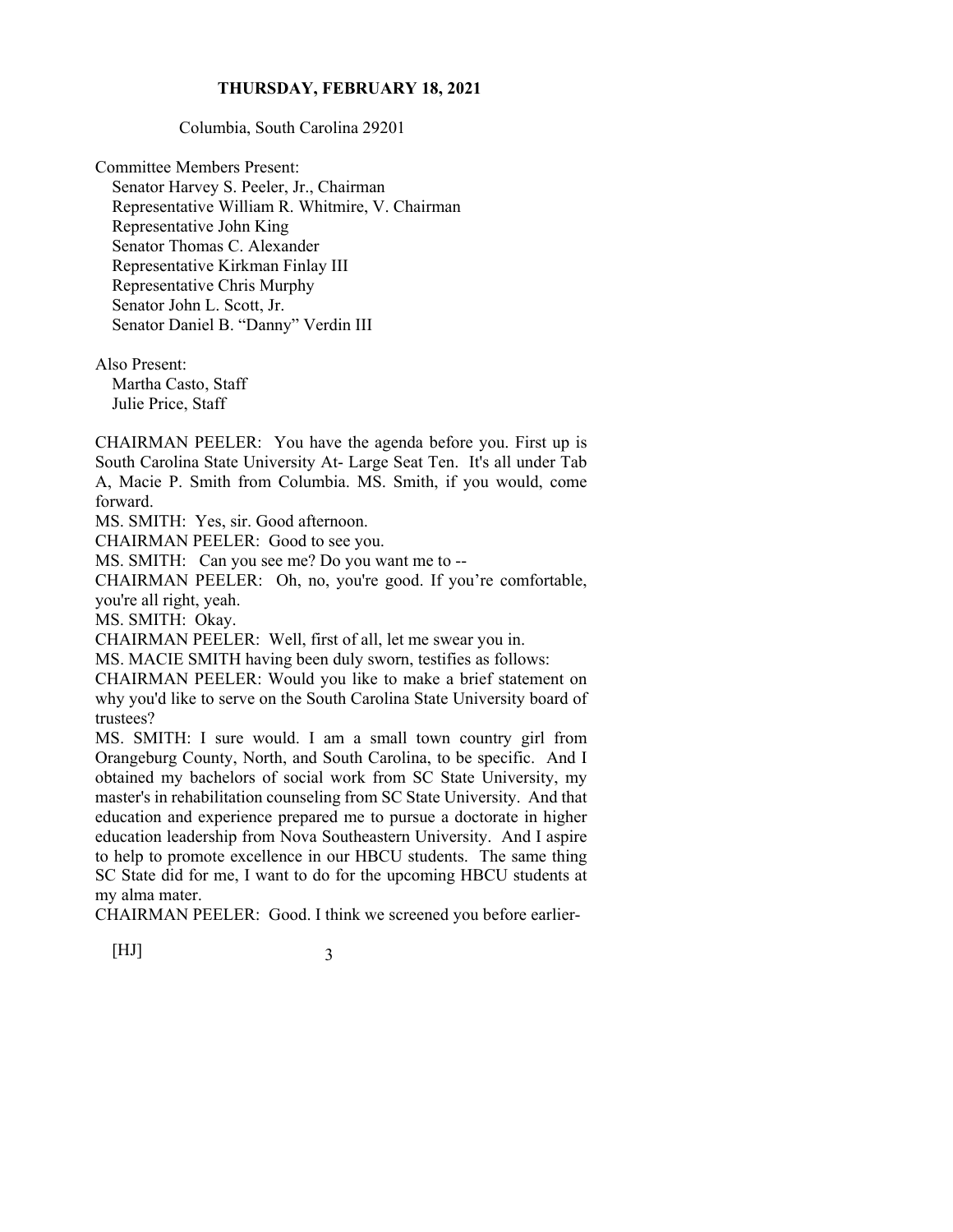MS. SMITH: Yes, sir I just got a couple of changes that's all.

CHAIRMAN PEELER: Okay. What are the changes?

MS. SMITH: Oh, my hair.

SENATOR SCOTT: Mr. Chairman.

CHAIRMAN PEELER: Senator Scott.

SENATOR SCOTT: I think it's been less than six months or right before we left that we just screened her. Unless there's something major that's changed since the last screening, I move a favorable report and we can move on.

CHAIRMAN PEELER: Senator Scott moves a favorable report.

SENATOR VERDIN: I would be more than happy to. I just want to make sure my understanding of the rules don't require the prerequisite - - or the requisite questions.

MS. CASTO: No, sir. Not for this one --

SENATOR VERDIN: Second the motion.

CHAIRMAN PEELER: All right. Moved and seconded as favorable report. Any discussion? (No response is heard.)

CHAIRMAN PEELER: We'll take a vote on it. All in favor say, aye. (Ayes are heard.)

CHAIRMAN PEELER: Opposed, No. (No response is heard.)

CHAIRMAN PEELER: And ayes have it. Thank you so much for your willingness to serve. Next up we have in Tab B, Ester R. "Toni" Able from Laurens. And I have an excuse for messing up your name: this mask fogs up my glasses and I can't see. So I'll have an excuse today. MS. ABLE: Good afternoon.

CHAIRMAN PEELER: Good afternoon, ma'am.

MS. ABLE: Good afternoon, sir. How are you today?

CHAIRMAN PEELER: Let me swear you in.

MS. ESTER R. "TONI" ABLE having been duly sworn, testifies as follows:

CHAIRMAN PEELER: Would you like to make a brief statement of why you would like to serve on Lander University Board of Trustees?

MS. ABLE: In thinking about that question, many things came to mind, the first being that there are several places in this great state of South Carolina I truly feel I'm home. You know, you get that feeling if you've been gone away for a long time and you step back into your house, you're like, I'm home. Lander University is definitely that place, second in line to my home, and third in line to Hickory Knob, South Carolina just because of the family memories that we have at Hickory Knob. Lander, when I first stepped on that campus, when I first moved to the great state of South Carolina in 1984, for some reason brought me to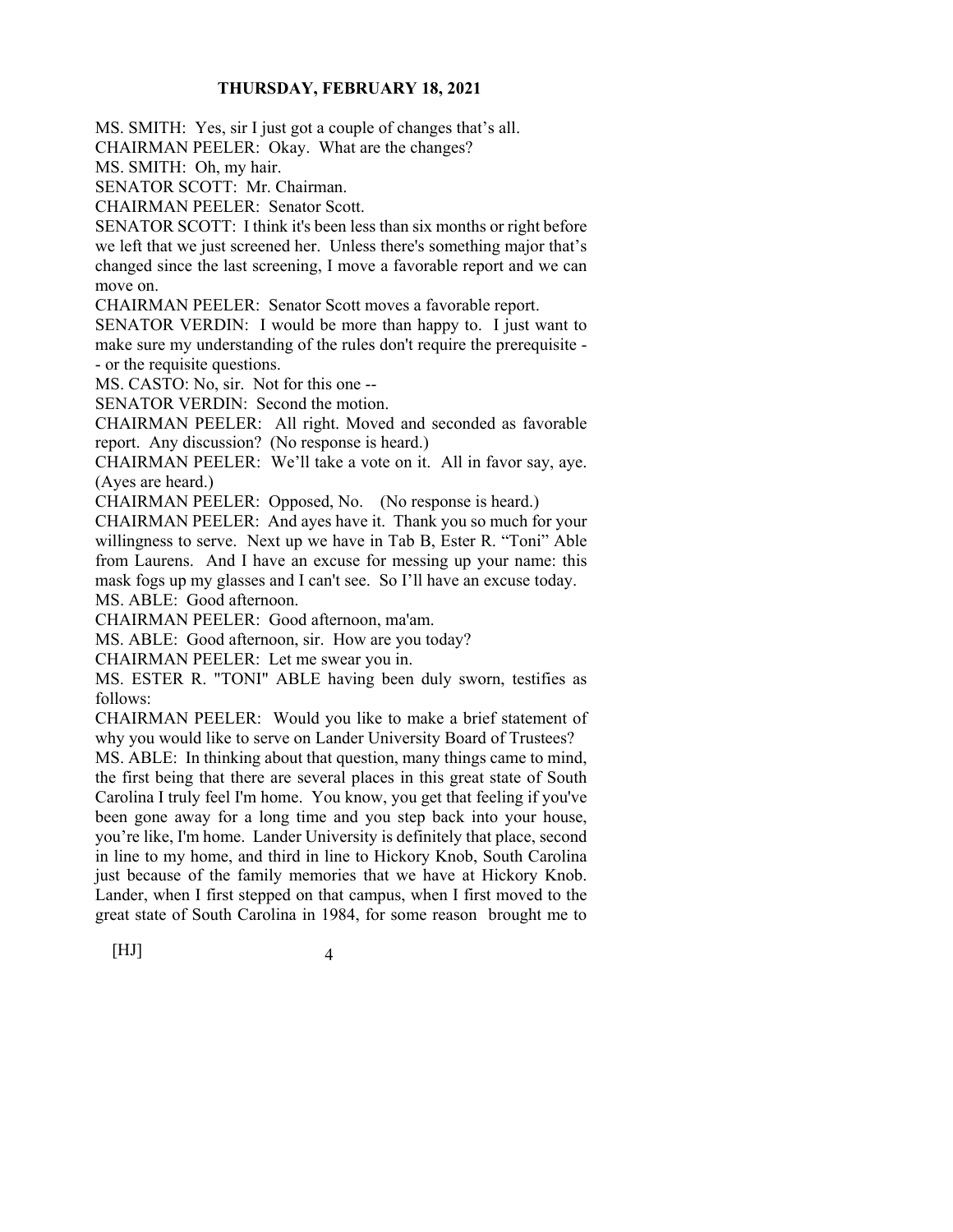Lander; I'm not really sure why. It was like, wow, this is a neat place. And then lo and behold, I ended up spending my undergraduate years at Lander and absolutely loved the campus. I loved every part of Lander. Lander was an important part of my family, even before I knew it. My husband graduated from Lander, along with his late wife Mary, who I've had the pleasure of raising their children since Mary passed away. Our daughter, Andrea, graduated from Lander. I have formerly served on the Board of Trustees of Lander. And whenever I get to go on the Lander campus now, with my class of 2020 students who are there are, it's just a wonderful, exhilarating feeling that I know that they are having as well. And I want to be able to continue to serve back to my alma mater in a very productive way. And I feel as serving on the Board of Trustees will give me that opportunity to do that.

CHAIRMAN PEELER: Thank you. Any questions? Representative King.

REPRESENTATIVE KING: Thank you, Mr. Chair.

MS. ABLE - EXAMINATION BY REPRESENTATIVE KING:

Q. Ms. Able, can you tell me what you know as what the time of commitment is to being on the Board?

A. From what I understand, the Board of Trustees meets on a quarterly basis. However, I do know they have called meetings throughout the year as well. I think they've got a called meeting coming up this week to discuss some issues that have arisen. And time commitment for me, that's -- does not bother me, whatsoever.

Q. All right. When you think of diversity and Lander, give me your definition as to how you can continue in the process of diversity there at Lander and what would you do different, if there is anything you would do different?

A. Thank you. I think Lander has made great strides, when it comes to diversity. I do know that they have recently formed a diversity -- I believe it's a diversity action council that is meeting to address diversity issues on campus, not only with the student body but with the employees at Lander as well within that. And I think that is incredibly important because students do need to look around and see individuals who have similar backgrounds to themselves and strive to emulate what those individuals are doing on campus. I also note that Lander is always working very diligently to recruit students throughout the state, which I know gives competition to other universities that are across the state. And Lander has been very successful in recruiting some diverse student bodies in the past. I know that they will continue to do that. As far as what I would do differently, that's kind of hard to say because I'm not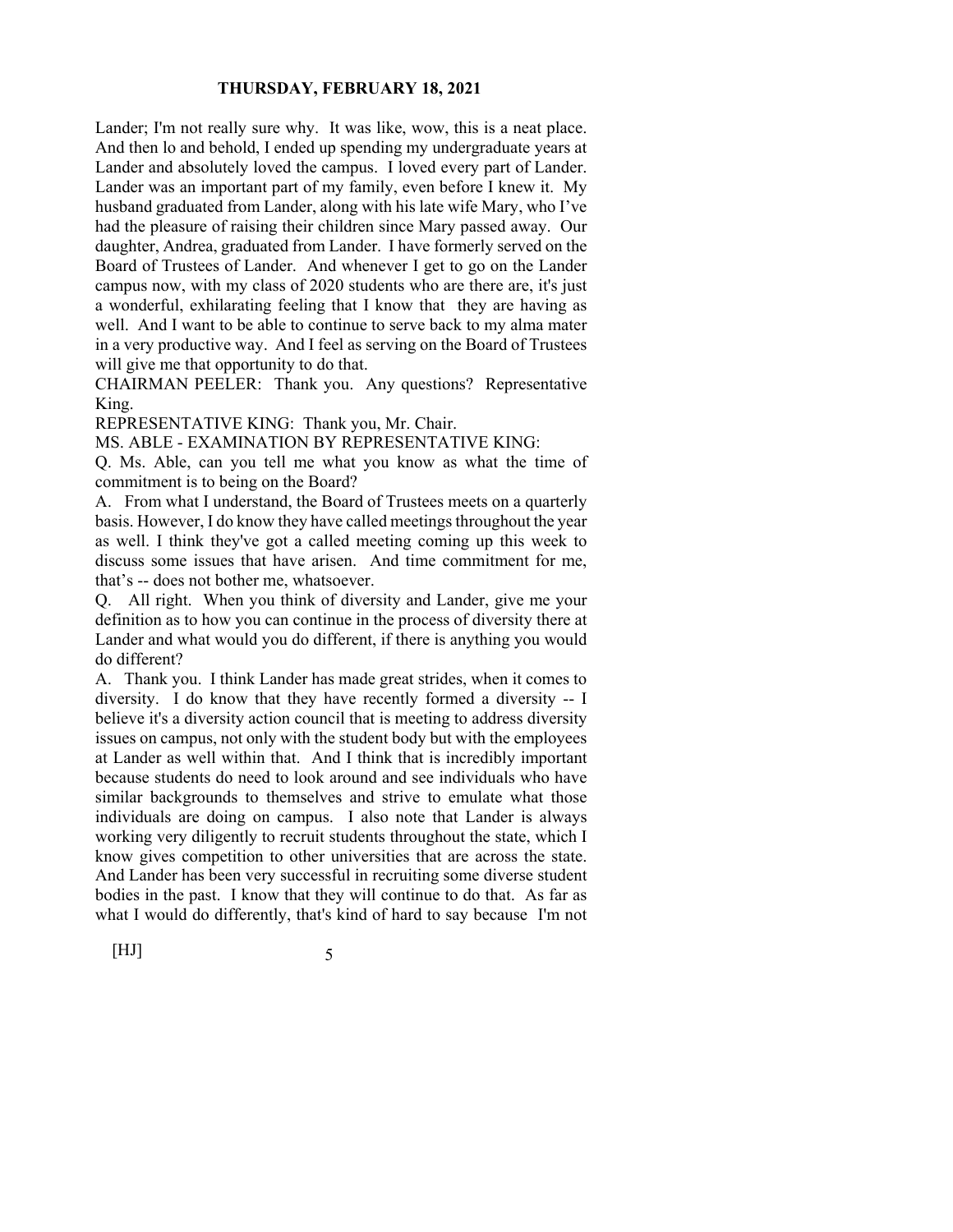familiar 100 percent with what they have currently done, since I have not been a part of those conversations with the Board of Trustees. So I don't want to say what I would do differently with them, prior to knowing exactly strives that they have maintained to change some things. I think that I would definitely need to sit down with them and say, okay, what we are doing to recruit diverse employees as well as diverse students from the state of South Carolina and beyond its walls.

Q. Do you know what the population is, in reference to South Carolinians that attend Lander, percentage-wise?

A. It's pretty high up there. I don't know the exact percentage, but I would have to guess it's at least above 70 percent, to my knowledge.

Q. And what is your view on priority for South Carolinians being accepted into Lander?

A. As a state supported school, I believe that they should have priority.

Q. Thank you.

A. Yes, sir.

CHAIRMAN PEELER: Senator Scott.

SENATOR SCOTT: Thank you, Mr. Chairman.

MS. ABLE - EXAMINATION BY SENATOR SCOTT:

Q. Thank you for your willingness to serve, Ms. Able.

A. Thank you.

Q. As a member of Laurens County School District Five, which are you're pretty well adjacent to the college --

A. Yes, sir.

Q. -- now that when we're in the middle of a pandemic, and hopefully we get it calmed down, we're going to probably watch most local students start going to the closest college that they can get. What's your approach, as you work with these students at your school and encouraging them go to some of the schools, and what impact would broadband have on your particular area, especially these children are going to have to do their homework and do the class instruction at home? Just talk a little bit about your thought pattern on that.

A. Okay.

Q. Because education is changing.

A. Yes, sir. It definitely has changed. And I was remiss to state earlier in my opening statement, I have been involved with Laurens School District 55 now since 2015 as their college support specialist. I've had the utmost pleasure and honor of serving as a college counselor to the class of 2020 since Laurens 55 students were in the seventh grade. There was a brief period of time when I got held back in middle school for two years to work on the EEDA grant for all five middle -- three middle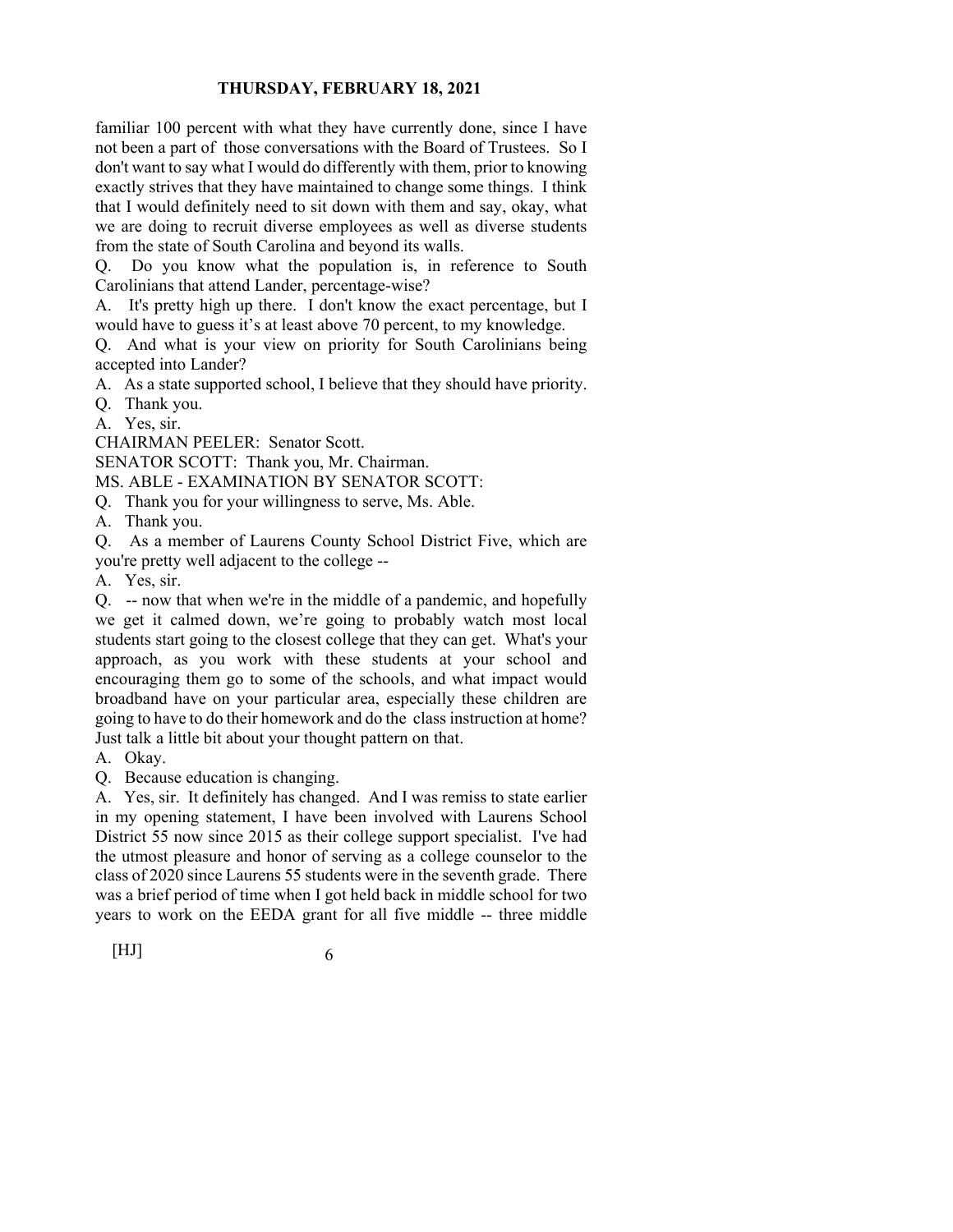schools and the alternative school, but then I was able to return back to my students when they were juniors in high school. I have definitely seen and witnessed the struggle students are having with some online education, and I know that Lander has done a tremendous job with online education because they started just a little bit ahead of the curve with that with some summer programming about having online course work. And I do understand that broadband is an issue. Through the Garrett grant that I'm a part of, we've actually been able to give hot spots out to our students. I even went to the Dollar General in the big city of Gray Court to meet a student when it was raining out of my trunk and taught her how to use the hotspot so that she could complete her college course work. I do think that if students are to be successful in this era that we're in now, that we need to make sure that they have all the tools and resources available to them, you know, for that and have the education to access those tools and know how to use those tools. It had definitely been a great challenge for our students.

Q. Do you have recommendations for changes as move forward, because we're going to be looking to colleges and universities especially boards of trustees and others for input in terms of how we're going to be able to do this process --

- A. I think --
- Q. -- especially --
- A. Yes, sir. I think --
- Q. I'm almost --
- A. I'm sorry, sir. I don't mean to interrupt.

Q. Especially as we look at the transition from high school to college.

A. I think we need to start with them very early on about online course work. As much as a lot of us don't care for it, it's here to stay for a while, at least. And I know through virtual school, you know, that's definitely been a challenge. But I do believe that we need to start with students at a young age to say, okay, this is -- you know, this is here now, this is how you do this. I believe we also need to train our parents because I know parents have struggled, not even just my college kids' parents, they have struggled.

Q. Right.

A. You know, I know that high school kids' parents have struggled, along with the middle school students that have struggled. I think there's a whole lot of education that needs to be done about how to interact in the online world. Also, a lot of education needs to be done with our students on how to interact with adults in the online world, because I have found that a lot of our students do not know how to interact with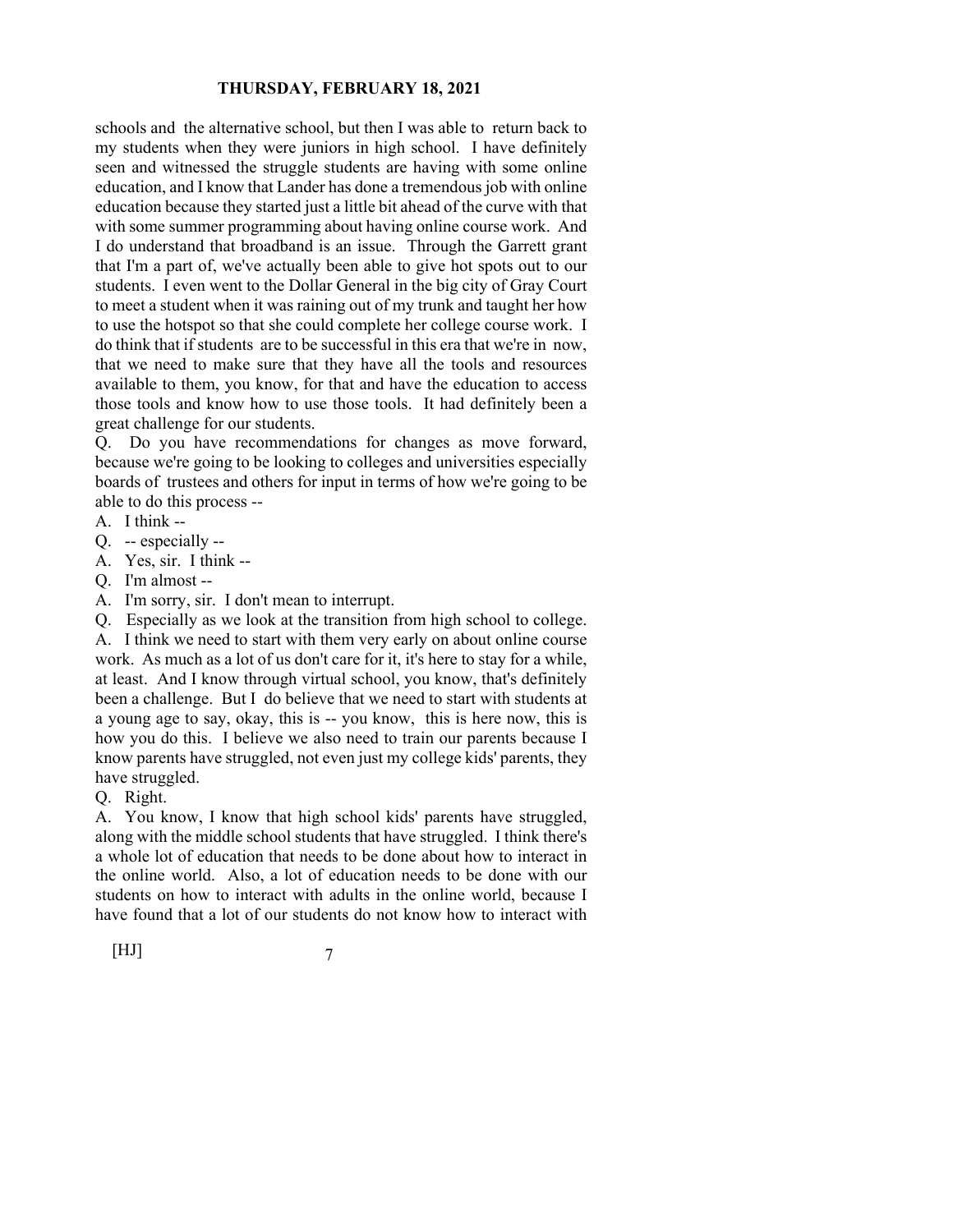adults. You know, we in the gear-up program, along with the rest of the world, feels somewhat cheated because March, we left for a three -- a long weekend, and we didn't get to see our students again. You know, and that was March of 2020, and -- other than virtually. And we just weren't prepared, you know, for that -- what came up, but we've done great strides in trying to help our kids out to make sure that they know how and what they're doing. And we're partnered a lot more with our colleges and universities to make sure that those transitions are being done correctly. So it takes partnership and it takes a lot of education. SENATOR SCOTT: Thank you, Mr. Chairman.

CHAIRMAN PEELER: Anyone else? Representative Whitmire.

REPRESENTATIVE WHITMIRE: Thank you, Mr. Chairman.

#### MS. ABLE - EXAMINATION BY REPRESENTATIVE WHITMIRE:

Q. Boy, it's hard talking through these things.

A. Yes, sir.

Q. Welcome, Ms. Able. Quite an impressive resume.

A. Thank you, sir.

Q. I see that you say that you think that one of the weaknesses of Lander is retention rate. Do you have any ideas about how to address that issue? A. As I said earlier, Lander has increased the retention over the last few years, but, you know, with -- I think the average is about 25 percent of the students don't return. I'd like to see that number decrease and keep all that -- you know, keep all the students and their cohorts, you know, from year to year. I think that kids now, unfortunately, they need a lot of hand- holding, I've discovered. That, you know, we need check-ins, whether it's from a program such as Gear Up or on the college itself to say make sure that our students are doing what they need to do in order to be successful. I mean, naturally, you are going to have some students that realize, hey: this is not for me; this is not what I bargained for; I need to find something else to do, as far as my future education is concerned. But I do think that letting students know up front what the expectations are is highly important, you know. We had kiddos that, you know, especially in the online world right now that really don't understand when you have class Monday through -- Monday, Wednesday, Friday from 8:00 a.m. until 9:00 a.m., whether it's in front of a computer or in class, you have to be there; you know, your butt needs to be in the seat. Q. Well, you know, that's not just Lander, but all our state supported schools.

A. Yes, sir. Right.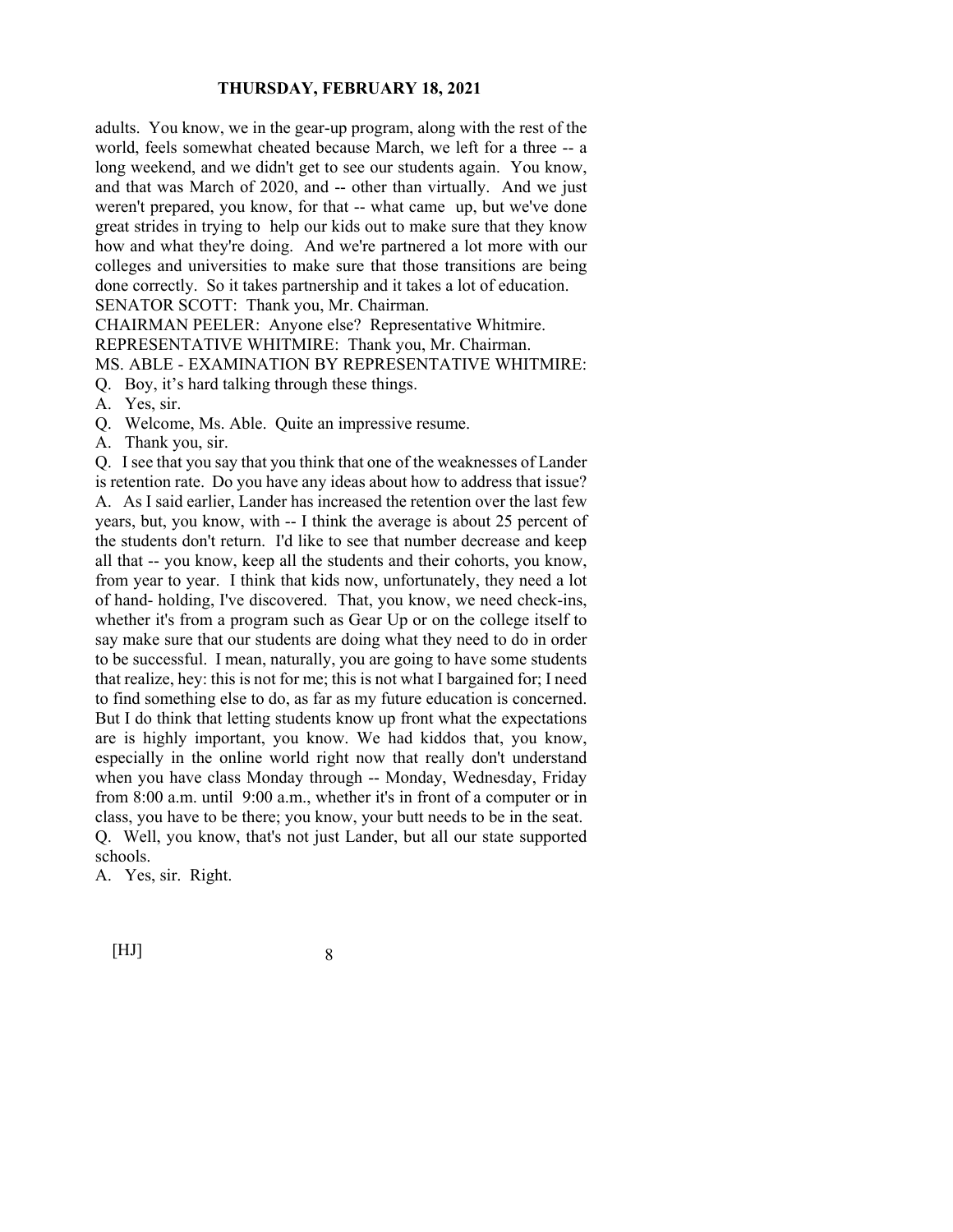Q. That's something that's always concerned me is the students who receive our lottery scholarships, they go one year, maybe two, then they're gone.

- A. Yeah.
- Q. And that money is gone too.
- A. Yes, sir.
- Q. So hopefully --
- A. Yeah. And I --

Q. -- you can take a look at maybe seeing how -- I don't know if the University has a way to find out exactly why students drop out. Some things you said, I'm sure, are true.

- A. Yes, sir.
- Q. It could be financial.
- A. Yes, sir.
- Q. It could be like me, have a big time in school and --
- A. Got asked not to come back, maybe.
- Q. Yes.

A. And I think, you know, colleges and universities across the board are doing a lot better job when it comes to tutoring programs, when it comes to reaching out that says, hey, kiddo, you know, why were you not in Art 101 these past -- you know, this past week, what's going on. I know that Lander does have a great alert system when a student's not present in class, you know, they get a phone call, they get a text. If those two options don't work, then actually somebody, from what I understand, does appear at their doorways.

Q. But one thing I appreciate about Lander is you make sure that you take care of the in-state students first.

A. Yes, sir.

- Q. That doesn't always happen in all our schools.
- A. No, sir.

Q. And we've mentioned that several times. The last thing you said that Lander's got a weakness being in a small town. Obviously, you have not been to where Senator Alexander and I live. That is a small town.

A. I understand, yes, sir.

Q. Greenwood's a city. Thank you very much.

A. Yes, sir. I appreciate it, sir, and thank you.

CHAIRMAN PEELER: Senator Verdin.

SENATOR VERDIN: Mr. President, I've had the pleasure of knowing and observing Toni -- Ms. Toni Ables' dynamic and energetic career, not just in education but other facets of our life in Laurens. And I would be pleased to make a -- to move for a favorable report.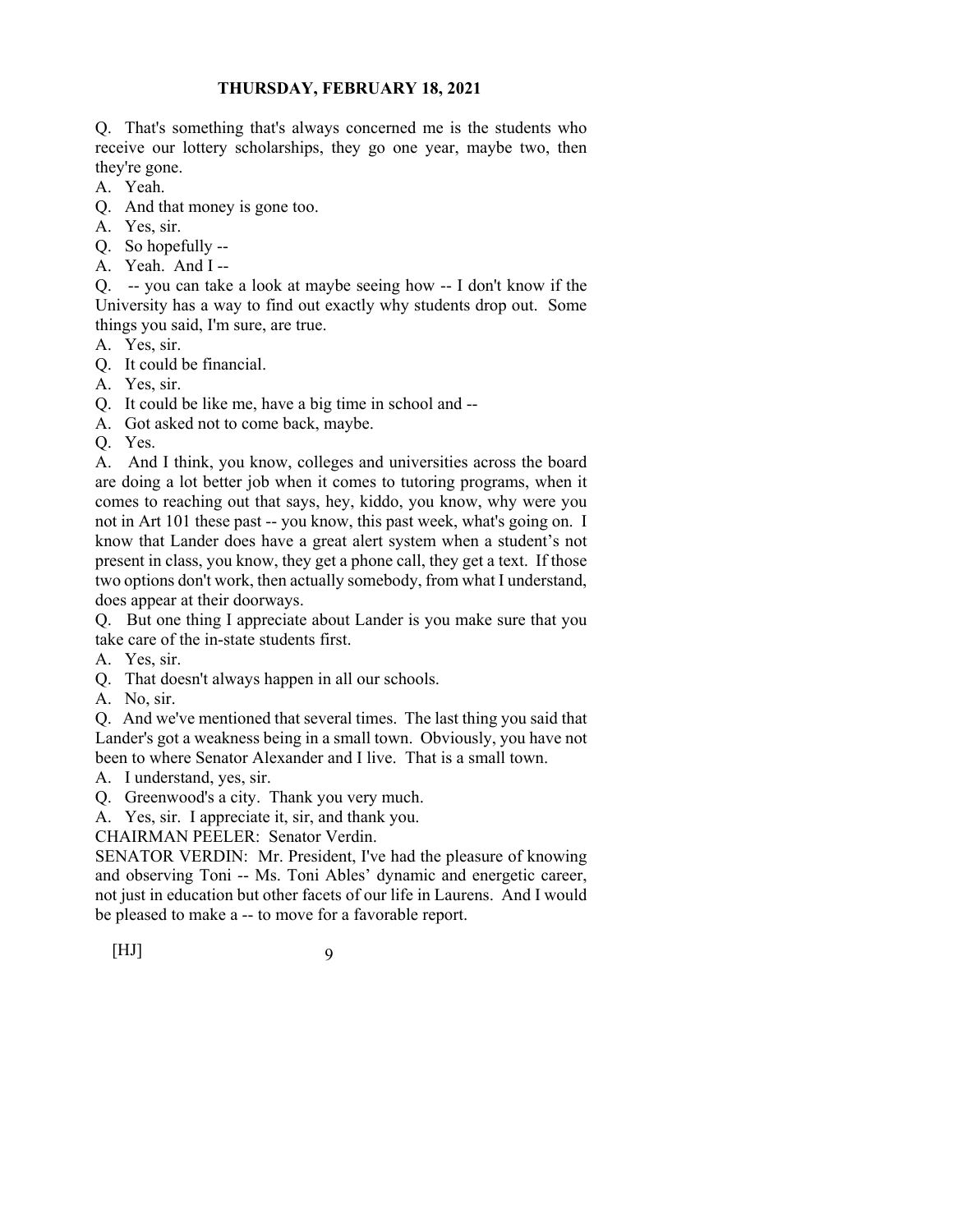SENATOR SCOTT: Second.

CHAIRMAN PEELER: I think senator from Oconee, no? Other questions or comments before we take it to a vote? All right. All in favor of a favorable report say, aye. (Ayes are heard.)

CHAIRMAN PEELER: Opposed, no. (No replies are heard.)

CHAIRMAN PEELER: The ayes have it. Thank you, ma'am. I appreciate your willingness to serve.

MS. ABLE: Thank you, all. And I appreciate your service as well. Thank you.

CHAIRMAN PEELER: Next under Tab C, Lander University At-Large Seat Nine, James C. Shubert from Simpsonville. Afternoon, sir.

MR. SHUBERT: Good afternoon, everybody. Hope y'all are doing well.

CHAIRMAN PEELER: Let me swear you in.

MR. JAMES C. SHUBERT having been duly sworn, testifies as follows: CHAIRMAN PEELER: Would you like to make a brief statement on why you'd like to serve on the Lander Board of Trustees?

MR. SHUBERT: Yes, sir. Thank you, Senator. I'm the class of 1988. I met my wife there. I have three children. I live in Simpsonville. And Lander has certainly been a major of my life. I'd like to say without Lander, there's not Grayson, Jackson and Campbell, right, so that's one of those neat things to meet your spouse. Greenwood's my hometown, so I grew up there. I've watched Lander evolve over the years. I've had friends and family attend there as well, so it's certainly got a dear place in my heart. I previously ran for Seat 4. I think you may recognize me; I was also with Terry Pruitt. Had some circumstances towards the end due to the fact that with my vocation I'm in the OR for heart transplants, and get COVID exposure, or close to COVID exposure every day, so that's why I have to kind of be careful with what I do. But anyway, I appreciate the opportunity to turn and be screened for this. I had, I think, sent a letter to you, sir, just stating that any other opportunities that come up I would be looking to try to serve in that regard, so. So I'm a private business man, I mean, that's what I do. I do a weird thing called going into the heart operating room to help patients either receive a new heart or ventricular assist device. So it's kind of a neat job. It gets me the opportunity to travel around the southeast, to travel around this state, and I get to meet a lot of different people. As a result, you obviously talk about your background, you talk about what you do, and you talk about where you're from. And so, invariably, you know, who you know, where you went to college comes up. So I've appreciated seeing, as my careers unfolded, the type of education I got in physiology and cardiac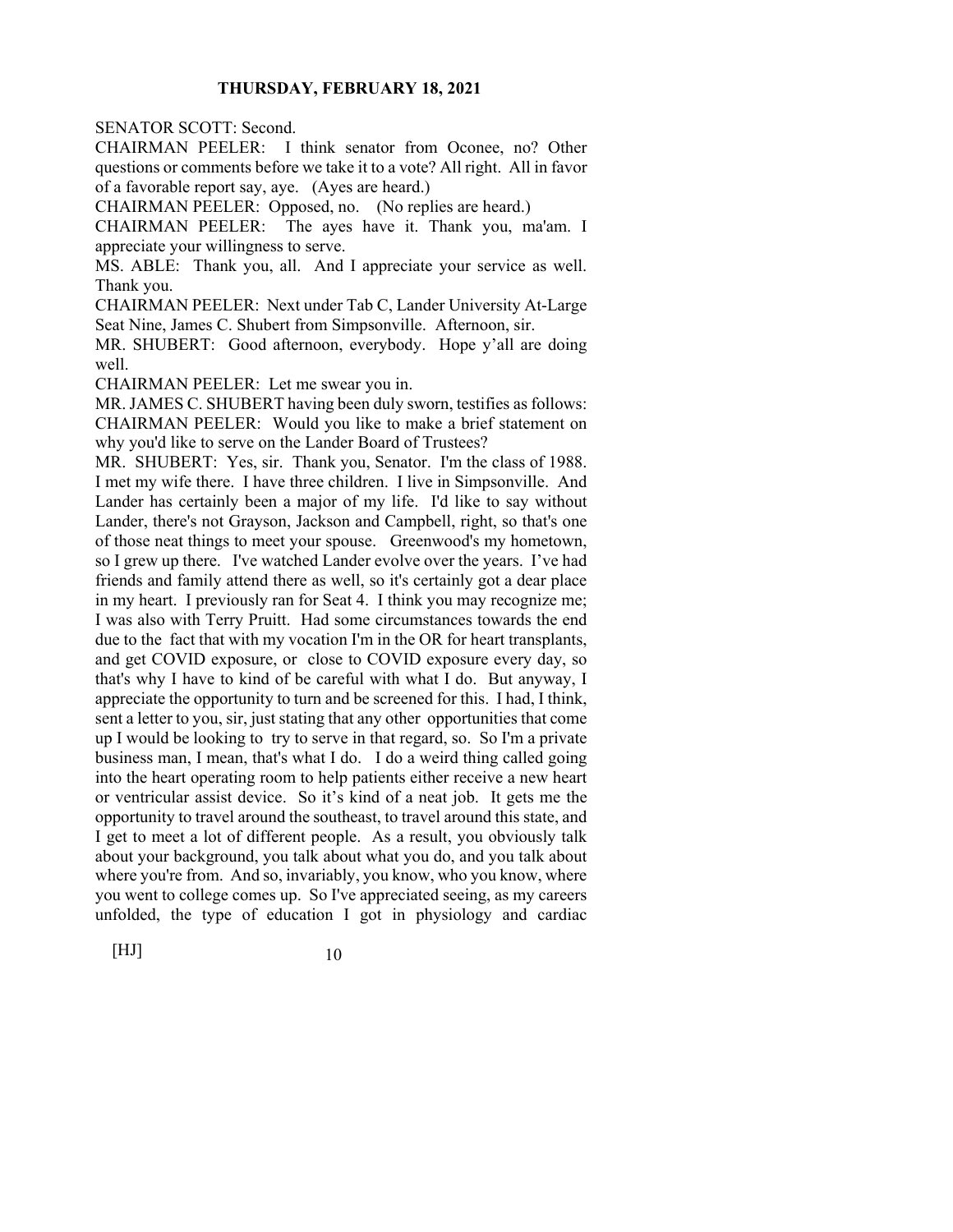physiology at Lander. It put me on a very competitive playing field to be able to do what I do. So that's why I'm here today, just to see -- see what -- or to show what service is all about. I'm a servant leader. I believe that's the way you do it. I think if you do it any other way, you're doing it wrong. I had a mentor years ago that kind of shared with me that, you know, you need to find a place to serve where you don't benefit from it, as that's the ultimate form of service. And so I don't have any, you know, extrinsic desire or looking to get something out of this. I'm just at that place in life where the opportunity to serve is happening. And so with that, I'd be happy to take any questions you have of me.

CHAIRMAN PEELER: Any questions? Representative King.

#### REPRESENTATIVE KING: Thank you, Mr. Chairman.

MR. SHUBERT - EXAMINATION BY REPRESENTATIVE KING: Q. With the many challenges that colleges and universities had prior to the pandemic, and I'm sure there are many, many more now since the pandemic. One that I'm interested in hearing your response on is how colleges should and universities now deal with the mental illness components that many of our students will now face because of some of the things that have happened with the pandemic and their education?

A. All right. I think the pandemic's affected all of us, right. I've got -- I had a child in high school and two children in college that were trying to navigate through how to learn in this environment. And kind of as I tried to help my only son and youngest daughter kind of navigate through this, the one thing I was noticing is, you know, there wasn't good support systems in place. I think it took us all by surprise, so it shouldn't be a finger pointing thing. It should be more of a how can we do -- how can we work partnerships. So I think we need to get some, you know, private business partnerships with some of our public entities. I mean, we need broadband across the state, don't we? We need it in areas of the state that, you know, I go down that -- we need to get with Spectrum and Charter and those types of people and see if we can provide that. We also need to kind of work to help people understand what -- you know, what their passions and visions are. And so I think there's got to be some sort of counseling component to this online education to help steer kids in a time when, quite frankly, getting steered is difficult and doing the steering is more difficult, you know, I've noticed as a parent. So without the support systems in place, it makes it very, very difficult. And of course, you know, I mean, being in the field I'm in and having to read daily about the pandemic and what's happening, especially with regards to vaccines and safety and masks and, you know, all that goes with it, you know, and being able to kind of filter out what's true, false and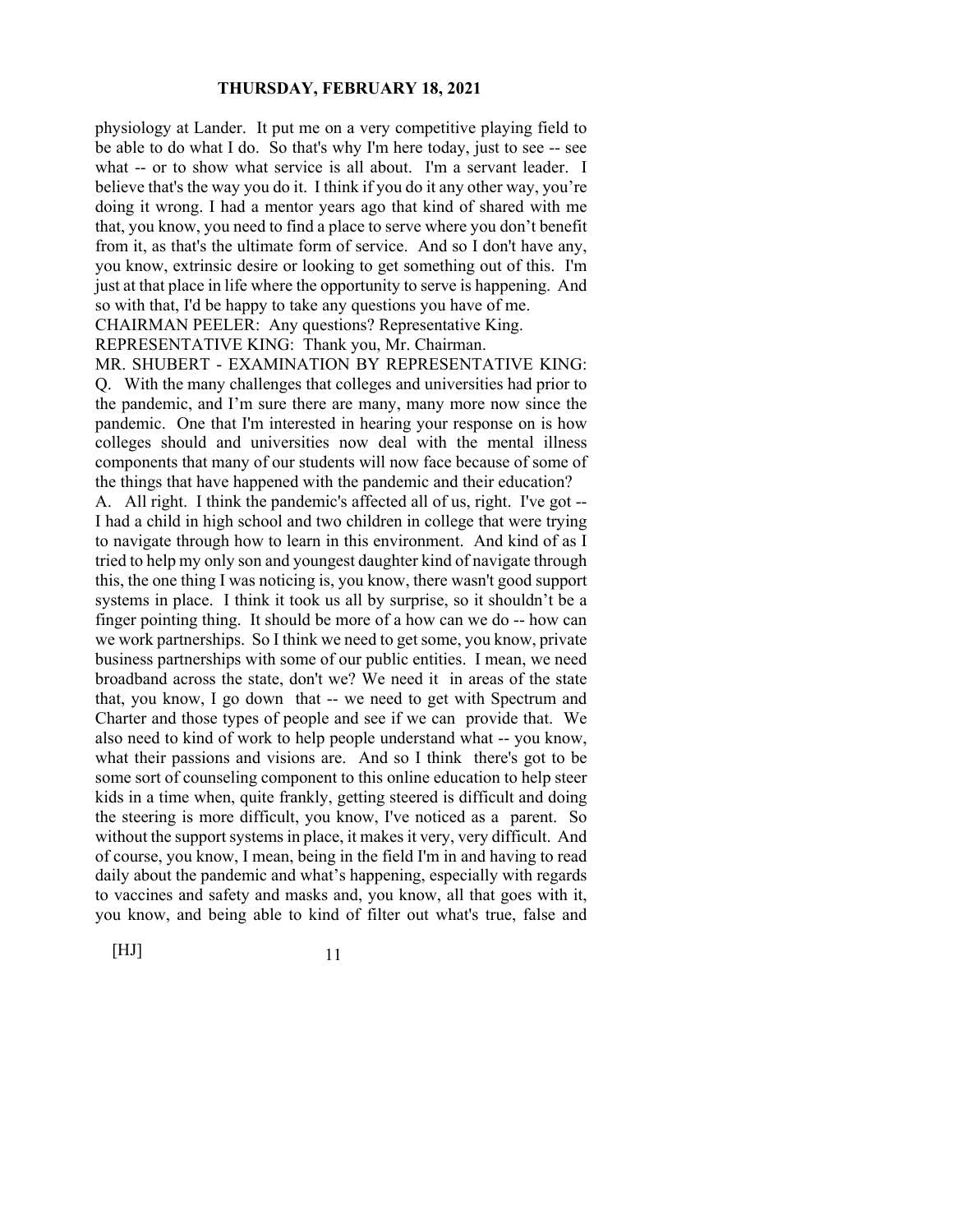somewhere in the middle, I think we need to probably, you know, help them realize this is going to get back to normal at some point. I mean, as a country, we're going in the right direction, even though it doesn't seem like it. But with what's happening with vaccinations and different things, I think we'll be -- I think we'll be back on point here soon. So we have to give our kids hope to understand that, you know. You know, we've got hope, we're the United States of America. You know, this state is a wonderful state. And with the hard work of everybody I know -- I see in the state legislature and senate, you know, we should get back to school soon and make it happen.

Q. If elected to the Board, I would hope you all would take a hard look at mental illness; mental illness is real. And I was reading an article, I want to think it was last weekend. I can't remember where it was, but there is about a 50 percent increase in suicides now amongst our youth. And so I think it's a conversation that we're going to have to have on all college campuses. And so I hope that you would take an opportunity to understand what impact it may have at your institution. Thank you.

A. You're welcome. And I agree with you on that point, because right now, that is probably the worst age group, are school-aged kids for suicide right now.

CHAIRMAN PEELER: Senator Scott.

MR. SHUBERT - EXAMINATION BY SENATOR SCOTT:

Q. First, let me thank you for your willingness to serve.

A. You're welcome.

Q. I tell you, when you look at college boards and along with university and college boards now, it's almost like this group, when you're there to serve, and you're it.

A. Yeah.

Q. It becomes your responsibility to find solutions to the problem, outside consultants or creating those relationships. I still want to go back to the other question a minute ago, mental illness. And I'm hoping that given that background that you do have, and especially in the sciences and the healthcare, it becomes one of the major issues that you have. We just finished dealing with college and universities not long ago when we had a lot of kids taking un-prescribed medication on these opioids. And so now, we're into a whole another world. What I'm saying with the background that you have, I'm hoping that if you are elected to this board that you're able to utilize what you see across this country. So what have you seen at other universities that you could bring to this university to make it stronger, especially in the fields where you are. It could be classroom instruction because there's a lot of sciences you took. And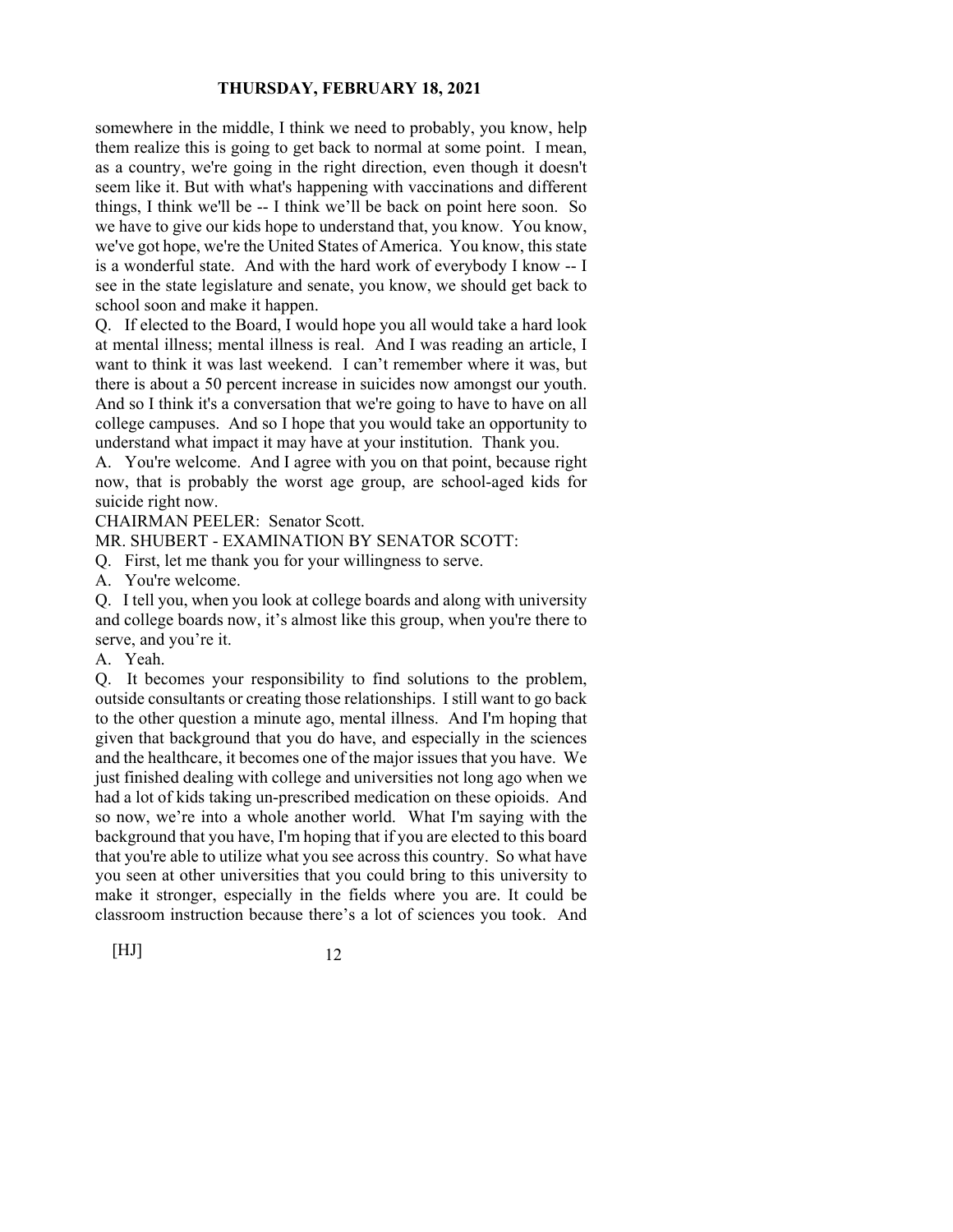also it could be some programs that are out there that can strengthen it. As I mentioned before, most of these kids that will be going to school, the community schools, you won't find them going all across the country because it costs too much and because of the pandemic. So what do you bring to the school that you think can make a real big difference at the school, based on the experience that you have out there?

A. Yeah. That's a -- I'll tell you, when I talk to my fellow parents and I listen to them talk about their children and what their children are faced with, and I've had the misfortune, or it's been unfortunate, to see a couple of my good friends have kids get into substance abuse as a result of this pandemic and then a friend who had a child commit suicide as a result of this. So it's a real thing that's occurring. Generally speaking, what I see is, with guidance, children seem to do wonderful things. And that seems to be regardless of socioeconomic structure. They tend to thrive with good structure. So as I think about what my son, who's on scholarship at The Citadel, and you know, that is a very unique place all the way around, but as I listen to what he's talking about to me, after watching a friend cadet of his commit suicide over Christmas break last year, he said, you know, Dad, they put good support structures in place because with the pandemic they understood that we had to communicate and we need each other face to face. And so they did, they put ways of doing that face to face. If masks work let's wear a mask and let's help our children. And that kind of was their attitude. So the places that I seem to recognize as thriving, they tend to put that at the forefront. They understand that kids are struggling with this. So I would say if I was at Lander and they wanted to talk about mental illness, I would just ask them, what do you have in place currently and how have you changed it relative to the pandemic. And do you understand the statistics relative to the pandemic now with regards to suicide, mental wellness and it's different. And so what kind of resource dollars could we bring in to keep those kids healthy and moving towards their degree. Because I was listening to the earlier question, and I think a lot of kids, and my kids being college-aged right now, ones that drop out and don't go to school, they don't have good guidance on why they're there or they didn't get good guidance as to why they should go there. And that's why I'm a big believer in trying to put resources towards that to help them make the decisions they need to make. Does that help?

Q. That helps some.

A. Okay.

Q. Thank you.

CHAIRMAN PEELER: Senator Verdin.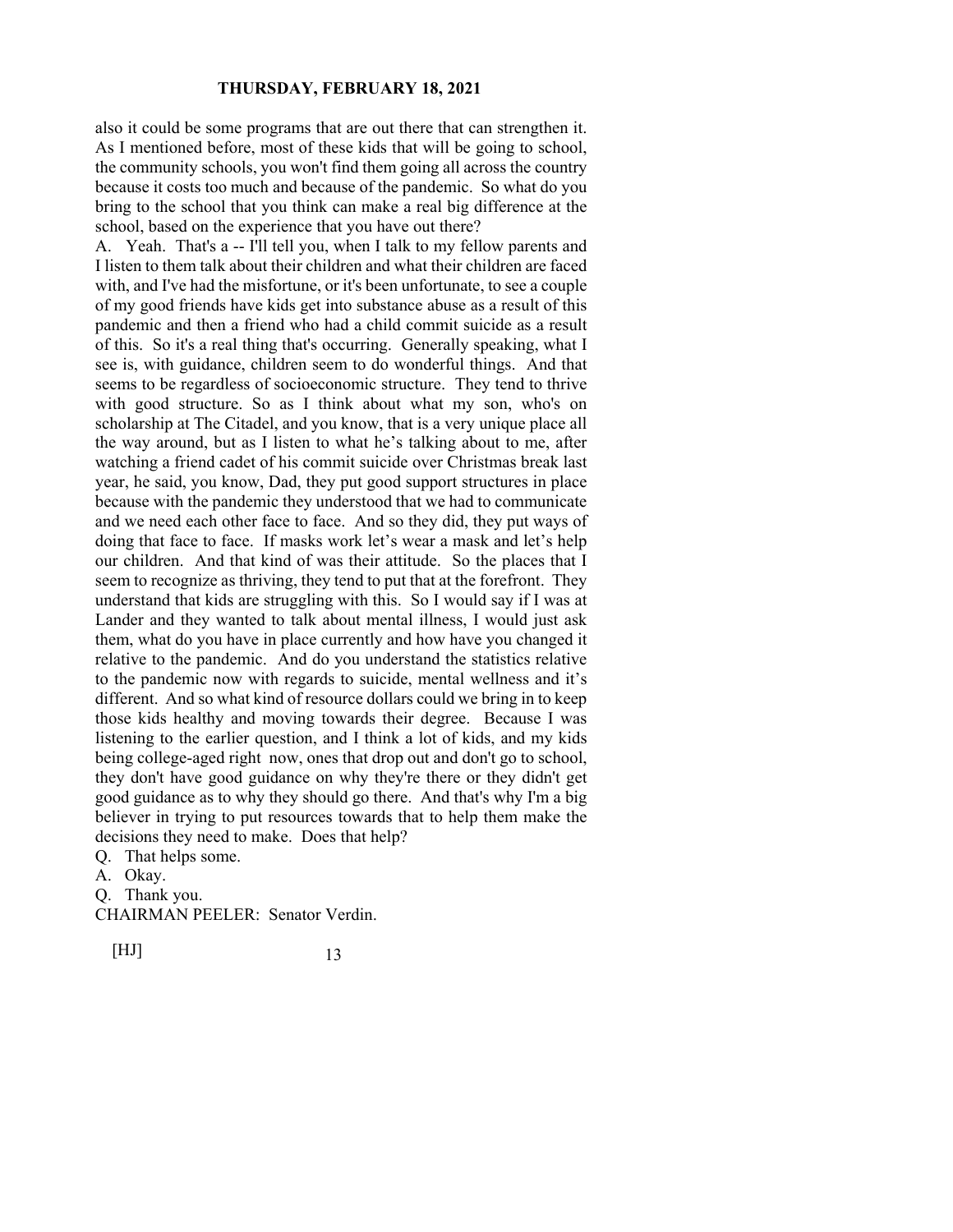SENATOR VERDIN: Mr. President, at the appropriate time, I'd like to

move for a favorable report for Mr. Shubert to the full Senate.

CHAIRMAN PEELER: The motion is favorable. Second? Second. Any

other discussion? All in favor say, aye. (Ayes are heard.)

CHAIRMAN PEELER: Opposed, no. (No reply is heard.)

CHAIRMAN PEELER: The ayes have it. Thank you, sir.

MR. SHUBERT: Thank y'all. (Off the record.)

CHAIRMAN PEELER: The Citadel at large, under Tab D. C. Douglas

Barnes from Lancaster. Good afternoon, Sir.

MR. BARNES: Good afternoon.

CHAIRMAN PEELER: Let me swear you in.

MR. C. DOUGLAS BARNES having been duly sworn, testifies as follows:

CHAIRMAN PEELER: Would you like to make a brief statement on why you'd like to serve on The Citadel Board?

MR. BARNES: Yes, sir. Mr. Chairman and Committee Members, I'd like to thank y'all for the opportunity to be here today. The primary reason I'm here is because I love The Citadel. What it means to me when I think of The Citadel, I think of the staff, faculty and the corp of cadets and the alumni of the system of the corp of cadets. And I want to make sure that we can give the young men and women of today the opportunity to be boiled down to their lowest common denominator, which is we actually refer to as a nob, and then rebuild them to become graduates of The Citadel. And I believe that's what the purpose of The Citadel Board of Visitors should be, among other things. My application packet lists a number of involvement I've had over the years with The Citadel, both financially and with my time and involvement with the different boards and commissions related to The Citadel and other community entities. I've been blessed with the resources to give back to The Citadel, financially and with my time. I look forward to having the opportunity to do that. Thank you.

CHAIRMAN PEELER: Thank you. Questions or comments? Senator Scott.

MR. BARNES - EXAMINATION BY SENATOR SCOTT:

Q. Thank you for willingness to serve. When your board makes a decision at The Citadel and you were part of that decision, whether you like the decision or not like the decision, as a member of that board, are you willing to stand with your board on the decision that's made or would you deviate on a decision made by the board?

A. In my packet and with my experience of being involved with boards and commissions, it's incumbent upon board members to realize that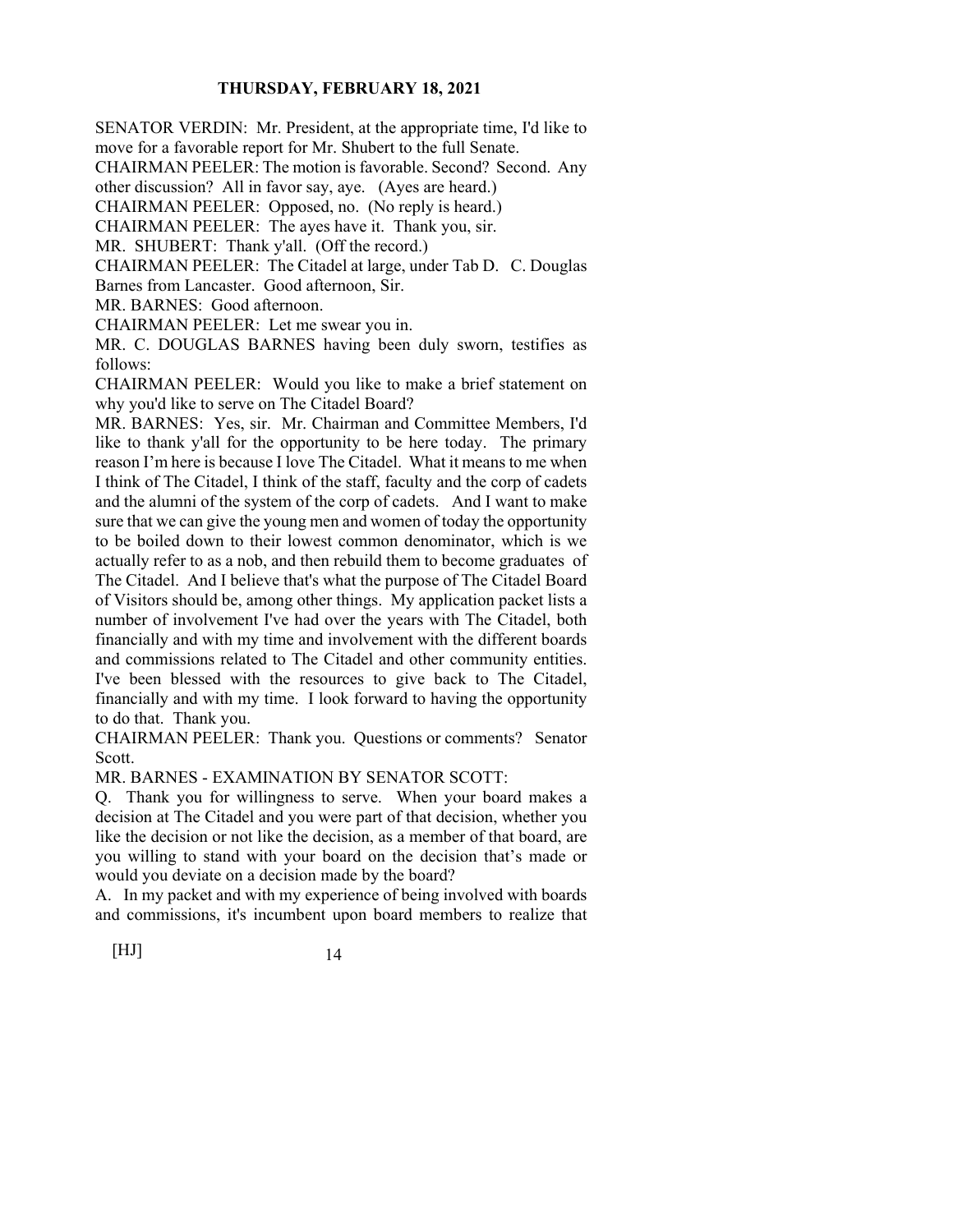they're not individual representatives, but they're member of a team and they're a member of a board. And as a member of a board, the board needs to function together and the members need to support the actions of the board.

Q. The reason why I asked that, we've had previous members who have run for the board and special members who were members of the board who, in fact, the board made a decision as it relates to the culture of The Citadel, and that's a big issue down there. And it was a -- the reality was would members stand with the decision that they made with the board, would they deviate from the decision made for the board for the purpose of just getting back on the board; that's important. Do you recognize the culture of The Citadel? Has that culture changed over the many years since you were there in '86?

A. I think there's been a lot of subtle changes, but overall, the system and the process is very similar to what I went through as a cadet.

Q. Do you see any -- do you see any culture changes that need to occur at The Citadel?

A. Now, as far as the Board of Visitors, one thing I would like to see is a little more transparency. It seems with some of the more recent issues, one in particular having to do with the sophomore shuffle, that there was an incident --

Q. Correct.

A. -- where a board member made a motion to have a discussion about it in the public meeting and he didn't get a second. I would have like to have seen more discussion on that subject and have it, you know, more thoroughly discussed. And I was disappointed. That's one of the reasons I'm here is I was disappointed that that wasn't more -- a more public process of having that open discussion.

Q. And that's a pretty hot issue for The Citadel. A matter of fact, I think you lost your chairman as a result of a decision related to that sophomore class. So again, in looking at how you can improve the culture of The Citadel -- or is it your position that The Citadel needs to remain with the same culture it has had for the many, many years there or would you like The Citadel to begin? And if so, moving in the direction to improve The Citadel?

A. Well, I think I would like for The Citadel to be better and more inclusive and certainly have an improved culture where it needs to be improved and there's lots of things within the culture of The Citadel that needs to continue to be the same.

Q. You gave me a glass -- you gave me an answer with the glass half filled. Thank you.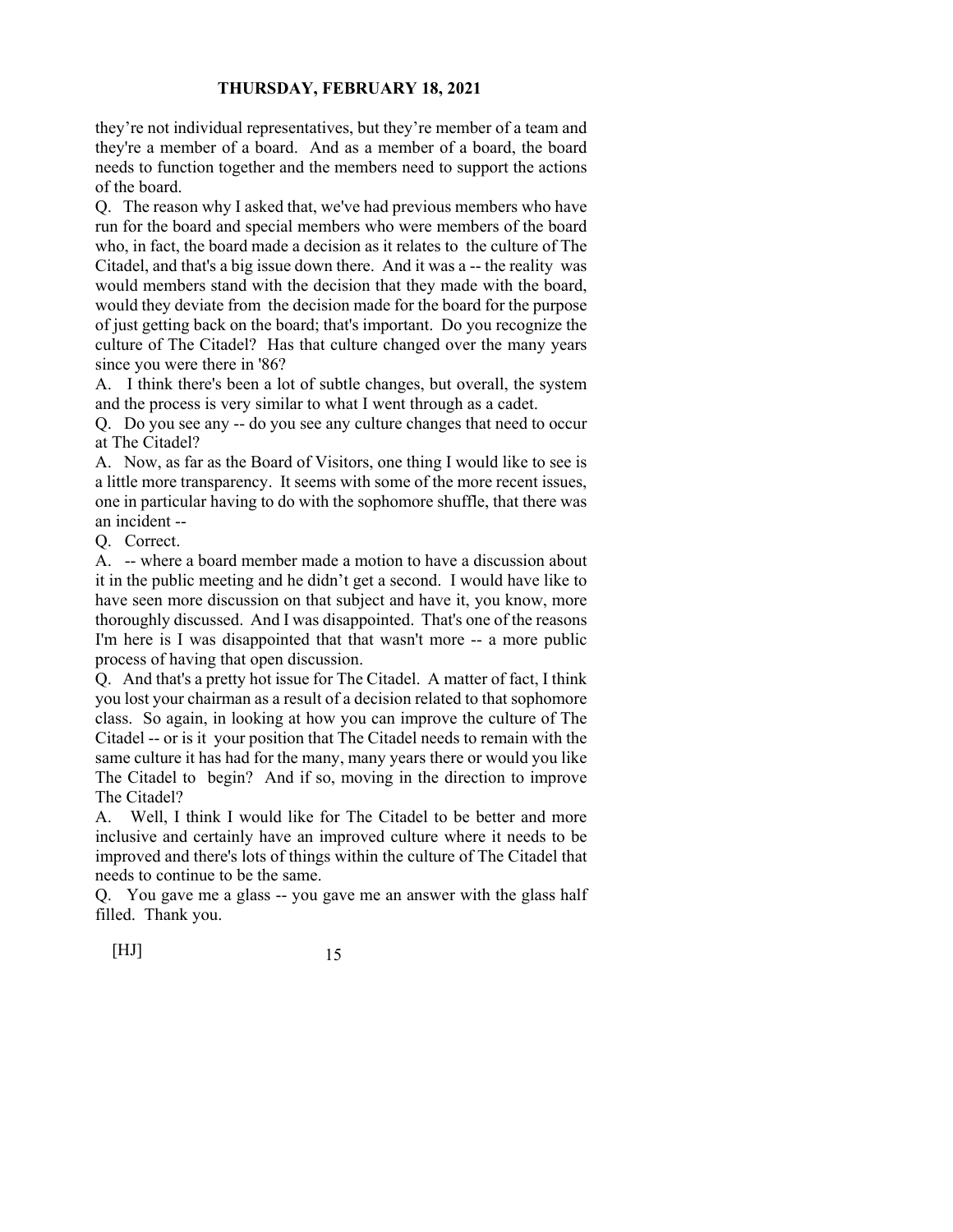SENATOR SCOTT: Thank you, Mr. Chair.

CHAIRMAN PEELER: Representative King.

REPRESENTATIVE KING: Thank you, Mr. Chair.

MR. BARNES - EXAMINATION BY REPRESENTATIVE KING:

Q. On your response to the COVID and virtual learning, you mentioned that the tuition should be adjusted. Could you elaborate a little more on that?

A. To the extent that the school doesn't bear the expense of having - and from what I gather, they've -- they're having -- the cadets are back on campus and, you know, with -- from what I can understand that's going on there now that it probably doesn't need to have an adjustment made. But if they were doing online classes only, then there's a lot of expenses associated with physical facilities that the cadets wouldn't be taking advantage of and probably should not be responsible for.

Q. So is it true that they last semester went virtual or was it half of the school? Or how did they do it last semester?

A. I think they sent them home for a portion of that time. And from what I understand now, there's some classes where half the class meets one day and the next class period they're remote. So they are able to rotate through the facility.

Q. I have two questions for you, and the first one is similar to what I just asked in reference to mental illness and how we address that for our college students.

A. I think The Citadel is in a unique position the way they have the facilities and all the cadets are on campus, and so there's not a lot of interaction -- or there's better facilities to keep the cadets together and not interact and expose themselves to the possibility of contracting the virus. So they're not going to experience as much of the problem as some other schools might. And then like the previous gentleman who was sitting here talking about the opportunities for the -- the support systems that are in place, just making sure that the cadets and students are aware of those opportunities and take advantage of them and make sure that nobody gets any -- or they don't try to stigmatize any of the cadets for participating in those programs.

Q. Thank you.

MR. BARNES - EXAMINATION BY CHAIRMAN PEELER:

Q. Mr. Barnes, I was looking at ways to improve The Citadels, need to engage the not-one-dime crowd.

A. Yes, sir.

Q. Not-one-dime crowd?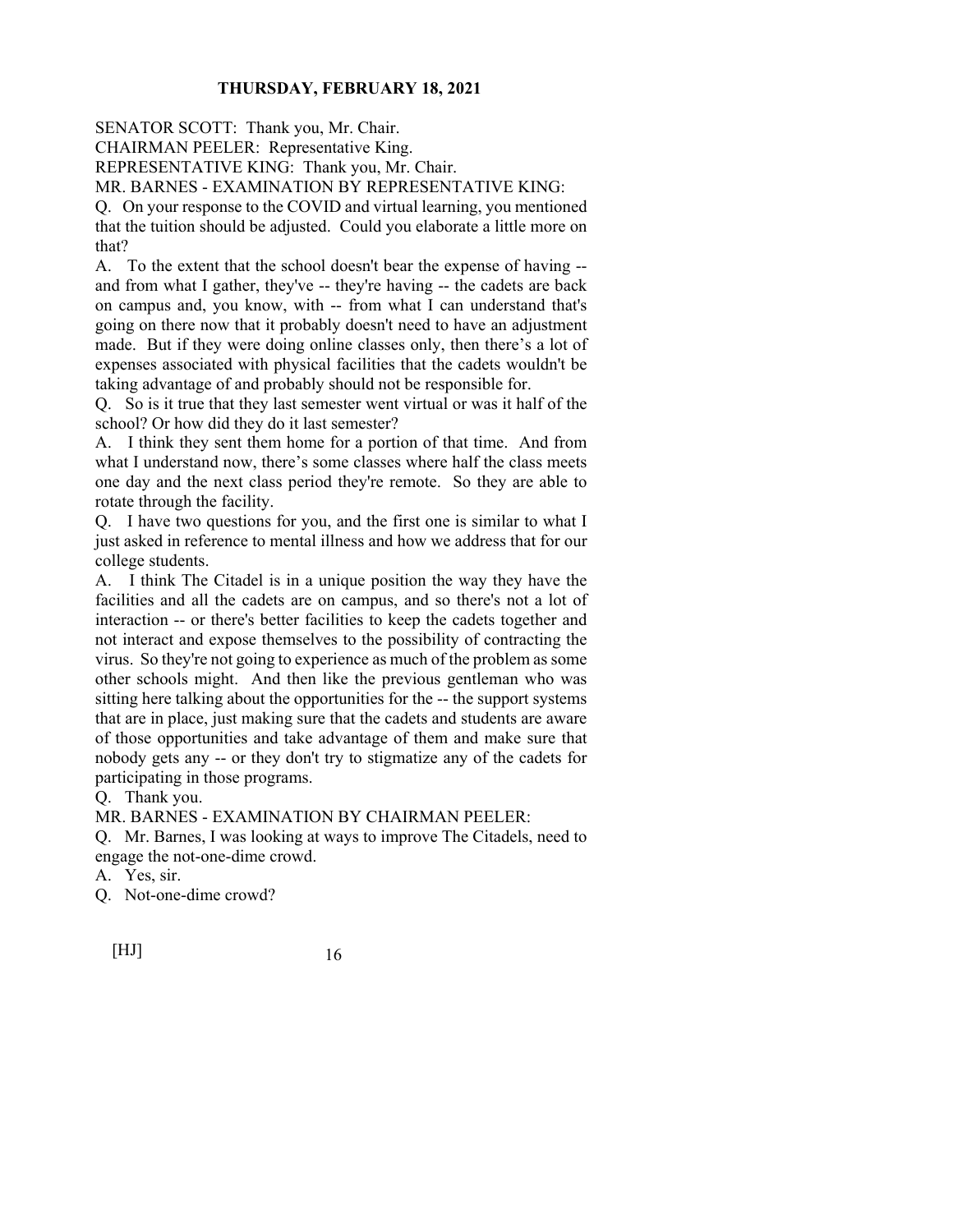A. They're some folks on the, you know, the rabble- rousers, so to speak, on the internet that they don't like changes that have been made, so they say they're not going to give one dime to The Citadel. And they're very vocal. And if we could somehow harness some of that energy and turn it around and maybe even make them contributors that would be helpful.

Q. I was just curious.

A. Yes, sir.

CHAIRMAN PEELER: Representative Whitmire.

REPRESENTATIVE WHITMIRE: Thank you, Mr. Chairman.

MR. BARNES - EXAMINATION BY MR. WHITMIRE:

Q. Explain to me what changes you're talking about that they want. Do they want to keep The Citadel as it was or do they want changes at The Citadel now? What are the changes?

A. What do you mean by who?

Q. Well, the not-one-dime crowd.

A. Oh, there are some that would like to have it be all male again. They have various issues. There's one issues where the pipers in the pipe band have been merged into the marching band, so there's a group that wants the pipe band out front. I support that, but not to the extent that I have withheld financial resources from the school. I contribute regularly. And the sophomore shuffle's been one of the issues. The mess halls where we have -- used to have family- style meals, we would meet for breakfast, lunch and dinner formation, and now the capacity of the mess halls inadequate to allow that to continue. So there's folks that think that's a really big issue. I would love to see that issue addressed. And some of those folks carry it to the extreme to say that they're not going to give one dime to The Citadel.

Q. That's interesting. It seems like they would be more inclined to contribute so you'd have a larger mess hall or something like that, so.

A. Yes, sir.

Q. All right. Thank you.

CHAIRMAN PEELER: Senator Alexander.

SENATOR ALEXANDER: Thank you, Mr. Chairman.

MR. BARNES - EXAMINATION BY SENATOR ALEXANDER:

Q. Good afternoon. Thank you for being here. I just was looking over as far as the biggest weakness for The Citadel. Can you elaborate on how you can resolve that, from the facilities and cost of keeping the facilities and academic degrees? Or they're not matching up or how would you...

A. Well, I think part of it is the geographical location and the constriction of the limited space. One of the big arguments against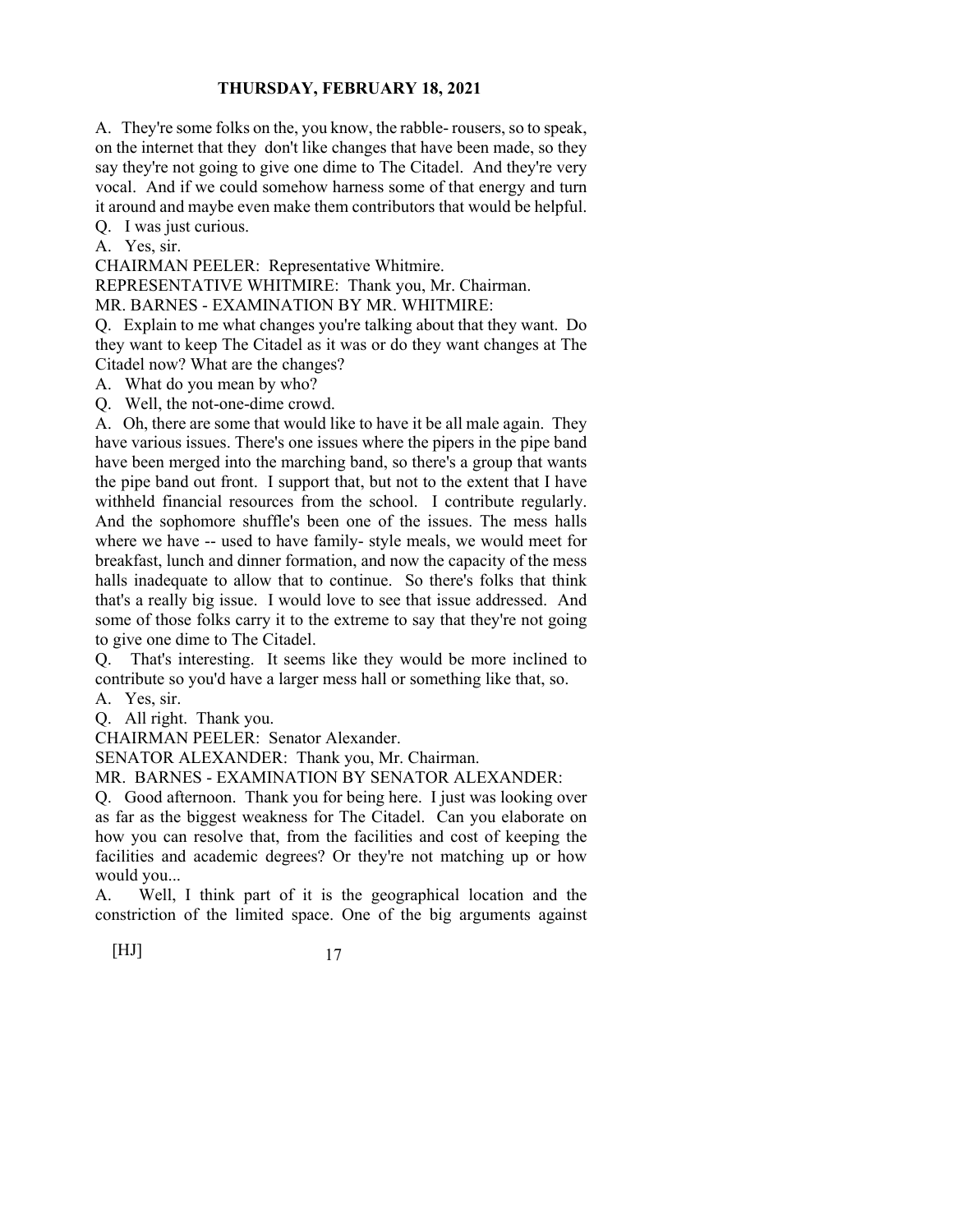replacing the mess hall is where would they feed the cadets for the two years it might take to replace the mess hall, so there's limited space. And then some of the buildings are old. They just in the last week or two, they've opened up Basting Hall, which is a really nice addition to the campus. And they're going to be tearing down Capers Hall, which is an old academic building that's -- was probably in need of replacement when I was there, but it's finally made it around. So it's just taken time and money to upgrade the facilities, just like every other entity.

Q. How about if you could just briefly on the academic degrees, do you think -- is there a disconnect there in the degrees, or --

A. No, sir. I don't think so. I think they've got a nursing program, some outstanding engineering programs. It would be interesting to some aeronautical engineering come online. But other than that, it looks like their experts that decide what programs to offer are probably offering the right programs right now.

Q. Okay.

SENATOR ALEXANDER: Thank you, Mr. Chairman.

CHAIRMAN PEELER: Anyone else? Motion?

CHAIRMAN PEELER: Second. Now we'll take it to a vote. All in favor say aye. (Ayes are heard.)

CHAIRMAN PEELER: Opposed, No.

CHAIRMAN PEELER: The ayes have it. Thank you, sir.

MR. BARNES: Thank you.

CHAIRMAN PEELER: And I appreciate your willingness to serve. The next candidate is Kenneth L. Davis, III from Columbia. Good afternoon, Mr. Davis.

MR. DAVIS: Good afternoon.

CHAIRMAN PEELER: Let me swear you in.

MR. KENNETH L. DAVIS, III having been duly sworn, testifies as follows:

CHAIRMAN PEELER: Would you like to make a brief statement?

MR. DAVIS: Yes, sir. Chairman Peeler and members of the screening committee, thank you for allowing me time to -- your time to express my interest in serving on The Citadel Board of Visitors. I'm proud to have been born and raised in the great state of South Carolina and previously served in the South Carolina Army National Guard with three deployments to Iraq. I'm currently and airline pilot on the Airbus 8320 aircraft with over 4,000 hours of flight time. I graduated The Citadel in the class of 2001. Along with my Citadel degree, I also have a second bachelor's degree and a master's degree, both in aeronautics. I travel the world, and anytime I meet another Citadel graduate, it's always the two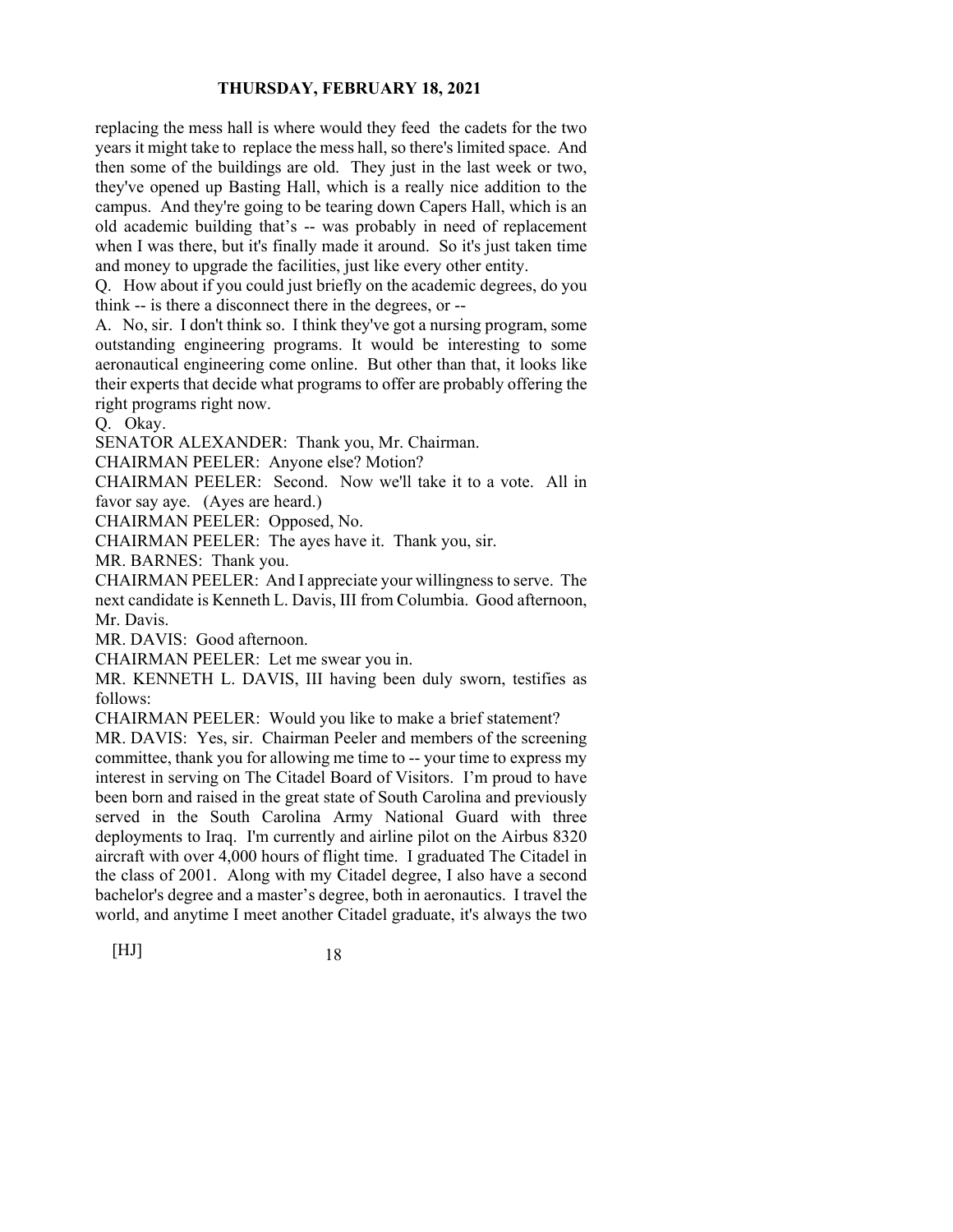same questions: what year did you graduate and what company are you from. The twelve of us who graduated in 2001 as members of Hotel Company are as close today as we were almost 20 years ago. We see each other several times a year and talk to each other almost every day. If selected to serve on The Citadel Board of Visitors, I'll be against what's been labeled as the sophomore shuffle and would do what I can to make sure that it's not implemented. As a major airline pilot, I will not gain anything politically or professionally by holding this position. The Board of Visitors' job is to set policy and it's the president's job to implement that policy. I decided to complete an application packet for the Board of Visitors after reading that the previous Board of Visitors' chairman, when asked about the sophomore shuffle, failed to recognize the responsibility of the board by stating that he hired General Walters and was letting him do his job. Additionally, I was disturbed when the previous Board of Visitors' chairman also stated that almost all the Board of Visitors' decisions were unanimously approved. That statement tells me that either the board members are afraid to voice their opinion that goes -- doesn't go along with the majority of the Board or there needs to be greater diversity among board membership. My father served his institution as a professor and administrator, including dean of the University of South Carolina Union campus for more than 30 years. Since The Citadel has had such a profound impact on my life, I would like to follow in his footsteps and also serve my institution. Thank you for your time.

CHAIRMAN PEELER: Thank you. Questions or comment? Representative Whitmire.

MR. DAVIS - EXAMINATION BY REPRESENTATIVE WHITMIRE:

Q. Explain the sophomore shuffle to me. I got a ton of emails from former students I've taught that went to The Citadel who were totally against -- I guess against it; is that correct?

A. Yes, sir. That's correct.

Q. All right. Explain it to me.

A. Sophomore shuffle -- whenever you go to The Citadel, you're assigned a company, like Hotel company, Echo company. And it used to be based off height a long time ago, but now it's just randomly, unless you're a legacy cadet. Like I have a six-year-old son, if he were to go to The Citadel, he could be in Hotel company based off because I was a Hotel company graduate. Normally, you stay in the company all four years unless you leave your sophomore or junior or senior year to be a senior rank holder as in like battalion commander, battalion first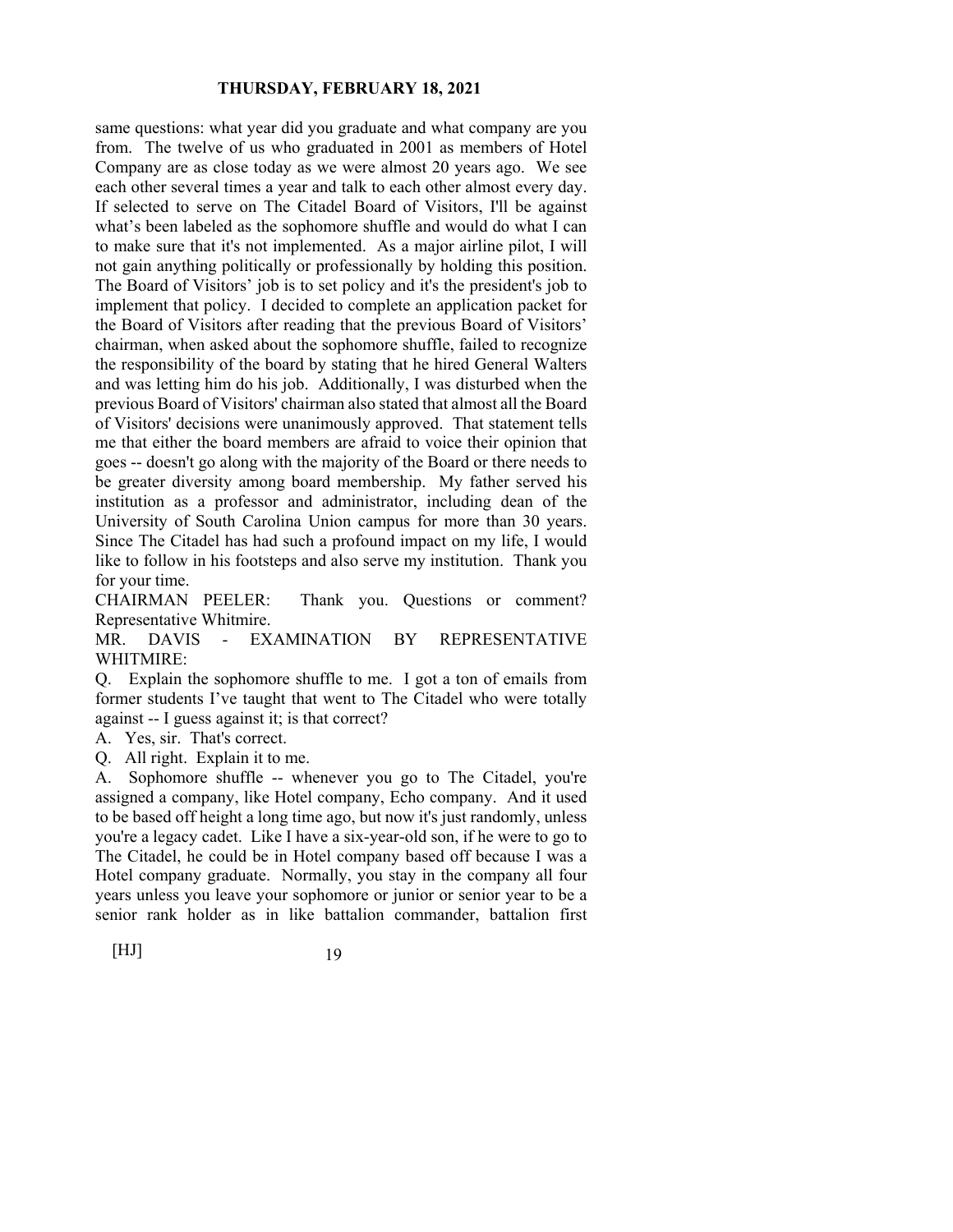sergeant, company commander for another company. But some people turn down rank and some people just stay in the company all four years and hold rank within their company. The bond that you -- there's a bond between classes, but the bond is greater between company members for The Citadel experience.

Q. How many members are in a company?

A. It depends. For Hotel one there was 32, I believe, and only twelve of us didn't quit our freshman year.

Q. Okay. All right. What was the reason -- do you know the reasoning why they were going to do away with this shuffle?

A. I've heard due to hazing, but I've never -- I don't know all the dirty laundry of The Citadel since I haven't been there in 20 years almost, but I don't feel like there's a major hazing problem. I feel think it's more of a homing problem with the barracks. There used to only be four battalions and now there's five. There's four extra companies than what was there when I was there. They've increased enrollment, and I think it's more of a homing issue, is what I've heard.

Q. Well, I can tell you from the emails I received, they were totally against changing it.

A. There's actually a study that this one graduate did online. He randomly sampled 450 alumni, and 90.2 percent were against the sophomore shuffle.

Q. Thank you.

CHAIRMAN PEELER: Senator Verdin.

SENATOR VERDIN: Thank you, Mr. President.

MR. DAVIS - EXAMINATION BY SENATOR VERDIN:

Q. Mr. Davis, did you aspire to a professional pilot vocation prior to attending The Citadel or was that something that was developed - fostered while you were there?

A. I had always been interested in aviation. My grandfather wanted to be a pilot and his dad wouldn't let him do it in World War II. And I'd always been interested in it, and I never really pursued it until after I went in the National Guard and served in the aviation unit, and then pursued it and got a second bachelor's degree in aviation.

Q. Okay. Because my experience now, especially with young pilots, if they're oriented in that direction, they get into that field early. And - - A. I was a little late to that game.

Q. Yes, you were because -- well, what I was driving at, I was trying to just gage your personal fealty and affinity for The Citadel. Because to overcome what would be considered a delay in your entry into that profession, it would have to have been a major point of draw, which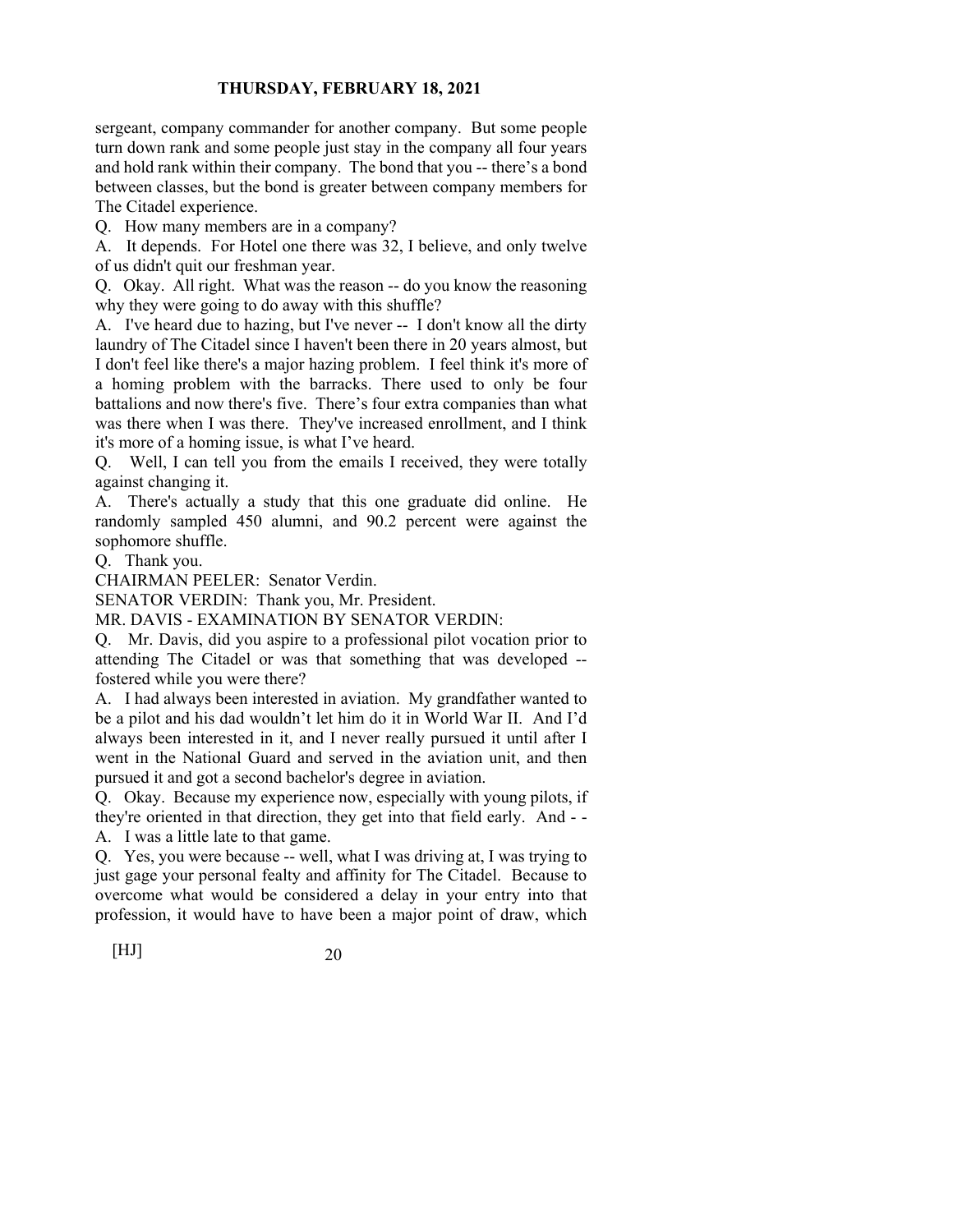would not be surprising. Anybody that's ever -- I've never met a Citadel man, or certainly woman, that has not been -- you don't -- you don't hear many gripers, back stabbers or recalcitrant members of the community, The Citadel community. But I was -- and mainly because I've got some family members that are also in this profession, not flying air buses, flying 737s, but I'm -- I've always been -- I'm a little nervous about air buses because I'm a traditionalist and I want to see a wheel or a stick right in front of you, and this business from flying over here just unnerves me a little bit.

A. It's a lot easier than the 737. But to your question about aviation, I did see recently where Charleston Southern got an aviation program, and I wish The Citadel would have jumped on that instead of them. I feel like it would benefit our college a lot better than Charleston Southern.

Q. So you think the history -- you think the future of flying the plane rather than engineering the plane here in South Carolina might be a little greater? I guess I'm asking --

A. Yes, sir. Like before COVID, there was a tremendous pilot shortage, and it's going to come back eventually, but it's definitely an area that -- Q. Well, and I would -- and as far as the degree programming offerings, the aeronautical engineering that Citadel's partnering with Boeing, I think we're all holding our breath a little bit, as far as the overall national -- international, global environment in automotive -- aeronautic manufacturing. I certainly hope and trust that our future still remains bright here, as well as the Citadel's involvement with Boeing. But thank you.

A. Yes, sir.

SENATOR VERDIN: Mr. President.

CHAIRMAN PEELER: Anyone else? Senator Scott.

MR. DAVIS - EXAMINATION BY SENATOR SCOTT:

Q. Thank you, Mr. Davis, for your willingness to serve. I may have been out of the room. Any discussion on diversity at the campus, since it appears that culturally it remains the same? And I'm trying to figure out how do you create some diversity if your dad was there and your granddad was there and others who want to be in that who need the shuffle so you can diversify the campus, how do you actually do that?

A. For the sophomore shuffle, I don't think diversity really applies to that, but I do believe as The Citadel as a whole, we need to recruit more women and minority students. There's definitely been an improvement since we've gone from being all male, but I think there could be a lot more done in that aspect.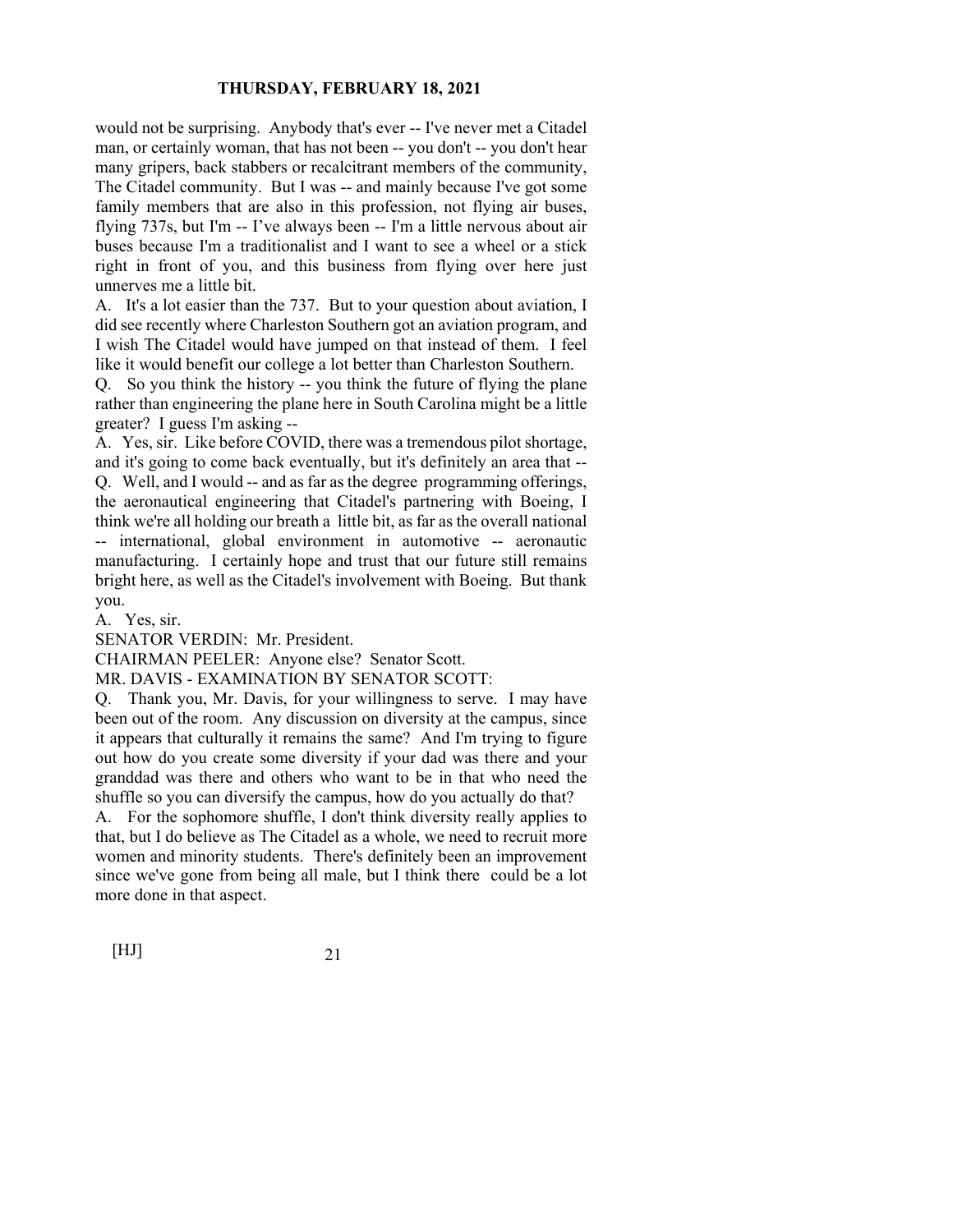Q. Expand on that. You said you don't think it would. So if I don't have a generation of family who was a member of The Citadel and I come in as a freshman, a sophomore, and I want to be at another in a location, but because you don't do the shuffle, it's virtually impossible for me to be in that group simply because those who had many years because of a family is going to be the first to be chosen to go in that group. And so I'm not following you in your answer for when I asked you about diversity is not going to affect it, because it is going to affect it. Now, please elaborate. A. Yes, sir. Well, for the company shuffle, before you come to The Citadel, you don't know anything about the company's reputations or it's not so much that we're -- when you're in the company, you bond together as a class and you come together as one. So like everybody, say your son got into The Citadel this year and he's in Alpha Company. Ever how many cadets, 32 cadets that freshman year, they're going to bond together and come together as a whole, and they're going to be best friends the rest of their lives. And when you - if they're in Alpha company for their freshman and then they all transfer out to different companies the rest of the year, there's 2,400 students in the college right now, roughly, they might not hardly see each other on campus anymore. And they're going to make more friendships, but that bond is not going to be as great between those 23 ladies and gentlemen as it would be if they were in the same company.

Q. Now, suppose if I was in Uncle Sam's army in the military and you get your assignment, you're going to leave those folks you were in basic training with.

A. Yes, sir.

Q. You're going to leave those folk you had class instructions with, especially if you're an officer, a junior officer trying to be a senior officer. Tell me why that's so important that all these comments I'm getting about shuffling on the campus. Because if you're military, somebody might be sent to Kuwait, somebody might be sent to Japan, sent anywhere, and you may not be seeing these people again, I guess, until you have some class reunion or another. So tell me - - I'm not following why it's so important to maintain that on the college campus. It's like an inside fraternity is what you're talking about.

A. It's not like a fraternity. As an Army veteran, I understand what you're saying. And it's more of The Citadel experience and it's more of a connection you make with those guys. Like, the twelve guys I graduated with, like we -- we've been to everybody's weddings, we've been to funerals for each other. Like, we've -- we do everything for each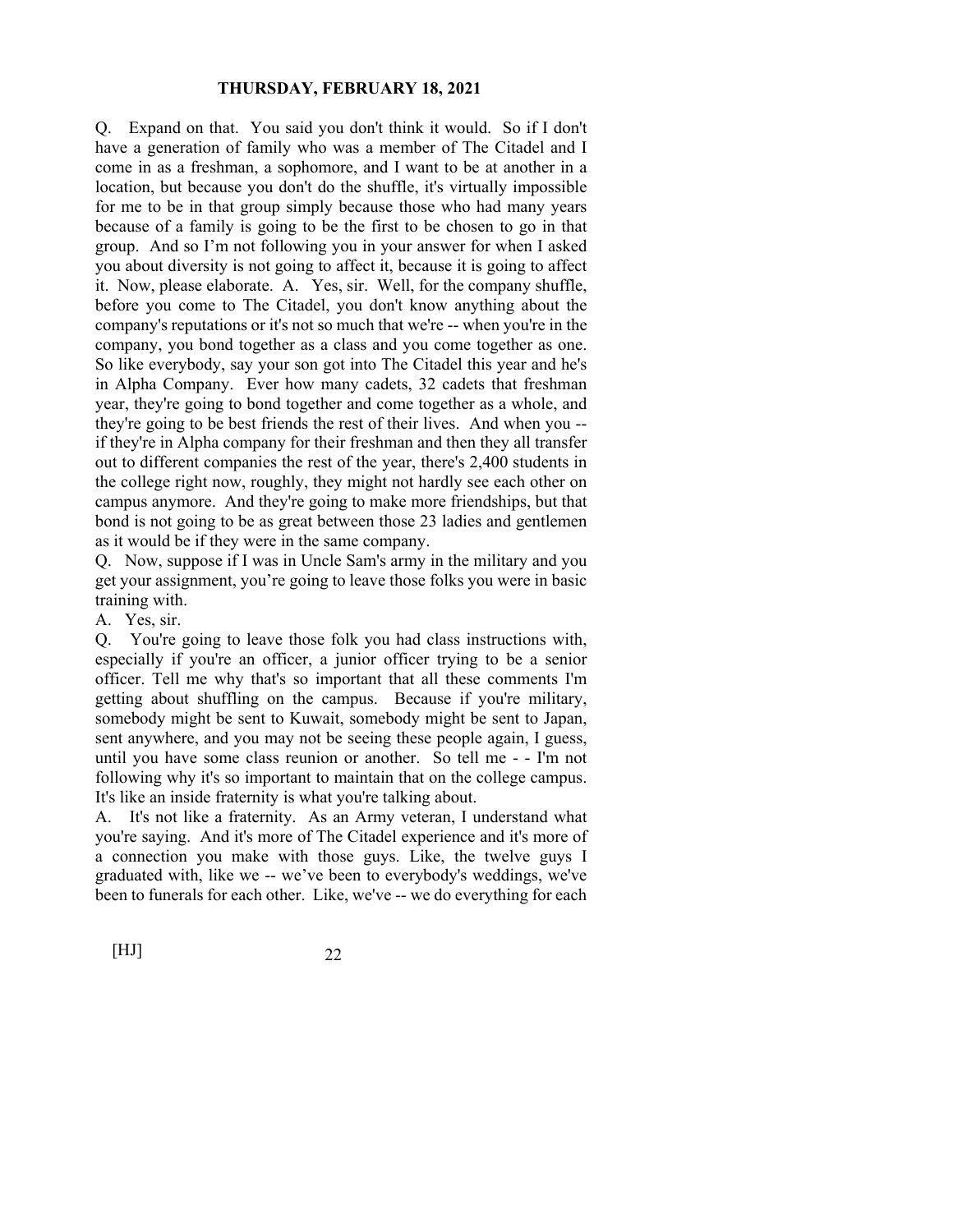other. Like, we're like a family. I mean, I would say it's more like you're a family than a fraternity.

Q. And so the shuffle creates a problem that you can't maintain that relationship because you're not inside with that group all the time; is that what you're saying?

A. Yes, sir. That's what I'm saying.

SENATOR SCOTT: Thank you, Mr. Chair.

CHAIRMAN PEELER: Anyone else?

SENATOR ALEXANDER: Motion.

CHAIRMAN PEELER: Motion for a favorable report. Seconded. Any other discussion? If none, we'll take it to a vote. All in favor say aye.

(Ayes are heard.)

CHAIRMAN PEELER: Opposed, No. (No reply is heard.)

CHAIRMAN PEELER: The ayes have it. Thank you, sir. I appreciate your willingness to serve.

MR. DAVIS: Thank you guys for your time.

CHAIRMAN PEELER: Next under Tab F, F. Gregory Delleney, Jr.

from Chester. Good afternoon, sir.

MR. DELLENEY: Mr. Chairman.

CHAIRMAN PEELER: Welcome back. Let me swear you in.

MR. DELLENEY: Yes, sir.

MR. F. GREGORY DELLENEY, JR. having been duly sworn, testifies as follows:

CHAIRMAN PEELER: Would you like to make a brief statement?

MR. DELLENEY: Other than to thank you for what you do, I'll waive opening statement.

CHAIRMAN PEELER: Thank you. Brevity is a plus, you hadn't forgotten that. Any questions? Senator Scott.

SENATOR SCOTT: Thank you, Mr. Chairman.

MR. DELLENEY - EXAMINATION BY SENATOR SCOTT:

- Q. Good to see you.
- A. Yes, sir. You too, Senator.

Q. Your Honorable. Tell me a little bit about what you know about this sophomore shuffle.

- A. Okay.
- Q. Since you are presently serving on the board as an appointee --
- A. Right.
- Q. -- for the --
- A. That was -- that came about before my time.
- Q. Okay.

[HJ] 23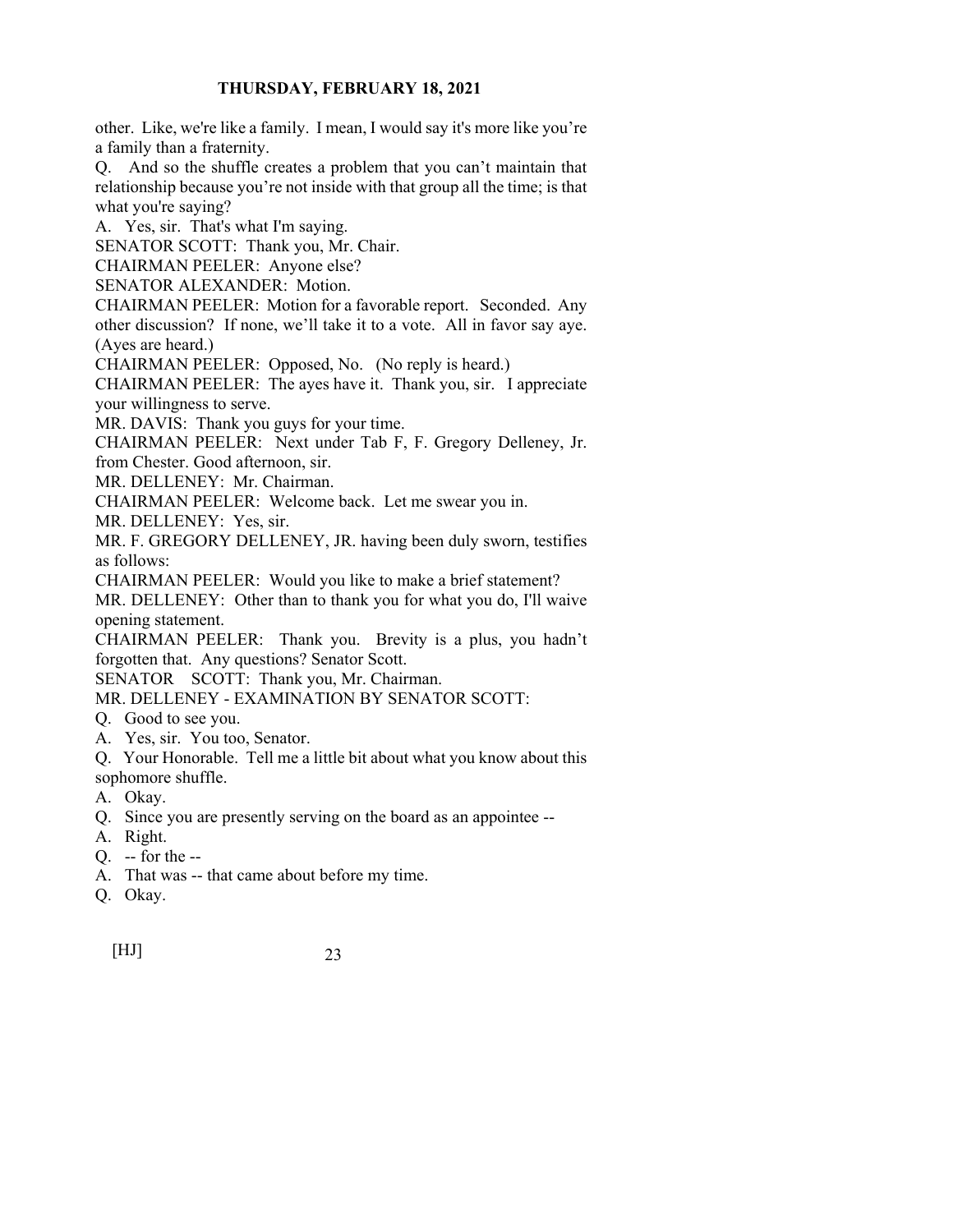A. Right before my time on the board. There are two ways of looking at it.

Q. Okay.

A. You know, already for various reasons a lot of people are moved around anyway. Sometimes it's a disciplinary problem, sometimes it's a rank opportunity. But a lot of people are moved around. It's not like everybody stays. For me, in my Citadel experience, I was going to law school and my two best friends, who are also lawyers, were in the company next door. And so I spent most of my time with them. My son, on the other hand, he went there and he was a private all four years. And he has a core group of friends. And just like the gentleman that just spoke before, I mean, they do everything together. They go to each other's children's birthday parties, you know, they're in each other's weddings, and that's real important to him, okay. And the way this shuffle came about was there was a study, I think John Palms was in charge of it. And they came up with all these ways to understand how we could be more like West Point. Well, West Point has a shuffle, but they don't shuffle every year. Matter of fact, I have a friend who's a lawyer up at West Point, and he is the lawyer up at West Point, and he tells me that they don't really like the shuffle too much. And they've only used it once or twice. They came about they figured they will use it when they needed to, if they had something they needed to bust up or whatever. But in any event, although, you know, the shuffle didn't aggravate me that much, it aggravated my son a lot. And I really think the shuffle -- you know, we're going to have to an opportunity to reevaluate the shuffle here very shortly. And I'm certainly going to be looking at it very hard when it comes back up.

Q. Thank you.

CHAIRMAN PEELER: Anyone else?

MR. DELLENEY - EXAMINATION BY CHAIRMAN PEELER:

Q. I got a quick question. You serve on the Board of Visitors now, right?

- A. Yes, sir. Yes, sir.
- Q. Gubernatorial appointee.
- A. Yes, sir.
- Q. Do you know when you would have to --?
- A. 2024.
- Q. Okay. But if you were elected to this position -
- A. Excuse me, '25. I would be on until '26.

Q. Okay. So at that point, it would vacate and the governor would need to replace you at that point?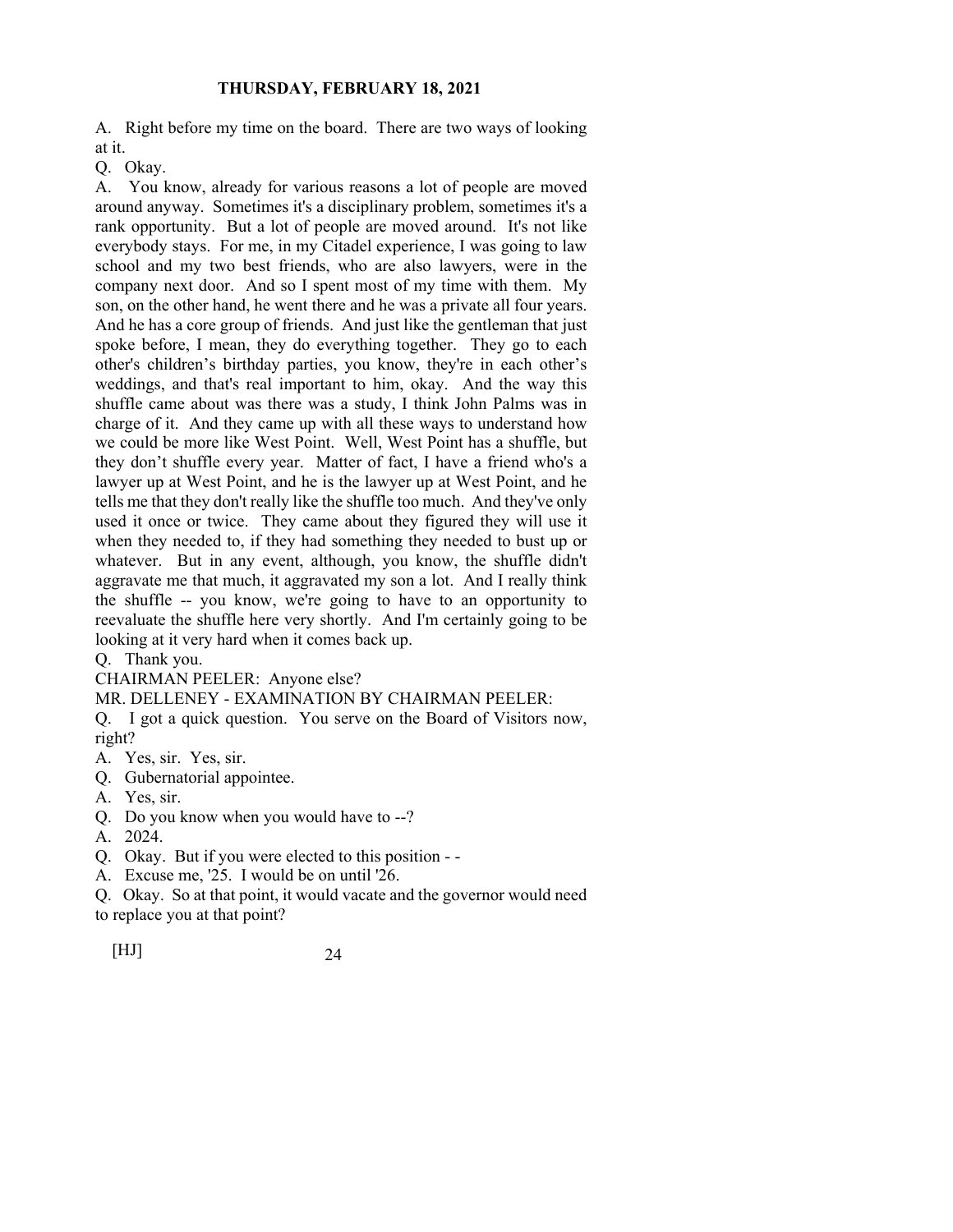A. In '25. Whoever is the governor in '25 would appoint somebody else.

Q. What I'm getting at, if you were elected to this position, you would have to vacate the gubernatorial appointment?

A. Yes, sir, I would.

Q. At what point would that happen, if you were lucky enough to be elected?

A. When I was elected. I would not vacate that position until I was elected.

Q. Until then. Just wanted to clear that up.

A. Yes, sir.

CHAIRMAN PEELER: Anything else? Senator Alexander.

MR. DELLENEY - EXAMINATION BY SENATOR ALEXANDER:

Q. What do you think is the greatest opportunity for The Citadel?

A. I look at myself. There's no way that I would have ever accomplished as much as I've accomplished in my life had I not gone to The Citadel. The Citadel gives you -- it gives you - - it teaches you how to deal with adversity plus it puts drive in people. You know, at The Citadel, you've got -- when you're put in a company, you've got three things that you've got to do that you're graded on, because companies are graded on it. One is academics, one is your military and three is intramurals. Well, when you go to The Citadel, you might not be doing real well in academics, but you might be shining your brass and doing real good at the military or you might be a star in intramurals. And because you're graded on all those things, people in your company, if you're doing -- if you're slack in one area, you know, it gives you drive to try to correct the other area. And so you've always got something that you've got that you have an opportunity to succeed in. So if you're not succeeding in another area, you know, you got help, people will help you. And also at The Citadel, they didn't have -- they've got now that I didn't have, back in my day, we had academic officers. And if you were struggling as a freshman, they would assign an upperclassman to try to help you in math or whatever. We had these tutorial labs at night that are not staffed by cadets, they're staffed by professors. So if you have - - if you were having trouble in math, you can go over there and get help. So The Citadel just offers you all kinds of opportunities to succeed. And once you succeed in one thing, it helps you succeed in another. And then the loyalty that Citadel graduates have for one another. It doesn't matter who you are or where you came from or what you look like, we stick together. And we always try to help one another. But that's the thing,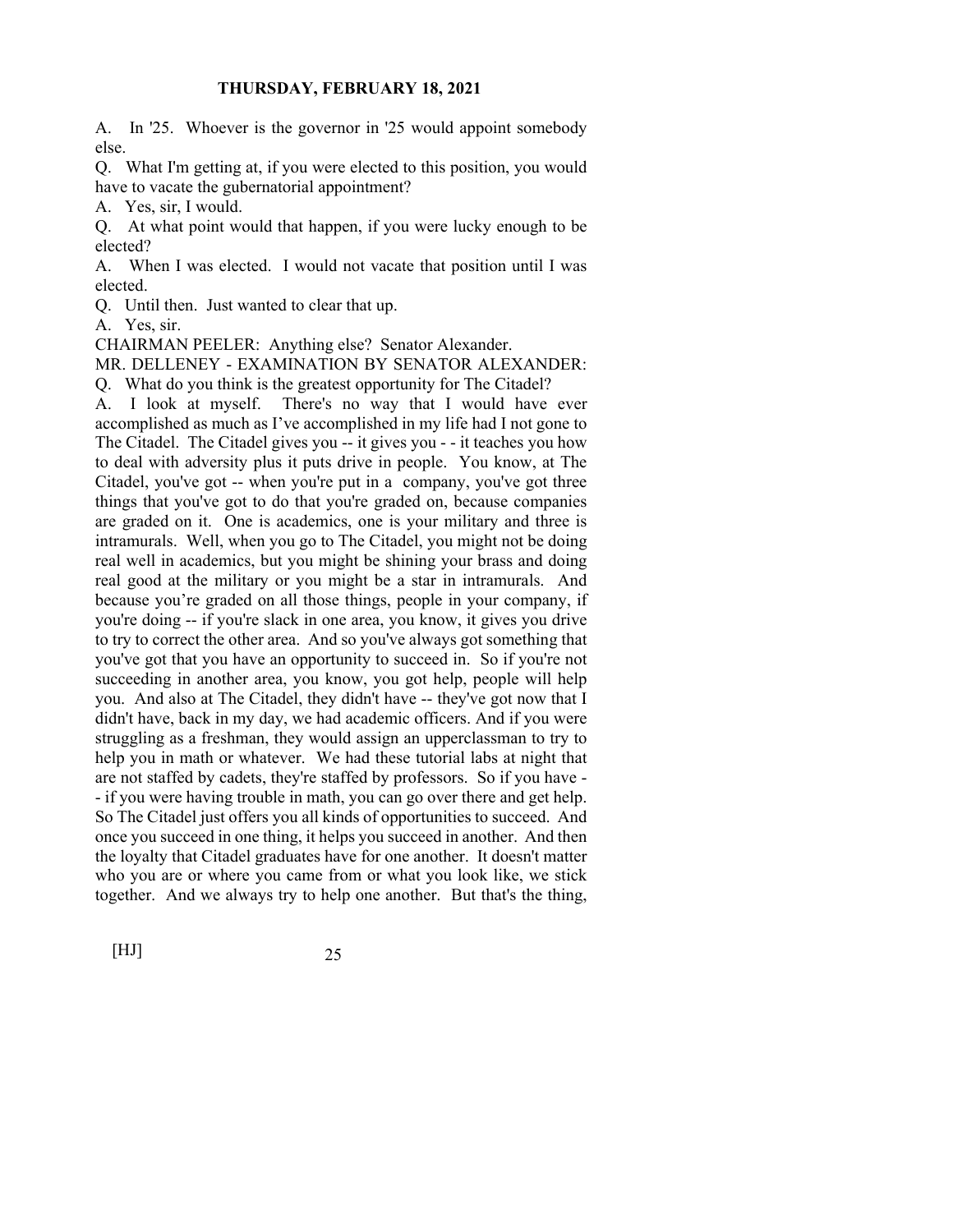The Citadel teaches you loyalty, it teaches you how to deal with adversity, and it gives you a drive to succeed.

SENATOR ALEXANDER: I have one follow-up, Mr. Chairman.

CHAIRMAN PEELER: Senator Alexander.

Q. And thank you for that response. Under you talking about here just changing gears on the can improve, you talk about needs to continue tighten the belt, reduce the FTEs through attrition and retirement. Have y'all been successful -- you say continue since you've been there. Have y'all -- is that something y'all have addressed and --

A. Yes, sir. That's something that's ongoing.

Q. And what you've done so far, you would deem that as being successful?

A. Yes, sir.

Q. Thank you.

A. We have a new provost, and she came -- she's University of Virginia graduate. And she came from a private school where she had to -- you know, you have to eat what you kill. And anyway -- and she's done a masterful job at looking at like -- looking at classes that aren't used very much. And one of the things I'm real proud of at The Citadel is we've become an engineering school. Matter of fact, we're number 17 for undergraduate engineering in the country. And I know when I -- one of the -- one of my -- when I first went on the board and I went to graduations, I hadn't been to graduation in several years, since my nephew graduated -- or no, since my son graduated. My nephew graduated a couple years before he did, or a year before he did. And when the engineering graduates stood up, it was a third of the class; I couldn't believe it. In years before, it would have been, you know, liberal arts or something. But they -- we've really got it on the ball now and I really like the direction in which we're going. We've got great leadership. We've got a great general. We've got a good provost, and things are really going in a good direction.

SENATOR ALEXANDER: Thank you, Mr. Chairman.

CHAIRMAN PEELER: Anyone else? It's a favorable report, seconded. Any other discussion? Take it to a vote. All in favor say, aye. (Ayes are heard.)

CHAIRMAN PEELER: Opposed, no. (No reply is heard).

CHAIRMAN PEELER: The ayes have it.

MR. DELLENEY: Thank you, sir.

CHAIRMAN PEELER: Thank you. Now to Tab G, Andrew L. Helfer from Columbia. Good afternoon, sir.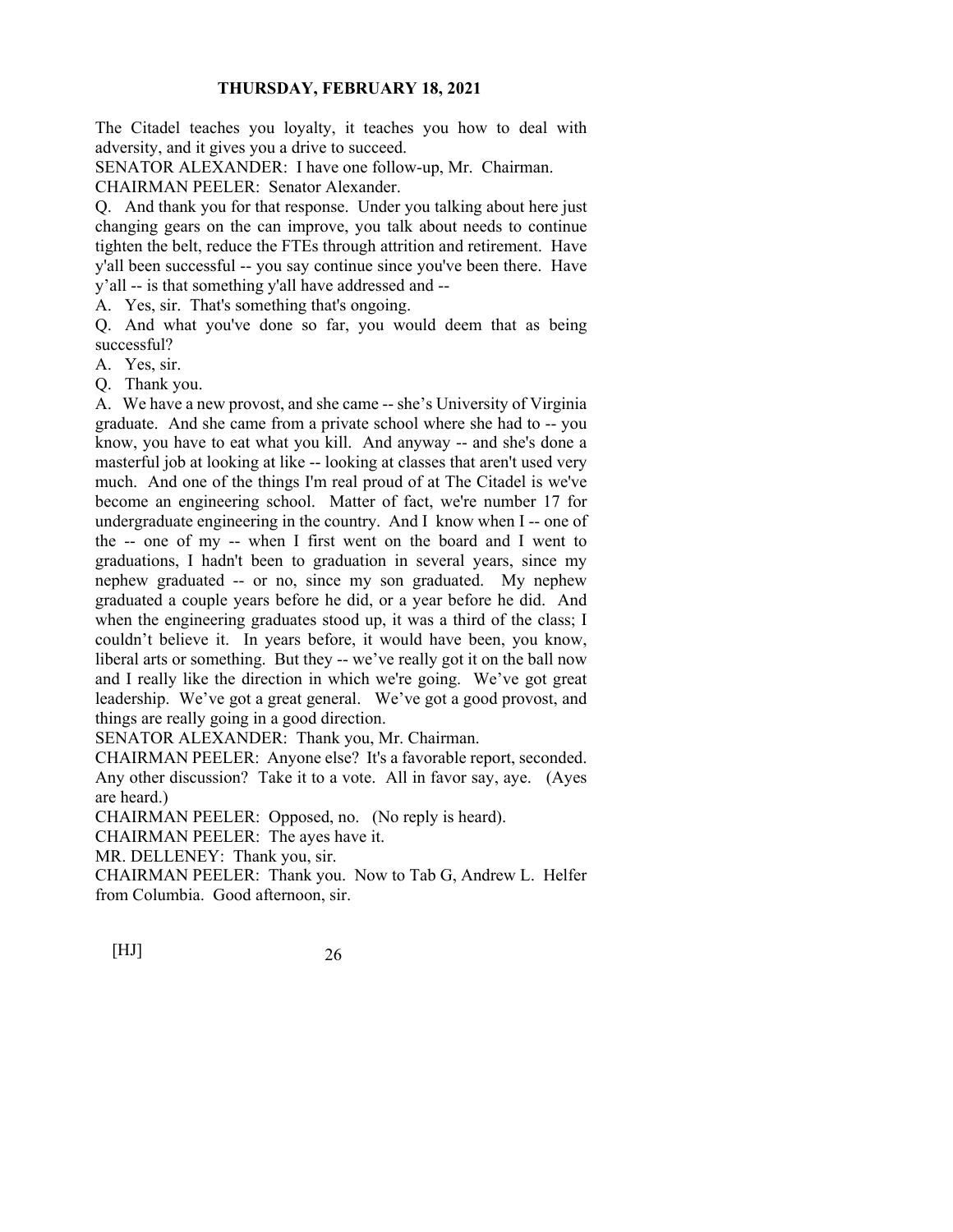MR. HELFER: Good afternoon, committee. Thank you for having me here.

MR. ANDREW L. HELFER having been duly sworn, testifies as follows:

CHAIRMAN PEELER: Would you like to make a brief statement? MR. HELFER: Yeah. I think I'm probably the granddaddy here. I attended The Citadel at probably the worst time in modern history, '60s. It was a very interesting time to be a cadet, to be a freshman. It was probably the worst time in modern history to be a freshman at The Citadel because the hazing was terrible at that time. There was a study done of about 1,000 Citadel graduates, and they asked when was the worst year, from a hazing standpoint, to be a freshman at The Citadel, and it came out 1968. Well, guess who was a freshman in 1968, me. And I was listening to Mr. Scott over here and his interest in diversity is very great. And believe it or not, in 1968, we did not have a black cadet in 1968 to be the class of '72, which was my class. So when people ask me about diversity at The Citadel, Mr. Scott, I say I was one of 20 Jewish cadets at The Citadel. So I can imagine what it would be like to be a black cadet at that time, because being a Jewish cadet was pretty tough when there was only 20 of us on campus. And you know, other people would go to Sunday chapel; the Jewish cadets would go to Mark Clark hall and hang out there and the rabbi locally from Charleston would come and, you know, have prayers with us. So it was very interesting. And when the class of '73 came in, there were about seven or eight black freshmen at that time, most of which were athletes. I went to The Citadel because I wanted to be a pilot. And I was an Air Force cadet for three years, and back then you had to have 20/20 vision, not correctable, but 20/20 to fly. Well, my senior year when I took - - or when I entered my junior year, took the eye test, I did not pass it. So I went to my tack officer, Captain Jones, who was an Army tack, and I switched from Air Force to Army. Well, back during Southeast Asia, the only openings they had were in infantry. So I owed the Air Force six years, and I couldn't fly. So I switched to Army, and Captain Jones said to me you're going to be in the infantry. And I said, well, I only have two years and it looks like we're running down toward the end of Southeast Asia. Well, soon as I graduated, I ended up in special operations in the Army, and I ended up in Southeast Asia. So it was a funny thing. My mother, who was a little Jewish lady, first of all said to me, you know, Jewish boys don't go to The Citadel. And then when I went in the Army, Jewish boys don't go in the Army. And I had gone to The Citadel to play football. And I don't know if you read my resume, but I lettered in three varsity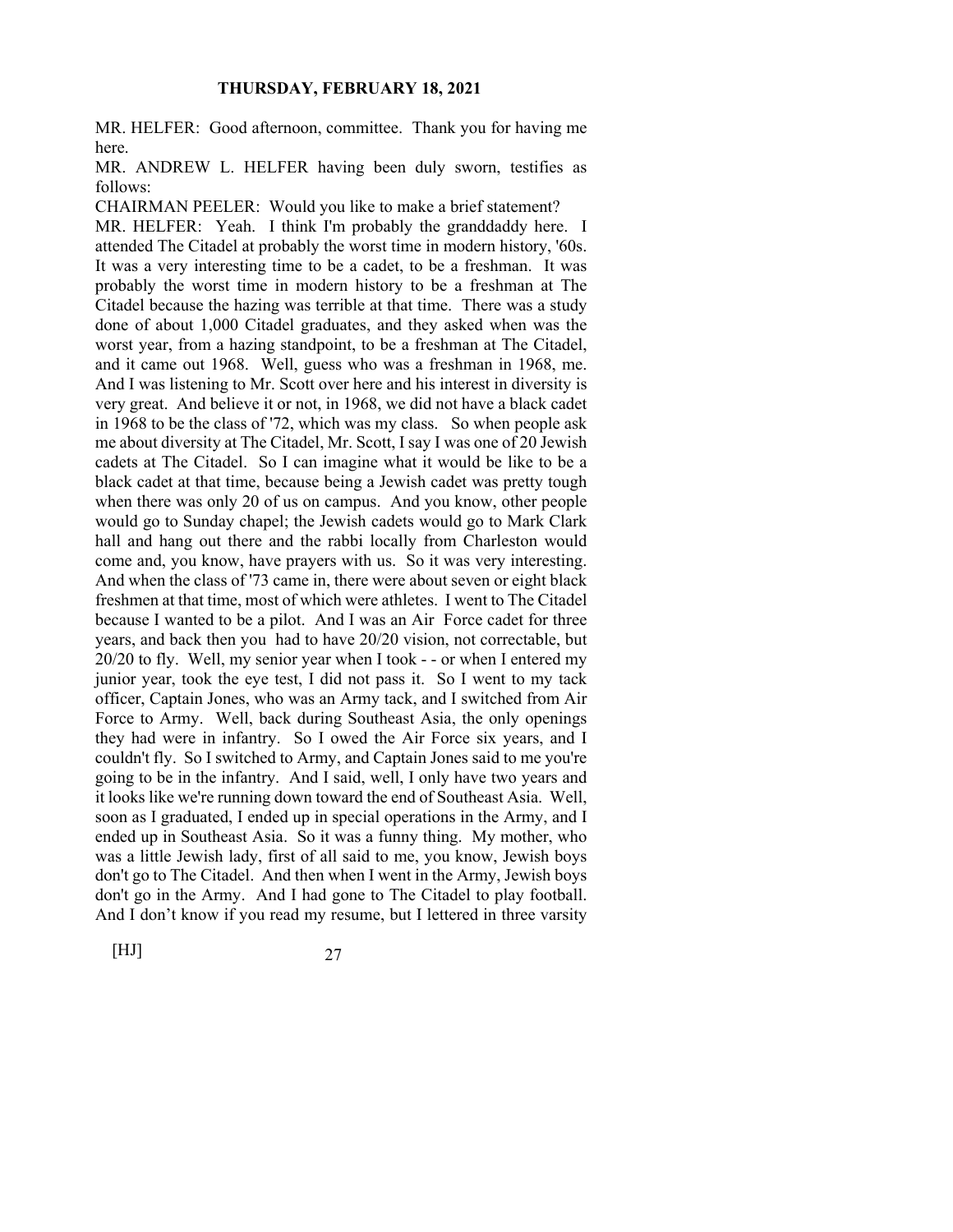sports at The Citadel. I played soccer, football, I was a shot putter on the track team. Now, I wasn't the most military cadet, but I was able to get by in M company with all of my classmates not doing the sophomore shuffle. And this seems to be something that is really irritating to all Citadel graduates, and I understand why. And I think Mr. Scott made mention about military basic training, maybe an OCS or whatever you might do, you never see those guys again; they're gone. And I think young Mr. Lewis (sic) talked about how closely knit Citadel guys are. And it is true and will always be true that the guys that you're in that company with are your friends forever. Those are the guys you go through your nob year with, you're tortured together, you help each other, you study together, you do whatever you do together and you live and die by those guys in your company. The second morning we were at The Citadel, it was General Hugh Pate Harris' first day at The Citadel. He had taken over for Mark Clark. And General Harris got us in Mark Clark Hall. There was 825 freshman. And he looked at us and he said look to the left and look to the right because in four years two of three of you will not be here. Well, in the class of 1972, we had 282 graduates. So General Harris was exactly right. And what ends up happening, and I think a couple of the other gentlemen addressed it is when the companies start running low on freshman, they have to switch a few here and there. As they get to be upper classmen, they have to switch a few. And what happened in my freshman year was the first year that they didn't put freshman in companies by height. It used to be A company and T company and B company and R and N all had all the athletes in it so when they marched on the parade ground it would look good. But when you have all the football players in A and B company and you're taking a good many cadets out of those companies, when it was time to go to parade, there wasn't enough cadets from those companies to actually march. So they had to shuffle them around, especially as they became upper classmen. When I was a freshman, we were still division one in football, and we had about 85 guys on our freshman football team. When I finished The Citadel, of the 85 guys who were on the freshman football team, there were fourteen left; that was it. So either they were walk-ons or, you know, they decided to do academics or military or they flunked out for some reason or whatever reason they were gone. So what they did our freshman year was they took guys -- athletes and put them throughout the whole corp of cadets. And I was in M company, and they had never had a football player in M company, and they ended up - - we had five of us. They put five football players in M company so they could start diversifying and getting people in the different companies so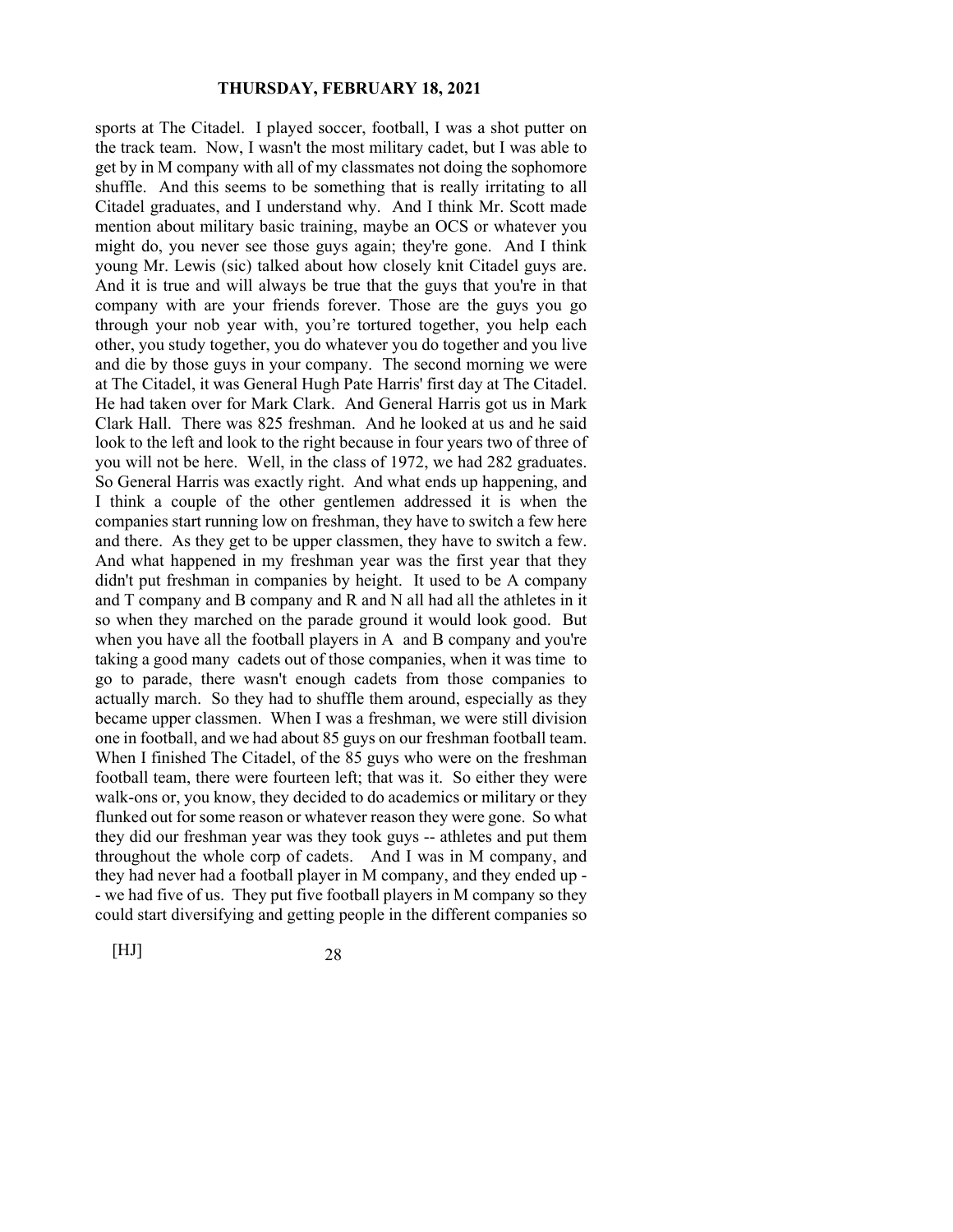that the athletes would not be getting that special treatment that all the other cadets thought they got because they ate in a separate place. And I think we were talking about the mess hall here earlier. Well, we had something called core squad. And that's where all the athletes would eat in a separate place. And that was the only time as a freshman we got a break. Because when we got back to the barracks as freshman, the upper classmen thought we were getting a break because we were out there knocking our heads off playing football or doing whatever athletes do. But we did get to eat in a different place, and we didn't have to eat square meals and we didn't get screamed at, so we were just a little bit different. So my whole purpose of being here today is I see The Citadel changing, but I also see there's some things that are at the school that need to change back a little ways the way it used to be and some ways needs to move forward. And as the other gentleman was talking about, I've been a big supporter of The Citadel financially over the years. I've got a scholarship fund down there. I've donated lots of money. But if it hadn't been for The Citadel, I would have never graduated from college. It kept me focused when I was ADHD and it gave me the ability, even though I never held rank as a Citadel cadet, I ended up in special operations in the military. I earned a bronze star. I earned a purple heart and was a good officer. So The Citadel prepared me to do that, even though I wasn't real military when I was there and not active in cadet rank. So I'm glad to entertain any questions you guys might have for me.

CHAIRMAN PEELER: Interesting story. Questions? Representative Whitmire.

REPRESENTATIVE WHITMIRE: Thank you, Mr. Chairman.

MR. HELFER - EXAMINATION BY REPRESENTATIVE WHITMIRE:

Q. First off, I want to say thank you for your service to our country. And you kind of went beyond the call of duty. I was in that same time frame, and it was kind of scary times, it really was.

A. Yes, sir.

Q. For you younger people, you probably don't know about it, but it was tough. How in the world did a little Jewish boy from Brooklyn get to The Citadel? That's -- did somebody recruit you or did you hear about or what?

A. Actually, my grandparents were from Russia. And you, having been in the military during the Vietnam era, when I got accepted in the special operations, because my grandfather was in the White Russian Army, he -- and he came to the US during the Bolshevik Revolution, they moved to Brooklyn, New York. And he had been a fur skinner.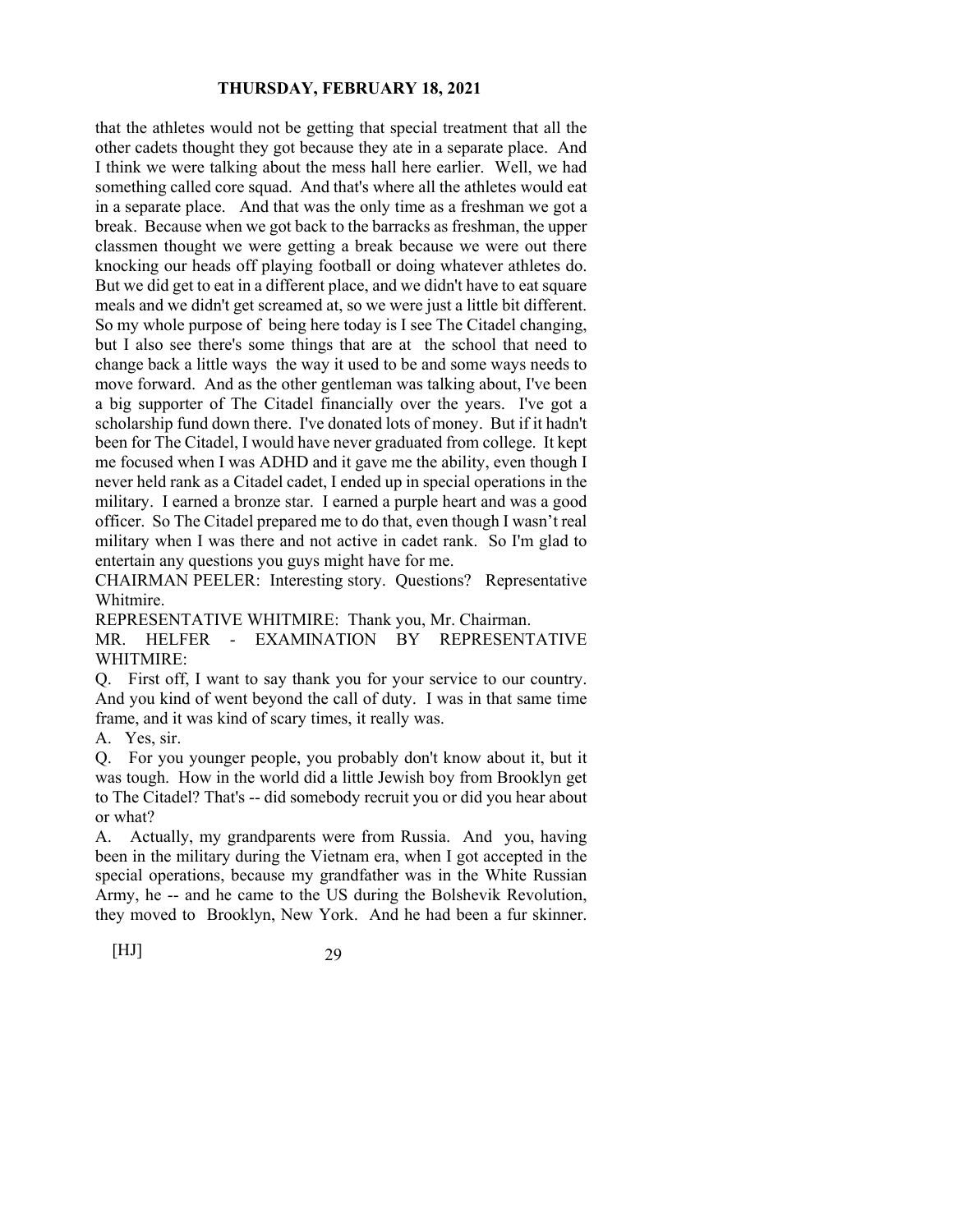And he opened up a fur shop in Brooklyn, New York, and my dad worked for him. And when business went south, my mom and dad moved to South Carolina and followed some friends here to Columbia, and that's when we moved here when I was seven years old. So, you know, I was here. I went to Rosewood School. I went to Satchel Ford School. I went to Keenan the first year, and I graduated from AC Flora. So I'm really a southern boy at heart. And now even --

Q. You didn't have much of a Brooklyn accent, I noticed.

A. No, I don't. But we still have family there. But I went to The Citadel, believe it or not, out of my class at AC Flora, in 1968, there was eight of us that went The Citadel. And I think probably five or the eight finished, and two of us went there to play football and the other guy that was with me, he finished as well, and he was a football player.

Q. I'm a student of history. It'd be fascinating -- was your grandfather alive when you were born or --

A. Yeah. He moved to South Carolina.

Q. Did he ever tell you about the whites and the reds and everything? A. He did. It was very, very interesting. And he had a heart attack and died instantly at 62. But he was a vodka drinking, cigar smoking, as somebody might say, a SOB, but he was -- he was a tough old coot.

Q. It sounds like he had a very fascinating life, for sure.

A. He did. He did. And he met my grandmother on the ship coming over. He was about 21 and she was about 14. And he married her when she was 15.

Q. Well, very interesting. Thank you very much.

A. Yes, sir.

CHAIRMAN PEELER: Speaking of tough, you said you were a shot putter?

MR. HELFER: Yes, sir.

CHAIRMAN PEELER: Only shot putters look like me. They don't look like you. You must have been a bigger guy back then.

MR. HELFER: Yeah. I played ball at about 225.

CHAIRMAN PEELER: What position did you play, football?

MR. HELFER: I played nose guard.

CHAIRMAN PEELER: You must have been a tough fellow. Senator Verdin.

MR. HELFER - EXAMINATION BY SENATOR VERDIN:

Q. I can't help but remark about how similar your life experience is with the Sedrin family in Greenville.

A. Is that right?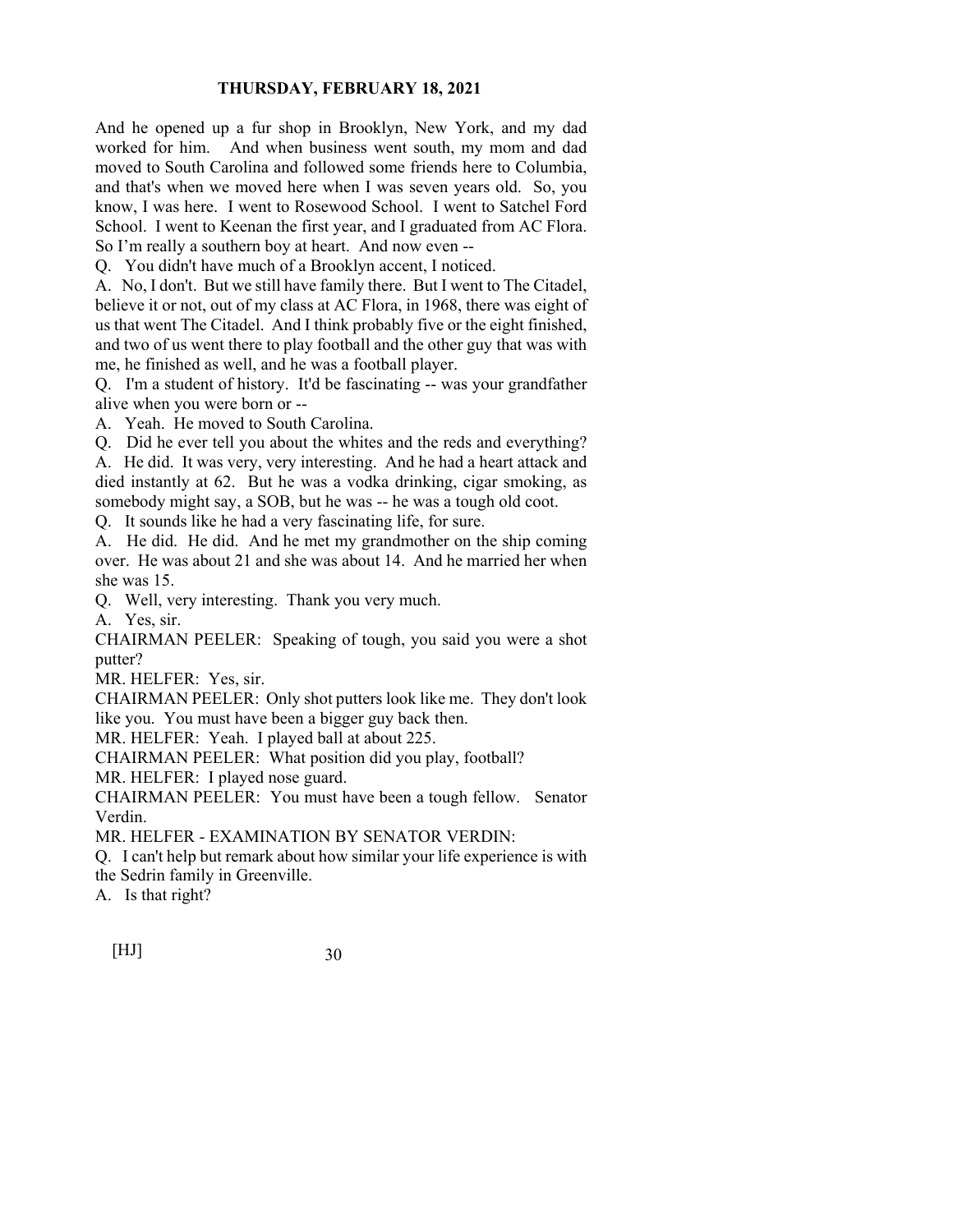Q. If you ever look at them, look at their history, they were in the fur business, the family was in the fur business for 60 or 70 years and have the same migration to South Carolina as you just gave testimony of, and I love it. It's rich. I appreciate all your contributions as mentioned by Representative Whitmire.

SENATOR VERDIN: Mr. President, appropriate time. Mr. Chairman, I'd move for a favorable report.

CHAIRMAN PEELER: Senator Alexander offers a second. Any other discussion? And now we'll take it to a vote. All in favor say, aye. (Ayes are heard.)

CHAIRMAN PEELER: Opposed, no.

CHAIRMAN PEELER: The ayes have it. Thank you, sir, for all you've done and all you're going to do. I'll move to University of South Carolina, Fifth Judicial Circuit, Tab H, Robert F. Dozier, Jr. from Columbia. Let me swear you in.

MR. ROBERT F. DOZIER, JR. having been duly sworn, testifies as follows:

CHAIRMAN PEELER: Would you like to make a brief statement?

MR. DOZIER: Yes, sir. Thank you. Is it okay to take off the mask from back here? Thank you. Thank you, Mr. Chairman and distinguished commission members. I'm a passionate Gamecock, 1990 graduate who believes in the University. And it's an honor to sit before you today with an offering to give back to the University and serve you as well and the citizens of South Carolina. Having said that, I acknowledge that more work needs to be done so the University can reach its full potential in educating students and serving the state of South Carolina. I know you have the bio. Your staff has done a remarkable job of putting packets together and getting us to fill out our questionnaires. But I'm a life-long South Carolinian, except for the nine years I've been away as executive vice president for the Federal Home Loan Bank of Atlanta. A lot of people ask what the Federal Home Loan Bank of Atlanta is. It's the largest bank that nobody's heard of, \$150 billion bank serving 900 financial institutions around the southeast. And I was honored to spend some time there, but I'm even more pleased to be back home. With that, Mr. Chairman, I know we have just a little bit of time and I know y'all have questions. Thank you for the opportunity. It means more than you know to be here today.

CHAIRMAN PEELER: Thank you, sir. Questions, comments? Senator Scott.

MR. DOZIER - EXAMINATION BY SENATOR SCOTT:

Q. Thank you, Mr. Dozier. Good to see you.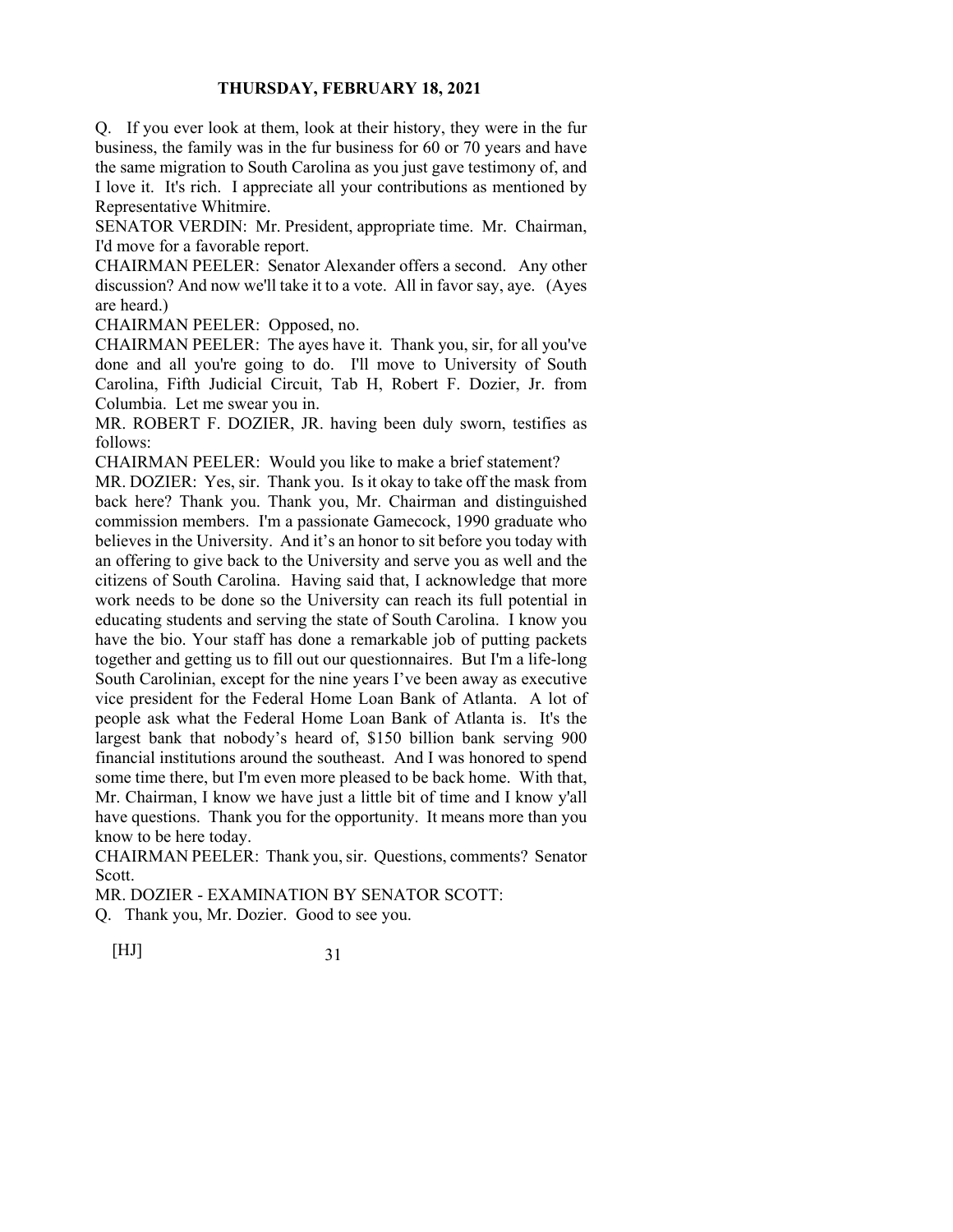A. Good to see you again.

Q. Thank you for your willingness to serve. Your new president has come in with an aggressive agenda, as it relates to diversity on the campus. Not only with students, but also with faculty, staff, and is even in -- as provost as an African-American. Where are with you diversity along with where your president is trying to carry the University. The president, I happen to like the guy.

A. We can do a lot more, sir.

Q. I understand. Well, give me some of your thought patterns to, you know, what you would do. Like I stated earlier when you weren't in the room, when you're on the board, kind of like this group here, you're it. So you have to figure out how you solve the problems and what you bring to the table that can make it better.

A. So diversity inclusion to me is about access, it's about telling the story, it's about making sure that you're recruiting. I spoke with an associate superintendent of a midland's school district last week, and I asked the question, well, the strategic plan that the University talks about recruitment; how are we doing? And she said, not that great. And so the accountability, the oversight of a board, now that there's a strategic plan and there is a president who's doing -- has said the right things. And it looks great on paper. But to move from seven percent to right above ten percent right now to move towards, what, 27 percent of African-Americans in South Carolina we can do more. But it's about getting out. It's about providing that access. It's providing -- or telling a story to make sure that the environment is right for people to come. There are a lot of opportunities, a lot of places folks can go. If the University wants to be ahead of that game, to me, it's about access. As far as the faculty and staff, I think hiring Bill Tate has gone a long way as provost to make a statement. The diversity inclusion officer I spoke about in my questionnaire is a good first step. But as an oversight board, we're going to have to track that as it goes up. I don't know if one board member can make all the difference, but one board member can sit with 19 other board members and hold the administration accountable.

Q. I would like to think one board member can make a big difference sitting in a room every time we're here for another 45. And I do the best that I can to try to share experiences and ideas and things of that nature, in terms of where we want to go. So I do believe one person can make a big difference, especially if they put themselves out there and get it done. The University has been balancing its budget for years with outof-state students, and I know Darla Moore School of Business is so very important. Where you and what are are your recommendations in terms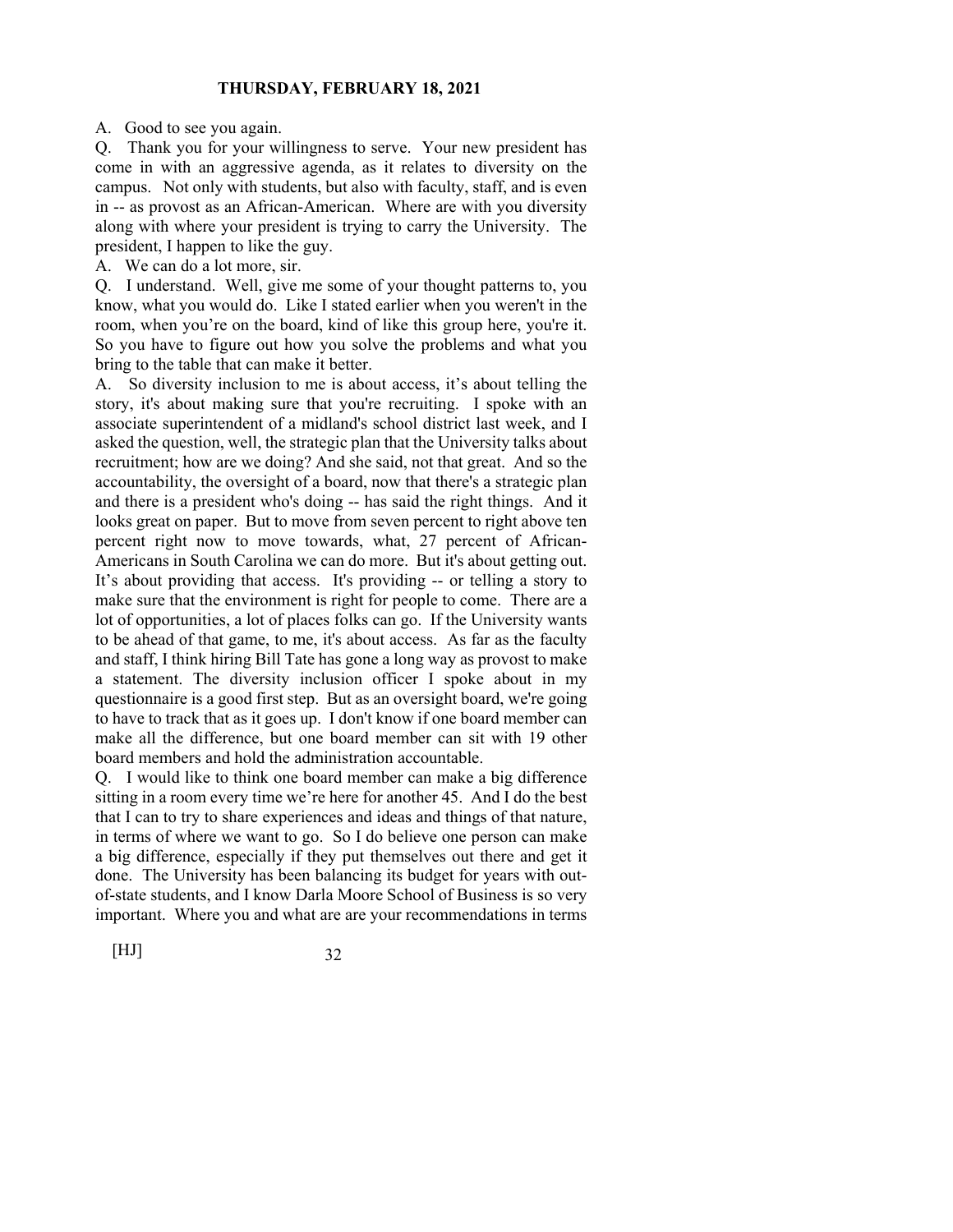of resources once we get past the pandemic? Because I know you've had some troubling times, especially spending reserve to make sure that you can balance your budget.

A. Absolutely.

Q. So where are you with ideas that we can to try to attract some of the best and brightest who used to leave this state try to keep them at home so they become a part of...?

A. So several pieces to that. I think over time it has been real easy to go to the out-of-state tuition and look and say a kid coming in from out of state at 33,000 is a lot more than 12,000, and it made it easy. No different than you as a group with your expertise when you do when tax incentives for companies to come into South Carolina. The difference is I think y'all lay out the accountability factor a little greater than we've done in the past. I think we've gotten used to saying let's go get the outof- state tuitions. What's happened, though, is some of those out-of-state tuitioned students came in and then they got tuition abatements and nobody tracked the success of that. I'll give you an example, my two children. I lived in Atlanta for nine years. For the first couple of years of their time, I paid out-of-state tuition. I didn't know there was something called the common marketplace. The final two years of theirs, I got in-state tuition. Nobody tracked that at the University of South Carolina. Now, I'm pleased to say my daughter is a graduate and is working at First Citizens and is a tax payer of South Carolina. My son, who's worked with the Atlanta Hawks, moved back -- is moving back at the end of this month, took a job with a local Columbia company. And so those are successes. But we don't track that. And the accountability and the transparency and the information that comes back to y'all about that has been lacking. So that's the out-of-state piece that I've been concerned about. The in-state piece is back to accessibility and accountability and making sure that we're casting a wide net and getting the students who are ready, willing and able to go to the University of South Carolina that they have their shot to do it.

Q. Could it be one of the reasons why they don't track it -- and I like the idea that your son is doing very, very well, is that we educate out of state students and they don't stay with us?

A. That's a huge concern.

Q. We continue to recruit Fortune 500 companies, but we don't have the young people because we educate them from out of state. They went back and they participated and got those economies and those states they came from stronger. So we'd like to see, going forward, some of your ideas. Because I'm glad you've lived in Atlanta, back in South Carolina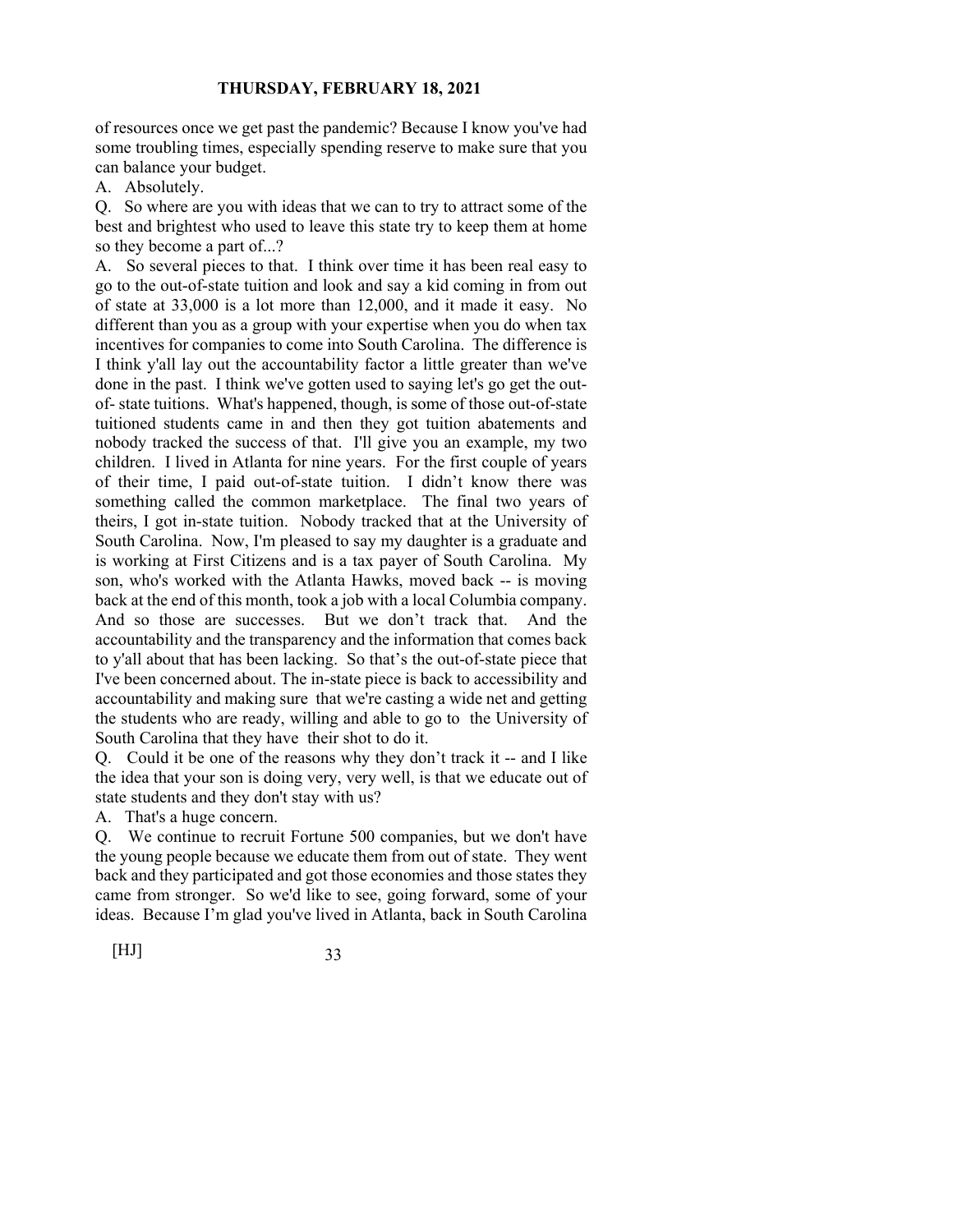and can share what we need to be doing to keep some of these best and brightest here in South Carolina so we can stimulate our own economy. A. Yes, sir. So on the stimulate the economy, the other concern would be the exporting of ideas.

Q. All right.

A. I worry that we focus so much on research and we get real excited when we create a new idea and we incubate it over at the University of South Carolina, but incubating ideas without partnering -- and you and I worked together when I was at Midlands Technical College on the board. Without taking an incubated idea and accelerating that idea and manufacturing it in here, we could be the largest exporter of great ideas in the country, and Georgia and North Carolina and Virginia and Florida and Alabama can just sit at the state line and wait for ideas to be created here at the detriment of the tax payer of South Carolina, and the ideas can go. We've got to keep them here. And those partnerships that you helped us create at Midlands Technical College where we could accelerate and manufacture those ideas are really important.

#### Q. Thank you.

CHAIRMAN PEELER: Representative Finlay.

REPRESENTATIVE FINLAY: Yes, sir. And in full disclosure, Mr. Dozier and I have been friends for the better part of 20 years. But I'm going to ask this question of everyone.

MR. DOZIER - EXAMINATION BY REPRESENTATIVE FINLAY: Q. Senator Scott stated that for over 30 years the University of South Carolina has balanced its budget by bringing in affluent out-of-state students paying two-and-a-half times what in- state students pay. The side effect of that has been that today in the university that's doubled it has roughly the same number of African- American students as it did in 1990. Your president made a very strong statement about that, but I believe the state has also doubled in during that period of time. Do you feel like you are up to the financial challenges that are going too presented by weaning the University off of that revenue source? Because I don't know that there is a pool of -- large enough pool of out- of-state full-pay students to continue this practice. Do you agree with that diagnosis and what do you think we do to fix it?

A. I absolutely agree with it. Companies like mine, whether it was the Federal Home Loan Bank of Atlanta or we're now First Reliance Bank where I'm president of First Reliance Bank shares, when you get used to single source revenue sources without diversifying you can get in really big trouble. And so the diversification of that model, especially in the middle of a pandemic, has got to be forefront. I mean, listen, just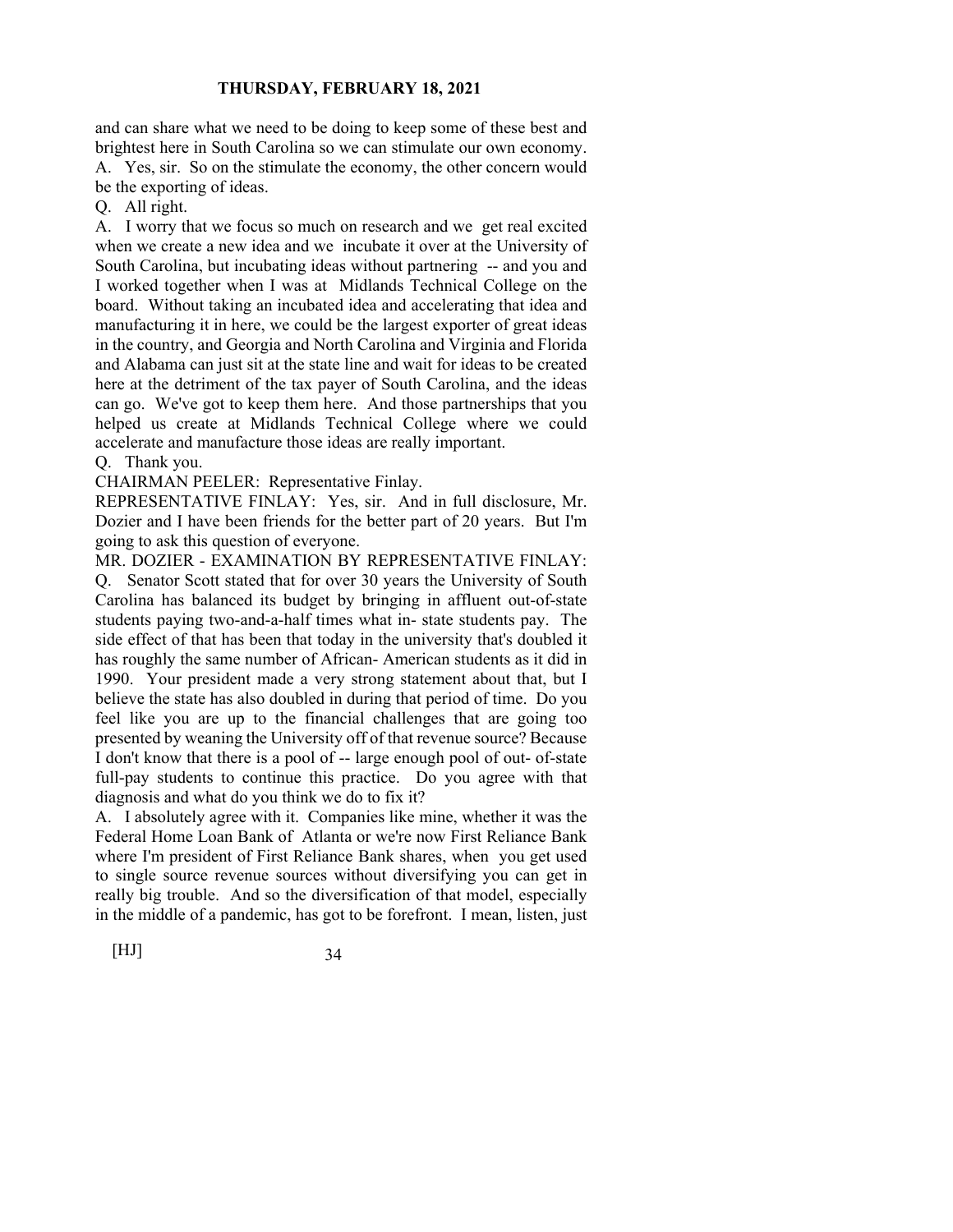like I'm doing in banking with technology -- there's a good question in your packet about online delivery. We're going to deliver differently education. We have to understand that bricks and mortar might not be in the capital outlay or that bricks and mortar that might have to be a cost that we don't have to bear going forward. So the focus has got to be South Carolina first, South Carolina first, South Carolina first; it's why I'm back from Georgia.

#### CHAIRMAN PEELER: You have another?

REPRESENTATIVE FINLAY: Yes, sir.

Q. And I think there's an add-on question that you've touched on because I sit on it in the House, y'all's deferred maintenance is out of control. I mean, USC has got -- the chickens have come home to roost, in terms of the -- a 100 -- it may approach \$100 million, let's call it \$75 million a year in deferred maintenance that's going to have to be dealt with over 20 years. Do you feel like that's a number that you can help them manage through? And how would you manage through it, because it is a huge issue?

A. So back to the revenue sources and being careful and not living off of one revenue source. I think it's a multi-pronged approach. Number one -- and I don't know how much time y'all have spent with either the president or new board leadership, but the budget model that's been created over the last couple of years, which was board-driven, by the way, has really given an insight of how much it costs to educate a student in a particular field or study. And I think you got to take that data, number one, to figure out where you are budget-wise. Number two, the cuts that are going have to be made, this -- we're in the middle of a pandemic. Nobody planned for it, nobody thought about it, and we weren't prepared for it. So I do believe that over time the cuts that are going to have to be made, personnel cuts, programmatic cuts, building costs, we'll have to go a long way with that. The third piece -- and I haven't been on the board since ex- officio as president of the alumni association since last summer. But the word about the TV revenues that will come, as you know very well, all of you, South Carolina runs its South Carolina budget and then it has an athletics budget. If there is to be additional television revenue coming in for athletics, I think at this point in time you can't run two separate organizations. You got to bring those closer together and put a big fence around the additional revenue that's going to come in and use that pay back all the things that have been tough over the last couple years with the pandemic and will be. And deferred maintenance is one thing that probably needs to be addressed with that. But assume that that's 15 to \$20 million a year in additional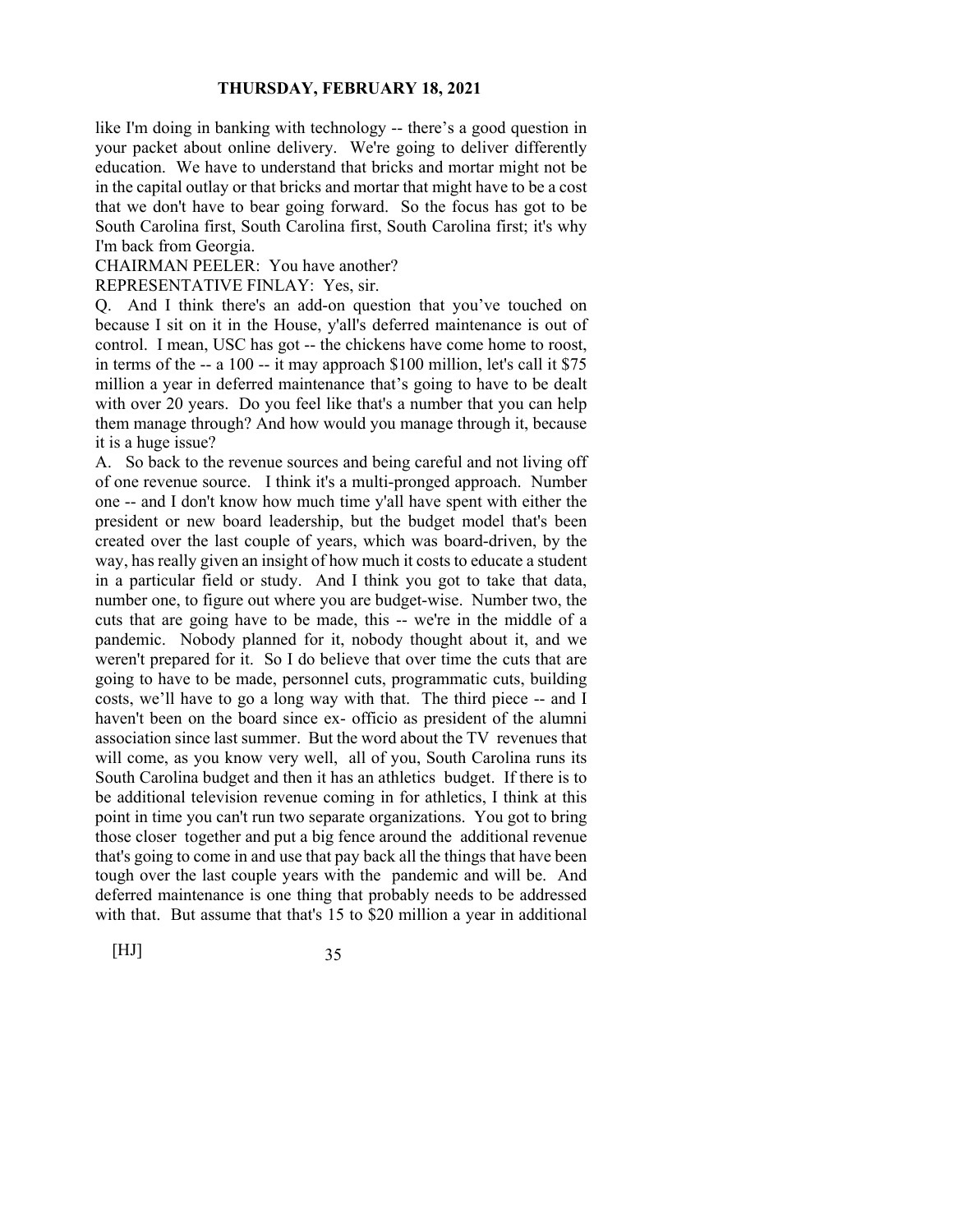TV revenue, you can see this thing getting out of control where all of a sudden it's just in the athletics department revenue growth comes in. It looks great, coaches want more money, programmatic things and athletics. But you're going to have to pull that together and put a fence around it.

CHAIRMAN PEELER: Any other questions or comments? Senator Alexander.

SENATOR ALEXANDER: Thank you.

MR. DOZIER - EXAMINATION BY SENATOR ALEXANDER:

Q. Thank you, sir, and good afternoon.

A. Yes, sir.

Q. Thank you for being here. Appreciate your work and glad you're back in South Carolina. On ways to improve U of SC, you talk about economic development. Also, graduate -- graduating more doctoral students. Are there any -- with your background in banking and things, do you see any particular area there to focus on in those doctoral students?

A. So, I think healthcare is a huge piece across the spectrum. Just with the aging population in South Carolina, I think that's going to be a need. I think Dorn Smith as chairman is the right leader for the right time to kind of focus on that. I think that piece of it is huge. I think they're probably can be some areas in the business side of the house to keep and grow institutions. I know you serve on the board in the upstate. I think there's some financial opportunities. I worry about big banks and big financial institutions leaving -- either leaving, mergers and acquisitioned out, but I think there's a place for South Carolina banking and finance right now. I think the doctoral program can go a long way for that. And back to Senator Scott, to come back to that a little bit, sir, I think there's a huge opportunity in the financial services space where there's an opportunity for minorities to have access and egress, if you will, to financial services and banking. And we're working on some partnerships in South Carolina with the Federal Home Bank of Atlanta and the Federal Reserve to try to move that along.

Q. Thank you.

CHAIRMAN PEELER: Representative King.

MR. DOZIER - EXAMINATION BY REPRESENTATIVE KING:

Q. Thank you. And this question I probably should have been asking of all the candidates, but it just popped in my mind. With the pandemic, we have noticed that many of the students across the state, or really across the country, have had problems with being able to access or take the ACT or the SAT. We have now here in South Carolina seen the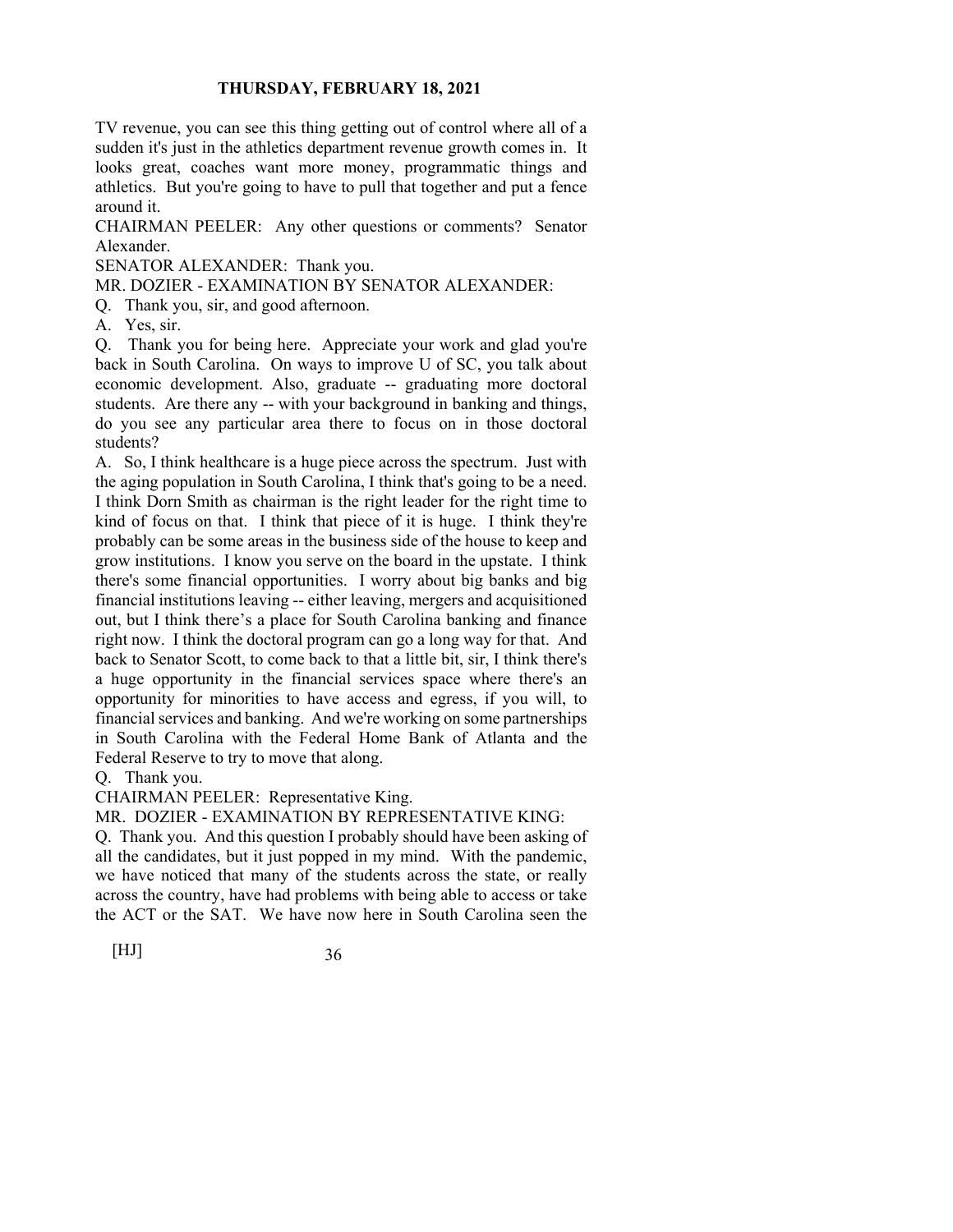disparities across the state when it comes to broadband. And when we're looking at the overall student, many of these students who come from these areas where there's a disadvantage already, but they are students who have done well, how do you think that universities and colleges across this state should be evaluating these students since they lack some tools because of the pandemic?

A. Yeah. I think that we all need to say that are a lot of things in life that we need to take a break from and make sure we're digging into success factors at that moment in time, pandemic aside. I agree with you on the access. I think Congressman Clyburn has some great ideas around the state of how to open up access. It would lead into another piece of that that what we do to make sure, though, once they get here is that we're balancing and understand online and remote learning. I think we've come a long way on that, but the accountability and the transparency in making sure that everybody's getting equal access. I can tell you, my daughter had four classes, and each one of them was done and distributed differently. There was no consistency in any of that. And that concerns me a little bit. And as -- you are right, Senator, one person can make a difference. One of the questions that I did ask at one of my last board members is how we hold meetings, is how we're holding these online classes accountable for transparency, accuracy and consistency. Q. Last year, I proposed a bill that would eliminate for South Carolina students the application fee. Now, top that with the pandemic and a lot of people are out of work or parents who are just barely making it -- and I know you can apply for waivers, but what do you feel about the application fee being waived for all South Carolina residents?

A. I think that's an idea. I think from a board position the last couple months, I've been out of that. I'd like to look at that. I think that's a - but sitting in your seat, you're looking at the numbers, that's probably a good suggestion.

CHAIRMAN PEELER: Desire of the Committee? Motion is favorable. Seconded. Any other discussion? We'll take it to a vote. All in favor say, aye. (Ayes are heard.)

CHAIRMAN PEELER: Opposed, no. (No reply is heard.)

CHAIRMAN PEELER: The ayes have it. Thank you, sir. Appreciate you.

MR. DOZIER: Thank you, sir. Thank you for your time.

CHAIRMAN PEELER: Thank you. Under Tab I, Alexander English from Blythewood.

MR. ENGLISH: Hello.

CHAIRMAN PEELER: Thank you, sir. Let me swear you in.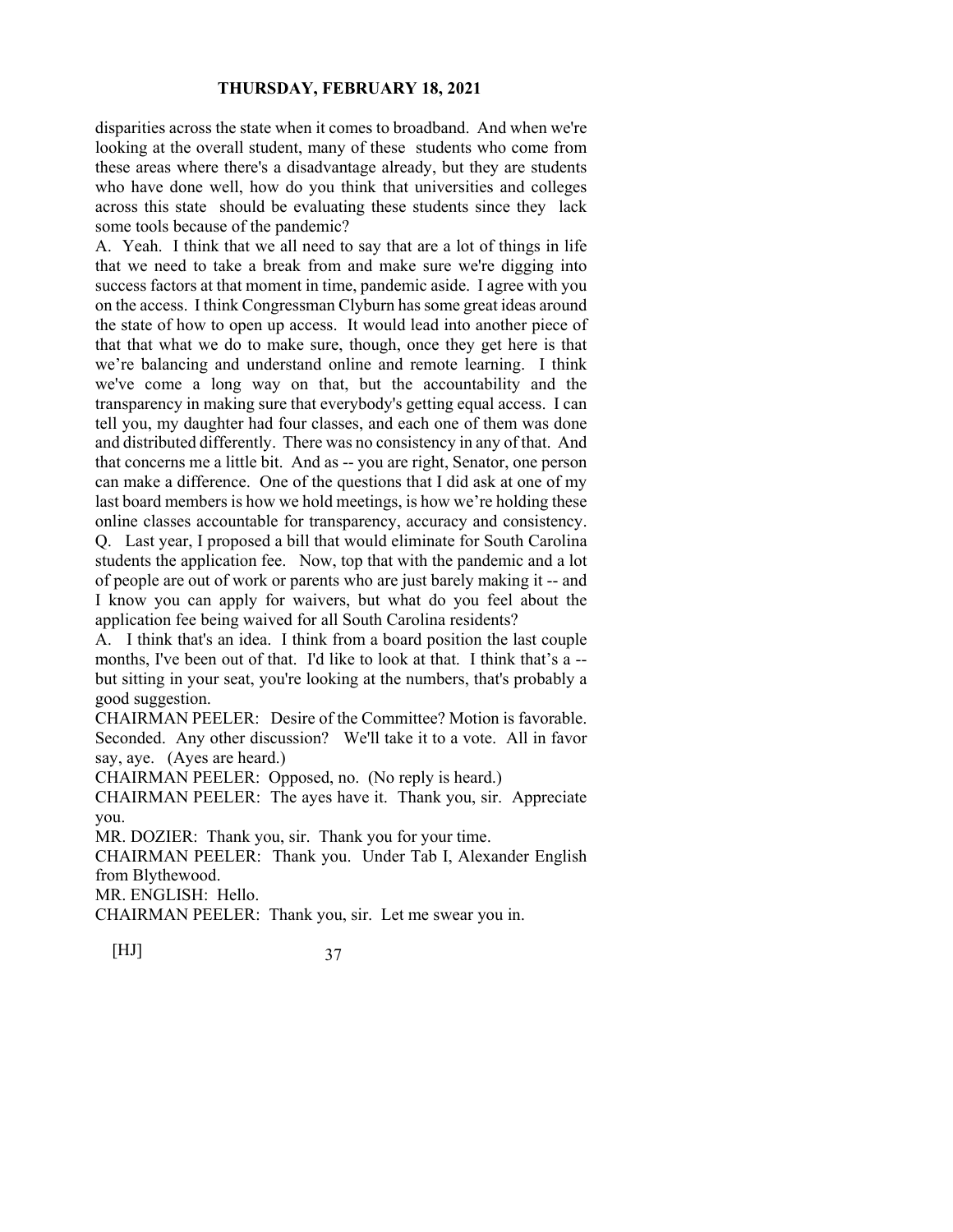MR. ALEXANDER ENGLISH having been duly sworn, testifies as follows:

CHAIRMAN PEELER: Would you like to make a brief statement? MR. ENGLISH: Yes, I do. Is it okay to read a prepared statement? CHAIRMAN PEELER: Sure.

MR. ENGLISH: Okay. My full name is Alexander English. The University of South Carolina gets the credit for much of whatever success I've enjoyed. While I publicly know that I'm known for athletic achievement, without the solid education and leadership development I gained at USC, my most enduring work in business and philanthropy would not have been possible. So I'm a grateful and proud graduate of this institution that I'm seeking to assist again. As a proud Columbian, it was my honor to serve on the Board of Trustees many years ago. And I'm honored to have been called by Governor McMaster to finish the term of former trustee William Hubbard who is now the dean of our law school. During the six months since I have taken my seat, I have immersed myself in learning about both the overall goals and the complex details pertaining to my fiduciary responsibility as a trustee of this great University. I am still doing so. This short amount of time, of course, also occurs while we're dealing with just a few epic circumstances. A worldwide pandemic that threatens the very fiber of our existence, political upheaval in our country and a racial reckoning that has sparked both brutality and opportunity. And it's put a microscope on every public institution charged with improving the quality of life through fairness, excellence and accountability. These are macro issues playing out across the country, across the globe, but there are also micro issues that affect our great University of South Carolina. I want to be part of continuing in growing the greatness that we have attained here in at this university. That's why I'm running for this Fifth Judicial Seat. As a trustee, I'm beholden only to the University of South Carolina and the guidance -- and its guidance from the legislature in upholding my fiduciary duty to the students that trust the flagship university of the state of South Carolina to provide one of the best college educations they can experience anywhere in the world. I am honored that the governor selected me to help steer my Alma mater through these unprecedented times and challenges. I feel that I am the right person at this time. With that, I am finished. If you give me a minute to kind of catch my breath under this mask here.

MS. CASTO: Mr. Chairman?

CHAIRMAN PEELER: Go ahead.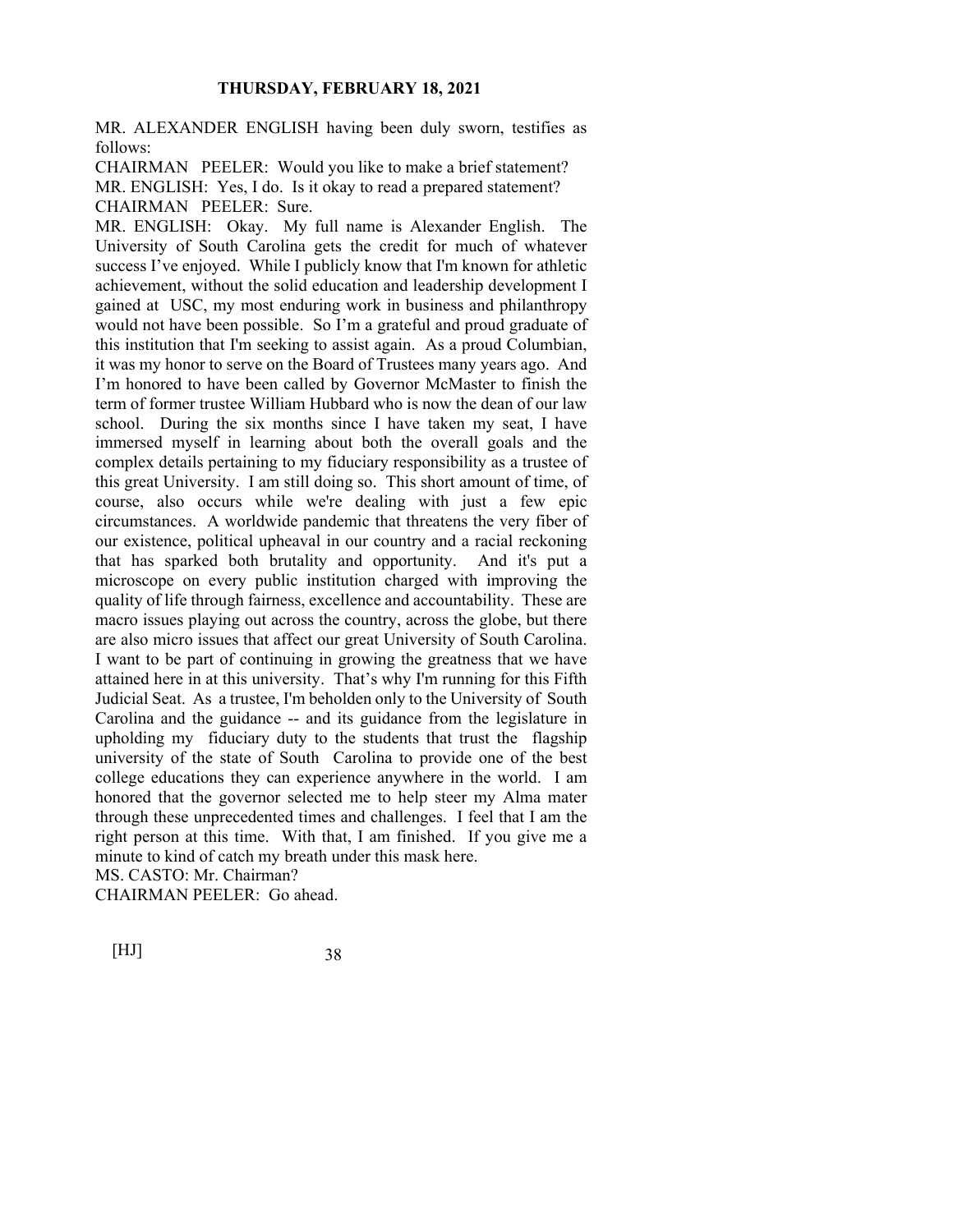MS. CASTO: Mr. English did submit, this morning, and addendum to his PDQ. He was waiting to on some figures I think from the University, that he gets paid \$250 per game for broadcasting four basketball games last year?

MR. ENGLISH: I did four games last year.

MS. CASTO: Yeah. And then he does receive a coach's pension from the National Basketball Association. Those are addendums to this.

CHAIRMAN PEELER: Mr. English, I see where you have, in your list here, ways to improve USC. One of your answers was better football team.

MR. ENGLISH: That's just one of them.

CHAIRMAN PEELER: It'd suit me if you don't have one.

MR. ENGLISH: Well, I, like all the other Gamecocks, would like to see it happen.

CHAIRMAN PEELER: I'm a Tiger. It would suit me to stay just where you are. Representative King.

REPRESENTATIVE KING: Thank you, Mr. Chairman.

MR. ENGLISH - EXAMINATION BY REPRESENTATIVE KING:

Q. And Mr. -- is it English?

Yeah. Mr. English, thank you for your service to the board. Since you are presently on the board, can you tell me what you all are doing to assess -- or to assist students who will be applying in the fall because of the pandemic who are unable to take the ACT or the SAT who you may see that their grades may have declined during the pandemic because they may have not been able to access broadband? What are you all doing at the college to prepare yourselves for the incoming freshman? A. Well, one of the things that we're trying to establish a relationship with some of the -- with Midlands Tech, which is a school with a bridge program, to if there is a possible problem with kids or students getting into the University, they're putting together a bridge program that will allow them to go to Midlands Tech, get an education while they bridge - - while they're bridging their opportunity with the University to come

once they get their grades back right and get an opportunity to come and attend the University. At the same time, they get to stay on campus at USC so that they can feel, you know, like they're a part of this system. Q. If I'm correct, you and Mrs. Moody are the only two African-Americans on the board?

A. Yes, sir.

Q. What are you doing as an African-American to ensure that diversity is a part of the plan to diversify USC, not only with students but with your faculty and staff?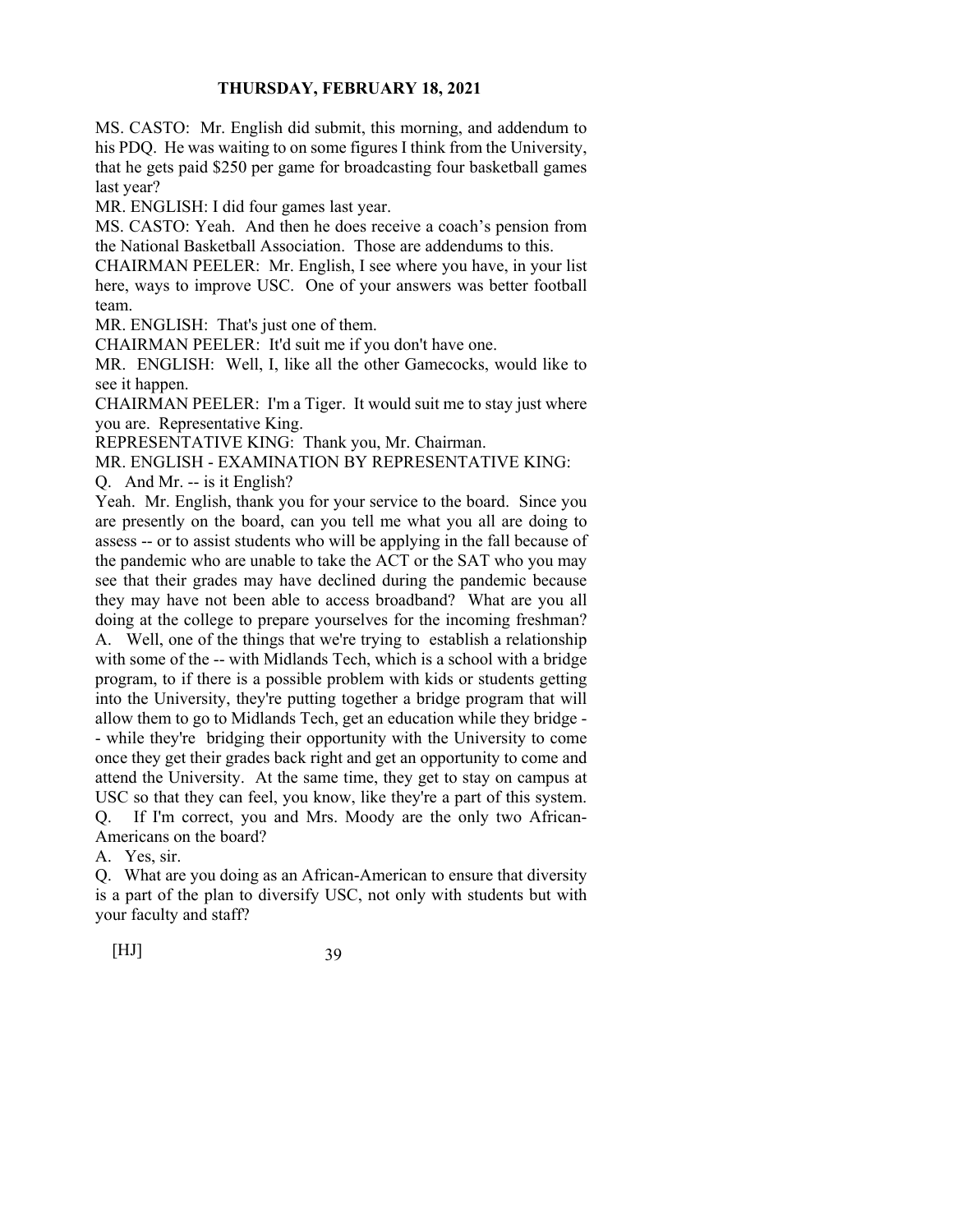A. As a newcomer, the Board of Trustees put together a strategic plan. And in that strategic plan, it addresses different opportunities for bringing students, as well as faculty members, on board at the University of South Carolina through a process that would allow them to be seen by a board of diversity and equality and inclusion, making sure in putting together programs. I know I spoke with Provost Tate. They put together programs that will allow students that can't afford to come to the University that are qualified, putting together different programs to help them out and to kind of guide them through the process.

Q. Thank you again for your service. And I see that you played in the NBA.

A. I did, sir.

Q. I had two brother-in-laws that played in the NBA, JR Reed and Tony Delk.

A. I know both of them.

CHAIRMAN PEELER: Senator Whitmire.

REPRESENTATIVE WHITMIRE: Thank you, Mr. Chairman.

MR. ENGLISH - EXAMINATION BY REPRESENTATIVE WHITMIRE:

Q. I didn't have anybody that played in the NBA, unfortunately.

A. I wanted to be a football player.

Q. Well, I wasn't that good at that either. I just want to say for those of you that aren't old enough to remember, I'm a Clemson fan, but I sure did enjoy watching you and those Subway kids play basketball back in the '70s.

A. Thank you.

Q. You were a joy to watch.

A. Thank you.

Q. In fact, I've got a real good friend that's about as loyal a Gamecock fan as you'll ever hear. And I told him that you would be testifying before us today. And he wanted to know if you would suit up and go play for the Gamecocks now because they sure do need the help.

A. Unfortunately, I'm 67 years old --

Q. Yeah, you'd probably still be better than them. Well, anyway, thank you for your willingness to serve.

A. Thank you, sir.

CHAIRMAN PEELER: Representative Finlay.

MR. ENGLISH - EXAMINATION BY REPRESENTATIVE

FINLAY: Q. Good to see you.

A. And you, sir.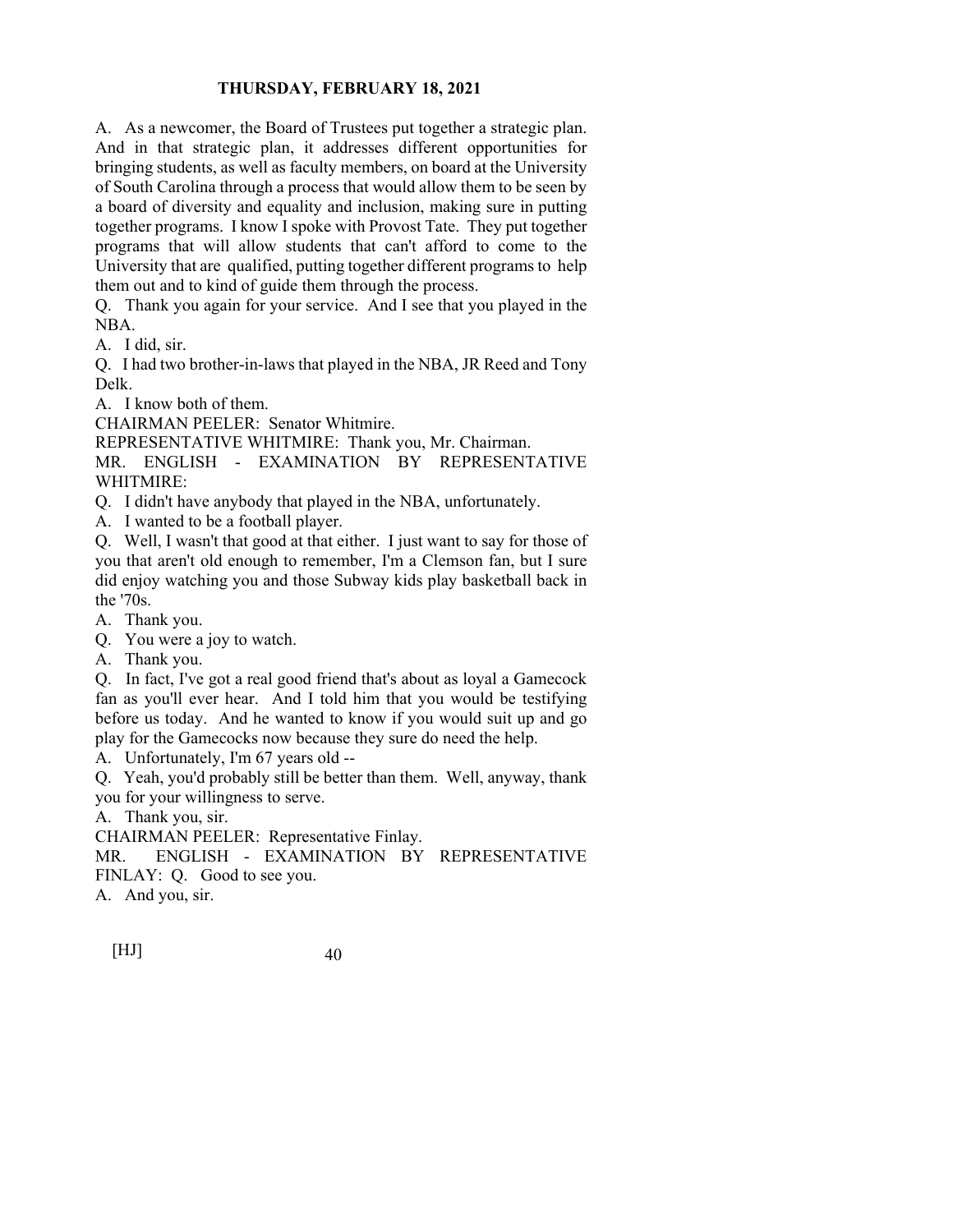Q. We've -- I think our families have been friends on and off for the better part of 40 years.

A. Yes, they have.

Q. Wanted to throw you the same question that I've thrown Robert Dozier. One of the problems, and one of the nice parts is this is not of their creating, is it as the University imported more out-of-state kids, it has become less representative of our state. Now, the problem is that they brought those kids to bring in the revenue ostensibly.

A. Uh-huh.

Q. So how would you, on a look-forward basis, help the University think about how they absorb those costs, especially in terms of the potential deferred maintenance that they've got overhanging now?

A. Well, I do understand the problem and I understand why. In speaking with Provost Tate, I understand that the reason why they've got -- they had so many out-of-state students is that they could charge them double the price, and that allows them to bring in another in-state residence. I can't really -- I think it's going to take some time to kind of sift through everything and see where the opportunity is to be able to address your question. But I am -- you know, I am all about educating young people form the state of South Carolina. That's -- I think that's very important because we just need to. We've been -- we've lagged behind in a lot of states when it comes to educating young people. And I think it's something that we have to address because, you know, most people, especially from rural South Carolina and some minority communities, they have a difficult time affording college tuition. And I know that just from reading the strategic plan that there are programs that they are putting place, that we're putting in place to address that so that we can bring more minorities and more people from South Carolina and give them an opportunity that they can afford now adjusting the tuition.

CHAIRMAN PEELER: Senator Scott.

SENATOR SCOTT: Thank you, Mr. Chairman.

MR. ENGLISH - EXAMINATION BY SENATOR SCOTT:

Q. Good to see you, Alex.

A. How do you do, sir?

Q. Doing fine, sir. You're class of 1976 at the University?

A. Yes, sir.

Q. You and I were in high school right along the same time. I think you're a year behind me. Tell me what differences -- how has the University changed at all since 1976, as it relates to African-American students, faculty and staff, especially involvement at the institution and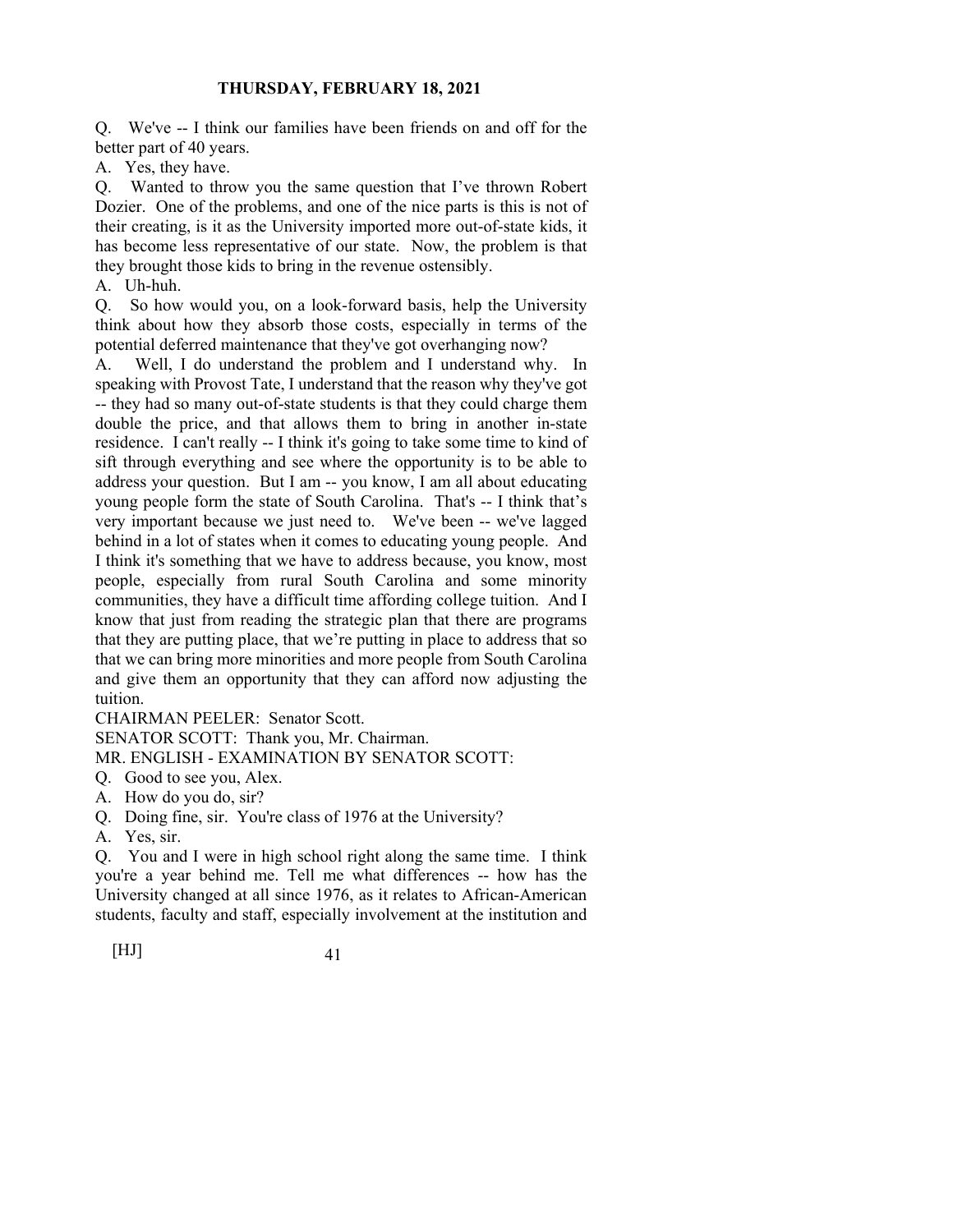their input? I know you got -- you know we got -- we've always had one or two who professional jobs there. But tell me, in the overall scheme of things, what have you witnessed have changed or need to change in that 45 -- 44 year time since you were there?

A. Well, if you were at Carolina during that time --

Q. I was there.

A. -- you know, at that time, we probably had maybe less than two percent professors teaching the students at the University.

Q. Right.

A. But at the same time, we had more students. We had students from all over the state that were coming, but we didn't have the representation among the faculty. And that's one of the things that's being addressed in the strategic plan, which I think and agree we must address. We've got to make our faculty and staff resemble the population of the state, you know. And I think we have to do the same thing with the students. You know, we have to bring in -- find a way to bring in more minority students, bring in some of the people from the rural areas without them having to -- I think the online program helps that but I think we can do a better job.

Q. Athletes, I know you can speak well to that, has not been a problem recruiting a number of African-American athletes. But some of the courses and degrees they pursue, because most of them who play don't stay long. Type of degrees and who's talking to these kids about if you don't do well in the professional world, if you don't get drafted, how are you going to make it. If you go and you stay a year or two, the degree that you went after, and does that make you employable. And if you are able to stay and become successful, can you change that into creating wealth based upon the time you spent at the institution. If you don't try to get them back so these kids can graduate. Tell me a little bit about what's going on in that particular arena.

A. Well, I know that, you know, among the student athletes, you know, looking at the numbers, we were one of the top GPAs in the system in the SEC. As far as the type of degrees that they're getting, I haven't seen that.

Q. Okay.

A. I know that they are doing well with the grade with the GPAs and they're managing to stay in school. I would think that they're getting - excuse me sir, I'm sorry.

Q. That's all right.

A. But like I was saying, you know, being a former athlete and graduating from this University, when I was here, I was an English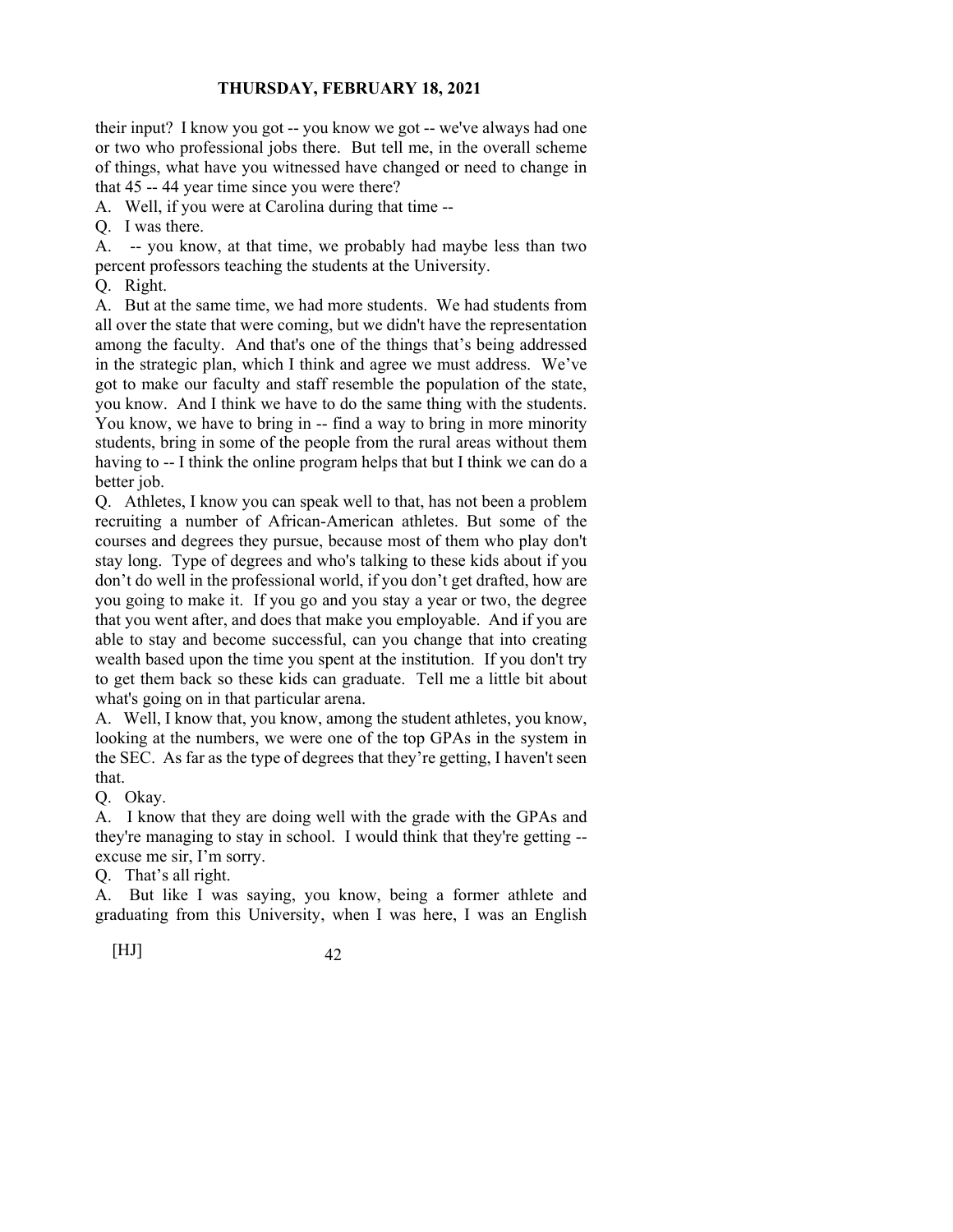major. I wasn't able to finish in English, so I had to go and add other courses that were able to help me get my degree. You know, I went through the retail and management school. But also being a professional athlete, I think it's so important that we channel our young athletes toward opportunities that are going to give them access to quality jobs once they leave this University, because all of them aren't going to be able to play sports. And if I -- you know, if I get the time, that's something that I would address. I mean, I think it's something that's important. It's not just important to have great grades, but what are those great grades in, you know. What is -- is it something that's going to give you the opportunity to be a business man or be a doctor, lawyer. The numbers are really bad when you look at athletes that haven't gotten that opportunity. You know, most of us -- most of the athletes want to believe that we are one of the best and we've got to be able to go to college and we're going to go to the pros after that, and that's not always the case.

Q. Thank you.

CHAIRMAN PEELER: Senator Alexander.

SENATOR ALEXANDER: Thank you, Mr. Chairman.

MR. ENGLISH - EXAMINATION BY SENATOR ALEXANDER:

Q. I want to just follow up on that from Representative Whitmire. Personally as a Clemson fan, certainly followed your time playing at South Carolina and then also your pro career, and just appreciate you making South Carolina so proud and your willingness to come back.

A. I almost went to Clemson.

Q. Is that right?

A. Tates Locke tried to get me there, but I said Frank McGuire wants me.

Q. That was some great time in both schools. Thank you, sir.

CHAIRMAN PEELER: Senator Verdin.

MR. ENGLISH - EXAMINATION BY SENATOR VERDIN:

Q. Back in that area, if you wanted to watch any basketball in South Carolina, you had tune in to the Carolina broadcast because you couldn't get a ticket.

A. Yes.

Q. At the new arena coliseum. Now, you could watch basketball if you were willing to travel over to the nearly new Littlejohn Coliseum, but even then, it was -- I went over there to Littlejohn last week for the Louisville game and squeezed in there with about 1,000 other people. A. It's not the same place.

Q. I remember we used to stand in line and beg for tickets back in the '60s and '70s, and yeah, not the same place, but I do remember watching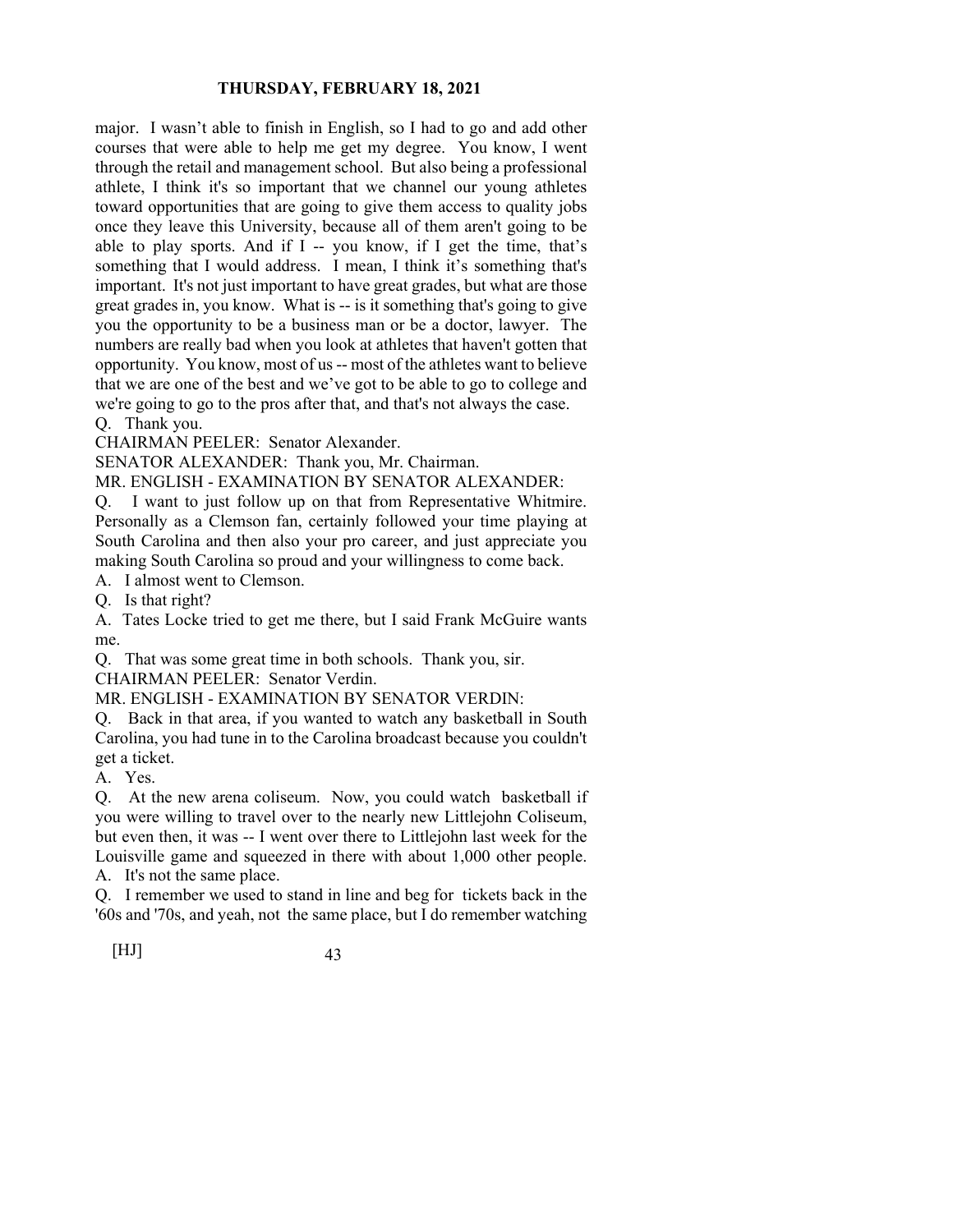-- back then, when you get to the charity stripe, the game was riding on every one of those shots.

A. Yeah.

Q. And the electricity and the excitement and just the nerve tingling experience of the hardwood, it's not the same today. I can't stand the shot clock. We might not have heart attacks as much. Back then, if you only had a certain number of possessions and every one of them counted, it was just -- I just going -- I can't remember much anymore, but for you to be here and for them to start recalling those days, it's enervating for me. But no, I, on a serious note, appreciate all the contributions and appreciate the insight that you and all the other candidates for USC has shown, demonstrated today. And I'll let someone close to you make the motion.

CHAIRMAN PEELER: Favorable report. Second? Second. Any other discussion? I'll take it to a vote. All in favor say, aye. (Ayes are heard.) CHAIRMAN PEELER: Opposed, no. (No reply is heard.)

CHAIRMAN PEELER: The ayes have it. Thank you. Next on the Tab J, Kevin M. Hunter from Irmo. Good afternoon, sir.

MR. HUNTER: How are you, sir?

CHAIRMAN PEELER: Let me swear you in.

MR. KEVIN M. HUNTER having been duly sworn, testifies as follows: CHAIRMAN PEELER: Would you like to make a brief statement?

MR. HUNTER: I would. Kevin Hunter, lifelong resident of the state of South Carolina. I have had the pleasure of serving on a company that allowed me to travel and do business on five continents and 48 states. And throughout that, I never left this state, and that was intentional. I had opportunities to move to Chicago, LA, Tokyo. You name it, I was there. Probably didn't enjoy it as a young man, I was so focused on that brass ring, but I did realize through all those travels that we have a tremendous treasure, and it is a hidden little secret. It still amazes me to this day when I talk about South Carolina with folks that don't live here that still don't get it. They think we're either Myrtle Beach or they think we're football, and that's about it. But I'm going to tell you the reason I'm running, because I got asked by my wife and my children, which are a huge priority for me. And I said I honestly believe that every single one of us has been given an opportunity for experience and expertise to cross at a moment when it's needed. And I really feel like we're at a place, both with this pandemic, as well as other economic factors that are coming in that are causing tremendous amounts of conflict, arguments and fighting in this country. But I really feel like my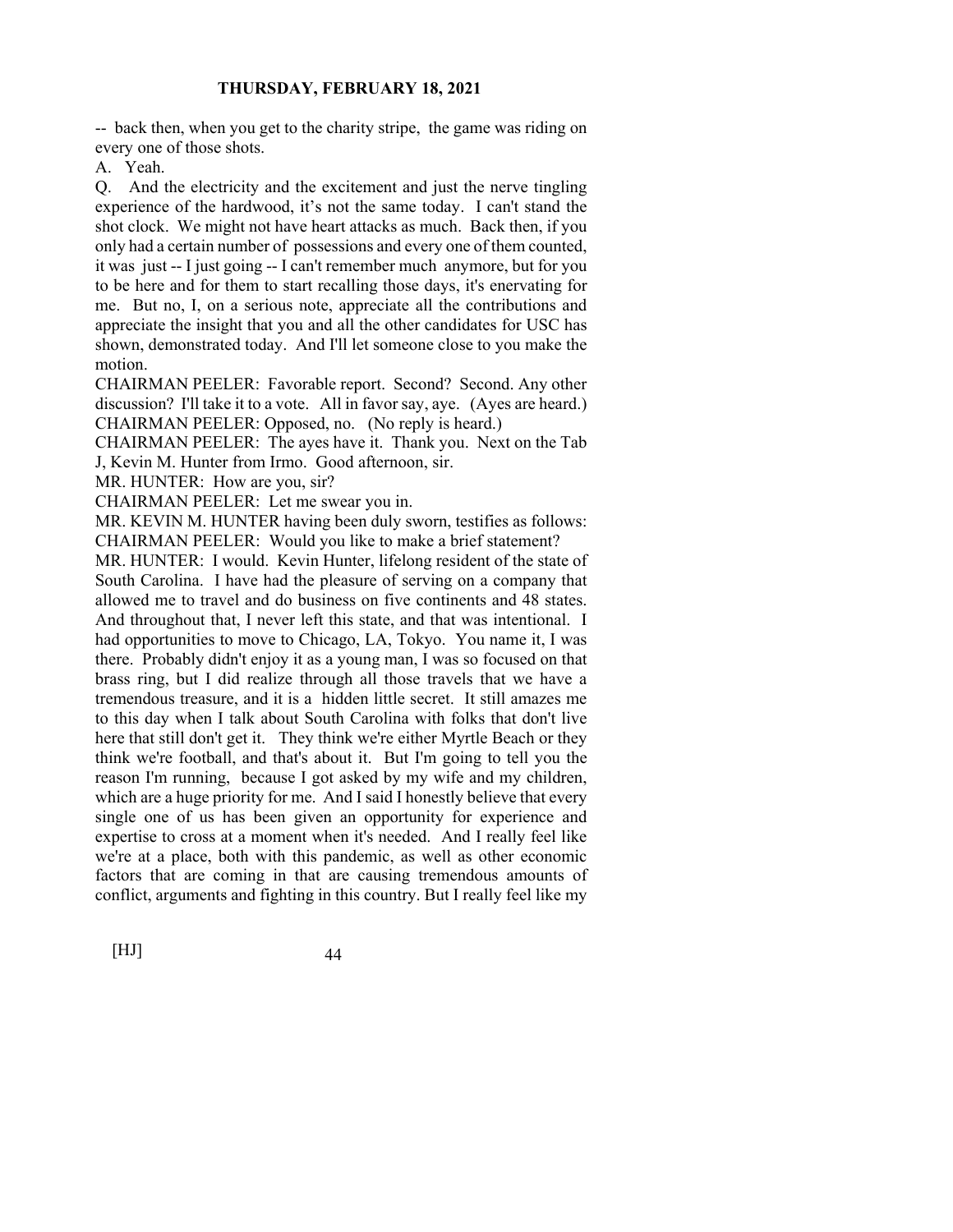experience could be use of the University, and I look forward to sharing some of my ideas with you guys today. Thank you.

CHAIRMAN PEELER: Thank you. Questions? Senator Alexander.

MR. HUNTER - EXAMINATION BY SENATOR ALEXANDER:

Q. Thank you for being here. Good to see you this afternoon.

A. Yes, sir.

Q. I was noticing here your commenting about the virtual and that there needs to be some type of moderately adjusted from that aspect. Do you have some thoughts on that in this particular time with this COVID-19? A. Yes, sir. I do. And I can tell you, I actually was working for a Japanese company and was told because of my age that if I wanted to be on the board I either needed to get a law degree or get an MBA. Well, traveling all over the world doesn't really lend itself well to sitting still to get either one of those. So I can tell you one of the first online universities, University of Phoenix gave me an opportunity to get my MBA while traveling all over the world and the father of a two-year-old son at the time. And I kind of put that aside until now. And both my children are doing virtual school. I've met many, many folks that have worked for us that are sons and daughters or former employees of my wife and I that are in college that are either embracing an experience of the online or fighting that experience. To me, it is what it is. We're going to have to find a way for our universities and all of our public education to embrace online learning. I feel like the University has multiple different customers, students and sources of income that I've heard come in and instead of trying to take a traditional student that wants to come in for a traditional experience at the University, well, let's look and see if there's an opportunity for an online one. Let's talk about those students that maybe can't get in initially or some kind of bridge program that allows them to become a part of the University community but also use those online technologies there. I can tell you one of the things that has surprised me the most, I'm turning 50 this year, I never would have thought that Zoom and online connects people the way it does. But I got to tell you, young people, my son and daughter, it is amazing how they will have play dates, play together, do games - they've even done board games together. They even watch movies together. And I see this every day, and I'm like there is -- we can't fight it. We can't ignore it. We've got to find a way to make that an inclusion part of the student experience.

Q. And a follow up, if I could just briefly, from that standpoint, do you see that the fiscal footprint of the University would be altered as a result of -- and the cost affiliated with the expenses of maintaining the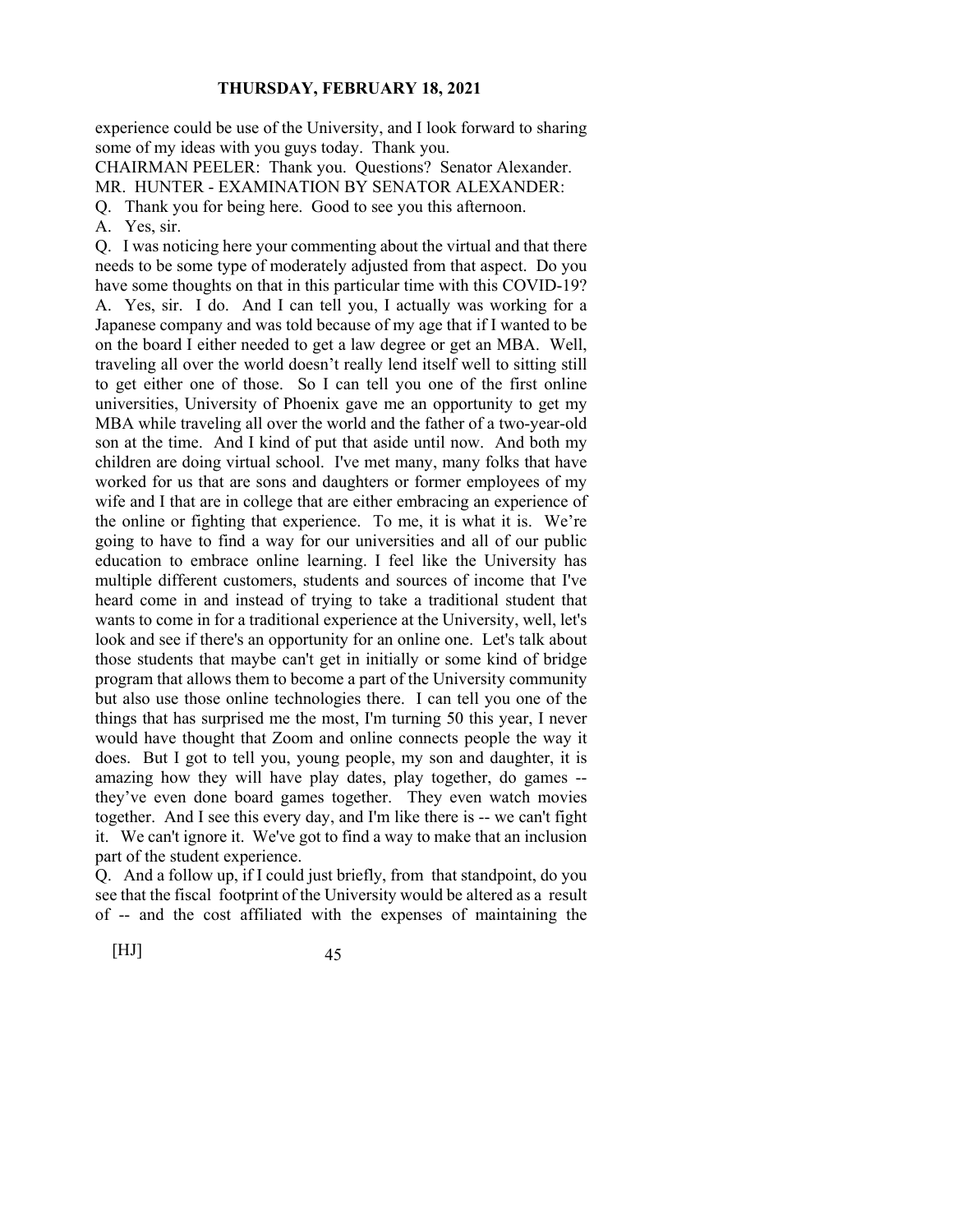buildings be impacted from that standpoint as to what that future looks like for the University?

A. Yes, sir. I do. I think you're going to have to adjust to it, but I also don't think you're substituting one for the other.

Q. Right.

A. I know in my business when I consider a new product or a new strategy, I don't ever look at it of taking what I've already got to substitute over to something new. I almost look at it as a new track, and that's what I see the online as. We've got societal shifts that, in my opinion, things like meetings, things like even some of the stock trading. When I went to Carolina with a degree in finance, I thought I wanted to be a stock broker. My roommate was a computer engineer and showed me how you can go on Merrill Lynch's website back in 1992, and it scared me so bad I didn't want to be a stockbroker anymore because I saw stockbrokers control information, and now that information is everywhere. So traditionally, yeah, the model's going to be different, but I think you have to look at the tracks of a traditional student, maybe a post or a life-student, somebody's that gotten out of the military, somebody that's a working dad or mom or owning a business wanting to further their education. But I also think that online track is a completely different revenue source. Now, the good thing I see with that is you can actually build something that doesn't have a lot of those traditional expenses on it. I've watched again and gotten some information from students. They're online with 50, 60, 70 students, and they're able to get that information in a much more efficient manner, as well as they don't have to go to a classroom, they don't have parking. So their cost is actually lower. It's much easier to provide them with a return on their investment in those education dollars.

Q. Thank you.

A. Yes, sir.

SENATOR ALEXANDER: Thank you, Mr. Chairman.

CHAIRMAN PEELER: Representative King.

MR. HUNTER - EXAMINATION BY REPRESENTATIVE KING:

Q. Quick question. USC, did you start off at the Lancaster?

A. I did not. I grew up in Lancaster, South Carolina, but we moved to the Irmo area in 1985. So I went from little Lancaster, South Carolina to Irmo High School. And I was a wide-eyed kid, didn't know what that was all about. But what it did was show me the disparity in the education. Man, what a difference going from AP Biology in Lancaster High School where we had two pigs for a whole class to I show up at Irmo and you got your own chemistry set.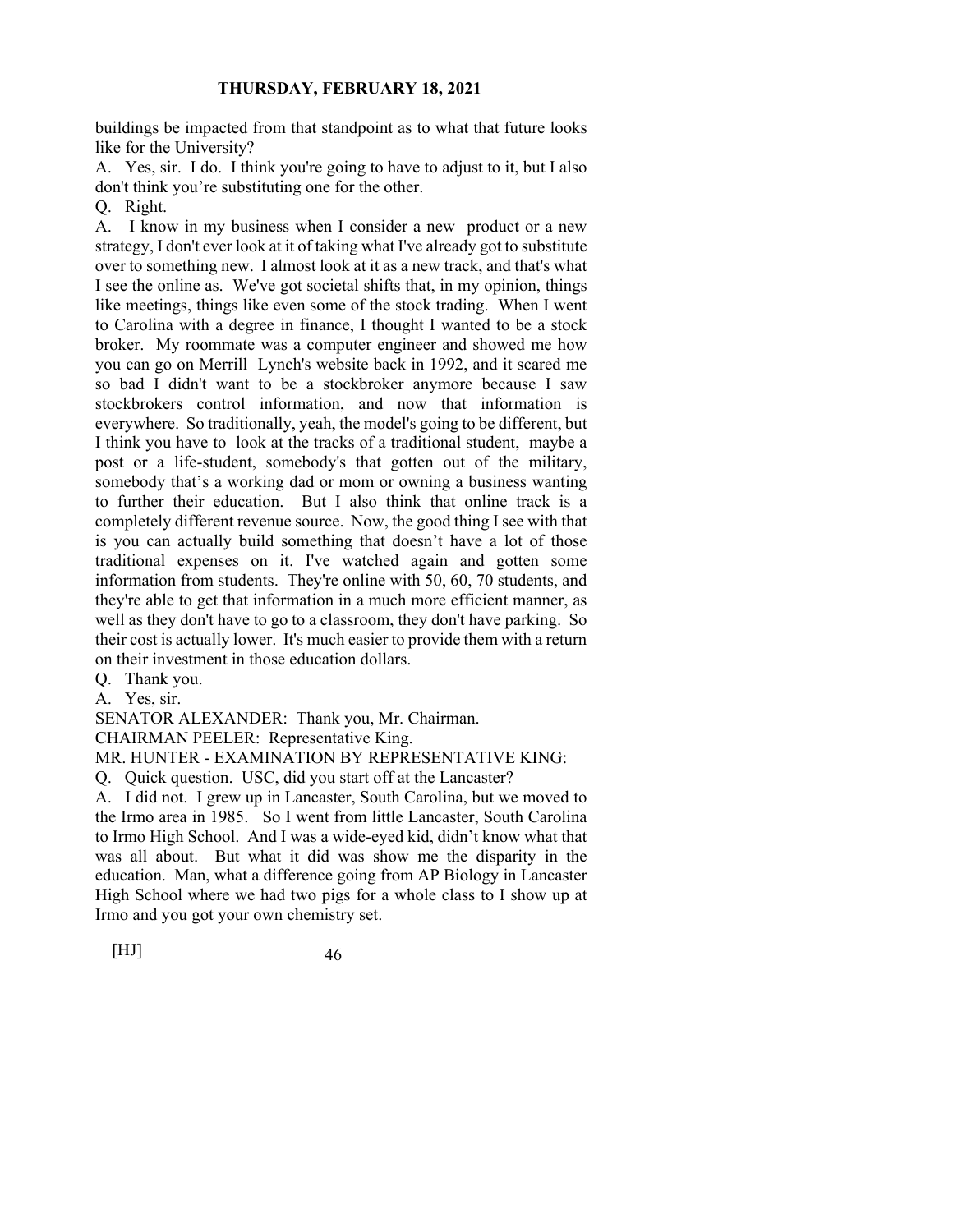Q. Got your own chemistry.

A. Yeah.

Q. So my question that you probably heard me ask earlier in reference to the pandemic and how we ensure that students have an opportunity to matriculate at USC first by just getting accepted into USC with what we are dealing with the pandemic and them not being able to take the SAT or the ACT. And because of broadband, maybe some of them's grades have now dropped. How do you think that the University should look at the overall student to see if they are eligible to get into the institution? A. Well, I can speak from my experience both personally as well as other close friends. The ACT or SAT is not a direct correlation to your success in life, much less your success in college. I had fraternity brothers when I was in college that got perfect scores and almost failed out of school. I got others that had to get exceptions that now own their businesses and employ 30, 40, 50 people. So to me, when you've got - and a pandemic like this, you've got a life societal rattling changing event, it's time to put all the rules over here. I'm not saying put the institution down, I'm saying put the barriers down. And you start developing a strategic plan that puts an incentive for the behavior you're after. You know, I've heard some of the questions sitting in the back is about diversity and inclusion and how do we get people in. Well, I can tell you in my company, we have 17 jobs that I proudly created in the state of South Carolina. We employ four African- Americans. It's not intentional it's because I wanted the best people in those jobs. And I can tell you the number one thing that I have seen that is needed is just simply communicating. One of these young men I gave a second chance. He had a mess up with marijuana drugs when he was younger, and it was an albatross around his neck. But I just for some reason, you know, and when God taps you on the shoulder and said you need to listen, and I did. And this young man has probably turned out to be one of the best employees I've ever had. Now, I have put him in touch with lawyers that are helping him to get his record clean. I'm not some miracle man. But what it showed me was it's about communicating, but most importantly taking action. I can't tell you how many times I have seen, read, heard about another committee started, another directive started, but action always seems to be lacking. I can tell you in my business if we don't take action, we don't survive. That is my number one thing, whether it comes to eliminating the SAT, ACT, application fees, whatever it is, education, to me, is about a return on your investment dollars and, more importantly, your time.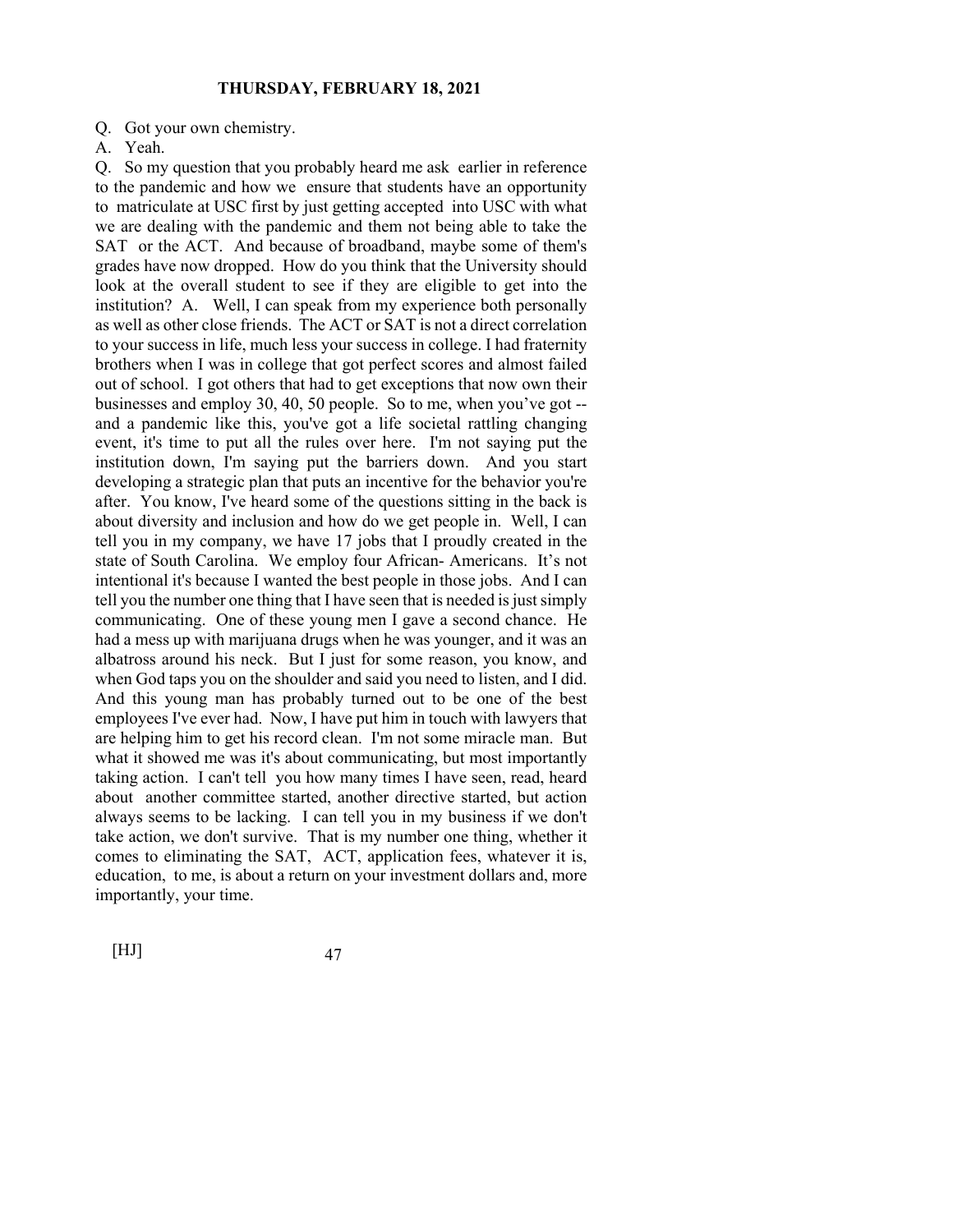Q. Well, thank you for your willingness to serve. And you probably were in school with a few of my cousins, if you know any of the Ruckers

A. Oh, yeah.

Q. -- in Lancaster, those are my first cousins.

A. Okay. Awesome.

VICE CHAIRMAN WHITMIRE: Any others? Yes, sir. Representative Finlay.

MR. HUNTER - EXAMINATION BY REPRESENTATIVE FINLAY: Q. Yes, sir. I'm sure you heard my question to the other two board members -- or potential board members. I guess they are actually technically have been former board members, but nonetheless. The University embarked probably 20 year ago on a policy of bringing in out-of-state students as a way to generate revenue dollars. I think that plan -- that program has probably reached its zenith and is now starting to shrink. There are less students, the prices have gotten higher. We're seeing more and more abatements. At the same time, the University is in probably the -- has the greatest deferred maintenance that it's ever seen. And we have created a university that in many regards no longer represents our state. How would you go about solving those as someone who's run their own business?

A. Well, I --

Q. I admit it's a tough question.

A. Oh, it is. It is. And understand not knowing all of the background on it because I also believe when you come to a decision the most important part is to listen first. You got to make sure you understand it. One of my strengths has also been to process information quickly because often in business if you don't act, by the time you think about it and talk about it, that opportunity is shot. To me, the deferred maintenance thing is kind of an ill of our society, right? We want everything now and pay for it down the road at some point. But again, going back to what I was talking with Representative King there is when you've got a societal shift, man, you can put down a lot of why you did something in the past. I can tell you as a business owner, it amazes me how many buildings are owned by the University. I don't know all the details of it, but I can tell you at sometimes it makes more sense to lease. Sometimes it makes more sense to make it a virtual program completely to get yourself out from under some of these things. I know a lot of these are sacred cows. I worked for a Japanese company that there was a lot - - there was a list you were handed when you joined the board, do not say these words, do not discuss these things. I get it. But we're also under new rules here. And I think this whole pandemic has shown everybody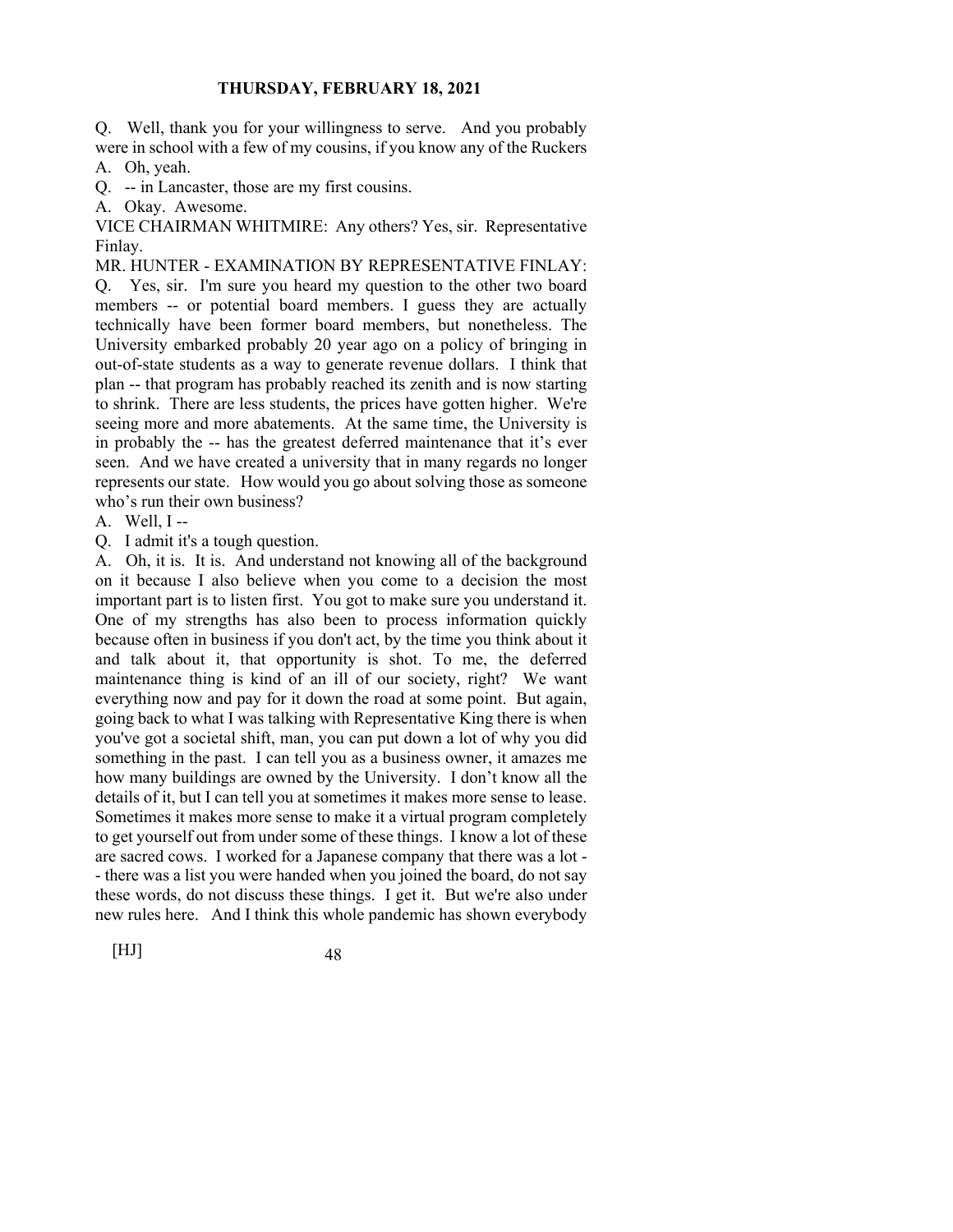that you need to question everything. It's not because -- don't use the virus and the pandemic as an excuse, but use it as an opportunity to make improvement. Because if you're not improving, you're dying. It's the cold hard reality of it. Status quo will never ever stand firm, it has to be changed. Out of state students, I think they're an important part of it. But I also think if you're going to have an out-of-state student, you got to figure out a way to get them some incentive to stay here. In my business, like most business, you decide what strategic behavior you want, and then you come up with an incentive plan to get that behavior achieved. Maybe you come up with something in an out-of-state student that says, hey, you're paying out of state tuition, but here's some incentives. Maybe they're tax credits if you start a business. Maybe there's something we can do instead of you having that talent flight and running away, you stay here, you help us grow this economy. I'm a big believer of you have to get incentives on people, you got to be careful using the carrot or the stick, cuts being the stick. Carrots usually work better. And I think it's just a matter of deciding what percentage of outof-state money you want and what can we do to keep people here.

Q. Okay. The problem, of course, is where we are is there's a whole lot less incentive because of past decisions. And that's going to sort of be the tougher part. How would you deal with -- or how would you formulate that decision when you have to start deciding about the number of carrots and who gets them and what --

A. Well, and I can tell you. And that's a fair thing because I've looked at buying businesses before. And you know, usually when somebody's selling you something they show you how pretty the curtains are and how great it drives. They don't show you the reality of what's underneath the hood there. To me, Representative Finlay, you're going to have to look at degrees. There may be some degrees that Carolina does not need. There may be some programs that Carolina needs to say, I'm sorry, but we no longer can afford to do that. I can tell you in my business, we support quite a few of the tech schools. And I'm going to use one as an example, Denmark Tech. You want to talk about some dedicated people. I have seen nothing short of miracles with the right attitude and just a tiny bit of money and a whole lot of hard work can make things happen. So when I pull up in an impoverished area and I see what those folks are able to do, and then you turn around and you're facing things that are just kicking things down the road there, then those are tough decisions. And maybe we need to look at some of those colleges, look for some of those ideas. I think someone asked about diversity and how do we get more -- the faculty to reflect what's in our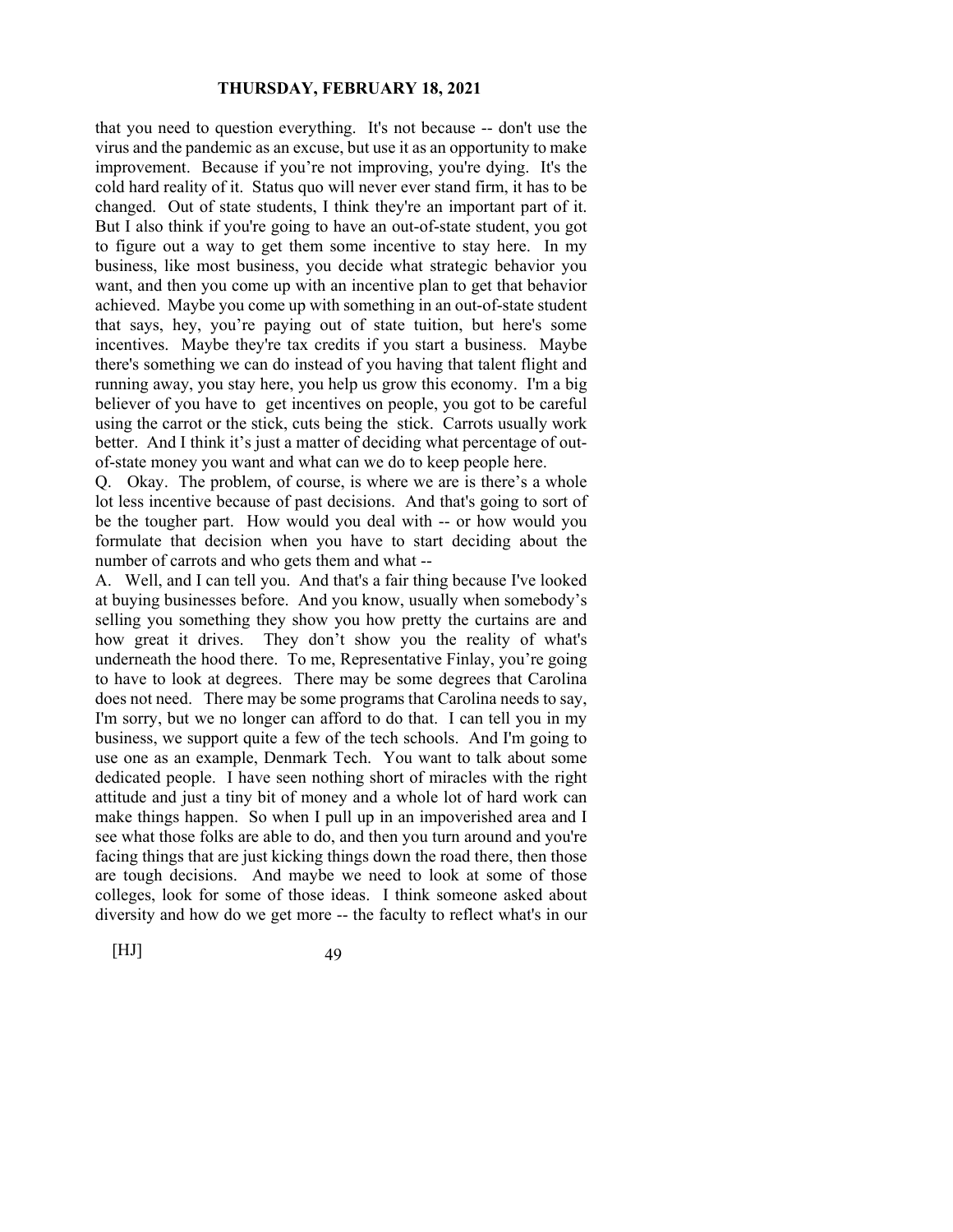state, the population makeup of our state. I can tell you, if I was making a hiring decision, that would be one of the first places I'd go is some of these technical schools. Because I'm telling you, it is absolutely incredible what these folks are able to do, and it's creativity and hard work. It's what it's all about.

VICE CHAIRMAN WHITMIRE: Anybody else? Is there a motion? There's a favorable motion before us. All those in favor signify by saying, aye. (Ayes are heard.)

VICE CHAIRMAN WHITMIRE: Opposed, no. (No reply is heard.) VICE CHAIRMAN WHITMIRE: Ayes have it. Congratulations, sir. MR. HUNTER: Thank you, gentlemen.

VICE CHAIRMAN WHITMIRE: Any other business before the committee before we adjourn? All right. We're adjourned. Thank you.

(There being nothing further, the proceeding concluded at 3:14 p.m.)

Received as information.

# **MESSAGE FROM THE SENATE**

The following was received:

Columbia, S.C., February 17, 2021

Mr. Speaker and Members of the House:

 The Senate respectfully invites your Honorable Body to attend in the Senate Chamber at a mutually convenient time for the purpose of ratifying Acts.

Very respectfully, President

On motion of Rep. FORREST the invitation was accepted.

# **REPORTS OF STANDING COMMITTEES**

Rep. MURPHY, from the Committee on Judiciary, submitted a favorable report on:

H. 3696 -- Reps. Lucas, G. M. Smith, Murphy, Simrill, Rutherford, Bannister, Bradley, Erickson, Gatch, Herbkersman, Kimmons, W. Newton, Rivers, Stavrinakis, Weeks, S. Williams, McGarry and Carter: A BILL TO AMEND SECTION 14-5-610, CODE OF LAWS OF SOUTH CAROLINA, 1976, RELATING TO THE DIVISION OF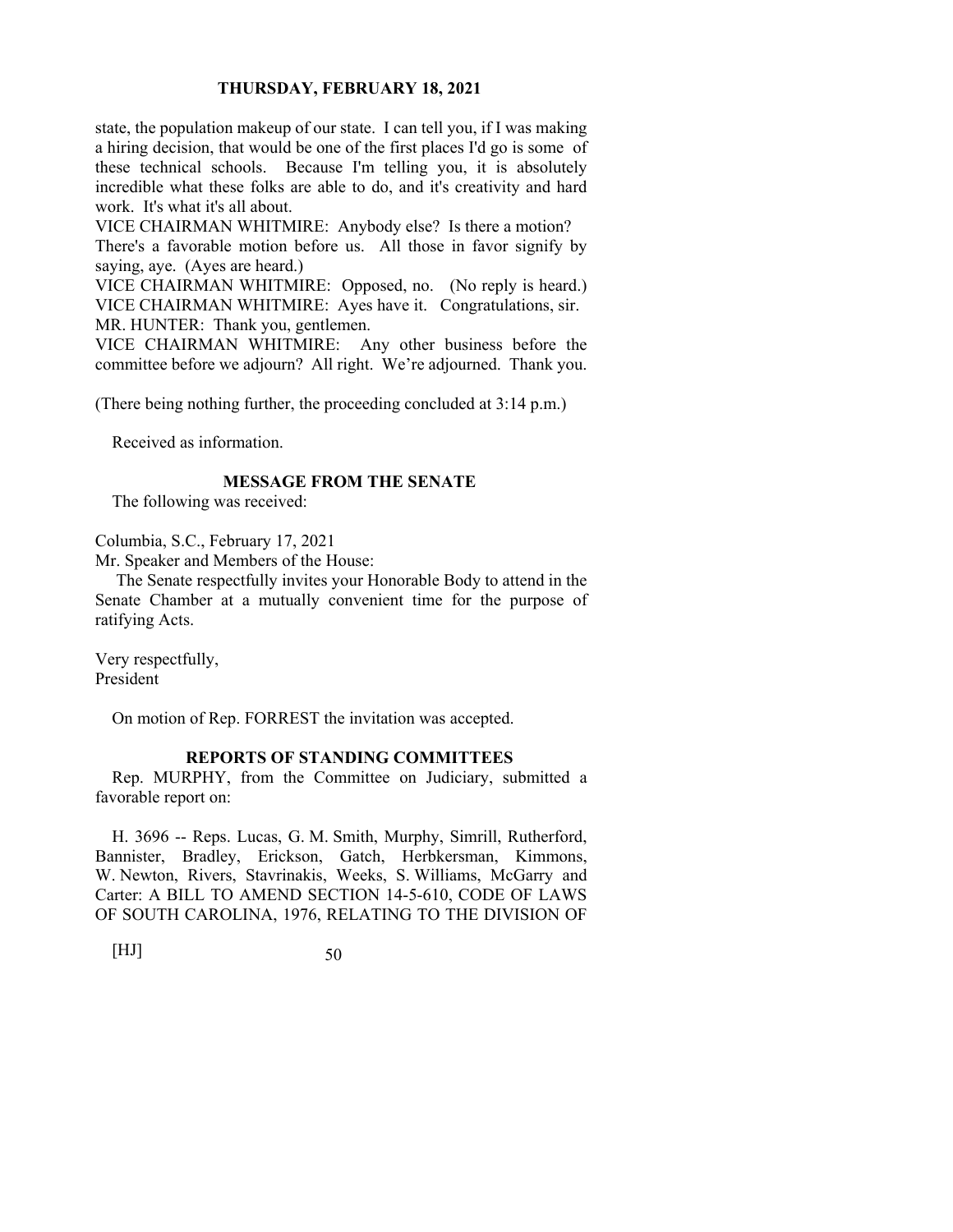THE STATE INTO SIXTEEN JUDICIAL CIRCUITS, SO AS TO INCREASE THE NUMBER OF CIRCUIT COURT JUDGES BY ONE IN THE NINTH, FOURTEENTH, AND FIFTEENTH CIRCUITS; AND TO AMEND SECTION 63-3-40, RELATING TO FAMILY COURT JUDGES ELECTED FROM EACH JUDICIAL CIRCUIT, SO AS TO INCREASE BY ONE THE NUMBER OF FAMILY COURT JUDGES IN THE FIRST AND SIXTEENTH CIRCUITS.

Ordered for consideration tomorrow.

Rep. MURPHY, from the Committee on Judiciary, submitted a favorable report on:

H. 3214 -- Reps. Bernstein, Collins, Kimmons, Felder, Cobb-Hunter and W. Cox: A BILL TO AMEND SECTION 63-7-2320, CODE OF LAWS OF SOUTH CAROLINA, 1976, RELATING TO THE KINSHIP FOSTER CARE PROGRAM, SO AS TO DEFINE "FICTIVE KIN"; TO PROVIDE THAT FICTIVE KIN ARE ELIGIBLE TO BE FOSTER PARENTS UNDER THE KINSHIP FOSTER CARE PROGRAM; AND TO PROVIDE THAT RELATIVES AND FICTIVE KIN MAY FOSTER A CHILD BEFORE BEING LICENSED AS A KINSHIP FOSTER CARE PROVIDER UNDER CERTAIN CIRCUMSTANCES.

Ordered for consideration tomorrow.

Rep. MURPHY, from the Committee on Judiciary, submitted a favorable report with amendments on:

H. 3509 -- Reps. Fry, Felder, Bernstein, Collins, Kimmons, Robinson, Haddon, V. S. Moss, Pope, Forrest, J. L. Johnson and W. Cox: A BILL TO AMEND THE CODE OF LAWS OF SOUTH CAROLINA, 1976, BY ADDING ARTICLE 8 TO CHAPTER 7, TITLE 63 SO AS TO ESTABLISH AN EXTENDED FOSTER CARE PROGRAM AND RELATED PROCEDURES TO ENABLE CERTAIN CHILDREN IN THE CUSTODY OF THE DEPARTMENT OF SOCIAL SERVICES ON THEIR EIGHTEENTH BIRTHDAY TO CONTINUE TO RECEIVE SERVICES AND SUPPORTS FROM THE DEPARTMENT UNTIL THE AGE OF TWENTY-ONE; TO DEFINE TERMS; TO PROVIDE FOR VOLUNTARY AND COURT-ORDERED EXTENDED FOSTER CARE; TO REQUIRE CASE REVIEW AND PERMANENCY PLANNING; AND FOR OTHER PURPOSES; AND TO AMEND SECTION 63-7-1700, RELATING TO PERMANENCY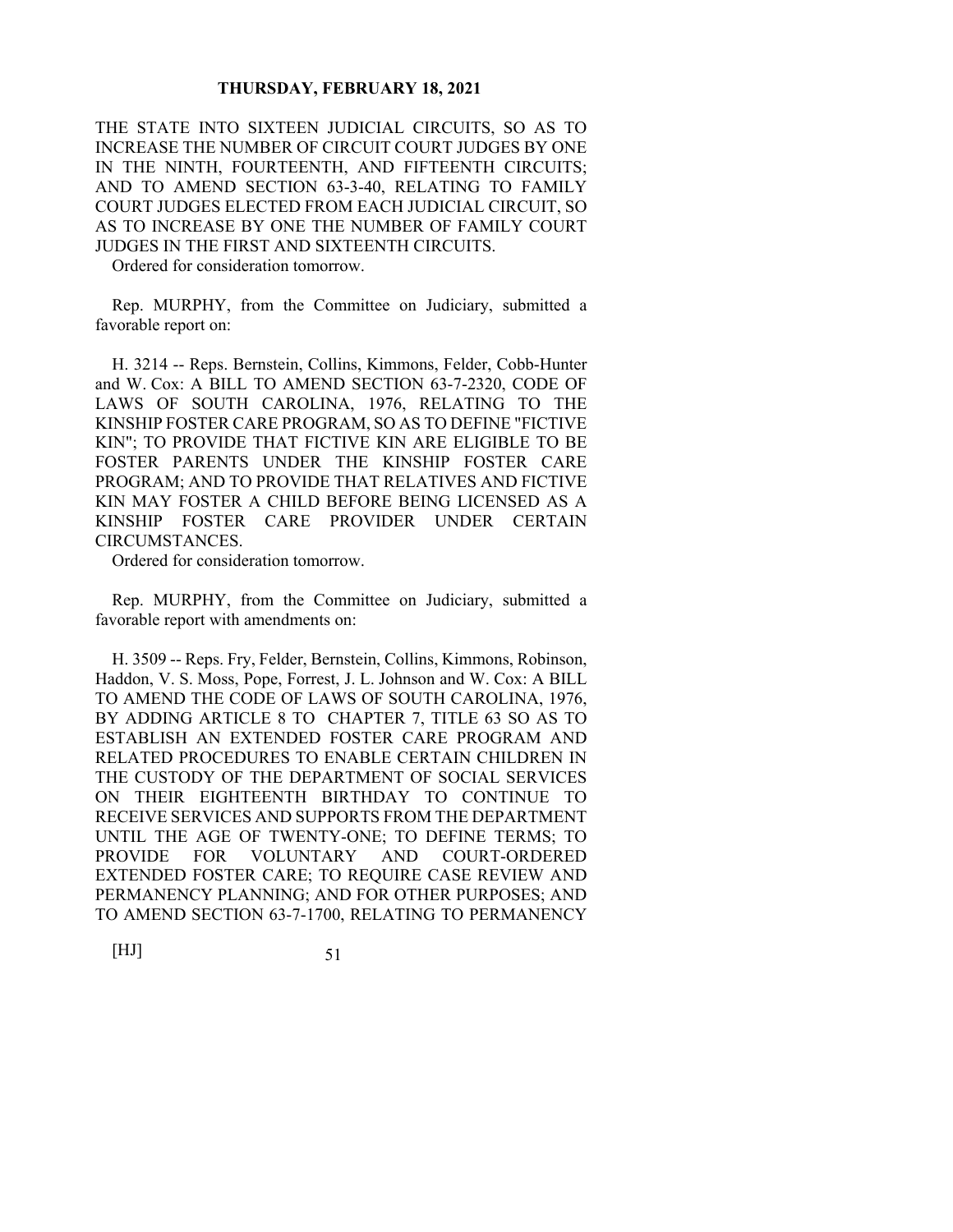# PLANNING HEARINGS, SO AS TO MAKE CONFORMING CHANGES.

Ordered for consideration tomorrow.

Rep. MURPHY, from the Committee on Judiciary, submitted a favorable report on:

H. 3567 -- Reps. Bernstein, Collins, Felder and Hosey: A BILL TO AMEND SECTION 63-7-20, AS AMENDED, CODE OF LAWS OF SOUTH CAROLINA, 1976, RELATING TO TERMS DEFINED IN THE CHILDREN'S CODE, SO AS TO ADD A DEFINITION FOR "QUALIFIED RESIDENTIAL TREATMENT PROGRAM" AND OTHER TERMS; TO AMEND SECTIONS 63-7-1210 AND 63-7- 2350, AS AMENDED, RELATING TO INVESTIGATIONS OF INSTITUTIONAL ABUSE AND RESTRICTIONS ON FOSTER CARE PLACEMENTS, RESPECTIVELY, SO AS TO MAKE CONFORMING CHANGES; BY ADDING SECTIONS 63-7-1730 AND 63-7-1740 SO AS TO REQUIRE ASSESSMENT, CASE PLANNING, AND JUDICIAL REVIEW FOR CHILDREN PLACED IN QUALIFIED RESIDENTIAL TREATMENT PROGRAMS; AND TO AMEND SECTION 63-7-1700, RELATING TO PERMANENCY PLANNING, SO AS TO MAKE CONFORMING CHANGES.

Ordered for consideration tomorrow.

Rep. MURPHY, from the Committee on Judiciary, submitted a favorable report with amendments on:

H. 3772 -- Reps. Bernstein, G. M. Smith, Stavrinakis, Herbkersman, Rutherford, Elliott, Collins, W. Newton and Bannister: A BILL TO AMEND THE CODE OF LAWS OF SOUTH CAROLINA, 1976, BY ADDING SECTION 61-4-280 SO AS TO ALLOW A RETAIL DEALER LICENSED TO SELL BEER AND WINE IN THIS STATE TO USE A DELIVERY SERVICE, OR ITS OWN EMPLOYEES OR INDEPENDENT CONTRACTORS TO FACILITATE THE DELIVERY OF CERTAIN BEER AND WINE, TO PROVIDE FOR A DELIVERY LICENSE, TO SPECIFY CERTAIN DELIVERY PROHIBITIONS AND OTHER REQUIREMENTS FOR THE DELIVERY OF SUCH BEER AND WINE.

Ordered for consideration tomorrow.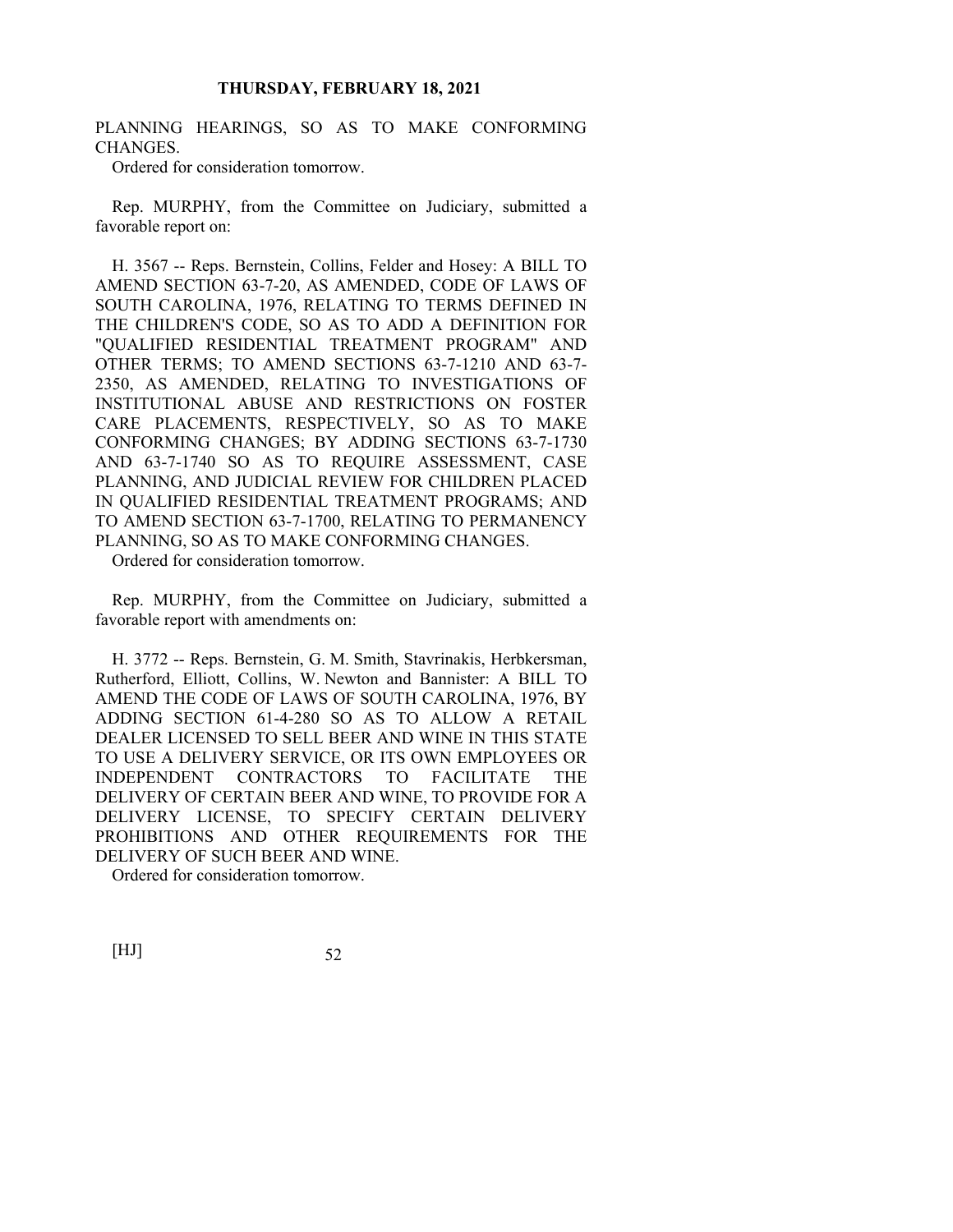Rep. MURPHY, from the Committee on Judiciary, submitted a favorable report with amendments on:

H. 3575 -- Reps. Fry, Collins, Elliott, Kirby, Forrest, W. Newton, McGarry, B. Newton, Caskey, Hosey and Herbkersman: A BILL TO AMEND THE CODE OF LAWS OF SOUTH CAROLINA, 1976, BY ADDING SECTION 61-4-45 SO AS TO ALLOW A QUALIFYING RETAILER TO OFFER CURBSIDE DELIVERY OR PICKUP SERVICE OF BEER OR WINE AND TO PROVIDE LIMITATIONS; AND TO AMEND SECTION 61-2-170, RELATING TO DRIVE-THROUGH OR CURB SERVICE OF ALCOHOLIC BEVERAGES, SO AS TO MAKE CONFORMING CHANGES.

Ordered for consideration tomorrow.

Rep. MURPHY, from the Committee on Judiciary, submitted a favorable report with amendments on:

H. 3444 -- Reps. Lucas, McGarry, Burns, Haddon, Pope, McCravy, Forrest, Caskey, McGinnis, Hosey, Hixon, Hewitt, Bailey, W. Newton and Herbkersman: A BILL TO AMEND SECTION 7-3-10, CODE OF LAWS OF SOUTH CAROLINA, 1976, RELATING TO THE CREATION, COMPOSITION, POWERS, AND DUTIES OF THE STATE ELECTION COMMISSION, SO AS TO RECONSTITUTE THE STATE ELECTION COMMISSION AND REVISE THE COMMISSION'S COMPOSITION, POWERS, AND DUTIES; AND TO AMEND SECTIONS 7-17-70 AND 7-17-220, BOTH RELATING TO MEETINGS OF THE STATE BOARD, SO AS TO MAKE CONFORMING CHANGES.

Ordered for consideration tomorrow.

Rep. MURPHY, from the Committee on Judiciary, submitted a favorable report with amendments on:

H. 3262 -- Reps. Fry, Huggins, Davis, B. Newton, G. R. Smith, Morgan, Burns, Erickson, Bennett, Thayer, Taylor, Bryant, Elliott, Willis, Felder, McGarry, V. S. Moss, Haddon, Long, Pope, Forrest, Hixon, Hewitt and Bailey: A BILL TO AMEND SECTION 7-11-15, AS AMENDED, CODE OF LAWS OF SOUTH CAROLINA, 1976, RELATING TO QUALIFICATIONS TO RUN AS A CANDIDATE IN GENERAL ELECTIONS, SO AS TO REQUIRE ALL CANDIDATES FROM EACH POLITICAL PARTY IN THIS STATE TO PAY A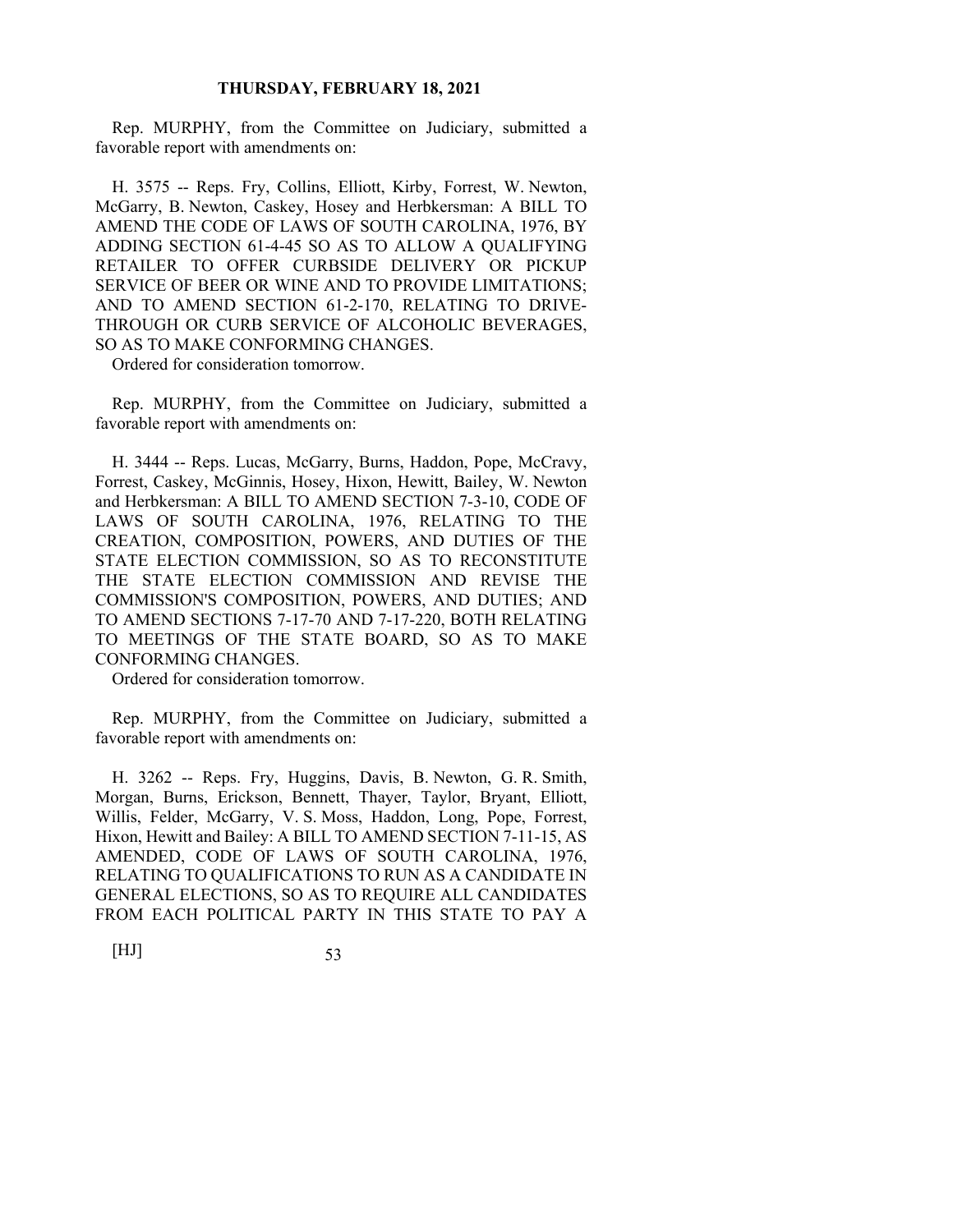FILING FEE, INCLUDING CANDIDATES FROM PARTIES THAT ARE NOT REQUIRED TO CONDUCT A PRIMARY ELECTION, AND TO AUTHORIZE POLITICAL PARTIES TO CHARGE A CERTIFICATION FEE TO ALL CANDIDATES SEEKING NOMINATION BY POLITICAL PARTY PRIMARY OR POLITICAL PARTY CONVENTION; AND TO AMEND SECTION 7-11-210, RELATING TO THE NOTICE OF CANDIDACY AND PLEDGE, SO AS TO REQUIRE CANDIDATES TO AFFIRM THEIR PARTICIPATION IN AT LEAST THREE OF THE LAST FOUR STATEWIDE PARTY PRIMARIES, OR, IN THE ALTERNATIVE, IF PRECLUDED FROM PARTICIPATION DUE TO AGE, PERSONAL HEALTH, RESIDENCY, OR ACTIVE MILITARY SERVICE, CANDIDATES MAY PLEDGE THAT THEY ARE BONA FIDE MEMBERS OF THE POLITICAL PARTY WHOSE NOMINATION THEY ARE SEEKING, AND TO PROVIDE THAT THE STATE PARTY CHAIRMAN, IF PERMITTED BY PARTY RULE, MAY REQUIRE ADDITIONAL VERIFICATION WHEN A CANDIDATE'S AFFIRMATION OF BONA FIDE PARTY MEMBERSHIP IS DISPUTED, AND THAT THE STATE CHAIRMAN IS THE FINAL AUTHORITY TO RESOLVE QUESTIONS REGARDING BONA FIDE PARTY MEMBERSHIP.

Ordered for consideration tomorrow.

Rep. MURPHY, from the Committee on Judiciary, submitted a favorable report on:

H. 3263 -- Reps. Fry, Huggins, Davis, B. Newton, G. R. Smith, Morgan, Burns, Erickson, Bennett, Thayer, Taylor, Bryant, Elliott, Willis, Felder, McGarry, Hewitt, Bailey, W. Newton and Herbkersman: A BILL TO AMEND SECTION 7-17-560, CODE OF LAWS OF SOUTH CAROLINA, 1976, RELATING TO THE AUTHORITY OF THE STATE EXECUTIVE COMMITTEES TO HEAR CERTAIN PROTESTS AND CONTESTS, SO AS TO REQUIRE THE STATE EXECUTIVE COMMITTEES ALSO TO HEAR PROTESTS AND CONTESTS IN THE CASE OF COUNTY OFFICERS AND LESS THAN COUNTY OFFICERS; AND TO REPEAL SECTIONS 7-17- 520, 7-17-530, 7-17-540, AND 7-17-550 RELATING TO HEARINGS BY COUNTY EXECUTIVE COMMITTEES AND APPEALS FROM DECISIONS OF COUNTY EXECUTIVE COMMITTEES.

Ordered for consideration tomorrow.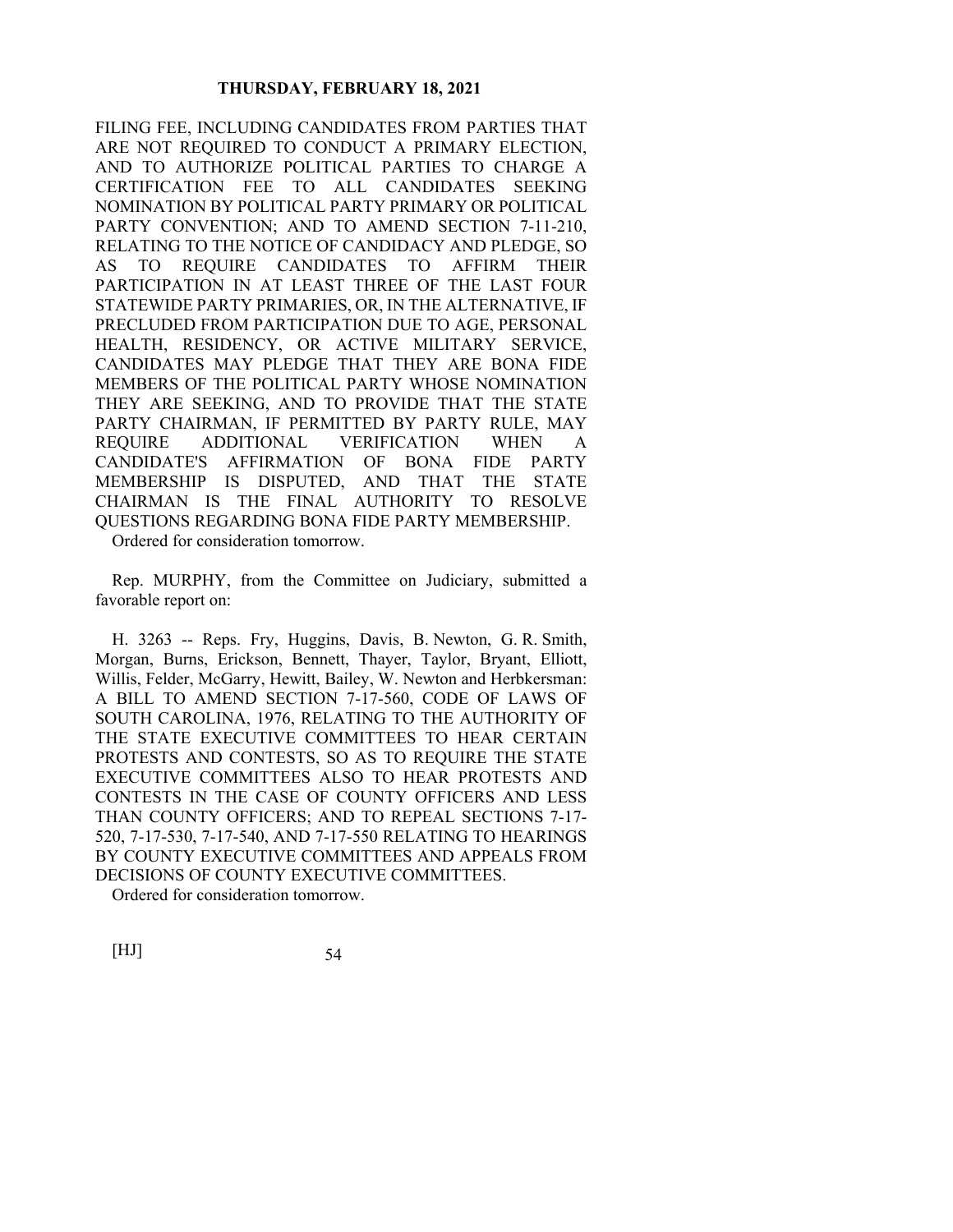Rep. MURPHY, from the Committee on Judiciary, submitted a favorable report on:

H. 3264 -- Reps. Fry, Huggins, Davis, B. Newton, G. R. Smith, Morgan, Burns, Erickson, Bennett, Thayer, Taylor, Bryant, Elliott, Willis, Felder, McGarry, Haddon, Hewitt and Bailey: A BILL TO AMEND SECTION 7-9-70, CODE OF LAWS OF SOUTH CAROLINA, 1976, RELATING TO THE REQUIRED NOTICES OF COUNTY CONVENTIONS, SO AS TO ELIMINATE THE REQUIREMENT THAT A COUNTY COMMITTEE PUBLISH CERTAIN NOTICES REGARDING COUNTY CONVENTIONS IN A NEWSPAPER HAVING GENERAL CIRCULATION IN THE COUNTY.

Ordered for consideration tomorrow.

Rep. TAYLOR, from the Aiken Delegation, submitted a favorable report on:

H. 3679 -- Reps. Taylor, Clyburn, Blackwell and Oremus: A JOINT RESOLUTION TO AUTHORIZE THE AIKEN COUNTY COUNCIL AND THE AIKEN CITY COUNCIL TO TRANSFER THE VIETNAM WAR MEMORIAL, ETERNAL FLAME, AND UNITED STATES FLAG INSTALLATIONS TO THE AIKEN COUNTY VETERANS MEMORIAL PARK.

Ordered for consideration tomorrow.

## **HOUSE RESOLUTION**

The following was introduced:

H. 3912 -- Reps. Garvin, Dillard, King, Simrill, B. Newton and Huggins: A HOUSE RESOLUTION TO RECOGNIZE AND HONOR DR. CYNTHIA PLAIR RODDEY, MEMBER OF THE WINTHROP UNIVERSITY CLASS OF 1967, AND TO CONGRATULATE HER FOR BEING SELECTED TO RECEIVE THE WINTHROP UNIVERSITY ALUMNI DISTINGUISHED SERVICE AWARD AS THE UNIVERSITY CELEBRATED FIFTY YEARS OF RACIAL INTEGRATION.

The Resolution was adopted.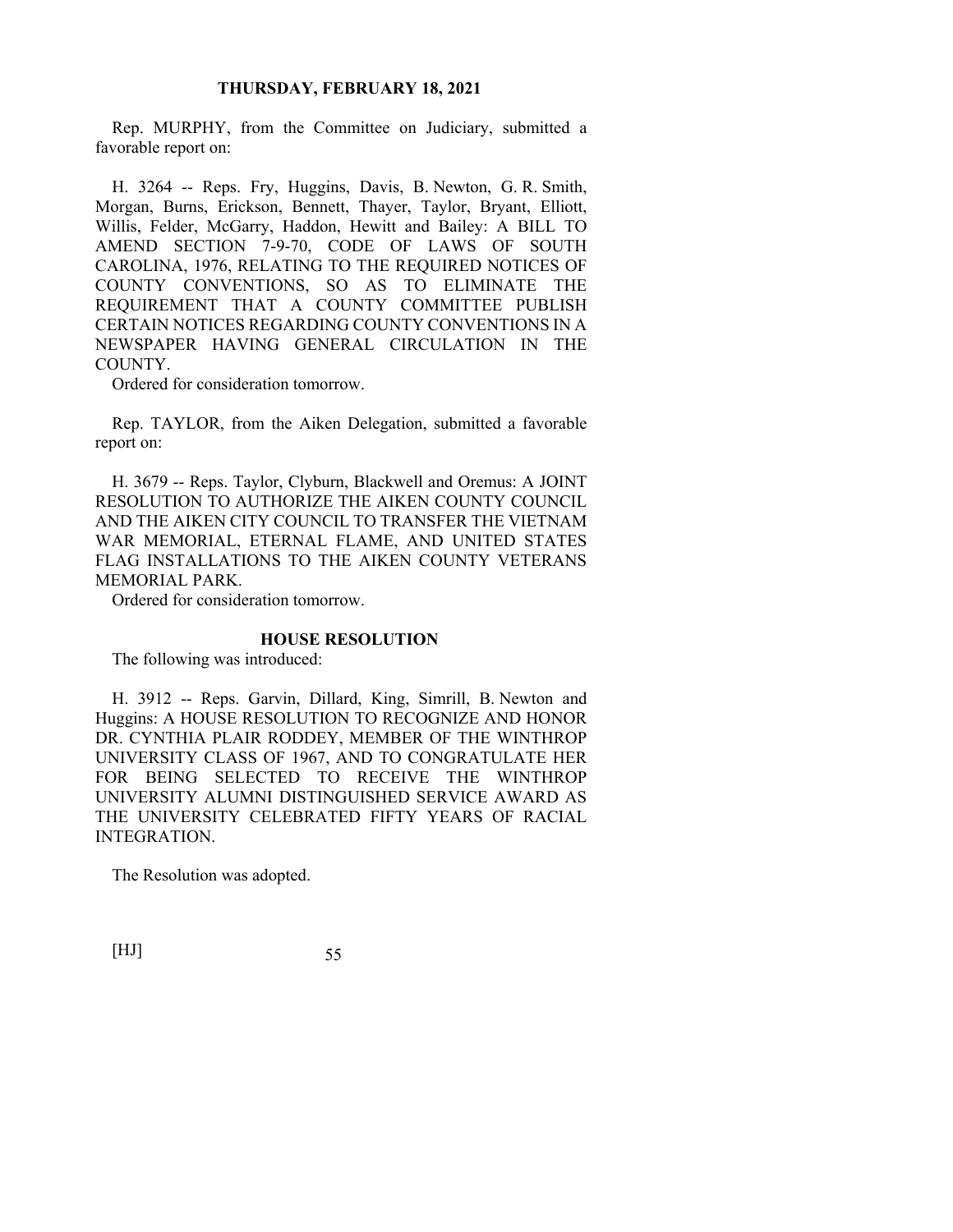# **HOUSE RESOLUTION**

The following was introduced:

H. 3913 -- Reps. Garvin, Dillard, King, Simrill, B. Newton and Huggins: A HOUSE RESOLUTION TO HONOR DELORES JOHNSON HURT, A 1968 GRADUATE OF WINTHROP COLLEGE, AS THE FIRST AFRICAN AMERICAN STUDENT ACCEPTED INTO THAT VENERABLE INSTITUTION.

The Resolution was adopted.

#### **HOUSE RESOLUTION**

The following was introduced:

H. 3914 -- Reps. Garvin, Dillard, King, Simrill, B. Newton and Huggins: A HOUSE RESOLUTION TO REMEMBER ARNETTA GLADDEN MACKEY, MEMBER OF THE WINTHROP UNIVERSITY CLASS OF 1967, AND TO HONOR HER FOR BEING SELECTED TO RECEIVE THE WINTHROP UNIVERSITY ALUMNI DISTINGUISHED SERVICE AWARD AS THE UNIVERSITY CELEBRATED FIFTY YEARS OF RACIAL INTEGRATION.

The Resolution was adopted.

#### **HOUSE RESOLUTION**

The following was introduced:

H. 3915 -- Reps. Garvin, Dillard, King, Simrill, B. Newton and Huggins: A HOUSE RESOLUTION TO HONOR SUE FRANCES MERIWETHER STEED, A 1967 GRADUATE OF WINTHROP UNIVERSITY, AS THE FIRST AFRICAN AMERICAN STUDENT TO EARN A DEGREE AT THAT VENERABLE INSTITUTION.

The Resolution was adopted.

#### **CONCURRENT RESOLUTION**

The Senate sent to the House the following:

S. 576 -- Senator Fanning: A CONCURRENT RESOLUTION TO RECOGNIZE AND HONOR EDWARD Y. "EDDIE" MURPHY, JR.,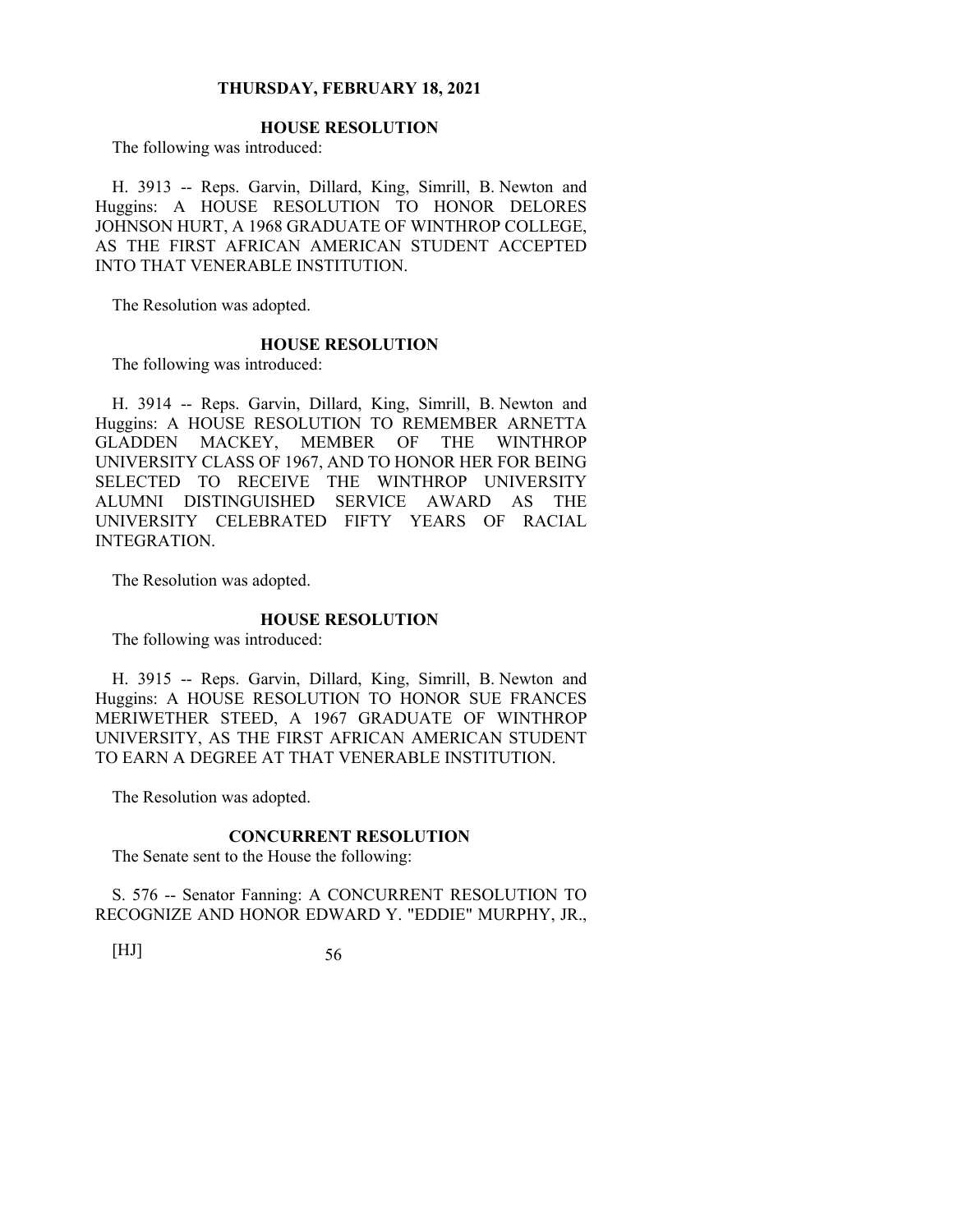DEPARTMENT DIRECTOR OF CHESTER COUNTY EMERGENCY MANAGEMENT AND CHIEF OF THE LANDO FIRE DEPARTMENT, UPON THE OCCASION OF HIS RETIREMENT AFTER SIXTEEN YEARS OF EXEMPLARY SERVICE, AND TO WISH HIM CONTINUED SUCCESS AND HAPPINESS IN ALL HIS FUTURE ENDEAVORS.

The Concurrent Resolution was agreed to and ordered returned to the Senate with concurrence.

#### **CONCURRENT RESOLUTION**

The Senate sent to the House the following:

S. 580 -- Senator Shealy: A CONCURRENT RESOLUTION TO CONGRATULATE CAPITAL CITY/LAKE MURRAY COUNTRY UPON THE OCCASION OF ITS FORTIETH ANNIVERSARY.

The Concurrent Resolution was agreed to and ordered returned to the Senate with concurrence.

# **INTRODUCTION OF BILLS**

The following Bills and Joint Resolutions were introduced, read the first time, and referred to appropriate committees:

H. 3916 -- Rep. Stavrinakis: A BILL TO AMEND SECTION 40-59- 20, CODE OF LAWS OF SOUTH CAROLINA, 1976, RELATING TO THE DEFINITION OF A RESIDENTIAL SPECIALTY CONTRACTOR, SO AS TO INCLUDE SWIMMING POOL INSTALLERS AMONG THE AREAS OF RESIDENTIAL SPECIALTY CONTRACTING RECOGNIZED BY THE RESIDENTIAL BUILDERS COMMISSION.

Referred to Committee on Labor, Commerce and Industry

H. 3917 -- Rep. Stavrinakis: A BILL TO AMEND SECTION 59-104- 20, CODE OF LAWS OF SOUTH CAROLINA, 1976, RELATING TO QUALIFICATIONS FOR PALMETTO FELLOWS SCHOLARSHIPS, SECTION 59-113-20, RELATING TO QUALIFICATIONS FOR SOUTH CAROLINA TUITION GRANTS, AND SECTION 59-149-90, RELATING TO QUALIFICATIONS FOR THE LEGISLATIVE INCENTIVES FOR FUTURE EXCELLENCE (LIFE) SCHOLARSHIPS, ALL SO AS TO REMOVE CONVICTIONS FOR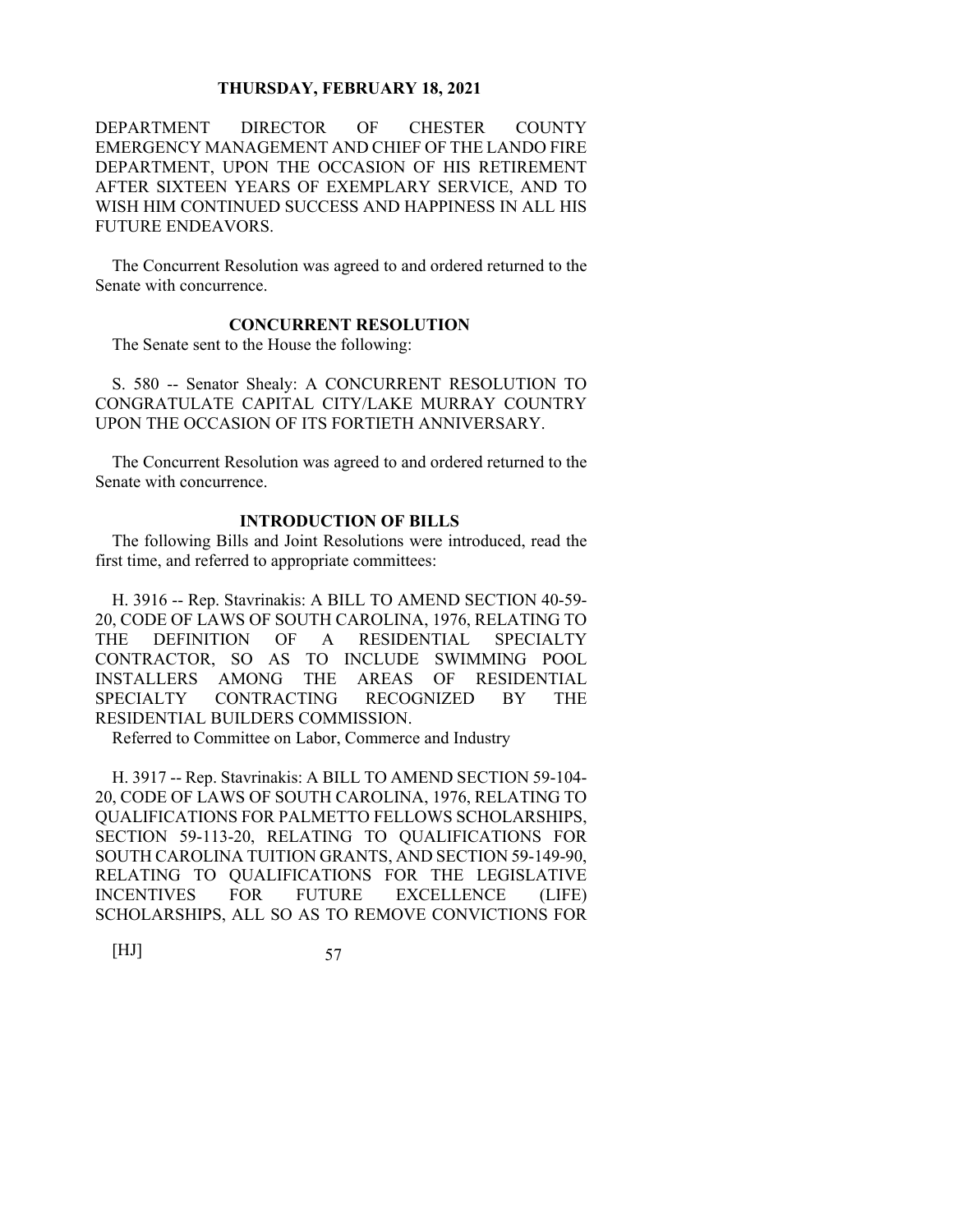MISDEMEANOR ALCOHOL-RELATED OR DRUG-RELATED OFFENSES FROM THOSE OFFENSES WHICH DISQUALIFY PERSONS FROM RECEIVING THESE SCHOLARSHIPS AND GRANTS.

Referred to Committee on Education and Public Works

H. 3918 -- Rep. Stavrinakis: A BILL TO AMEND THE CODE OF LAWS OF SOUTH CAROLINA, 1976, BY ADDING SECTION 23-1- 250 SO AS TO PROVIDE CERTAIN TERMS AND THEIR DEFINITIONS, TO PROVIDE A LAW ENFORCEMENT AGENCY OR OFFICER SHALL NOT INSTALL, ACTIVATE, OR USE A BIOMETRIC SURVEILLANCE SYSTEM IN CONNECTION WITH AN OFFICER'S CAMERA OR DATA COLLECTED BY AN OFFICER'S CAMERA, AND TO PROVIDE A PENALTY FOR A VIOLATION OF THIS SECTION.

Referred to Committee on Judiciary

H. 3919 -- Rep. Stavrinakis: A JOINT RESOLUTION TO RATIFY A PROPOSED AMENDMENT TO THE CONSTITUTION OF THE UNITED STATES OF AMERICA PROVIDING THAT EQUALITY OF RIGHTS UNDER THE LAW MUST NOT BE DENIED OR ABRIDGED ON ACCOUNT OF SEX.

Referred to Committee on Judiciary

H. 3920 -- Rep. Stavrinakis: A BILL TO AMEND SECTION 2-17- 30, CODE OF LAWS OF SOUTH CAROLINA, 1976, RELATING TO A LOBBYIST'S REPORT OF LOBBYING ACTIVITIES, SO AS TO REQUIRE AN ADDITIONAL SPECIFIC REPORT WHEN A LOBBYIST HAS PERFORMED LOBBYING ACTIVITIES OR HAD OTHER WORK-RELATED CONTACTS WITH A MEMBER OF THE PUBLIC SERVICE COMMISSION, OR WITH AN EMPLOYEE OF THE PUBLIC SERVICE COMMISSION, OR THE OFFICE OF REGULATORY STAFF; TO AMEND SECTION 2-17-35, RELATING TO A LOBBYIST'S PRINCIPAL'S REPORT OF LOBBYING ACTIVITIES, SO AS TO REQUIRE AN ADDITIONAL SPECIFIC REPORT WHEN A LOBBYIST ACTING ON BEHALF OF A LOBBYIST'S PRINCIPAL HAS PERFORMED LOBBYING ACTIVITIES OR HAD OTHER WORK-RELATED CONTACTS WITH A MEMBER OF THE PUBLIC SERVICE COMMISSION, OR WITH AN EMPLOYEE OF THE PUBLIC SERVICE COMMISSION, OR THE OFFICE OF REGULATORY STAFF; TO AMEND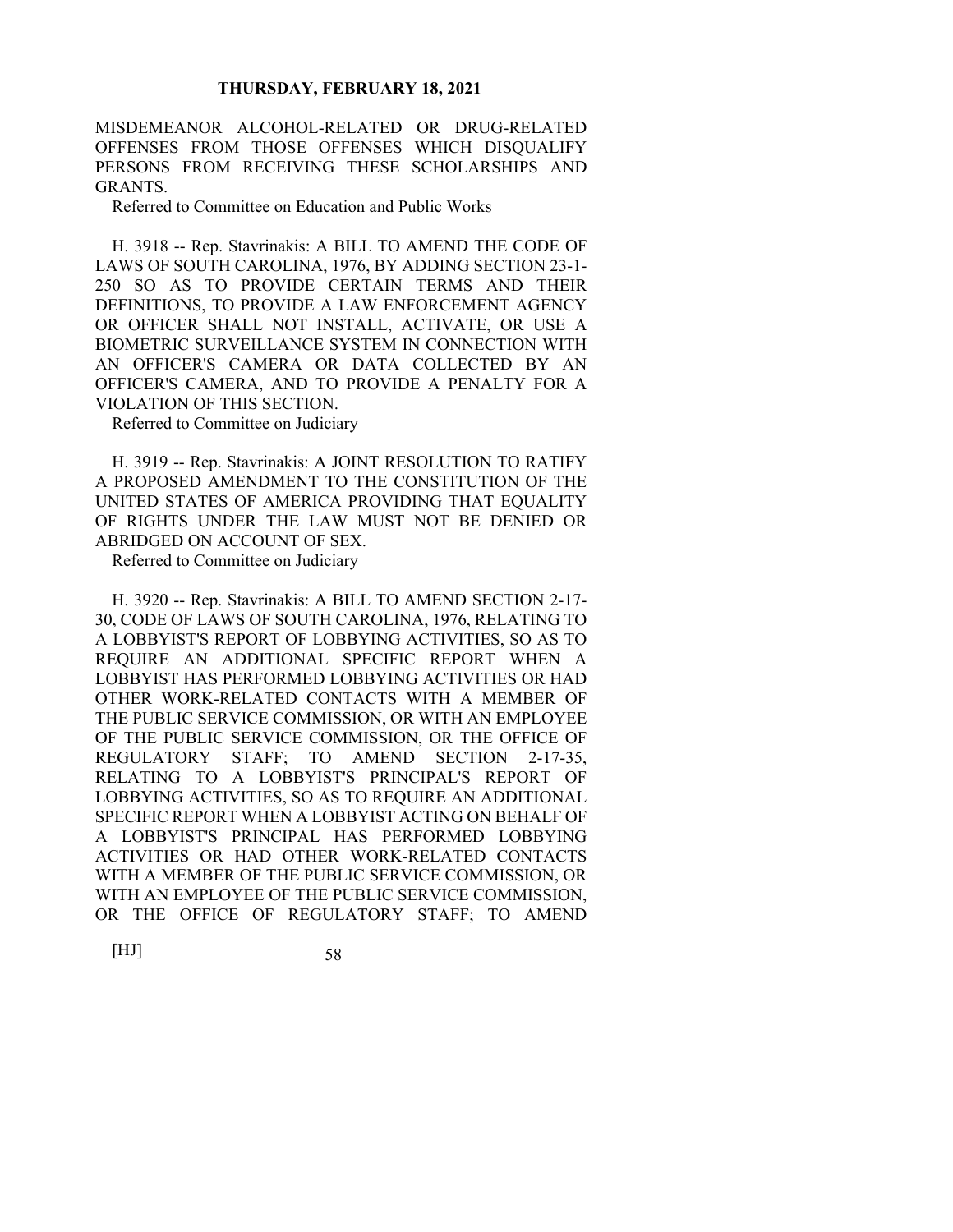SECTION 8-13-700, RELATING TO USE OF OFFICIAL POSITION FOR FINANCIAL GAIN, SO AS TO PROHIBIT MEMBERS OR EMPLOYEES OF THE PUBLIC SERVICE COMMISSION OR THE OFFICE OF REGULATORY STAFF FROM RECEIVING ANYTHING OF VALUE FROM A UTILITY, COMPANY, CORPORATION, ENTITY, JOINT VENTURE, OR PERSON WHOSE BUSINESS, ENTERPRISE, OPERATIONS, OR ACTIVITIES ARE REGULATED, WHETHER WHOLLY OR IN PART, BY A GOVERNMENTAL REGULATORY AGENCY PURSUANT TO TITLE 58; AND TO AMEND SECTION 8-13-1332, RELATING TO UNLAWFUL CONTRIBUTIONS AND EXPENDITURES, SO AS TO PROHIBIT A UTILITY, COMPANY, CORPORATION, ENTITY, JOINT VENTURE, OR PERSON, WHOSE BUSINESS, ENTERPRISE, OPERATIONS, OR ACTIVITIES ARE REGULATED, WHETHER WHOLLY OR IN PART, BY A GOVERNMENTAL REGULATORY AGENCY PURSUANT TO TITLE 58 FROM OFFERING, FACILITATING, OR PROVIDING A CAMPAIGN CONTRIBUTION TO A MEMBER OF THE GENERAL ASSEMBLY OR A CANDIDATE FOR THE GENERAL ASSEMBLY, OR A STATEWIDE CONSTITUTIONAL OFFICER OR A CANDIDATE FOR A STATEWIDE CONSTITUTIONAL OFFICE.

Referred to Committee on Judiciary

H. 3921 -- Rep. Stavrinakis: A BILL TO AMEND SECTION 58-23- 1610, CODE OF LAWS OF SOUTH CAROLINA, 1976, RELATING TO DEFINITIONS APPLICABLE TO THE TRANSPORTATION NETWORK COMPANY ACT, SO AS TO REVISE THE DEFINITIONS OF "PERSONAL VEHICLE" AND "PREARRANGED RIDE".

Referred to Committee on Labor, Commerce and Industry

H. 3922 -- Rep. Stavrinakis: A BILL TO AMEND THE CODE OF LAWS OF SOUTH CAROLINA, 1976, BY ADDING ARTICLE 12 TO CHAPTER 11, TITLE 8 ENACTING THE "SOUTH CAROLINA STATE EMPLOYEE EQUAL PAY FOR EQUAL WORK ACT" SO AS TO PROHIBIT DISCRIMINATION BY GENDER REGARDLESS OF GENDER IN COMPENSATION PAID STATE EMPLOYEES FOR SAME KIND, GRADE, AND QUALITY OF STATE EMPLOYMENT, TO PROVIDE DEFINITIONS, EXCEPTIONS, AND PROHIBIT SPECIFIC EMPLOYER ACTIONS WITH REGARD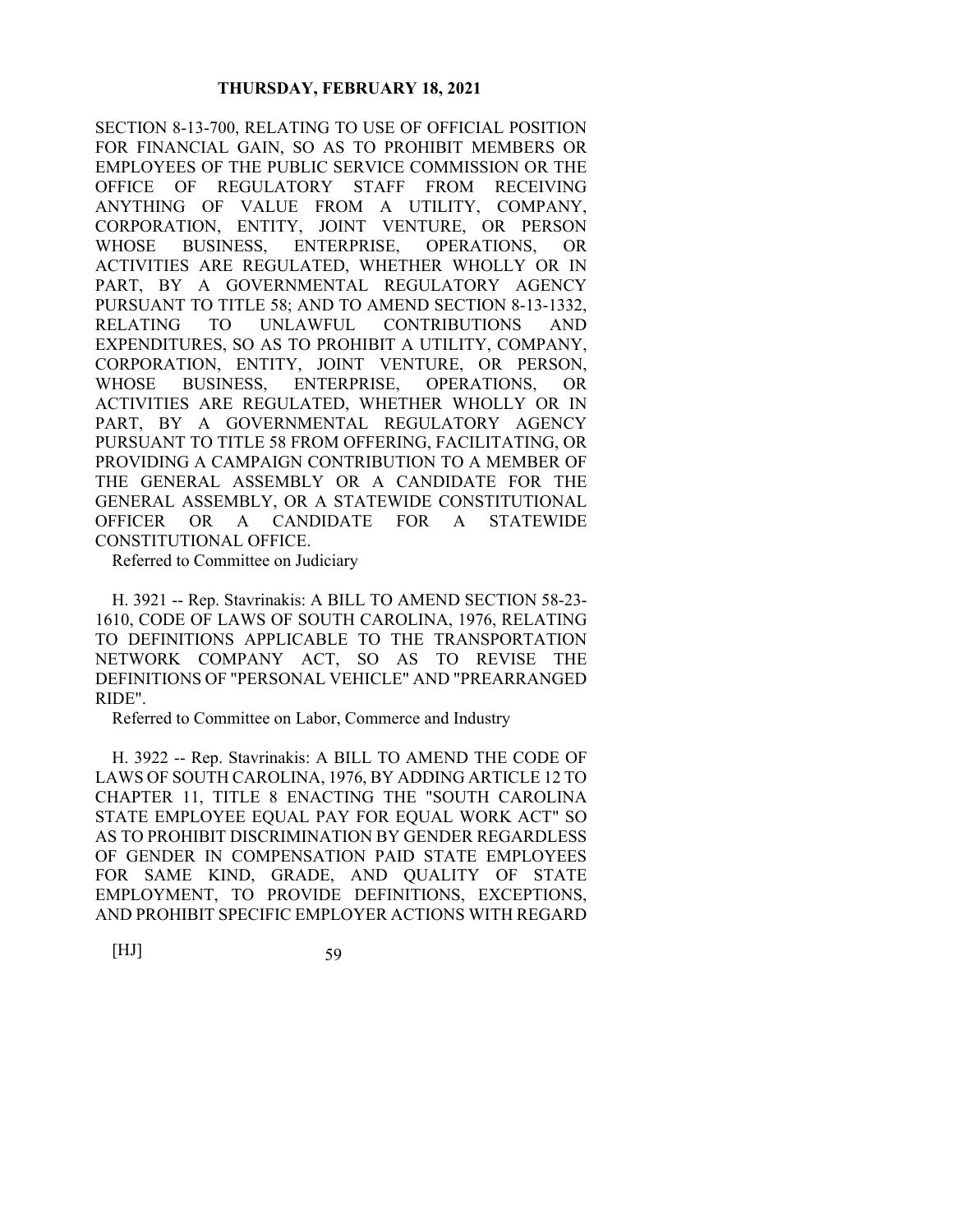TO THE ENFORCEMENT OF THIS ACT, AND TO PROVIDE ADMINISTRATIVE AND, WHERE APPLICABLE, JUDICIAL REMEDIES FOR VIOLATIONS.

Referred to Committee on Judiciary

H. 3923 -- Rep. Stavrinakis: A BILL TO AMEND SECTION 12-36- 2120, CODE OF LAWS OF SOUTH CAROLINA, 1976, RELATING TO EXEMPTIONS FROM THE STATE SALES TAX, SO AS TO INCLUDE THE GROSS PROCEEDS OF SALES OR THE SALES PRICE OF MACHINERY, MACHINE TOOLS, AND PARTS OF THEM, USED IN THE PRODUCTION OF ELECTRICITY FROM A RENEWABLE ENERGY SOURCE.

Referred to Committee on Ways and Means

H. 3924 -- Rep. Stavrinakis: A BILL TO AMEND SECTION 12-36- 2120, CODE OF LAWS OF SOUTH CAROLINA, 1976, RELATING TO EXEMPTIONS FROM THE STATE SALES TAX, SO AS TO INCLUDE THE GROSS PROCEEDS OF SALES OR THE SALES PRICE OF ANY DEVICE, EQUIPMENT, OR MACHINERY ACTUALLY USED IN THE PRODUCTION OF ELECTRIC OR HYBRID MOTOR VEHICLES.

Referred to Committee on Ways and Means

H. 3925 -- Reps. Allison, Trantham, Felder, Simrill, Ligon, Collins, Calhoon, Huggins, McCabe and Pope: A JOINT RESOLUTION TO WAIVE CERTAIN PROVISIONS OF SECTION 59-63-100 OF THE 1976 CODE RELATING TO LIMITATIONS ON HOMESCHOOL STUDENT ELIGIBILITY TO PARTICIPATE IN PUBLIC SCHOOL INTERSCHOLASTIC ACTIVITIES FOR THE 2021-2022 AND 2022- 2023 SCHOOL YEARS.

Referred to Committee on Education and Public Works

H. 3926 -- Rep. J. Moore: A JOINT RESOLUTION TO ESTABLISH THE HEIRS' PROPERTY STUDY COMMITTEE TO EXAMINE CURRENT AND PROSPECTIVE METHODS TO ADDRESS HEIR'S PROPERTY ISSUES IN SOUTH CAROLINA, TO PROVIDE FOR THE MEMBERSHIP OF THE COMMITTEE, TO REQUIRE THE COMMITTEE TO PREPARE A REPORT FOR THE GENERAL ASSEMBLY, AND TO DISSOLVE THE STUDY COMMITTEE.

Referred to Committee on Judiciary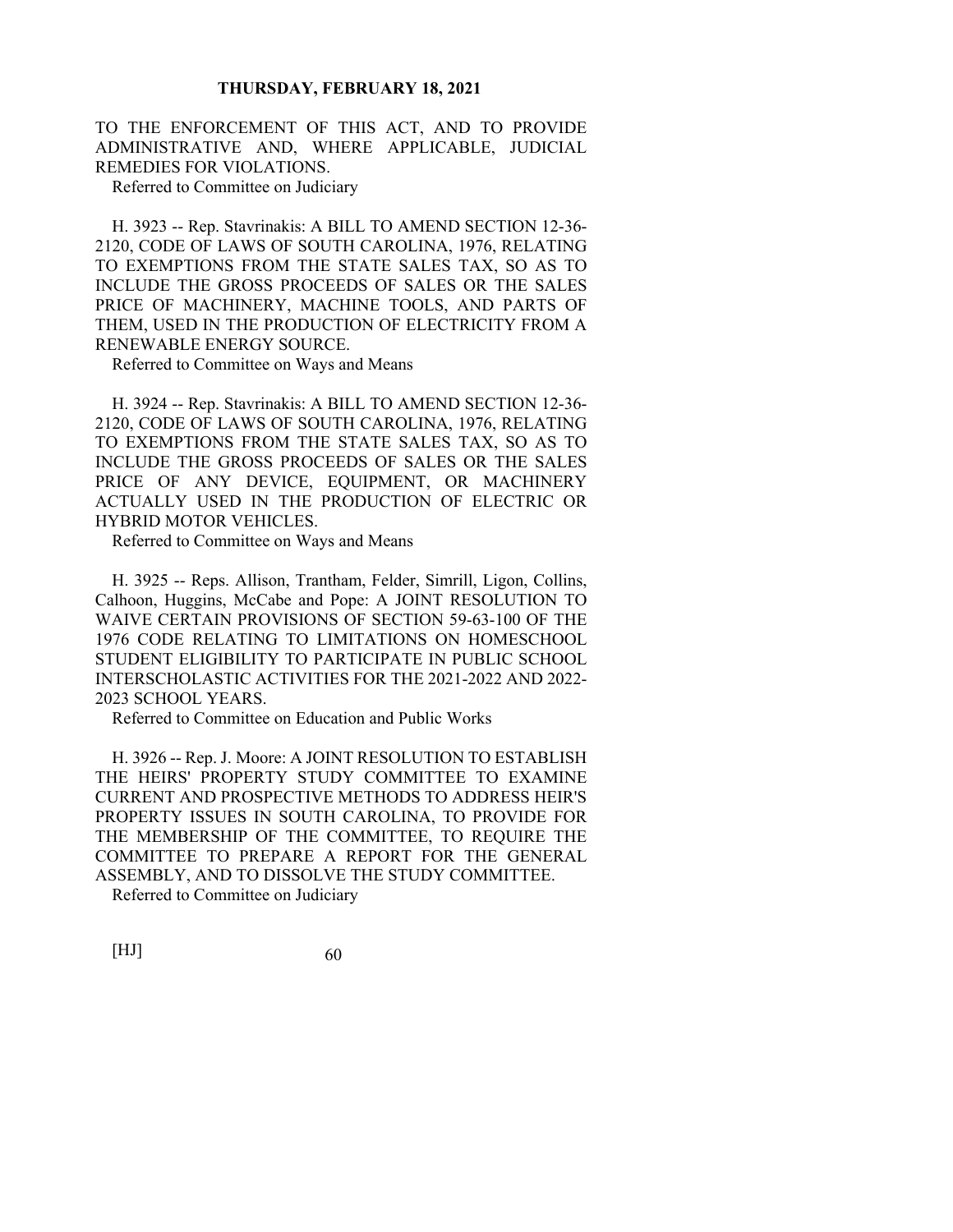H. 3927 -- Reps. Stavrinakis and Murphy: A BILL TO AMEND SECTION 22-3-545, CODE OF LAWS OF SOUTH CAROLINA, 1976, RELATING TO TRANSFER OF CERTAIN CRIMINAL CASES FROM GENERAL SESSIONS COURT, SO AS TO PROVIDE THAT CRIMINAL CASES IN WHICH THE PENALTY DOES NOT EXCEED THREE YEARS, RATHER THAN ONE YEAR, MAY BE TRANSFERRED FROM GENERAL SESSIONS COURT.

Referred to Committee on Judiciary

H. 3928 -- Rep. Stavrinakis: A BILL TO AMEND SECTION 14-17- 325, CODE OF LAWS OF SOUTH CAROLINA, 1976, RELATING TO THE REQUIREMENT THAT CLERKS OF COURT REPORT DISPOSITIONS OF CASES IN GENERAL SESSIONS COURT, SO AS TO REQUIRE THAT EVERY CLERK OF COURT SHALL REPORT TO THE SOUTH CAROLINA LAW ENFORCEMENT DIVISION WITHIN TEN DAYS, WEEKENDS AND HOLIDAYS EXCLUDED, THE DISPOSITION OF EACH CASE IN GENERAL SESSIONS, AND TO REPORT WITHIN FORTY-EIGHT HOURS THE ISSUANCE OF A RESTRAINING ORDER, ORDER OF PROTECTION, ORDER FOR THE PREVENTION OF POSSESSION OF A FIREARM, CONVICTIONS OR ORDERS RELATED TO DOMESTIC VIOLENCE, ORDERS RELATED TO STALKING, INTIMIDATION, OR HARASSMENT, AND ORDERS FOR BOND WITH ANY LIMITATIONS LISTED IN THIS SECTION; BY ADDING SECTION 22-1-200 SO AS TO REQUIRE MAGISTRATES TO REPORT TO THE SOUTH CAROLINA LAW ENFORCEMENT DIVISION WITHIN TEN DAYS, WEEKENDS AND HOLIDAYS EXCLUDED, THE DISPOSITION OF EACH CRIMINAL CASE, AND TO REPORT WITHIN FORTY-EIGHT HOURS THE ISSUANCE OF A RESTRAINING ORDER, ORDER OF PROTECTION, ORDER FOR THE PREVENTION OF POSSESSION OF A FIREARM, CONVICTIONS OR ORDERS RELATED TO DOMESTIC VIOLENCE, AND CONVICTIONS OR ORDERS RELATED TO STALKING, INTIMIDATION, OR HARASSMENT, AND ORDERS FOR BOND WITH ANY LIMITATIONS LISTED IN THIS SECTION; BY ADDING SECTION 14-25-250 SO AS TO REQUIRE MAGISTRATES TO REPORT TO THE SOUTH CAROLINA LAW ENFORCEMENT DIVISION WITHIN TEN DAYS, WEEKENDS AND HOLIDAYS EXCLUDED, THE DISPOSITION OF EACH CRIMINAL CASE, AND TO REPORT WITHIN FORTY-EIGHT HOURS THE ISSUANCE OF A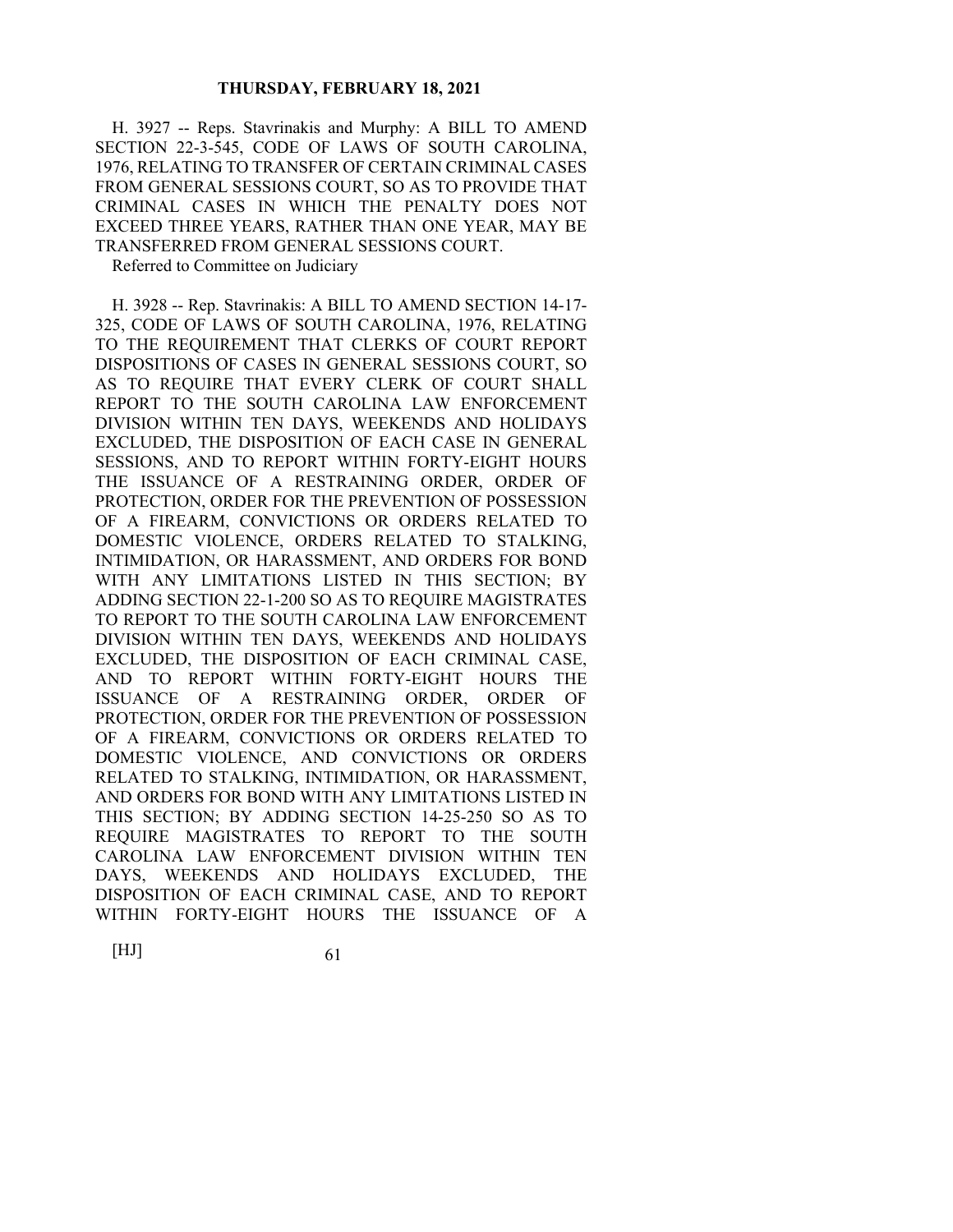RESTRAINING ORDER, ORDER OF PROTECTION, ORDER FOR THE PREVENTION OF POSSESSION OF A FIREARM, CONVICTIONS OR ORDERS RELATED TO DOMESTIC VIOLENCE, AND CONVICTIONS OR ORDERS RELATED TO STALKING, INTIMIDATION, OR HARASSMENT, AND ORDERS FOR BOND WITH ANY LIMITATIONS LISTED IN THIS SECTION; BY ADDING SECTION 23-1-250 SO AS TO REQUIRE EACH LAW ENFORCEMENT AGENCY TO REPORT TO SLED WITHIN TWENTY-FOUR HOURS, THE FILING OF EACH INCIDENT REPORT, ORDER OF PROTECTION, RESTRAINING ORDER, ANY ORDER OR REPORT RELATING TO AN INCIDENT OF DOMESTIC VIOLENCE, OR ANY INCIDENT IN WHICH A PERSON MAY BE PROHIBITED FROM OBTAINING OR POSSESSING A FIREARM BY STATE OR FEDERAL LAW; BY ADDING ARTICLE 9 TO CHAPTER 23, TITLE 16 SO AS TO DEFINE NECESSARY TERMS, TO REQUIRE THAT NO GUN TRANSFER PRECEDED BY A CRIMINAL BACKGROUND CHECK MAY PROCEED, UNLESS THE CRIMINAL BACKGROUND CHECK HAS CONCLUDED THAT THE SALE MAY PROCEED, OR UNTIL AT LEAST FIVE DAYS HAVE PASSED FROM THE INITIATION OF THE BACKGROUND CHECK AND THE NATIONAL INSTANT CRIMINAL BACKGROUND CHECK SYSTEM HAS NOT REPORTED THAT THE SALE WOULD VIOLATE STATE OR FEDERAL LAW, AND TO PROVIDE FOR CRIMINAL PENALTIES FOR VIOLATIONS OF THIS ARTICLE; AND TO PROVIDE FOR THE SUN SETTING OF THE FIVE-DAY BACKGROUND CHECK PROVISIONS UPON THE FULL IMPLEMENTATION OF THE REPORTING REQUIREMENTS OF THIS ACT BUT NOT LATER THAN TWO YEARS FROM THE EFFECTIVE DATE OF THE ACT.

Referred to Committee on Judiciary

S. 221 -- Senators Shealy, Alexander, Hutto, Jackson, Gustafson and McElveen: A BILL TO AMEND CHAPTER 7, TITLE 63 OF THE 1976 CODE, RELATING TO CHILD PROTECTION AND PERMANENCY, BY ADDING ARTICLE 8, TO PROVIDE FOR EXTENDED FOSTER CARE FOR PERSONS EIGHTEEN TO TWENTY-ONE YEARS OLD, TO CREATE THE EXTENDED FOSTER CARE PROGRAM, TO PROVIDE FOR VOLUNTARY PLACEMENT, TO PROVIDE FOR THE REVIEW OF VOLUNTARY PLACEMENT AFTER AGE EIGHTEEN, TO PROVIDE FOR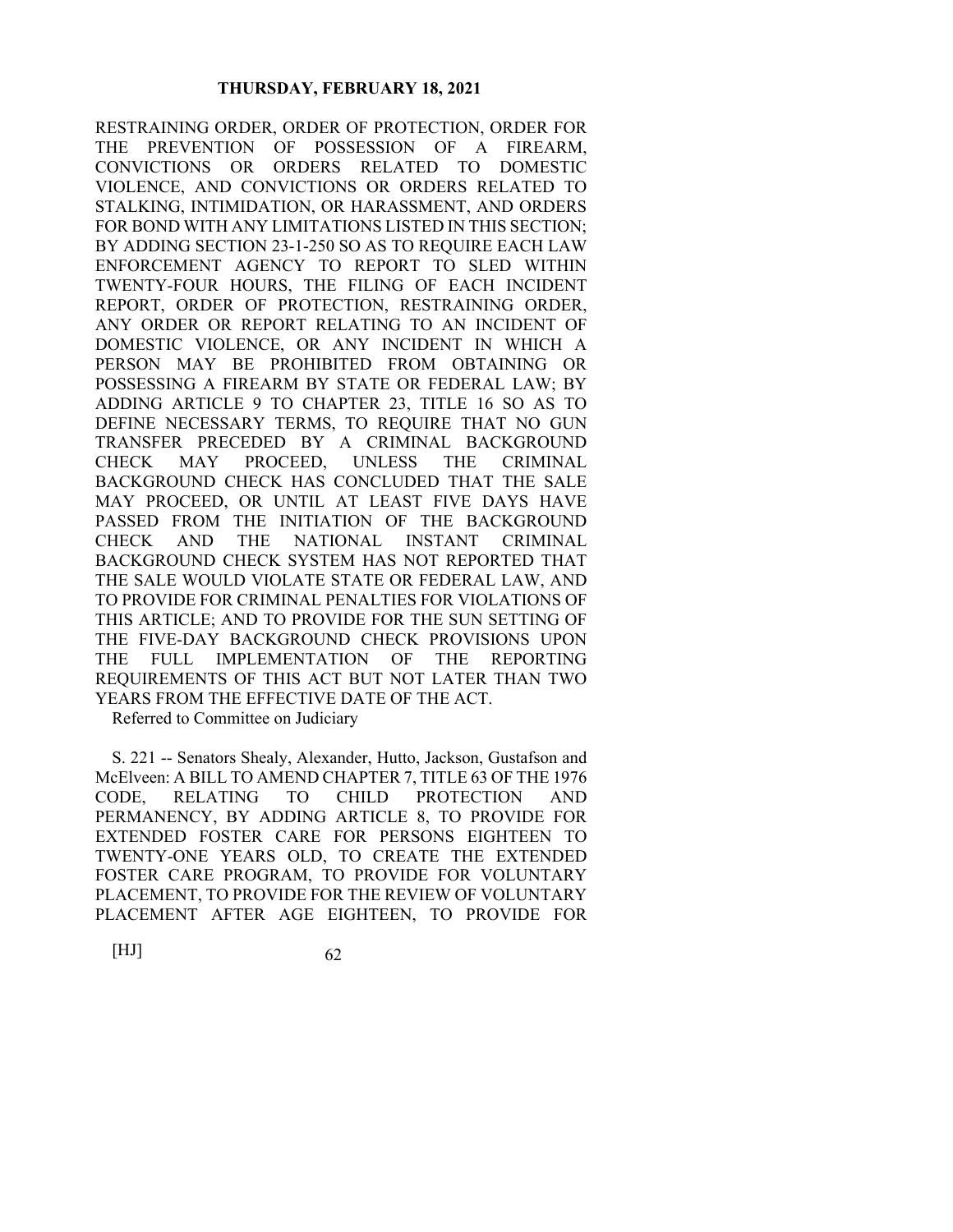COURT-ORDERED FOSTER CARE PLACEMENT AFTER AGE EIGHTEEN, TO PROVIDE FOR ADMINISTRATIVE CASE REVIEW, TO PROVIDE FOR PERMANENCY PLANNING FOR PERSONS EIGHTEEN TO TWENTY-ONE YEARS OLD, TO PROVIDE FOR JUDICIAL REVIEW, TO PROVIDE FOR ADMINISTRATIVE APPEALS; TO AMEND SECTION 63-7- 1700(H) OF THE 1976 CODE, RELATING TO PERMANENCY PLANNING, TO MAKE CONFORMING CHANGES; AND TO DEFINE NECESSARY TERMS.

Referred to Committee on Judiciary

S. 441 -- Senators Shealy, Hutto, Jackson, McElveen and Gustafson: A BILL TO AMEND SECTION 63-7-1210(A) OF THE 1976 CODE, RELATING TO DEPARTMENT OF SOCIAL SERVICES INVESTIGATIONS OF INSTITUTIONAL ABUSE, TO PROVIDE FOR INVESTIGATIONS OF ABUSE IN QUALIFIED RESIDENTIAL TREATMENT PROGRAMS; TO AMEND SECTION 63-7-2350(A) OF THE 1976 CODE, RELATING TO RESTRICTIONS ON FOSTER CARE OR ADOPTION PLACEMENTS, TO PROVIDE CIRCUMSTANCES UNDER WHICH A CHILD MAY NOT BE PLACED IN A QUALIFIED RESIDENTIAL TREATMENT PROGRAM; TO AMEND SUBARTICLE 11, ARTICLE 3, CHAPTER 7, TITLE 63 OF THE 1976 CODE, RELATING TO JUDICIAL PROCEEDINGS, BY ADDING SECTION 63-7-1730 AND SECTION 63-7-1740, TO PROVIDE ASSESSMENT, CASE PLANNING, AND DOCUMENTATION REQUIREMENTS FOR CHILDREN PLACED IN QUALIFIED RESIDENTIAL TREATMENT PROGRAMS, AND TO PROVIDE JUDICIAL REVIEW REQUIREMENTS FOR CHILDREN PLACED IN QUALIFIED RESIDENTIAL TREATMENT PROGRAMS; TO AMEND SECTION 63-7-1700(B) OF THE 1976 CODE, RELATING TO THE CONTENTS OF A SUPPLEMENTAL REPORT FOR PERMANENCY PLANNING, TO INCLUDE JUDICIAL REVIEW REQUIREMENTS IN THE REPORT; AND TO AMEND SECTION 63-7-1700 OF THE 1976 CODE, RELATING TO PERMANENCY PLANNING, TO PROVIDE FOR JUDICIAL REVIEW OF THE PLACEMENT OF A CHILD IN A QUALIFIED RESIDENTIAL TREATMENT PROGRAM; AND TO DEFINE NECESSARY TERMS.

Referred to Committee on Judiciary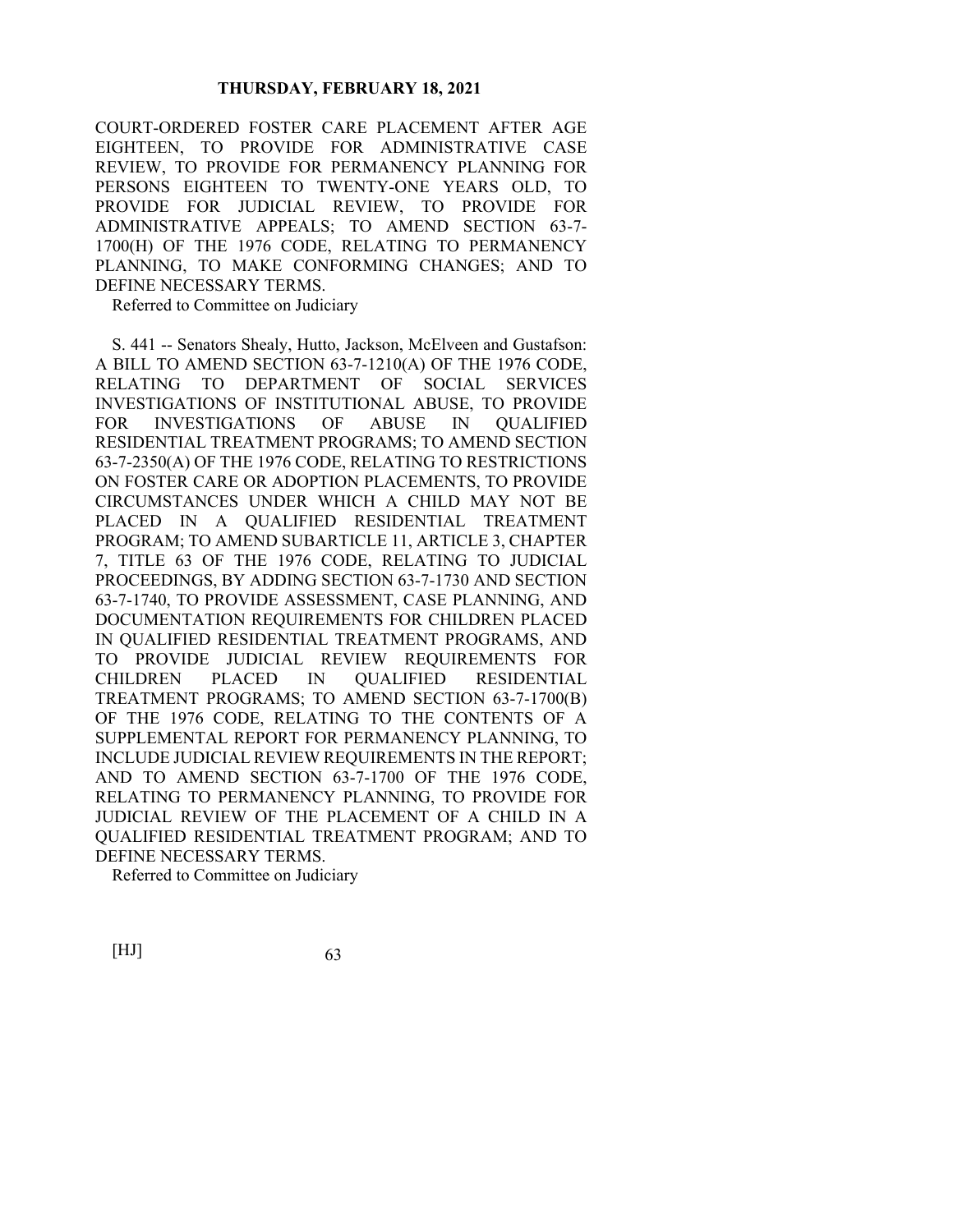## **ROLL CALL**

The roll call of the House of Representatives was taken resulting as follows:

| Alexander        | Allison          | Anderson        |
|------------------|------------------|-----------------|
| Atkinson         | Bailey           | Ballentine      |
| Bannister        | Bennett          | Bernstein       |
| <b>Blackwell</b> | <b>Bradley</b>   | <b>Brawley</b>  |
| <b>Brittain</b>  | <b>Bryant</b>    | <b>Burns</b>    |
| <b>Bustos</b>    | Calhoon          | Carter          |
| Chumley          | Clyburn          | Cobb-Hunter     |
| Cogswell         | Collins          | B. Cox          |
| W. Cox           | Crawford         | Dabney          |
| Daning           | Davis            | Dillard         |
| Elliott          | Erickson         | Felder          |
| Forrest          | Fry              | Gagnon          |
| Garvin           | Gatch            | Gilliam         |
| Gilliard         | Govan            | Haddon          |
| Hardee           | Hart             | Henderson-Myers |
| Henegan          | Herbkersman      | Hewitt          |
| Hill             | Hixon            | Hosey           |
| Howard           | Huggins          | Hyde            |
| Jefferson        | J. E. Johnson    | J. L. Johnson   |
| K. O. Johnson    | Jones            | Kimmons         |
| King             | Kirby            | Ligon           |
| Long             | Lowe             | Lucas           |
| Magnuson         | Martin           | Matthews        |
| May              | McCabe           | McCravy         |
| McDaniel         | McGarry          | McGinnis        |
| McKnight         | J. Moore         | T. Moore        |
| Morgan           | D. C. Moss       | Murphy          |
| Murray           | <b>B.</b> Newton | W. Newton       |
| Nutt             | Oremus           | Ott             |
| Parks            | Pendarvis        | Pope            |
| Rivers           | Robinson         | Rose            |
| Rutherford       | Sandifer         | Simrill         |
| G. M. Smith      | G. R. Smith      | M. M. Smith     |
| Stavrinakis      | Taylor           | Tedder          |
| Thayer           | Thigpen          | Trantham        |
| Weeks            | West             | Wetmore         |
| Wheeler          | White            | Whitmire        |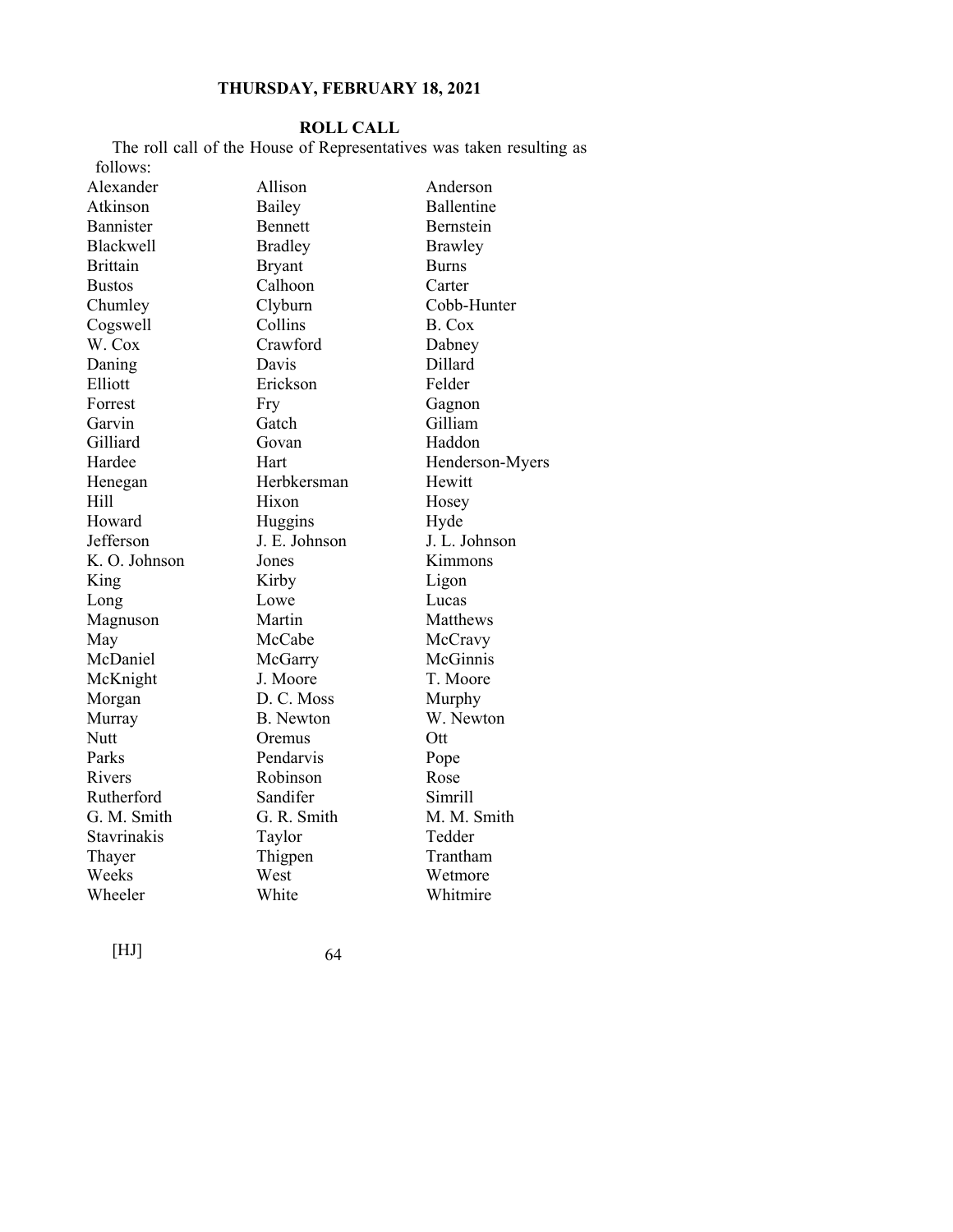Wooten Yow

R. Williams S. Williams Willis

#### **Total Present--116**

#### **LEAVE OF ABSENCE**

The SPEAKER granted Rep. HAYES a leave of absence for the day.

## **LEAVE OF ABSENCE**

The SPEAKER granted Rep. HIOTT a leave of absence for the day.

# **LEAVE OF ABSENCE**

The SPEAKER granted Rep. V. S. MOSS a leave of absence for the day.

#### **LEAVE OF ABSENCE**

The SPEAKER granted Rep. STRINGER a leave of absence for the day due to a death in the family.

#### **LEAVE OF ABSENCE**

The SPEAKER granted Rep. JORDAN a leave of absence for the day.

#### **LEAVE OF ABSENCE**

The SPEAKER granted Rep. FINLAY a leave of absence for the day.

# **CO-SPONSORS ADDED AND REMOVED**

In accordance with House Rule 5.2 below:

**"**5.2 Every bill before presentation shall have its title endorsed; every report, its title at length; every petition, memorial, or other paper, its prayer or substance; and, in every instance, the name of the member presenting any paper shall be endorsed and the papers shall be presented by the member to the Speaker at the desk. A member may add his name to a bill or resolution or a co-sponsor of a bill or resolution may remove his name at any time prior to the bill or resolution receiving passage on second reading. The member or co-sponsor shall notify the Clerk of the House in writing of his desire to have his name added or removed from the bill or resolution. The Clerk of the House shall print the member's or co-sponsor's written notification in the House Journal. The removal or addition of a name does not apply to a bill or resolution sponsored by a committee."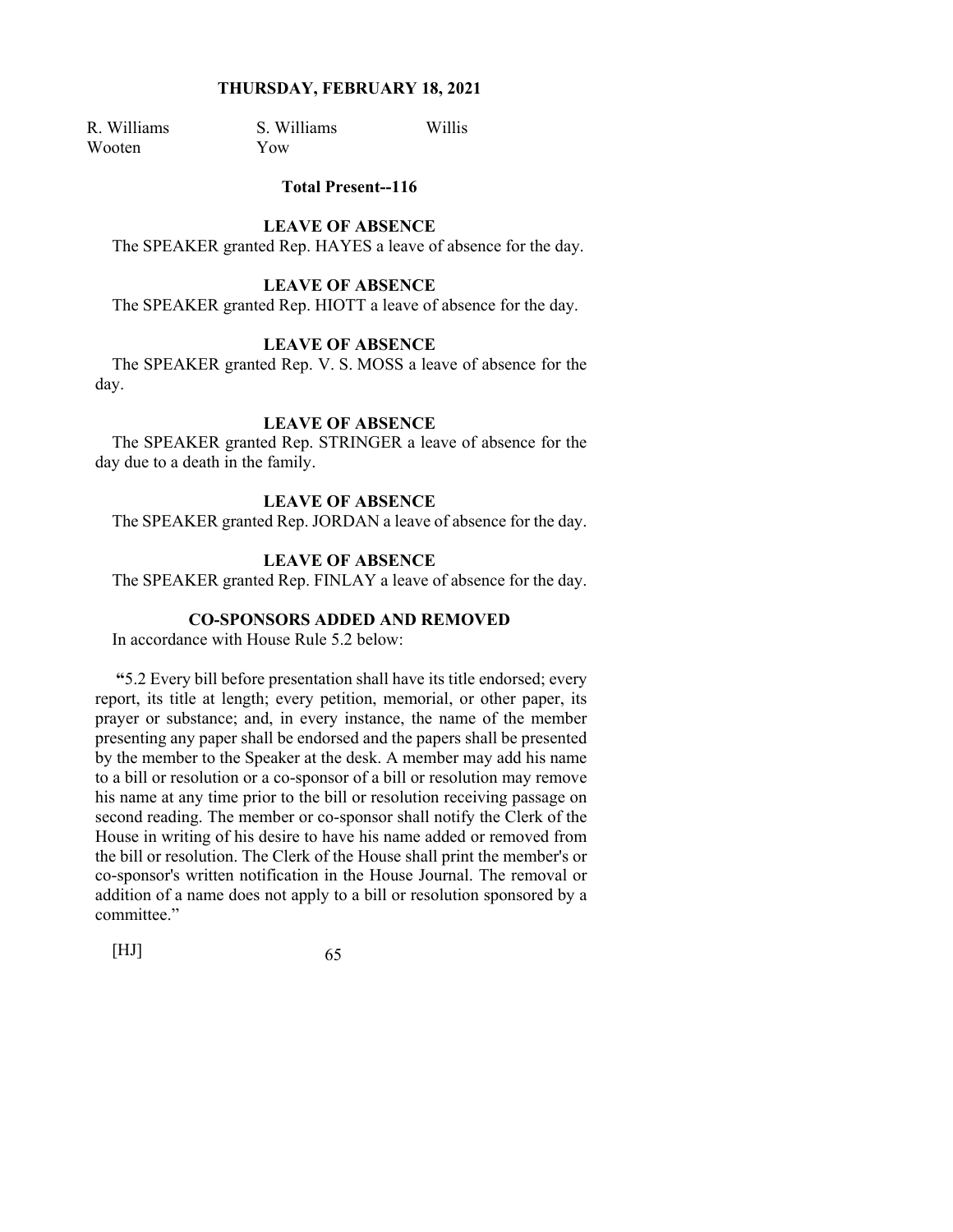|              | <b>CO-SPONSORS ADDED</b> |  |  |
|--------------|--------------------------|--|--|
| Bill Number: | H. 3012                  |  |  |
| Date:        | ADD:                     |  |  |
| 02/18/21     | W. NEWTON and CRAWFORD   |  |  |

## **CO-SPONSORS ADDED**

| Bill Number: H. 3042 |                                         |
|----------------------|-----------------------------------------|
| Date:                | ADD:                                    |
| 02/18/21             | BENNETT, WILLIS, TRANTHAM, G. R. SMITH, |
|                      | FRY, ELLIOTT, NUTT, T. MOORE, MORGAN,   |
|                      | <b>MARTIN and BALLENTINE</b>            |

# **CO-SPONSOR ADDED**

| 1.11-11 11      |
|-----------------|
| H. 3096         |
| ADD:            |
| <b>CRAWFORD</b> |
|                 |

#### **CO-SPONSORS ADDED**

| Bill Number: | H. 3105            |
|--------------|--------------------|
| Date:        | $ADD^*$            |
| 02/18/21     | ELLIOTT and BRYANT |

# **CO-SPONSORS ADDED**

| Bill Number: H. 3161 |                         |  |                                      |
|----------------------|-------------------------|--|--------------------------------------|
| Date:                | ADD:                    |  |                                      |
| 02/18/21             |                         |  | BENNETT, JONES, BUSTOS, COGSWELL,    |
|                      |                         |  | MORGAN, MAGNUSON, ELLIOTT, TRANTHAM, |
|                      | G. R. SMITH and MCGARRY |  |                                      |

#### **CO-SPONSOR ADDED**

| Bill Number: | H. 3208        |
|--------------|----------------|
| Date:        | ADD:           |
| 02/18/21     | <b>CALHOON</b> |

# **CO-SPONSORS ADDED**

|                      |                         | CO-91 OR0OR9 ADDED |                                   |
|----------------------|-------------------------|--------------------|-----------------------------------|
| Bill Number: H. 3223 |                         |                    |                                   |
| Date:                | ADD:                    |                    |                                   |
| 02/18/21             |                         |                    | BENNETT, JONES, BUSTOS, COGSWELL, |
|                      |                         |                    | MORGAN, BURNS, ELLIOTT, TRANTHAM, |
|                      | G. R. SMITH and MCGARRY |                    |                                   |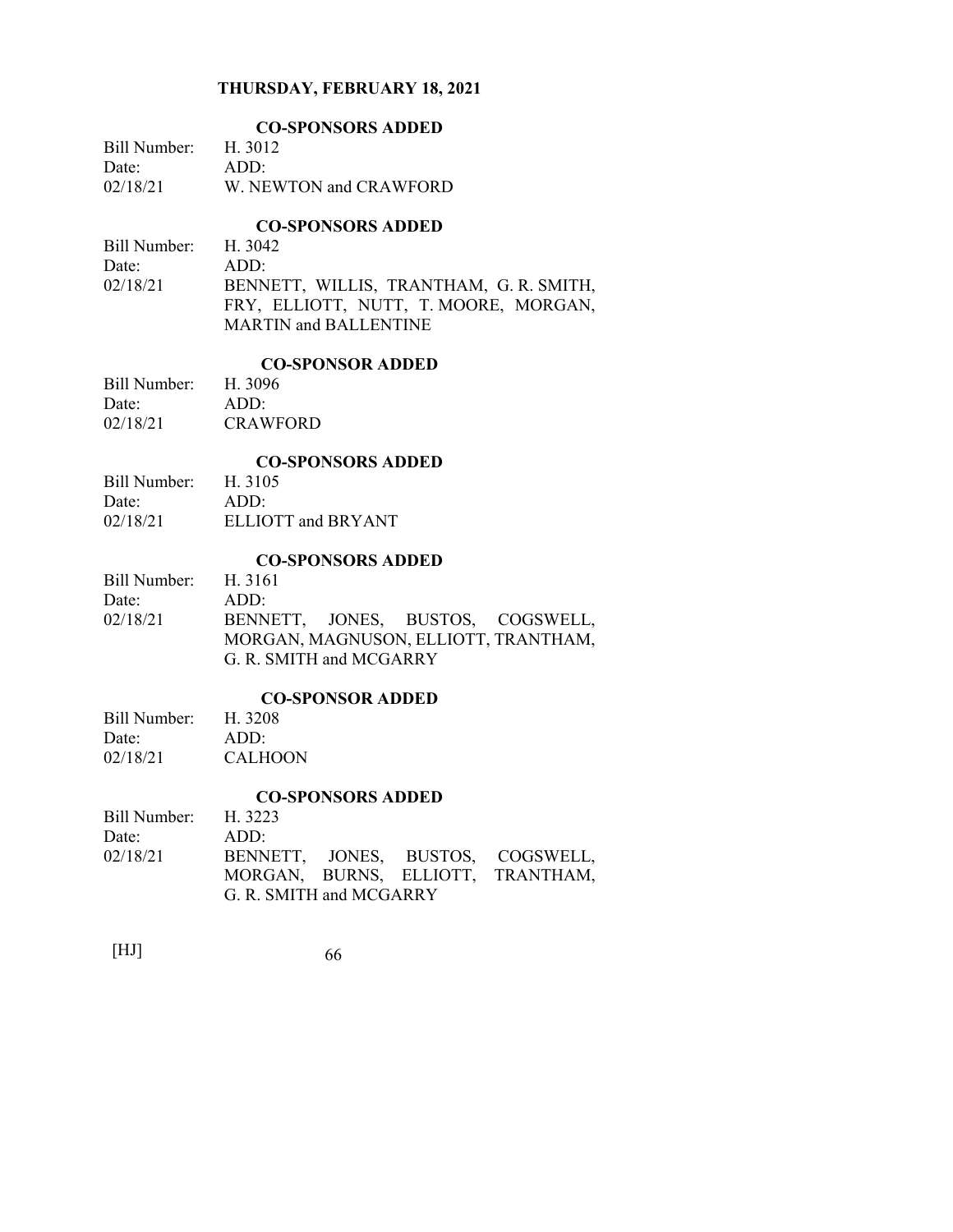| <b>CO-SPONSOR ADDED</b> |
|-------------------------|
| H. 3232                 |
| ADD:                    |
| GAGNON                  |
|                         |

# **CO-SPONSOR ADDED**

Bill Number: H. 3238 Date: ADD: 02/18/21 DILLARD

# **CO-SPONSOR ADDED**

Bill Number: Date: ADD: 02/18/21 ANDERSON

# **CO-SPONSOR ADDED**

| H. 3416 |
|---------|
| ADD:    |
| GARVIN  |
|         |

## **CO-SPONSOR ADDED**

Bill Number: H. 3443 Date: ADD: 02/18/21 DAVIS

## **CO-SPONSOR ADDED**

Bill Number: H. 3477 Date: ADD: 02/18/21 BRYANT

# **CO-SPONSOR ADDED**

Bill Number: Date: ADD: 02/18/21 GAGNON

# **CO-SPONSOR ADDED**

| Bill Number: | H. 3518        |
|--------------|----------------|
| Date:        | ADD:           |
| 02/18/21     | <b>CALHOON</b> |

| 67 |
|----|
|    |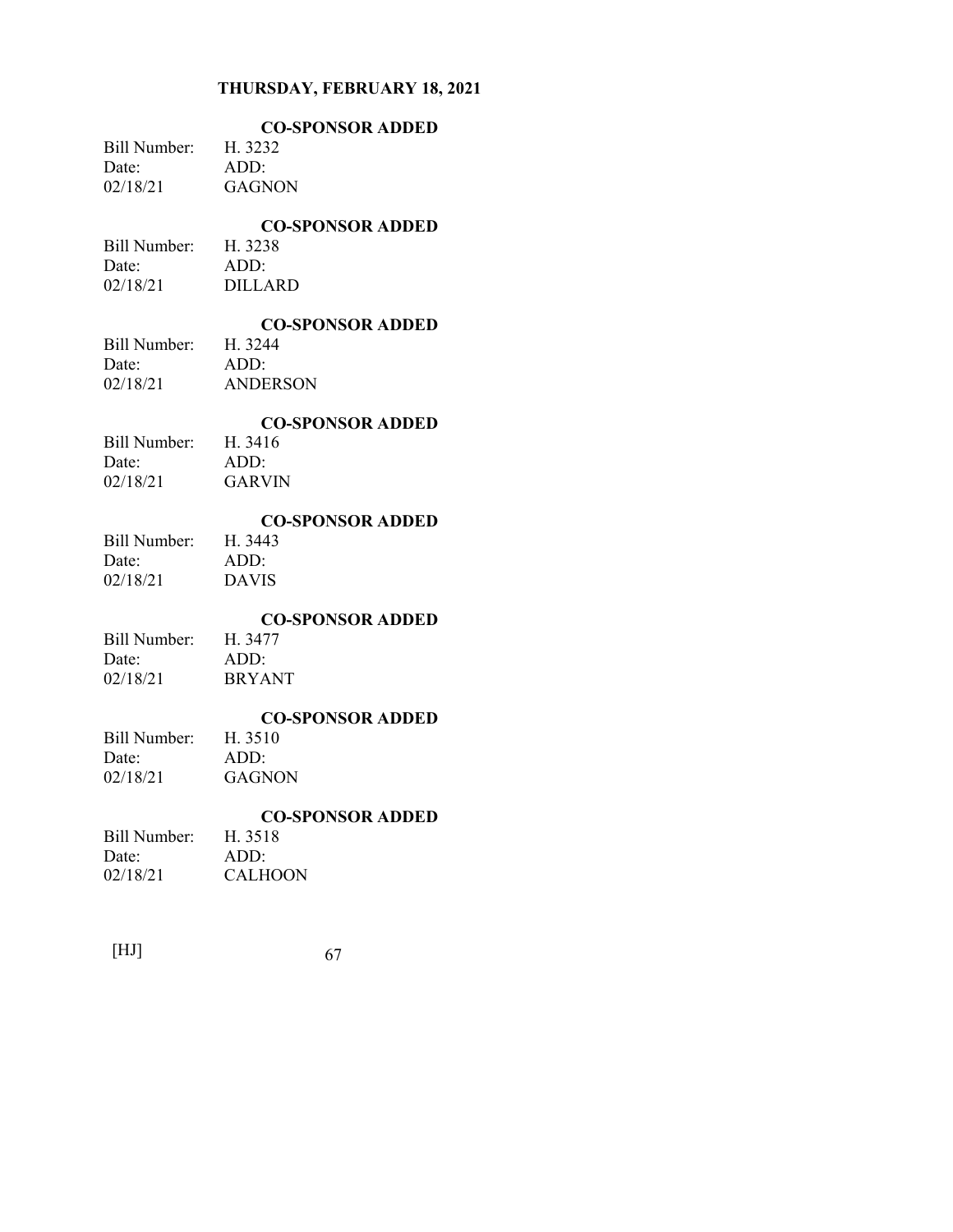|              | <b>CO-SPONSOR ADDED</b> |
|--------------|-------------------------|
| Bill Number: | H. 3610                 |
| Date:        | ADD:                    |
| 02/18/21     | W NEWTON                |

# **CO-SPONSOR ADDED**

| Bill Number: | H. 3620                |
|--------------|------------------------|
| Date:        | ADD:                   |
| 02/18/21     | <b>HENDERSON-MYERS</b> |

#### **CO-SPONSORS ADDED**

|              | CO DI ORDONO ADDLD         |
|--------------|----------------------------|
| Bill Number: | H. 3664                    |
| Date:        | $ADD^*$                    |
| 02/18/21     | KIRBY, ANDERSON and B. COX |

# **CO-SPONSOR ADDED**

| . <i>.</i> . |
|--------------|
| H. 3755      |
| ADD:         |
| ELLIOTT      |
|              |

## **CO-SPONSORS ADDED**

| Bill Number: | H. 3769           |
|--------------|-------------------|
| Date:        | ADD:              |
| 02/18/21     | DAVIS and KIMMONS |

# **CO-SPONSOR ADDED**

| H. 3772          |
|------------------|
| ADD:             |
| <b>BANNISTER</b> |
|                  |

# **CO-SPONSORS ADDED**

|                      |               | CO-91 OR9ON9 ADDED                   |  |
|----------------------|---------------|--------------------------------------|--|
| Bill Number: H. 3863 |               |                                      |  |
| Date:                | ADD:          |                                      |  |
| 02/18/21             |               | ANDERSON, RIVERS, S. WILLIAMS,       |  |
|                      | <b>MURRAY</b> | JEFFERSON, R. WILLIAMS, GILLIARD and |  |

# **CO-SPONSOR REMOVED**

| H. 3094         |  |
|-----------------|--|
| <b>REMOVE:</b>  |  |
| <b>ROBINSON</b> |  |
|                 |  |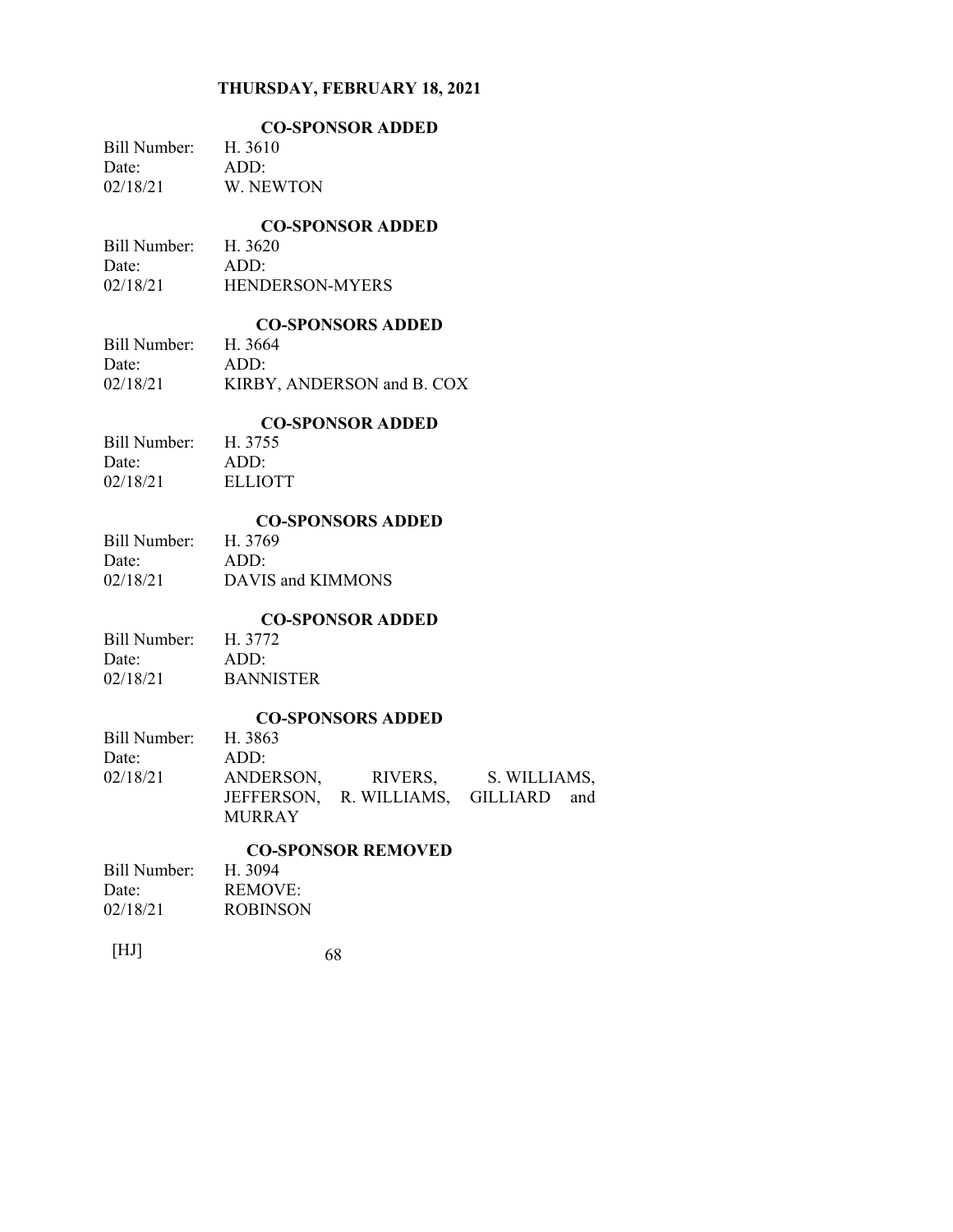# **LEAVE OF ABSENCE**

The SPEAKER granted Rep. HIXON a temporary leave of absence.

# **SPEAKER** *PRO TEMPORE* **IN CHAIR**

#### **SPEAKER ADDRESSES HOUSE**

Pursuant to House Rule 1.6, the SPEAKER addresses the Body concerning a matter of importance to the House.

#### **SENT TO THE SENATE**

The following Bills and Joint Resolution were taken up, read the third time, and ordered sent to the Senate:

H. 3017 -- Reps. Davis, Atkinson, B. Newton, Magnuson, Fry, Daning, Felder, May, Long, Pope, Forrest, Oremus, M. M. Smith, Yow, McGinnis, Govan, Brawley, Willis, Henderson-Myers, Jones and McDaniel: A BILL TO AMEND SECTION 59-104-20, CODE OF LAWS OF SOUTH CAROLINA, 1976, RELATING TO ELIGIBILITY FOR PALMETTO FELLOWS SCHOLARSHIPS, SO AS TO INCLUDE TWO-YEAR INSTITUTIONS OF HIGHER LEARNING AND TECHNICAL COLLEGES AMONG INSTITUTIONS OF HIGHER LEARNING WHOSE STUDENTS MAY BE ELIGIBLE FOR THE SCHOLARSHIPS.

H. 3501 -- Reps. Collins, V. S. Moss and Jones: A BILL TO AMEND THE CODE OF LAWS OF SOUTH CAROLINA, 1976, BY ADDING ARTICLE 147 TO CHAPTER 3, TITLE 56 SO AS TO PROVIDE THE DEPARTMENT OF MOTOR VEHICLES MAY ISSUE TWO HUNDRED FIFTY YEAR ANNIVERSARY REVOLUTIONARY WAR COMMEMORATIVE SPECIAL LICENSE PLATES.

H. 3900 -- Reps. G. M. Smith, Herbkersman, Howard and Weeks: A JOINT RESOLUTION TO AUTHORIZE CERTAIN PODIATRISTS TO ADMINISTER PREMEASURED DOSES OF THE COVID-19 VACCINE.

#### **H. 3539--POINT OF ORDER**

The following Bill was taken up:

H. 3539 -- Rep. Davis: A BILL TO AMEND THE CODE OF LAWS OF SOUTH CAROLINA, 1976, BY ADDING SECTION 47-9-55 SO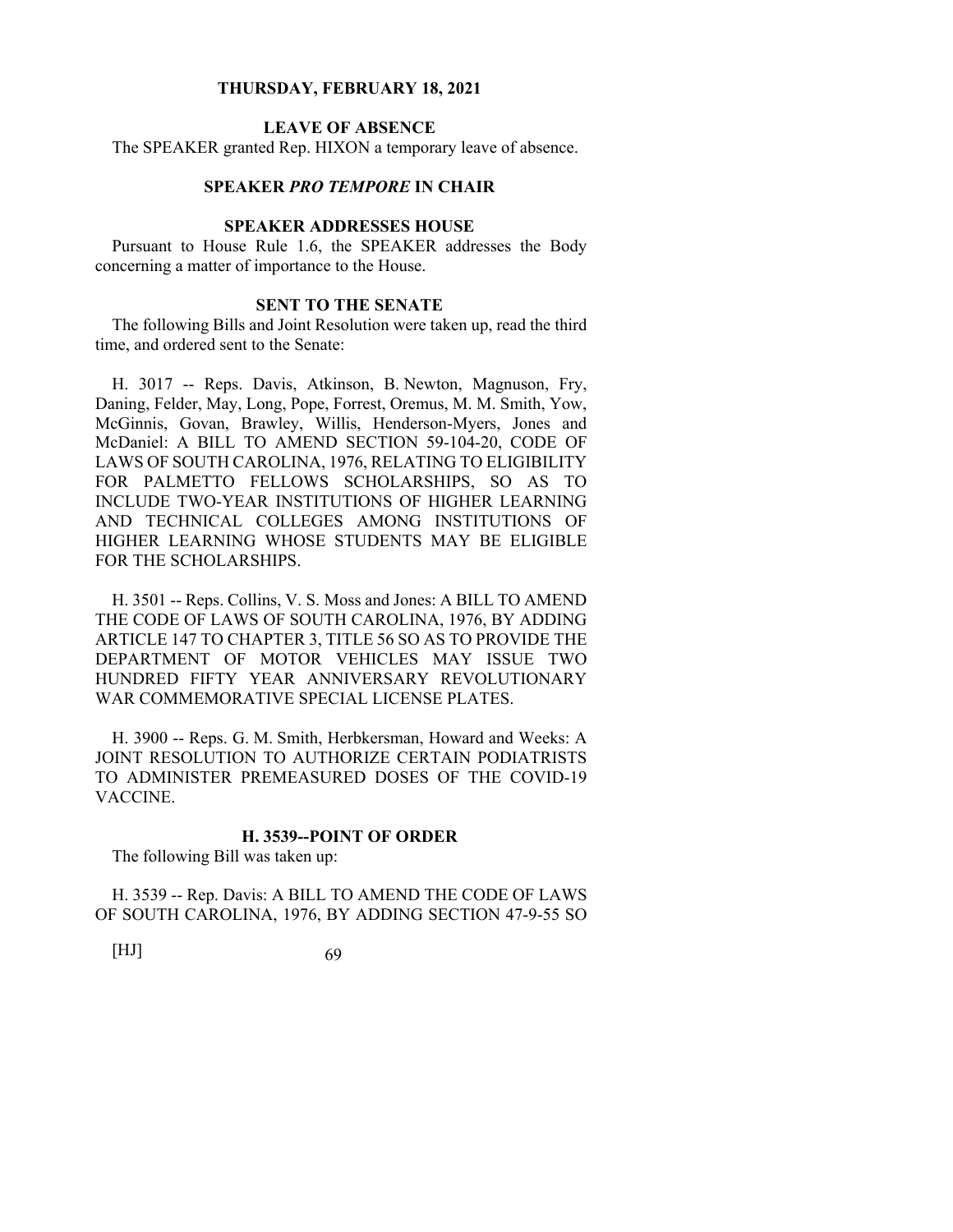AS TO PROHIBIT THE TRANSPORTATION OF LIVE SWINE ON A PUBLIC ROAD OR WATERWAY WITHOUT AN OFFICIAL FORM OF IDENTIFICATION, AND TO PROVIDE AN EXCEPTION AND PENALTIES; TO AMEND SECTION 50-16-25, RELATING TO THE UNLAWFUL RELEASE OF PIGS, SO AS TO PROVIDE THAT IT IS UNLAWFUL TO TRANSPORT A LIVE MEMBER OF THE FAMILY SUIDAE TAKEN FROM THE WILD; AND TO REPEAL SECTION 50-9-655 RELATING TO PIG TRANSPORT AND RELEASE PERMITS.

#### **POINT OF ORDER**

Rep. FORREST made the Point of Order that the Bill was improperly before the House for consideration since its number and title have not been printed in the House Calendar at least one statewide legislative day prior to second reading.

The SPEAKER *PRO TEMPORE* sustained the Point of Order.

# **H. 3765--POINT OF ORDER**

The following Bill was taken up:

H. 3765 -- Reps. Burns, Chumley and Long: A BILL TO AMEND SECTION 27-40-20, CODE OF LAWS OF SOUTH CAROLINA, 1976, RELATING TO THE PURPOSES AND RULES OF CONSTRUCTION FOR THE RESIDENTIAL LANDLORD AND TENANT ACT, SO AS TO EXEMPT CERTAIN TENANCIES FROM THE ACT; AND TO AMEND SECTION 45-2-60, RELATING TO THE EJECTMENT OF A PERSON FROM A LODGING ESTABLISHMENT, SO AS TO AUTHORIZE AN INNKEEPER TO REQUEST ASSISTANCE FROM LAW ENFORCEMENT TO EJECT A PERSON AND TO PROVIDE THAT A PERSON EJECTED FROM A CAMPGROUND HAS TEN DAYS TO MAKE A CLAIM FOR PROPERTY LEFT AT THE TIME OF EJECTMENT.

## **POINT OF ORDER**

Rep. FORREST made the Point of Order that the Bill was improperly before the House for consideration since its number and title have not been printed in the House Calendar at least one statewide legislative day prior to second reading.

The SPEAKER *PRO TEMPORE* sustained the Point of Order.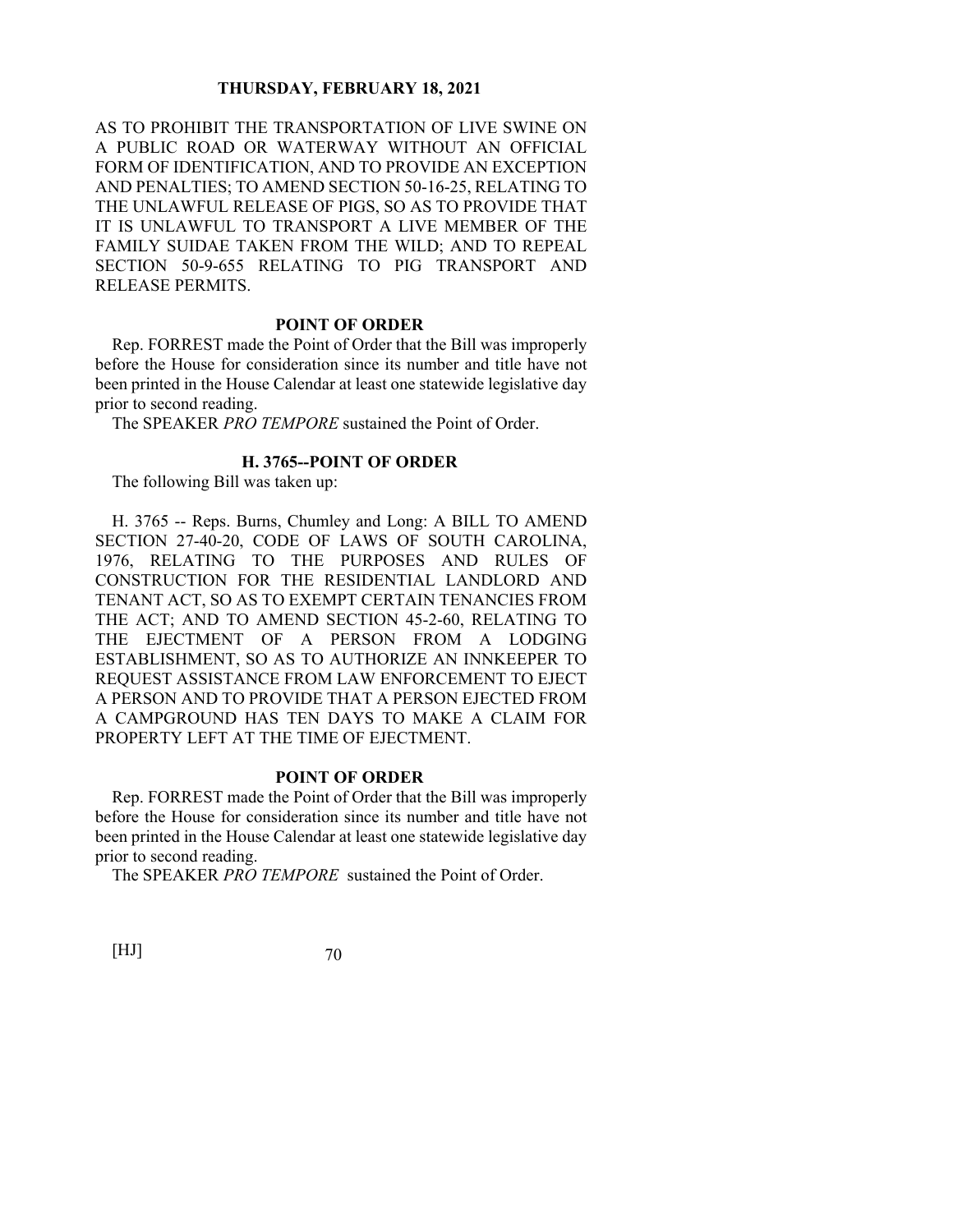# **H. 3308--POINT OF ORDER**

The following Bill was taken up:

H. 3308 -- Reps. Huggins, Hill and Forrest: A BILL TO AMEND SECTION 50-21-870, CODE OF LAWS OF SOUTH CAROLINA, 1976, RELATING TO PERSONAL WATERCRAFT AND BOATING SAFETY, SO AS TO INCREASE DISTANCE LIMITS BETWEEN A WATERCRAFT OPERATING IN EXCESS OF IDLE SPEED UPON CERTAIN WATERS OF THIS STATE AND A MOORED OR ANCHORED VESSEL, WHARF, DOCK, BULKHEAD, PIER, OR PERSON IN THE WATER.

#### **POINT OF ORDER**

Rep. FORREST made the Point of Order that the Bill was improperly before the House for consideration since its number and title have not been printed in the House Calendar at least one statewide legislative day prior to second reading.

The SPEAKER *PRO TEMPORE* sustained the Point of Order.

#### **H. 3684--POINT OF ORDER**

The following Bill was taken up:

H. 3684 -- Reps. Herbkersman, Erickson, Bradley and W. Newton: A BILL TO AMEND THE CODE OF LAWS OF SOUTH CAROLINA, 1976, BY ADDING SECTION 50-5-1713 SO AS TO PROVIDE LIMITS FOR COBIA CAUGHT IN THE WATERS OF THIS STATE AND PROHIBIT THE TAKING OR POSSESSION OF COBIA WHEN FEDERAL REGULATIONS PROVIDE FOR THE CLOSURE OF A RECREATIONAL OR COMMERCIAL COBIA FISHERY IN THE WATERS OF THE SOUTH ATLANTIC OCEAN; AND TO AMEND SECTION 50-5-2730, AS AMENDED, RELATING TO THE APPLICATION OF FEDERAL FISHING REGULATIONS IN THE WATERS OF THIS STATE, SO AS TO REMOVE THE EXCEPTION FOR COBIA.

#### **POINT OF ORDER**

Rep. KING made the Point of Order that the Bill was improperly before the House for consideration since its number and title have not been printed in the House Calendar at least one statewide legislative day prior to second reading.

The SPEAKER *PRO TEMPORE* sustained the Point of Order.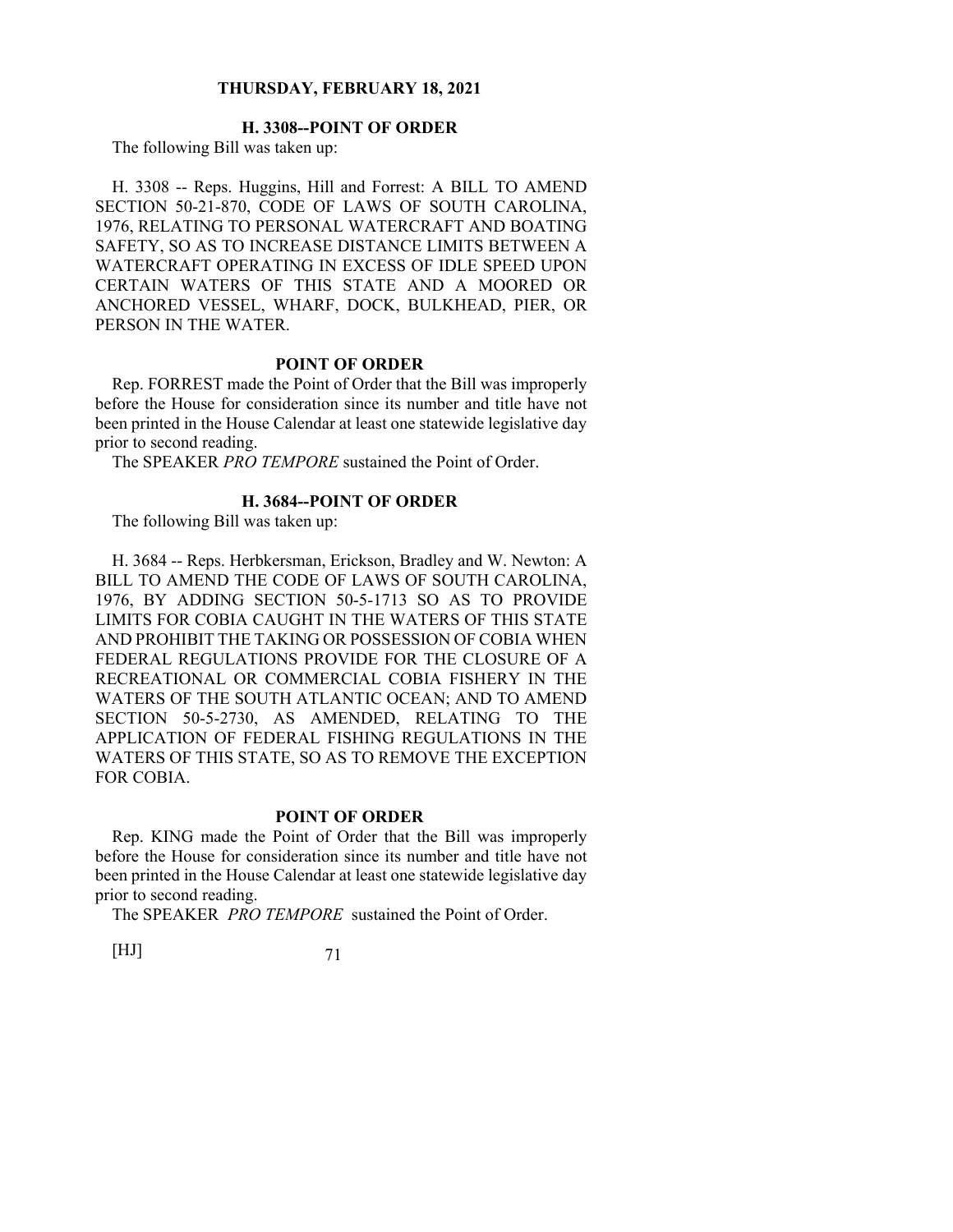## **H. 3549--POINT OF ORDER**

The following Bill was taken up:

H. 3549 -- Reps. Ott, Kirby, Bryant and Pope: A BILL TO AMEND SECTION 50-9-40, CODE OF LAWS OF SOUTH CAROLINA, 1976, RELATING TO HUNTING AND FISHING LICENSES, SO AS TO AUTHORIZE THE DEPARTMENT OF NATURAL RESOURCES TO OFFER A LICENSE, PERMIT, OR TAG MADE OF A DURABLE MATERIAL AND TO ESTABLISH A FEE; AND TO AMEND SECTION 50-9-50, RELATING TO THE POSSESSION OF A HUNTING OR FISHING LICENSE, PERMIT, OR STAMP, SO AS TO ALLOW FOR A PERSON HUNTING OR FISHING TO DISPLAY THEIR LICENSE, PERMIT, OR STAMP ELECTRONICALLY.

#### **POINT OF ORDER**

Rep. HART made the Point of Order that the Bill was improperly before the House for consideration since its number and title have not been printed in the House Calendar at least one statewide legislative day prior to second reading.

The SPEAKER *PRO TEMPORE* sustained the Point of Order.

#### **H. 3548--POINT OF ORDER**

The following Bill was taken up:

H. 3548 -- Reps. Ott and Forrest: A BILL TO AMEND SECTION 50- 13-670, CODE OF LAWS OF SOUTH CAROLINA, 1976, RELATING TO THE POSSESSION OF NONGAME DEVICES, SO AS TO DELETE THE PROHIBITION ON THE POSSESSION OF A GAME FISH DEVICE WHILE POSSESSING OR USING A NONGAME DEVICE.

#### **POINT OF ORDER**

Rep. HART made the Point of Order that the Bill was improperly before the House for consideration since its number and title have not been printed in the House Calendar at least one statewide legislative day prior to second reading.

The SPEAKER *PRO TEMPORE* sustained the Point of Order.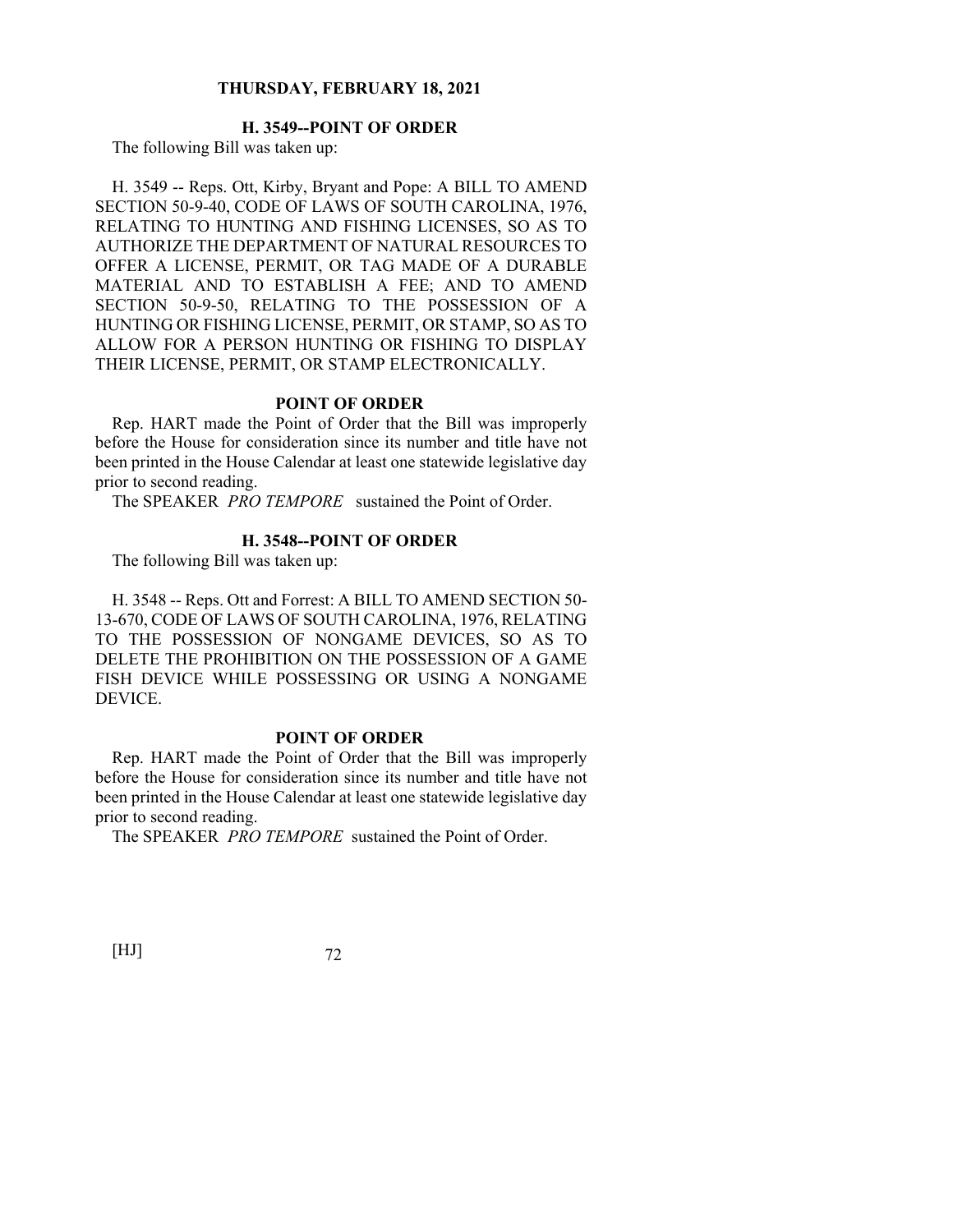### **H. 3502--REQUESTS FOR DEBATE WITHDRAWN AND REQUEST FOR DEBATE**

Upon the withdrawal of requests for debate by Reps. MCGARRY, B. NEWTON, OREMUS, HEWITT, YOW, WEST, FRY and CALHOON, the following Bill was taken up:

H. 3502 -- Reps. Long, Burns, Haddon, V. S. Moss, Calhoon and Govan: A BILL TO AMEND SECTION 56-5-1538, CODE OF LAWS OF SOUTH CAROLINA, 1976, RELATING TO EMERGENCY SCENE MANAGEMENT, SO AS TO REVISE THE DEFINITION OF THE TERM "EMERGENCY SERVICES PERSONNEL" TO INCLUDE TOW TRUCK OPERATORS.

Rep. HILL requested debate on the Bill.

#### **S. 1--POINT OF ORDER AND ORDERED ENROLLED FOR RATIFICATION**

The following Bill was taken up:

S. 1 -- Senators Grooms, Verdin, Kimbrell, Garrett, Martin, Shealy, Climer, Corbin, Cromer, Rice, Adams, Hembree, Gambrell, Loftis and Campsen: A BILL TO AMEND THE CODE OF LAWS OF SOUTH CAROLINA, 1976, TO ENACT THE "SOUTH CAROLINA FETAL HEARTBEAT AND PROTECTION FROM ABORTION ACT" BY ADDING ARTICLE 6 TO CHAPTER 41, TITLE 44 SO AS TO REQUIRE TESTING FOR A DETECTABLE FETAL HEARTBEAT BEFORE AN ABORTION IS PERFORMED ON A PREGNANT WOMAN, TO PROHIBIT THE PERFORMANCE OF AN ABORTION IF A FETAL HEARTBEAT IS DETECTED, TO PROVIDE MEDICAL EMERGENCY AND OTHER EXCEPTIONS, TO REQUIRE CERTAIN DOCUMENTATION AND RECORDKEEPING BY PHYSICIANS PERFORMING ABORTIONS, TO REQUIRE PHYSICIANS TO NOTIFY LAW ENFORCEMENT AFTER PERFORMING AN ABORTION IN CERTAIN CIRCUMSTANCES, TO CREATE A CIVIL ACTION FOR A PREGNANT WOMAN UPON WHOM AN ABORTION IS PERFORMED, TO CREATE CRIMINAL PENALTIES, AND FOR OTHER PURPOSES; TO AMEND SECTION 44-41-460, RELATING TO THE REQUIRED REPORTING OF ABORTION DATA TO THE DEPARTMENT OF HEALTH AND ENVIRONMENTAL CONTROL, SO AS TO ADD REPORTING OF FETAL HEARTBEAT TESTING AND PATIENT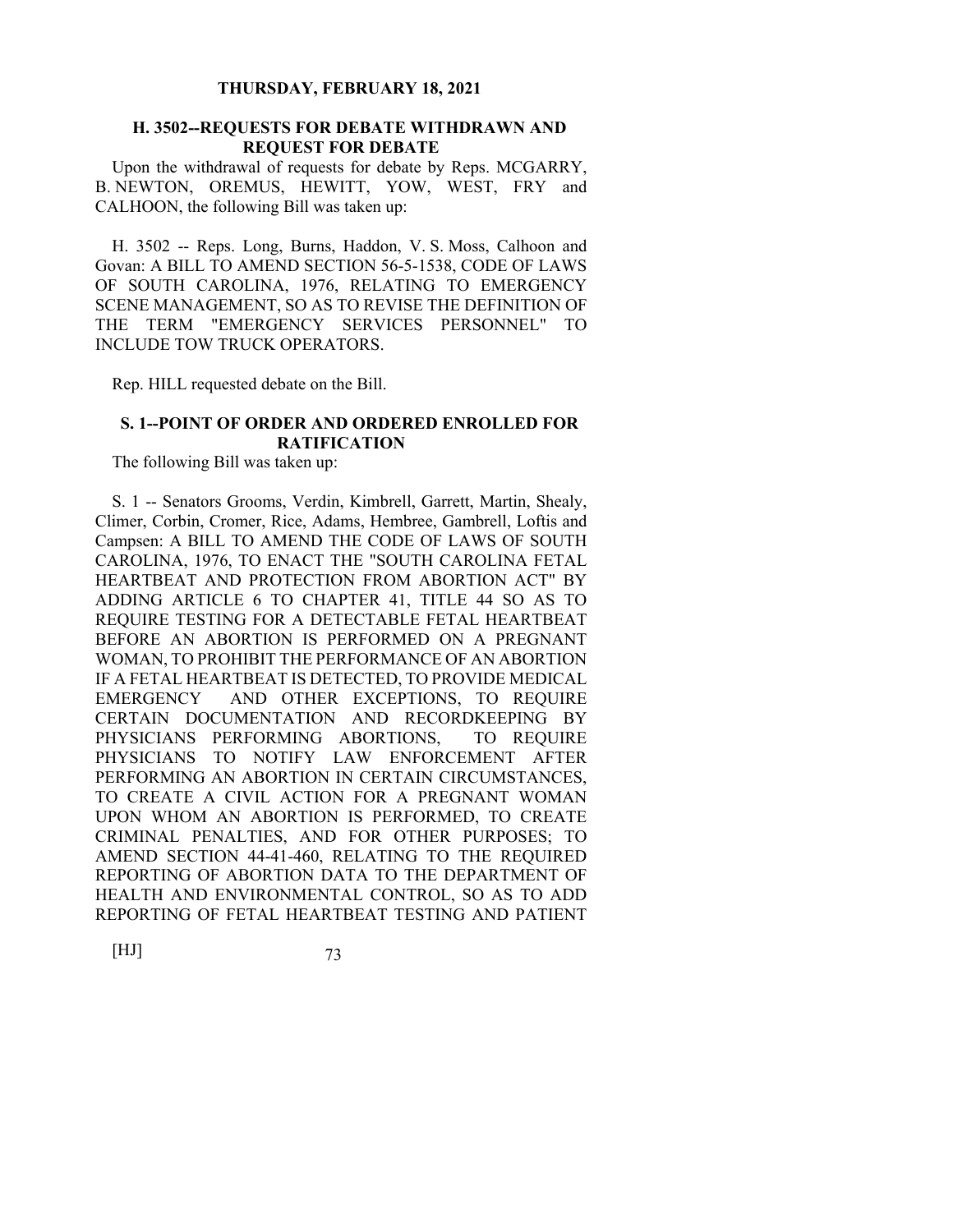MEDICAL CONDITION DATA; TO AMEND SECTION 44-41-330, RELATING TO A PREGNANT WOMAN'S RIGHT TO KNOW CERTAIN PREGNANCY INFORMATION, SO AS TO REQUIRE NOTIFICATION OF THE DETECTION OF A FETAL HEARTBEAT; AND TO AMEND SECTION 44-41-60, RELATING TO ABORTION REPORTING REQUIREMENTS, SO AS TO ADD REPORTING REQUIREMENTS. - ratified title

## **POINT OF ORDER**

Rep. HART raised the Point of Order on S. 1 that Rule 5.1 requires the Speaker to refer the Bill to the appropriate committee. He stated that the Senate referred the Bill to the Medical Affairs Committee, but the Speaker had referred the Bill to the Judiciary Committee. He further stated that the Speakers referral of the Bill was inappropriate and that he should have referred the Bill to the Medical, Military and Municipal Affairs Committee.

The SPEAKER *PRO TEMPORE* stated that the Point of Order came too late and should have been raised at the time the Bill was referred to committee. The SPEAKER *PRO TEMPORE* also stated that the Senate does not determine where the House Speaker refers legislation and that the Speaker had referred the Bill to the committee he deemed appropriate. The Point of Order is overruled.

Rep. KING demanded the yeas and nays which were taken, resulting as follows:

Yeas 74; Nays 39

Those who voted in the affirmative are:

| Allison           | Atkinson         | Bailey          |
|-------------------|------------------|-----------------|
| <b>Ballentine</b> | <b>Bannister</b> | <b>Bennett</b>  |
| <b>Blackwell</b>  | <b>Bradley</b>   | <b>Brittain</b> |
| <b>Bryant</b>     | <b>Burns</b>     | <b>Bustos</b>   |
| Calhoon           | Chumley          | Collins         |
| B. Cox            | W. Cox           | Crawford        |
| Dabney            | Daning           | Davis           |
| Elliott           | Erickson         | Felder          |
| Forrest           | Fry              | Gagnon          |
| Gatch             | Gilliam          | Haddon          |
| Hardee            | Herbkersman      | Hewitt          |
| Hixon             | Huggins          | Hyde            |
| J. E. Johnson     | Jones            | Kimmons         |
| $[\mathrm{HJI}]$  | 74               |                 |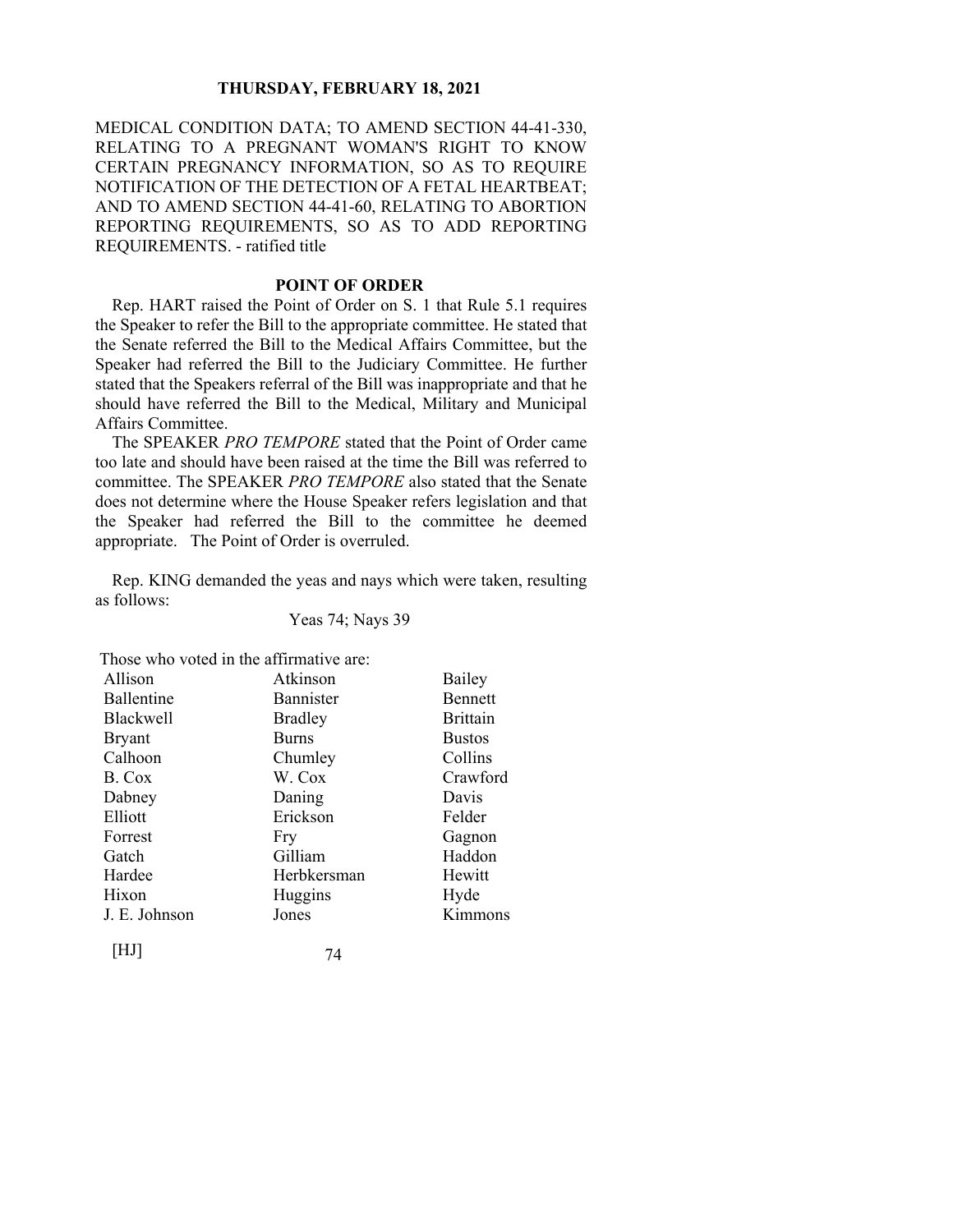| Ligon            | Long        | Lowe        |
|------------------|-------------|-------------|
| Lucas            | Magnuson    | Martin      |
| May              | McCabe      | McCravy     |
| McGarry          | McGinnis    | T. Moore    |
| Morgan           | D. C. Moss  | Murphy      |
| <b>B.</b> Newton | W. Newton   | Nutt        |
| Oremus           | Ott         | Pope        |
| Sandifer         | Simrill     | G. M. Smith |
| G. R. Smith      | M. M. Smith | Taylor      |
| Thayer           | Trantham    | West        |
| White            | Whitmire    | Willis      |
| Wooten           | Yow         |             |

## **Total--74**

| Those who voted in the negative are: |                 |             |  |
|--------------------------------------|-----------------|-------------|--|
| Alexander                            | Anderson        | Bernstein   |  |
| <b>Brawley</b>                       | Carter          | Clyburn     |  |
| Cobb-Hunter                          | Cogswell        | Dillard     |  |
| Garvin                               | Gilliard        | Govan       |  |
| Hart                                 | Henderson-Myers | Henegan     |  |
| Hosey                                | Howard          | Jefferson   |  |
| J. L. Johnson                        | K. O. Johnson   | King        |  |
| Kirby                                | Matthews        | McDaniel    |  |
| McKnight                             | Murray          | Parks       |  |
| Pendarvis                            | Rivers          | Robinson    |  |
| Rose                                 | Rutherford      | Stavrinakis |  |
| Thigpen                              | Weeks           | Wetmore     |  |
| Wheeler                              | R. Williams     | S. Williams |  |

## **Total--39**

The Bill was read the third time, passed and having received three readings in both Houses, it was ordered that the title be changed to that of an Act, and that it be enrolled for ratification.

## **STATEMENT FOR THE JOURNAL**

 Due to being hospitalized with Covid-19, I was unable to vote for S. 1, if able, I would have voted 'yes' on the Bill.

Rep. Jackie Hayes

| [HJ] |  |
|------|--|
|      |  |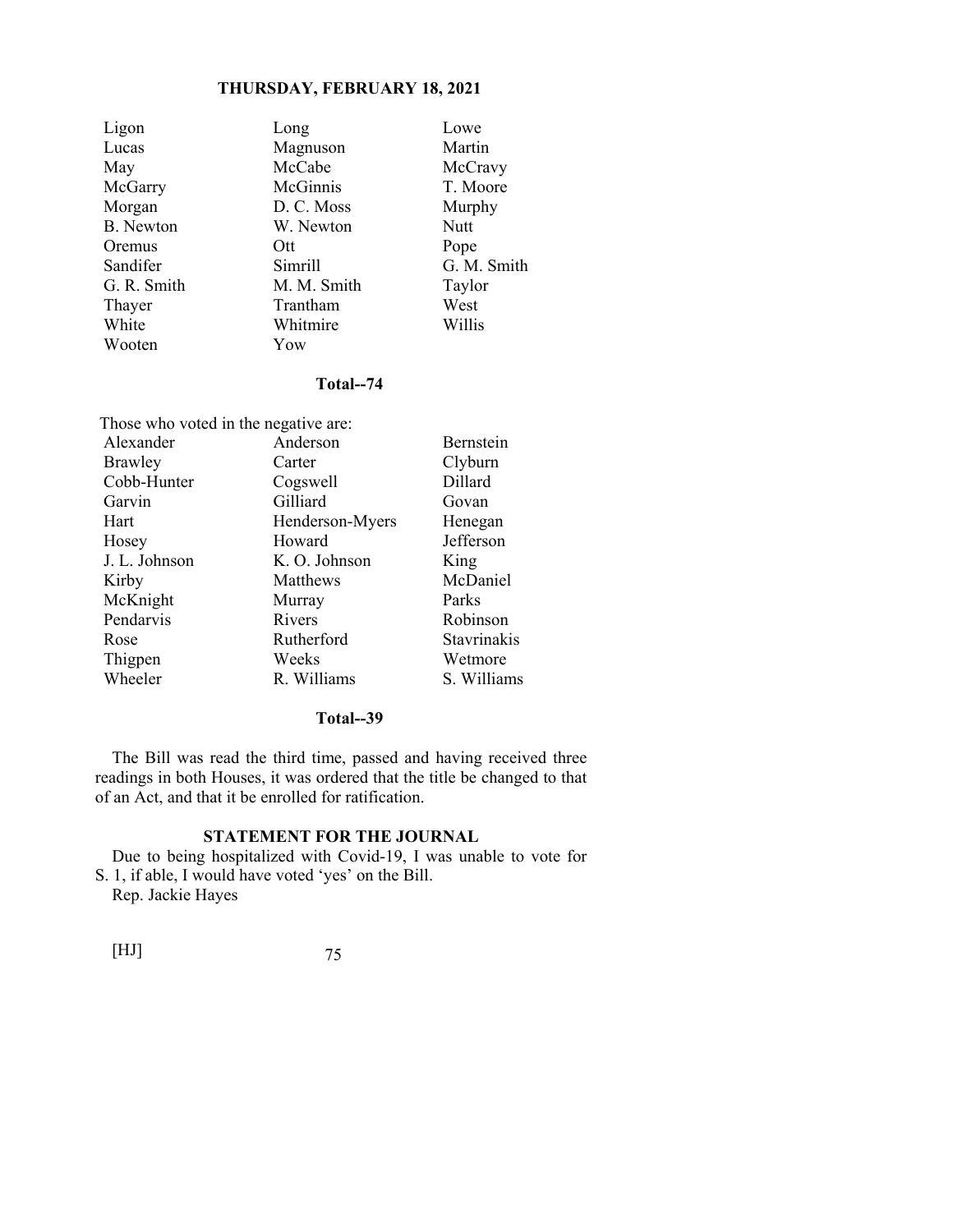## **STATEMENT FOR THE JOURNAL**

In accordance with House Rule 7.6, I respectfully submit the following relative to my refusal to vote on S 1:

- 1. Among an array of other concerns, S 1 intrudes too far into relationships between women and their physicians and fails to sufficiently protect women in cases of ectopic pregnancies.
- 2. This bill has been determined unconstitutional and consequently unenforceable- in every state where it has been enacted (Alabama, Arkansas, Georgia, Iowa, Kentucky, Mississippi, Missouri, North Dakota and Ohio).
- 3. Louisiana passed this law to be effective upon the United States Supreme Court ruling rendering such a law enforceable.
- 4. Efforts have been to amend S 1 bill in similar fashion failed, and it is abundantly clear that no amendments in any form will be entertained by the majority.
- 5. Use of taxpayer funds to litigate unconstitutional legislation does not represent a wise or prudent course of action.
- 6. Based on past experience and awareness of current intent of the majority, there is simply no opportunity for meaningful debate or discussion. Rather than engaging in meaningless, purely dilatory "debate", I decline to vote on S 1.

 Rep. Will Wheeler House District 50

## **S. 492--ADOPTED AND RETURNED TO SENATE WITH CONCURRENCE**

The following Concurrent Resolution was taken up:

S. 492 -- Senators Jackson, Scott, Harpootlian, McLeod and McElveen: A CONCURRENT RESOLUTION TO REQUEST THE DEPARTMENT OF TRANSPORTATION NAME THE PORTION OF SHOP ROAD IN RICHLAND COUNTY FROM ITS INTERSECTION WITH PINEVIEW DRIVE TO ITS INTERSECTION WITH LONGWOOD ROAD THE "HONORABLE JIMMY C. BALES HIGHWAY" AND TO ERECT APPROPRIATE SIGNS OR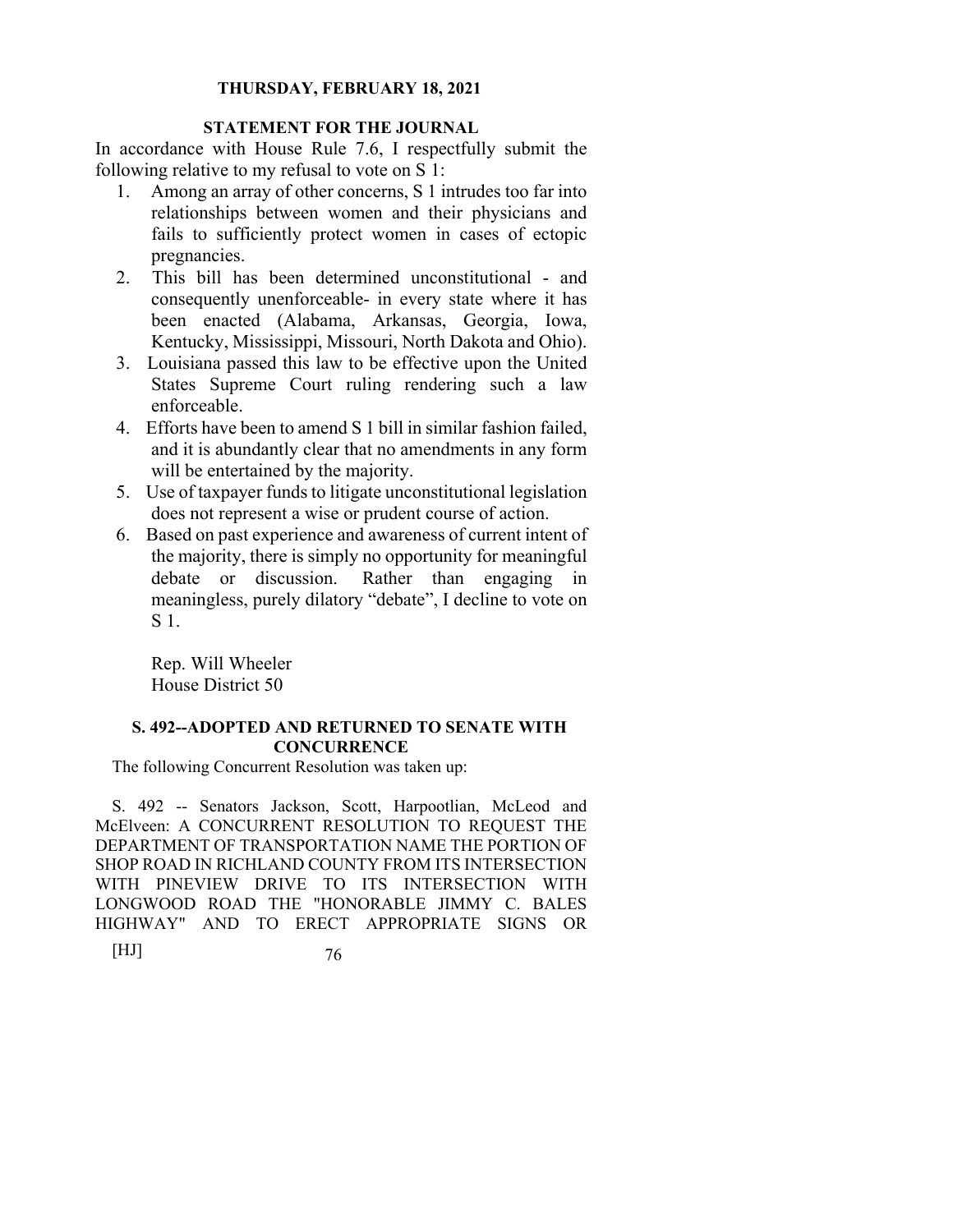MARKERS ALONG THIS PORTION OF HIGHWAY CONTAINING THESE WORDS.

The Concurrent Resolution was adopted and returned to the Senate with concurrence.

#### **H. 3739--ADOPTED AND SENT TO SENATE**

The following Concurrent Resolution was taken up:

H. 3739 -- Reps. J. L. Johnson, Brawley and Henegan: A CONCURRENT RESOLUTION TO REQUEST THE DEPARTMENT OF TRANSPORTATION NAME THE PORTION OF GARNERS FERRY ROAD IN RICHLAND COUNTY FROM ITS INTERSECTION WITH UNITED STATES HIGHWAY 601 TO THE POINT WHERE IT CROSSES THE WATEREE RIVER "LIEUTENANT ULYSSES FLEMMING MEMORIAL HIGHWAY" AND ERECT APPROPRIATE SIGNS OR MARKERS ALONG THIS PORTION OF HIGHWAY CONTAINING THESE WORDS.

The Concurrent Resolution was adopted and sent to the Senate.

### **H. 3785--ADOPTED AND SENT TO SENATE**

The following Concurrent Resolution was taken up:

H. 3785 -- Reps. J. Moore, Jefferson, Daning, Davis, Matthews and M. M. Smith: A CONCURRENT RESOLUTION TO REQUEST THE DEPARTMENT OF TRANSPORTATION NAME THE PORTION OF OAKLEY ROAD IN BERKELEY COUNTY FROM ITS INTERSECTION WITH UNITED STATES HIGHWAY 52 TO ITS INTERSECTION WITH OLD FORT ROAD "DR. TONIA AIKEN TAYLOR MEMORIAL HIGHWAY" AND ERECT APPROPRIATE MARKERS OR SIGNS ALONG THIS PORTION OF HIGHWAY CONTAINING THESE WORDS.

The Concurrent Resolution was adopted and sent to the Senate.

### **H. 3801--ADOPTED AND SENT TO SENATE**

The following Concurrent Resolution was taken up:

H. 3801 -- Rep. Brawley: A CONCURRENT RESOLUTION TO REQUEST THE DEPARTMENT OF TRANSPORTATION NAME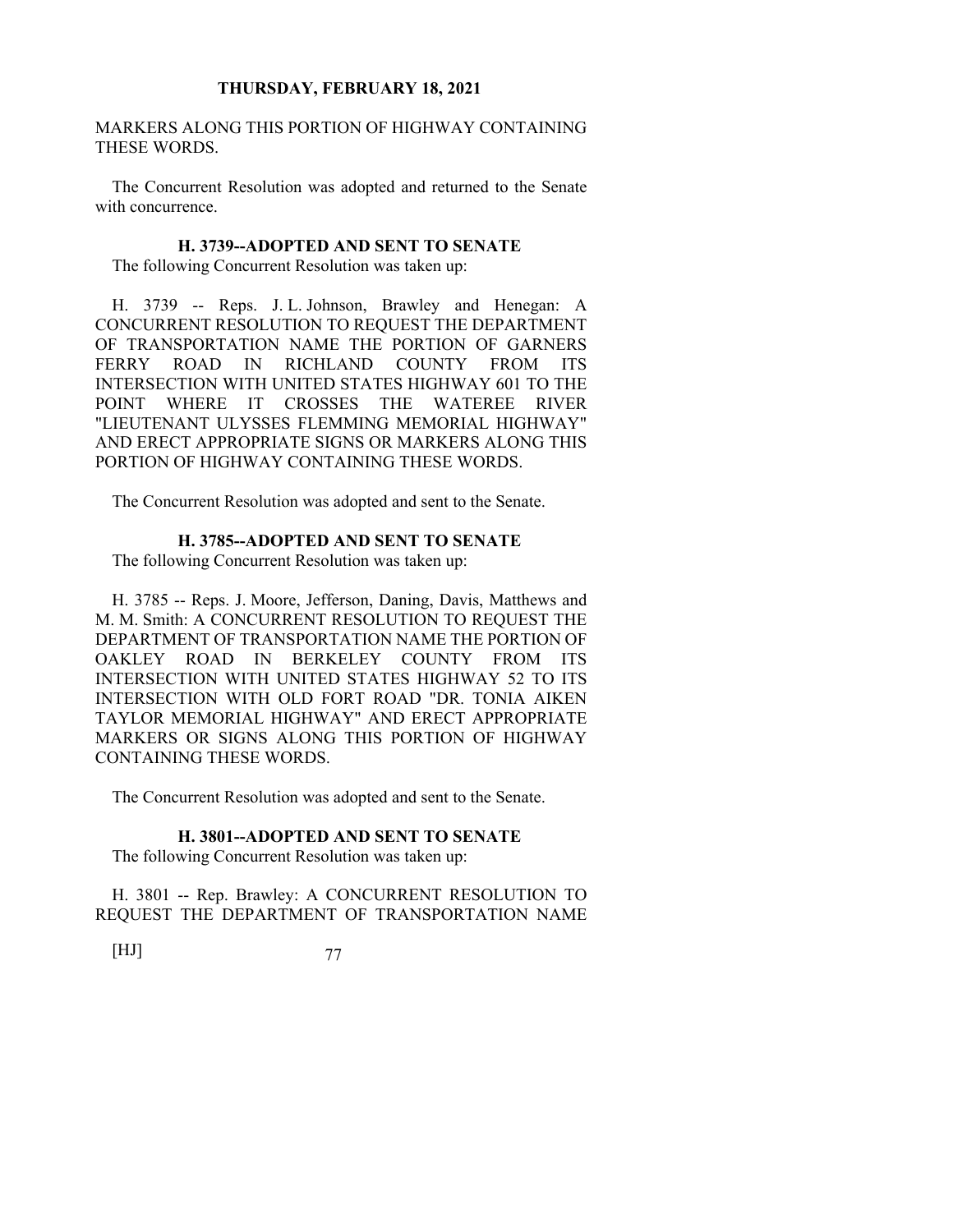THE PORTION OF SOUTH CAROLINA HIGHWAY 48 IN RICHLAND COUNTY FROM ITS INTERSECTION WITH AVALON STREET TO ITS INTERSECTION WITH PINEVIEW ROAD "REVEREND JAMES JEFFCOAT MEMORIAL HIGHWAY" AND TO ERECT APPROPRIATE MARKERS OR SIGNS ALONG THIS PORTION OF HIGHWAY CONTAINING THESE WORDS.

The Concurrent Resolution was adopted and sent to the Senate.

#### **H. 3808--ADOPTED AND SENT TO SENATE**

The following Concurrent Resolution was taken up:

H. 3808 -- Rep. Alexander: A CONCURRENT RESOLUTION TO REQUEST THE DEPARTMENT OF TRANSPORTATION NAME THE PORTION OF RAVENEL STREET IN THE CITY OF FLORENCE FROM ITS INTERSECTION WITH CHEVES STREET TO ITS INTERSECTION WITH PINE STREET "REVEREND DOCTOR NORMAN GAMBLE WAY" AND ERECT APPROPRIATE MARKERS OR SIGNS ALONG THIS PORTION OF HIGHWAY CONTAINING THESE WORDS.

The Concurrent Resolution was adopted and sent to the Senate.

#### **MOTION PERIOD**

The motion period was dispensed with on motion of Rep. FORREST.

## **H. 3588--DEBATE ADJOURNED**

The following Bill was taken up:

H. 3588 -- Reps. Allison, Felder and Carter: A BILL TO AMEND SECTION 59-149-50, CODE OF LAWS OF SOUTH CAROLINA, 1976, RELATING TO THE CRITERIA FOR LIFE SCHOLARSHIPS, SO AS TO STRENGTHEN ENGLISH, MATHEMATICS, AND COMPUTER SCIENCE FOUNDATIONS OF HIGH SCHOOL SENIORS SEEKING LIFE SCHOLARSHIPS BY REQUIRING SUCCESSFUL COMPLETION OF CERTAIN ENGLISH AND MATHEMATICS OR COMPUTER SCIENCE COURSEWORK DURING THEIR SENIOR YEARS, AND TO EXCLUDE MEMBERS OF THE 2022-2023 SENIOR CLASS FROM THESE REQUIREMENTS.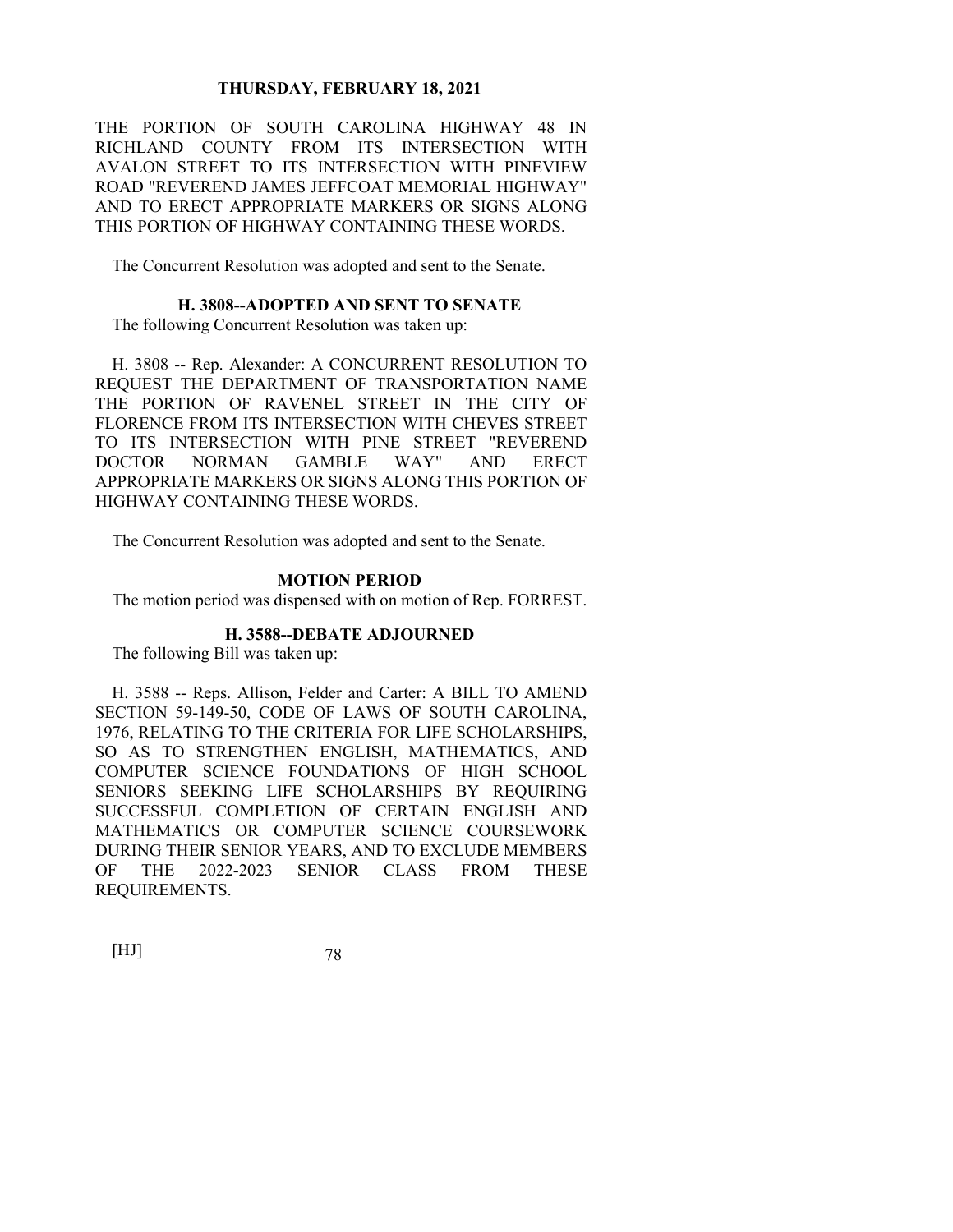The Committee on Education and Public Works proposed the following Amendment No. 1 to H. 3588 (COUNCIL\WAB\3588C001. RT.WAB21):

Amend the bill, as and if amended, by striking all after the enacting words and inserting:

/ SECTION 1. Section 59-149-50(A) of the 1976 Code is amended to read:

 "(A) To be eligible for a LIFE Scholarship, a student must be either a student who has graduated from a high school located in this State having earned at least one unit of credit in mathematics or computer science and one unit of credit in English/language arts which may be accomplished by dual enrollment during the senior year beginning July 1, 2025, a student who has completed at least three of the final four years of high school within this State, a home school student who has successfully completed a high school home school program in this State in the manner required by law, a student who has graduated from a preparatory high school outside this State, while a dependent of a parent or guardian who is a legal resident of this State and has custody of the dependent, or a student whose parent or guardian has served in or has retired from one of the United States Armed Forces within the last four years, paid income taxes in this State for a majority of the years of service, and is a resident of this State. These students also must meet the requirements of subsection (B) and be eligible for in-state tuition and fees as determined pursuant to Chapter 112, Title 59 and applicable regulations. In addition, the student must have graduated from high school with a minimum of a 3.0 cumulative grade average on a 4.0 scale and have scored 1100 or better on the Scholastic Aptitude Test (SAT) or have the equivalent ACT score 22 on the ACT; provided that, if the student is to attend such a public or independent two-year college or university in this State, including a technical college, the SAT/ACT requirement does not apply. If a student chooses to attend such a public or independent institution of this State and does not make the required SAT/ACT score or the required high school grade point average, as applicable, the student may earn a LIFE Scholarship after his freshman year if he meets the grade point average and semester credit hour requirements of subsection (B). For the purpose of meeting the rank criteria pursuant to this section, the existing high school rank of a South Carolina resident attending an out-of-state high school may be used provided it is calculated pursuant to a state-approved, standardized grading scale at the respective out-of-state high school. If the Commission on Higher Education determines that a state-approved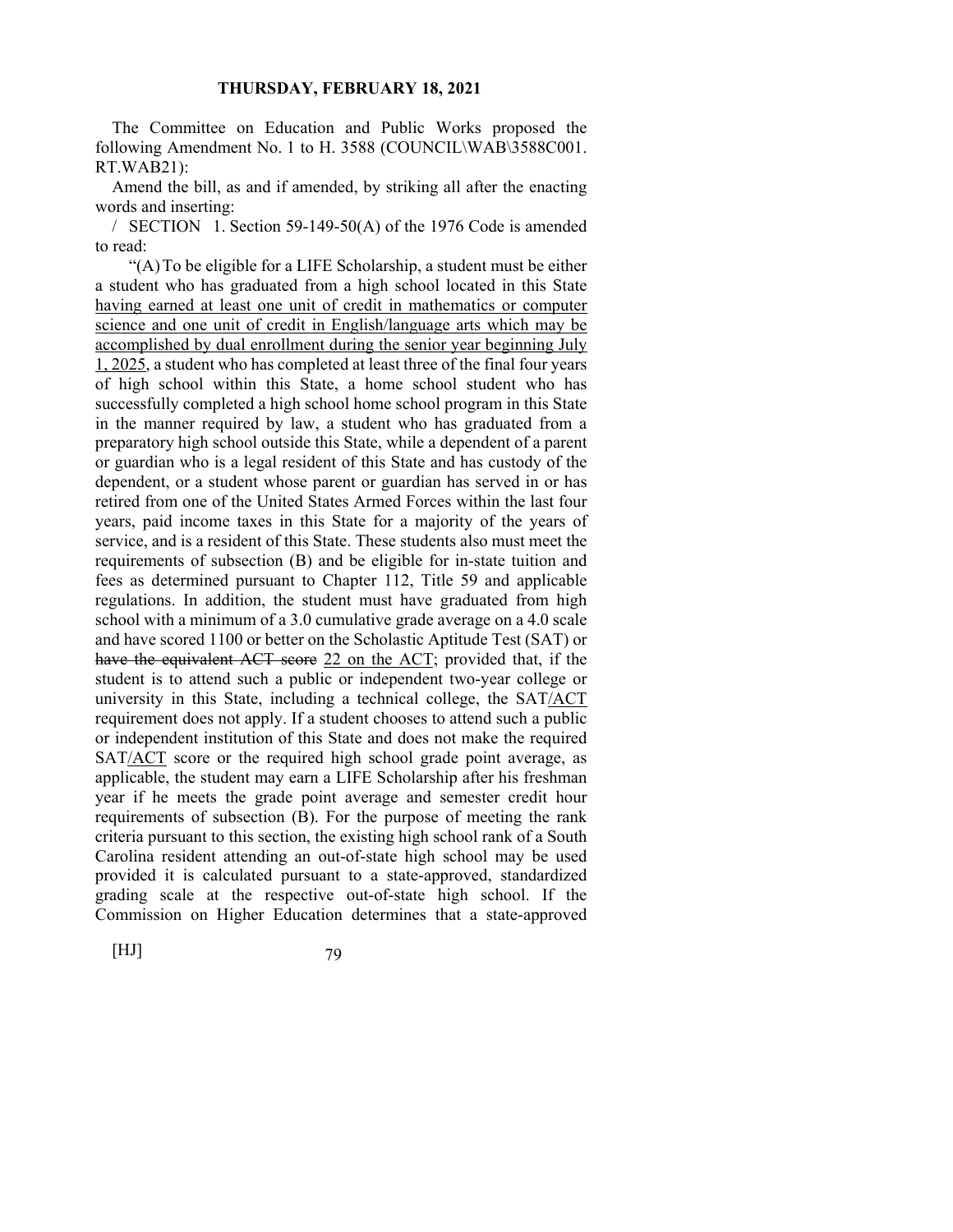standardized grading scale substantially deviates from the South Carolina Uniform Grading Scale, the state-approved standardized grading scale shall not be used to meet the eligibility requirements for the LIFE Scholarship."

SECTION 2. Section 59-149-50 of the 1976 Code is amended by adding an appropriately lettered subsection to read:

 "( ) Verification of a student earning at least one unit of credit in mathematics or computer science and one unit of English/language arts during the senior year of high school as required by subsection (A) must be evidenced by an easily identifiable and uniform notation developed by the State Department of Education in consultation with the Commission on Higher Education. This notation must be prominently included on an eligible student's official high school transcript."

SECTION 3. In the event that the SAT or ACT changes their respective scoring ranges, the Commission on Higher Education shall adjust the minimum scores required by this chapter in order to ensure equivalency.

SECTION 4. The provisions of this SECTION do not apply to students in the senior class of the 2024-2025 School Year.

SECTION 5. This act takes effect July 1, 2023. /

Renumber sections to conform.

Amend title to conform.

Rep. FELDER spoke in favor of the amendment. Rep. GOVAN spoke against the amendment. Rep. GOVAN spoke against the amendment.

Rep. ALLISON moved to adjourn debate on the Bill until Tuesday, February 23, which was agreed to.

**H. 3610--AMENDED AND INTERRUPTED DEBATE** 

The following Bill was taken up:

H. 3610 -- Reps. Lucas, Allison, Felder, Hixon, Taylor, Calhoon and W. Newton: A BILL TO AMEND THE CODE OF LAWS OF SOUTH CAROLINA, 1976, BY ADDING ARTICLE 16 TO CHAPTER 18, TITLE 59 SO AS TO PROVIDE REVISED ACCOUNTABILITY MEASURES FOR PUBLIC SCHOOLS AND PUBLIC SCHOOL DISTRICTS.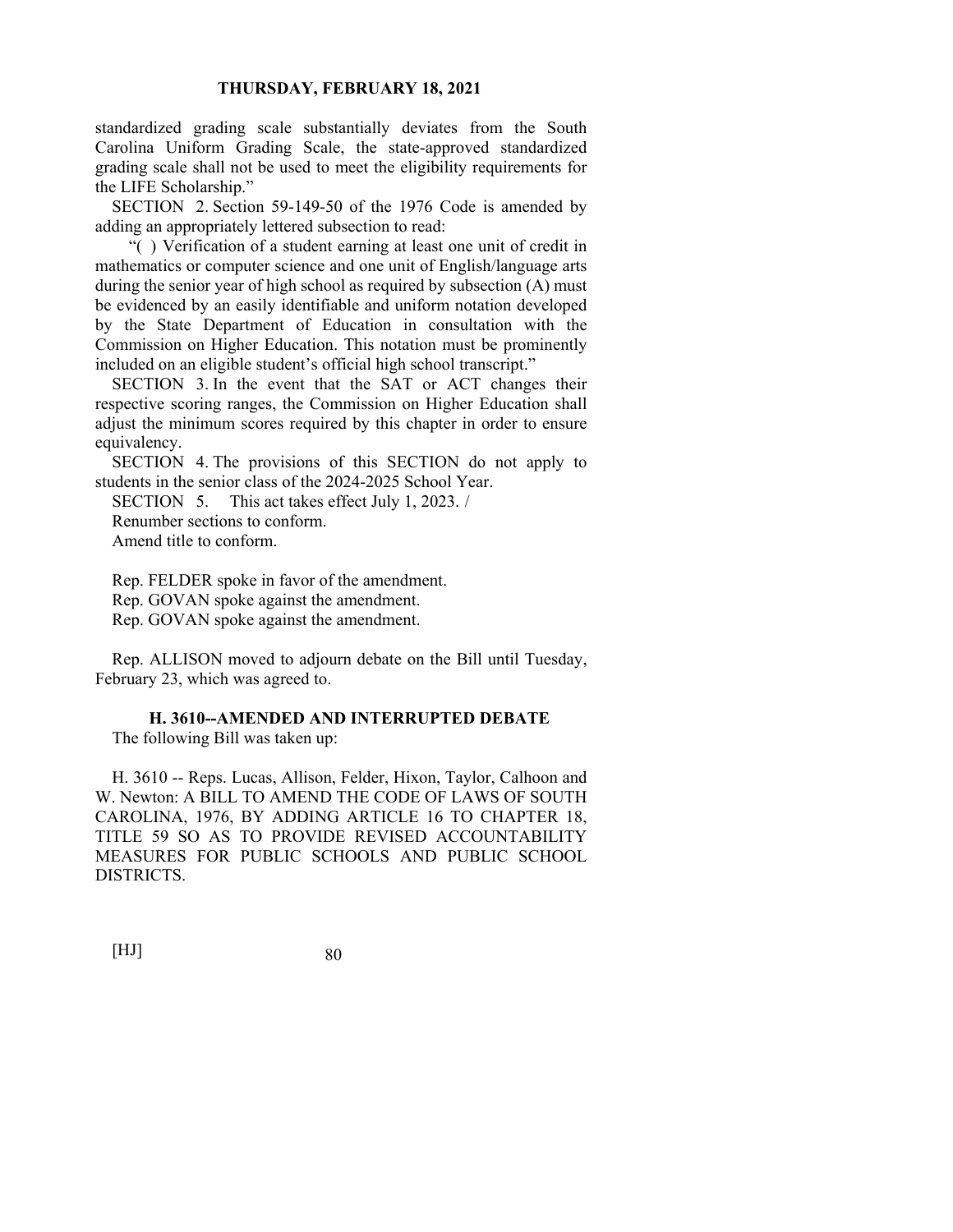The Committee on Education and Public Works proposed the following Amendment No. 1 to H. 3610 (COUNCIL\WAB\3610C002. RT.WAB21), which was adopted:

Amend the bill, as and if amended, by striking all after the enacting words and inserting:

/ SECTION 1. Chapter 18, Title 59 of the 1976 Code is amended by adding:

# "Article 16

## Assistance and Intervention

Section 59-18-1615. As used in this article:

(1) 'Chronically underperforming school' means:

 (a) an elementary school or middle school where fewer than twenty-five percent of its students are at 'meets' or 'exceeds expectations' on the English/language arts and mathematics SC READY assessment or its successor assessment for at least three consecutive years; or

 (b) a high school where fewer than twenty-five percent of its students receive a grade of 'D' or better on the End of Course assessments in English and mathematics, or fewer than twenty-five percent of its students fail to achieve at least a 'bronze' level on the career readiness assessment for three consecutive years.

(2) 'School district' is defined pursuant to Section 59-1-160.

 (3) 'Turnaround plan' means a plan outlining goals for a school or district's educational improvement that includes specific strategies designed to increase student achievement and measures to evaluate the success of implementation of the plan so that the school or district is no longer underperforming or chronically underperforming. The department is required to provide schools and districts with a template to complete the turnaround plan.

 (4) 'Underperforming district' means a district in which sixty-five percent or more of the schools in the district are considered to be 'underperforming' as defined in item (5).

(5) 'Underperforming school' means:

(a) an elementary school or middle school where fewer than twenty-five percent of its students are at 'meets' or 'exceeds expectations' on the English/language arts and mathematics SC READY assessment or its successor; or

 (b) a high school where fewer than twenty-five percent of its students receive a grade of 'D' or better on the End of Course assessments in English and mathematics, or fewer than twenty-five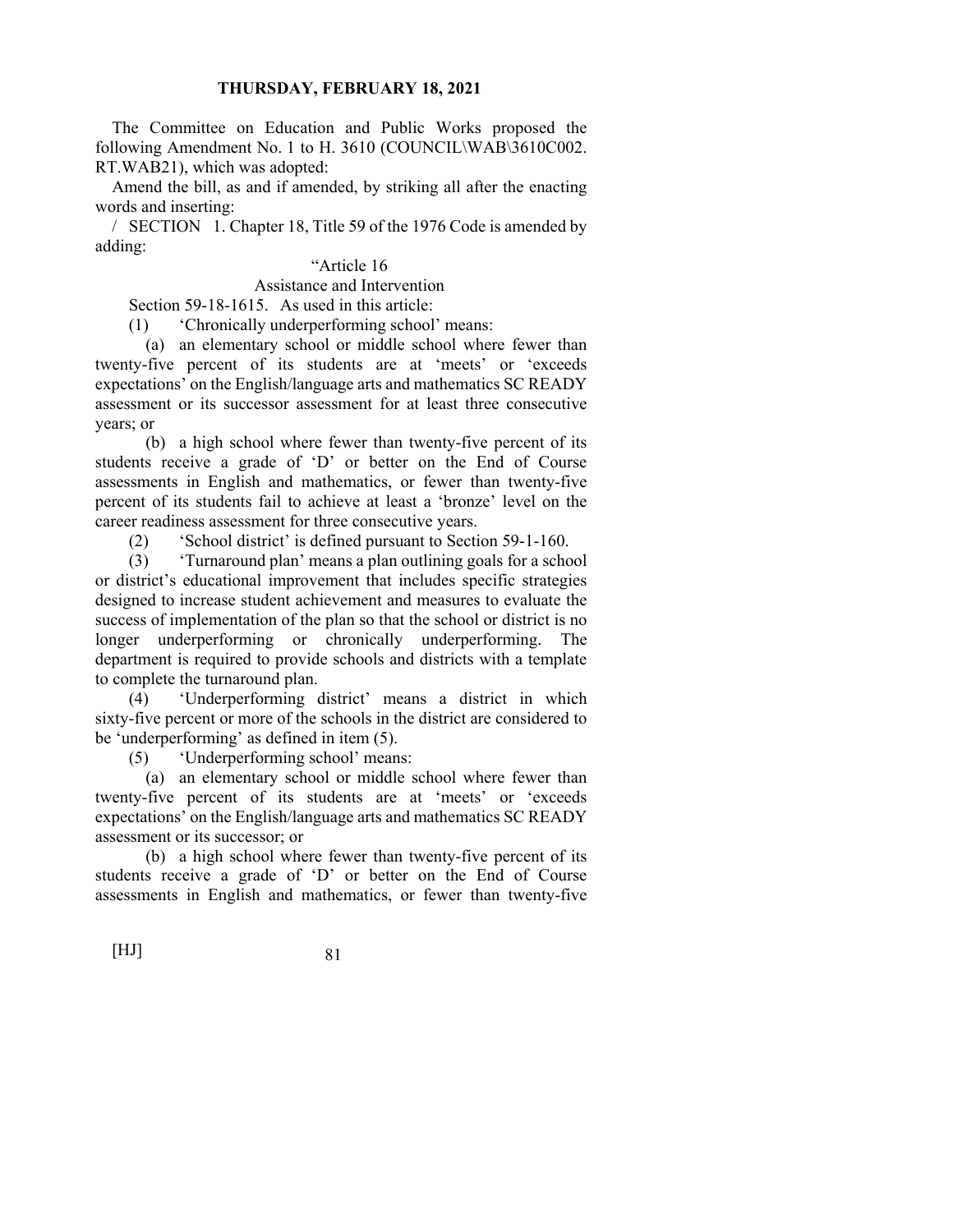percent of its students fail to achieve at least a 'bronze' level on the career readiness assessment.

 Section 59-18-1620. (A) The department shall implement a tiered system for providing technical and other assistance, professional development, and monitoring for schools and districts. By December thirty-first of each year, the State Superintendent of Education shall report on the tiered system's progress relating to assistance provided to schools and local school districts to the General Assembly. The report shall include data documenting the impact of the assistance on student academic achievement, college and career readiness, and high school graduation rates.

 (B) As a component of determining if and where assistance and changes are necessary, the department shall:

 (1) monitor the professional development of teachers, staff, and administrators provided by or approved through districts and schools;

 (2) monitor local school board operations for efficient and effective management; and

 (3) identify and provide a summary of improvements and changes to the school districts, district school boards, and other involved parties.

 Section 59-18-1625. (A) Upon a school or district's designation as an underperforming school or district, the department shall immediately place the school, district, or both into a tiered status to provide technical assistance. The department shall notify the underperforming school or district and the district superintendent of the tiered status.

 (B)(1) Upon receiving notification from the department, the district superintendent, in consultation with school and community stakeholders, must review and revise the school and/or district's strategic plan with the assistance of the School Improvement Council, as established in Section 59-20-60, to include a turnaround plan component for any underperforming school or district.

 (2) The turnaround plan component of the revised strategic plan must:

 (a) be based on data or needs assessments to identify specific improvement strategies related to underperforming school turnaround;

 (b) include, at a minimum, specific and measurable goals, actions, activities, resource needs, student achievement goals, professional development plans, and academic interventions that are reasonable and necessary to improve student progress toward achieving the Profile of the Graduate for each school;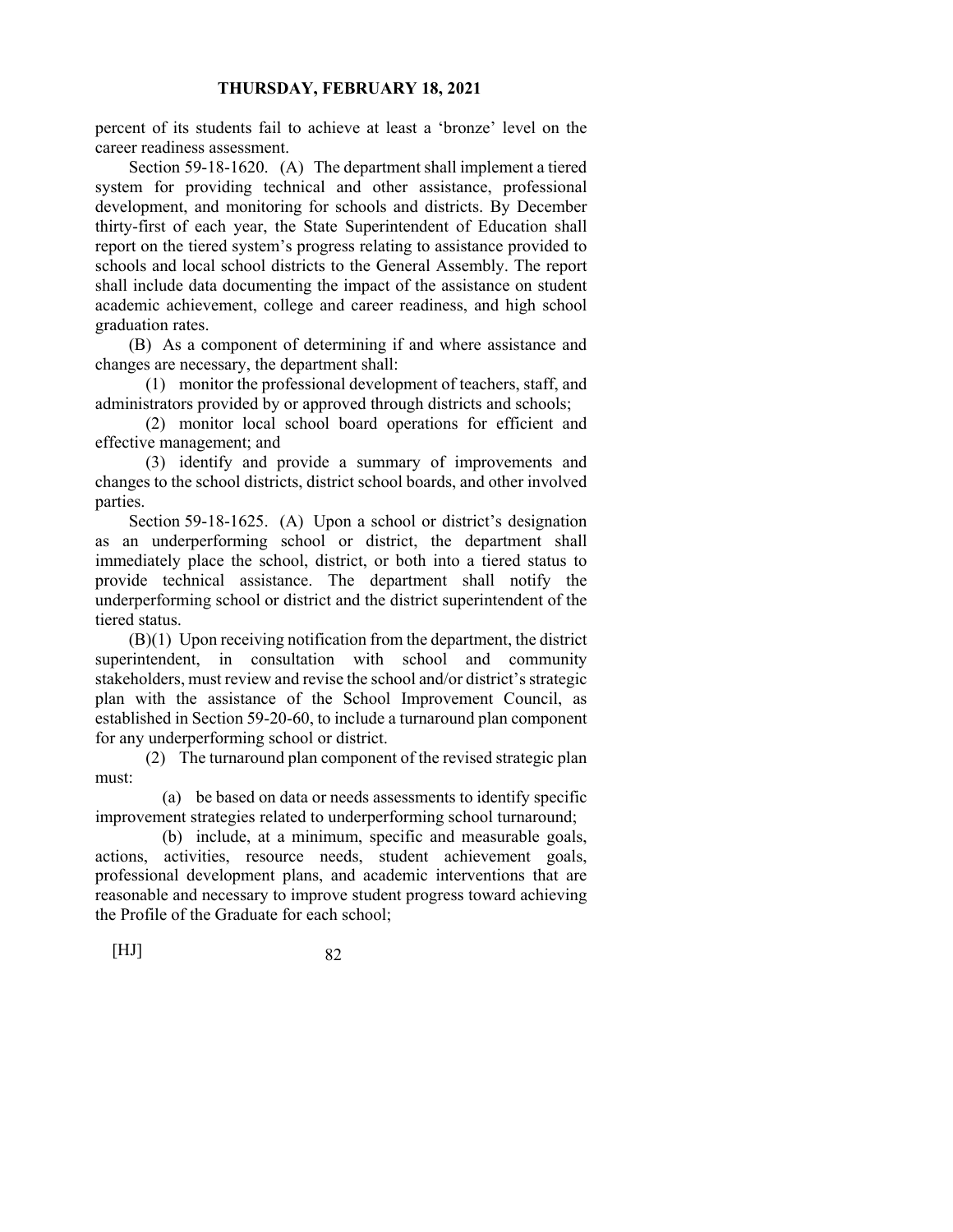(c) include broad-based community input, including, but not limited to, input from parents, teachers, principals, local school board members, businesses, community leaders, health providers, social services agencies, school improvement councils, or early childhood providers; and

 (d) be submitted by the district superintendent to the local board of trustees for approval.

 (C) Upon approval by the local board of trustees, the turnaround plan component of the revised strategic plan must be submitted to the department for review and approval. Thereafter, the district superintendent and the local board of trustees shall annually submit updates to the department regarding the implementation of the turnaround or revised strategic plan, including metrics assessing the impact of the activities included in the plan.

 (D) Once approved by the department, the revised strategic plan must be prominently posted on the respective websites of the department, district, and school. The department shall monitor the district's implementation of the revised strategic plan and evaluation of students' academic progress, as provided for in the plan, and shall apprise the State Board of Education of the district's progress once a quarter.

 (E) For a school receiving an underperforming rating, the district and local board of trustees must work with the school principal to inform the parents of enrolled children of the rating. The notification must outline the steps in the revised strategic plan to improve performance, including the support that the local district board of trustees has agreed to give the plan.

 Section 59-18-1630. Upon the release of the annual report card issued pursuant to Section 59-18-900, the department shall notify the appropriate legislative delegation of any school receiving an overall unsatisfactory rating. The local school board and district superintendent with jurisdiction over the unsatisfactory school shall:

(1) notify parents of students in writing and electronically;

 (2) schedule, prominently publicize, and hold a public meeting to explain the school's rating, its implications, how it must develop and implement a revised strategic plan for improvement, and how it will involve and engage the community in its plans, within thirty days of receiving the rating;

 (3) immediately review and revise its strategic plan, which must incorporate and focus on turnaround plan components for each school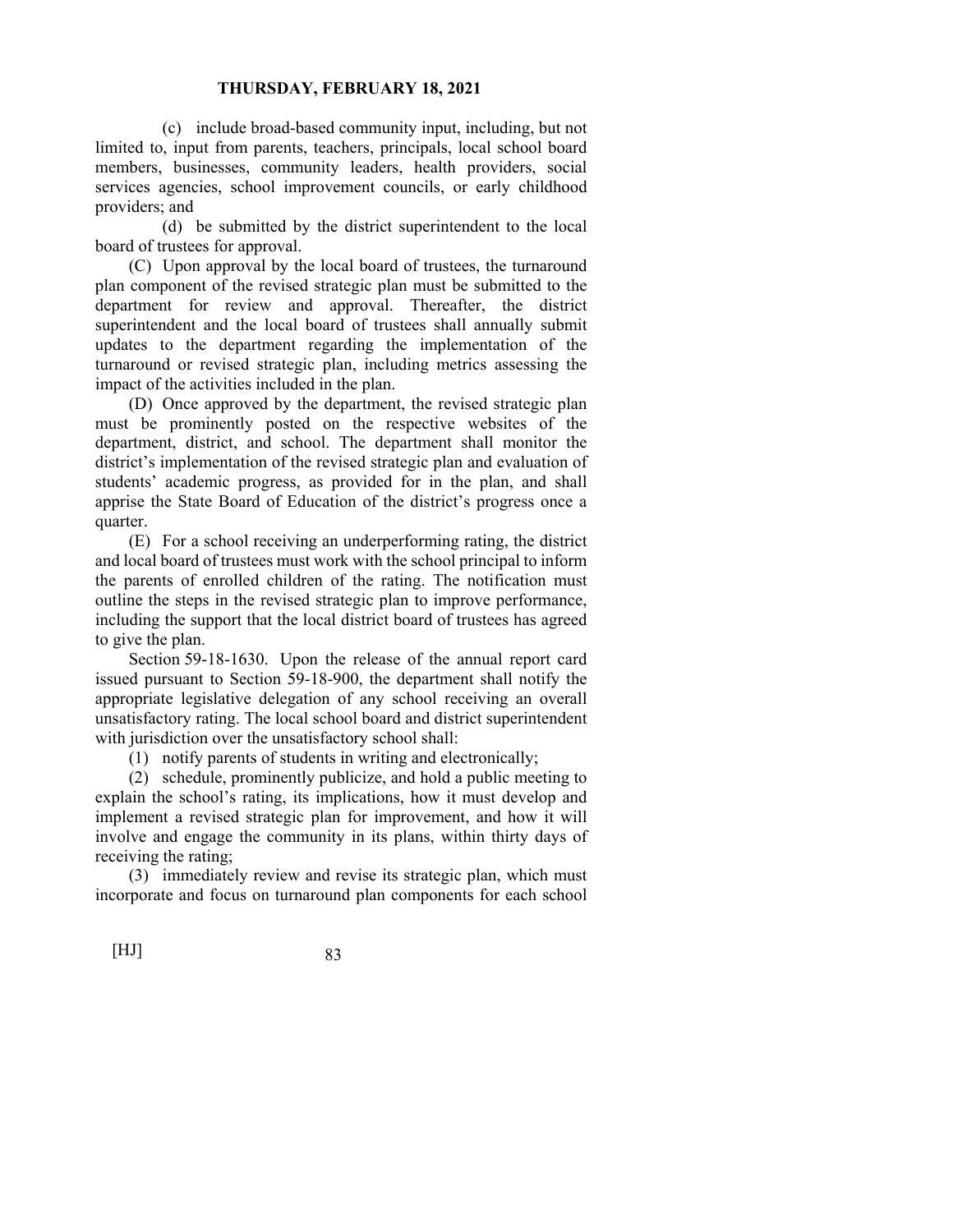designated as unsatisfactory in accordance with the template and guidelines provided by the department; and

 (4) upon department approval, immediately list the revised strategic plan as a topic on the local district board meeting agenda at least once a quarter.

 Section 59-18-1635. (A) The State Superintendent of Education may seek a state-of-education emergency declaration in a school for which he has a capacity to serve under the following circumstances:

(1) the school is chronically underperforming;

(2) the school's accreditation is denied;

(3) the district refuses to submit a turnaround plan; or

 (4) the State Superintendent of Education determines that a school's turnaround plan results are insufficient.

 (B) If the State Superintendent of Education determines that a state-of-education emergency declaration is justified, then he must request that the State Board of Education meet to approve or disapprove the declaration. The State Board of Education must meet within ten business days of the request to approve or disapprove the declaration.

 (C) Upon approval of a state-of-education emergency declaration, the State Superintendent of Education shall:

 (1) notify the district superintendent, local school board, local legislative delegation, and Governor; and

(2) assume management of the school.

 (D) The district superintendent and members of the local district board may appeal the State Board of Education's approval of the declaration to the Administrative Law Court within ten business days of receipt of the notice of the declaration. A request for a hearing must be made in accordance with the court's rules, provided, however, that a request for a contested case hearing for an emergency declaration does not stay the declaration.

 (E) Once a school subject to subsection (C) has met annual targets identified in the revised strategic plan for sustained improvement for a minimum of three consecutive years, the State Superintendent of Education shall submit to the State Board of Education documentation of such. Upon an affirmative vote by the State Board of Education to end the state-of-education emergency, the department, in consultation with the district and local board of trustees, shall develop a transition plan and timeline for returning management of the school to the district.

 Section 59-18-1640. (A) The State Superintendent of Education may seek a state-of-education emergency declaration in a district for which he has a capacity to serve under the following circumstances: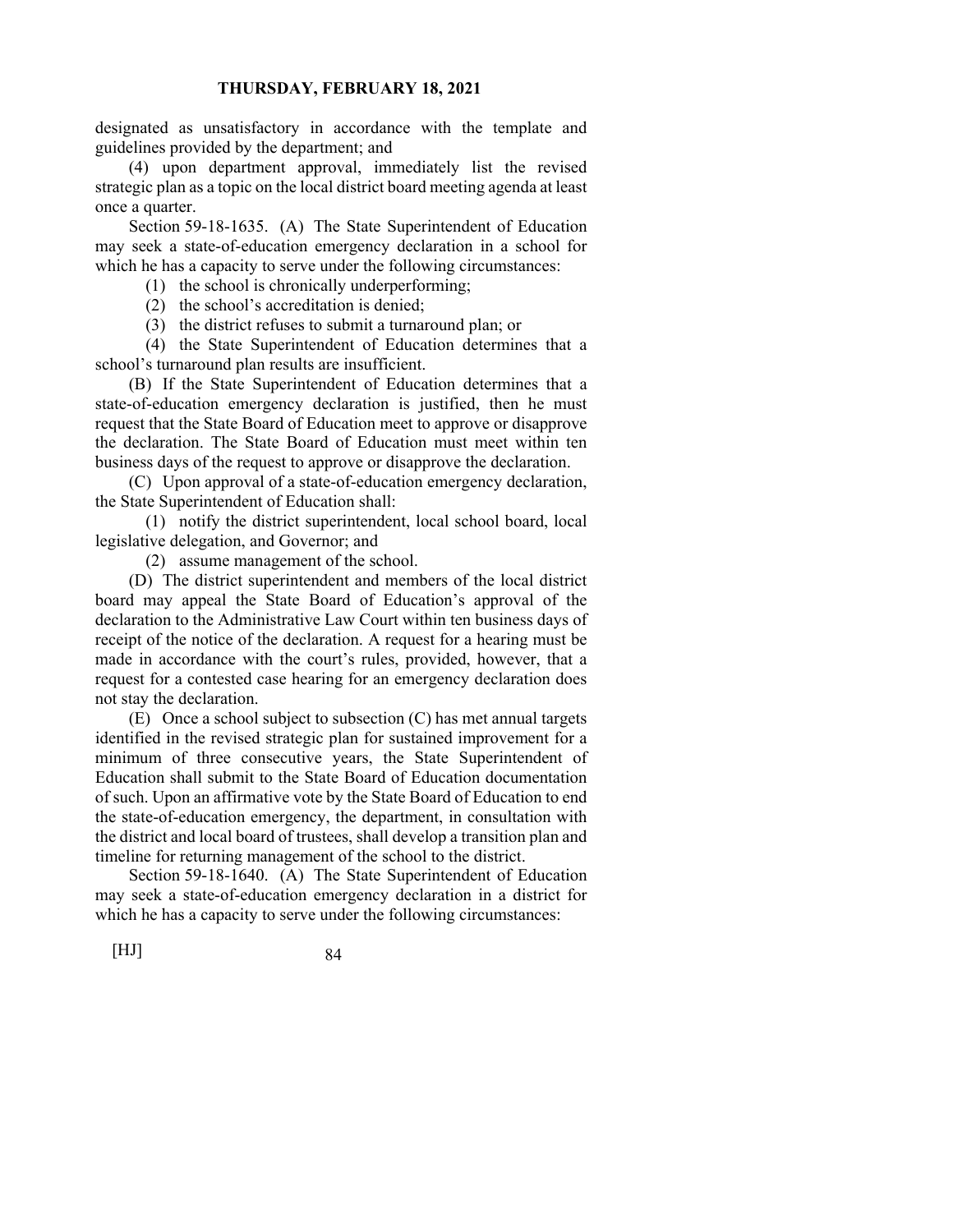(1) the district is identified as underperforming for three consecutive years or for five out of the last seven years;

(2) the district's accreditation is denied;

 (3) the Superintendent of Education determines that a district's turnaround plan results are insufficient; or

 (4) the district is classified as being in a fiscal emergency status pursuant to Section 59-20-90, or financial mismanagement resulting in a deficit has occurred.

 (B) If the State Superintendent of Education determines that a state-of-education emergency declaration is justified, then he must request that the State Board of Education meet to approve or disapprove the declaration. The State Board of Education must meet within ten days of the request to approve or disapprove the declaration.

 (C) Upon approval of a state-of-education emergency, the State Superintendent of Education shall:

 (1) notify the State Board of Education, the district superintendent, local school board, local legislative delegation, and Governor; and

(2) assume management of the district.

 (D) The district superintendent and members of the local district board may appeal the State Board of Education's approval of the declaration to the Administrative Law Court within ten business days of receipt of the notice of the declaration. A request for a hearing must be made in accordance with the court's rules, provided, however, that a request for a contested case hearing for an emergency declaration does not stay the declaration.

 (E)(1) Upon the State Board of Education's approval of a state-of-education emergency declaration, the local district board of trustees is dissolved. The State Superintendent of Education shall assume the authority and responsibilities of the district superintendent and local board of trustees until district management is transitioned to the jurisdiction of an interim local district board of trustees appointed pursuant to this section.

 (2)(a) Once a district subject to subsection (C) has met annual targets identified in the district's revised strategic plan for sustained improvement for a minimum of three consecutive years, the State Superintendent of Education shall submit to the State Board of Education documentation of such. The State Board of Education shall approve that an interim local district board of trustees be appointed. The interim local district board of trustees shall consist of five members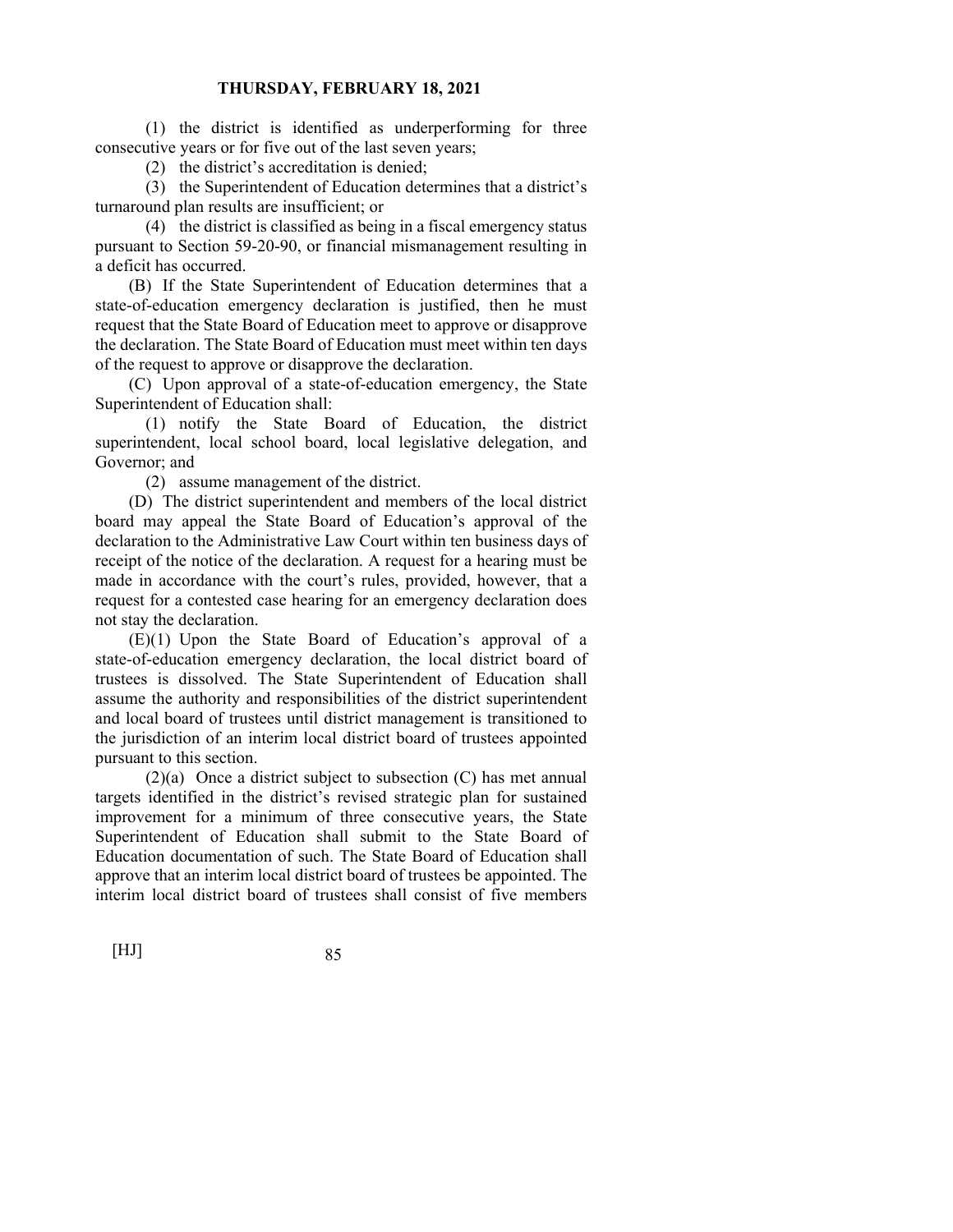appointed in the following manner with a chairman elected by the appointees:

(i) one member appointed by the Governor;

 (ii) one member appointed by the local legislative delegation; and

 (iii) three members appointed by the State Superintendent of Education in consultation with the local legislative delegation.

 (b) All appointees must be residents of the school district for which the interim appointments are being made. In making appointments to the interim local district board of trustees, the appointing authority shall take into account race, gender, and other demographic factors, such as residence in a rural or urban area, so as to represent, to the greatest extent possible, all segments of the population of the affected district; however, consideration of these factors in making an appointment in no way creates a cause of action or basis for an employee grievance for a person appointed or for a person who fails to be appointed. The members of the interim local district board of trustees shall represent the educational needs of the district.

 (c) The interim local district board shall be appointed to begin serving within forty-five days of the State Board of Education's approval of the appointments of the interim local district board and shall serve for a minimum of three years.

 (d) Any vacancy shall be filled in the original manner of appointment.

 (3) For a minimum of three years and until the State Board of Education votes to end the state-of-education emergency, the interim local district board shall remain in place, and its appointed members shall continue to serve.

 (F)(1) Upon an affirmative vote by the State Board of Education to end the state-of-education emergency, the department, in consultation with the district and interim board, shall develop a transition plan and timeline for returning management of the district to a local board of trustees. Beginning with the next regularly scheduled election, local district board of trustees members will be elected or appointed pursuant to statutory requirements.

 (2) Upon the swearing in of a new local district board of trustees, the declaration of a state-of-education emergency shall expire, and the powers and duties of the district superintendent and local district school board of trustees are restored.

 (G) Notwithstanding any other provision of law, a district in a state-of-education emergency pursuant to this section shall have its fiscal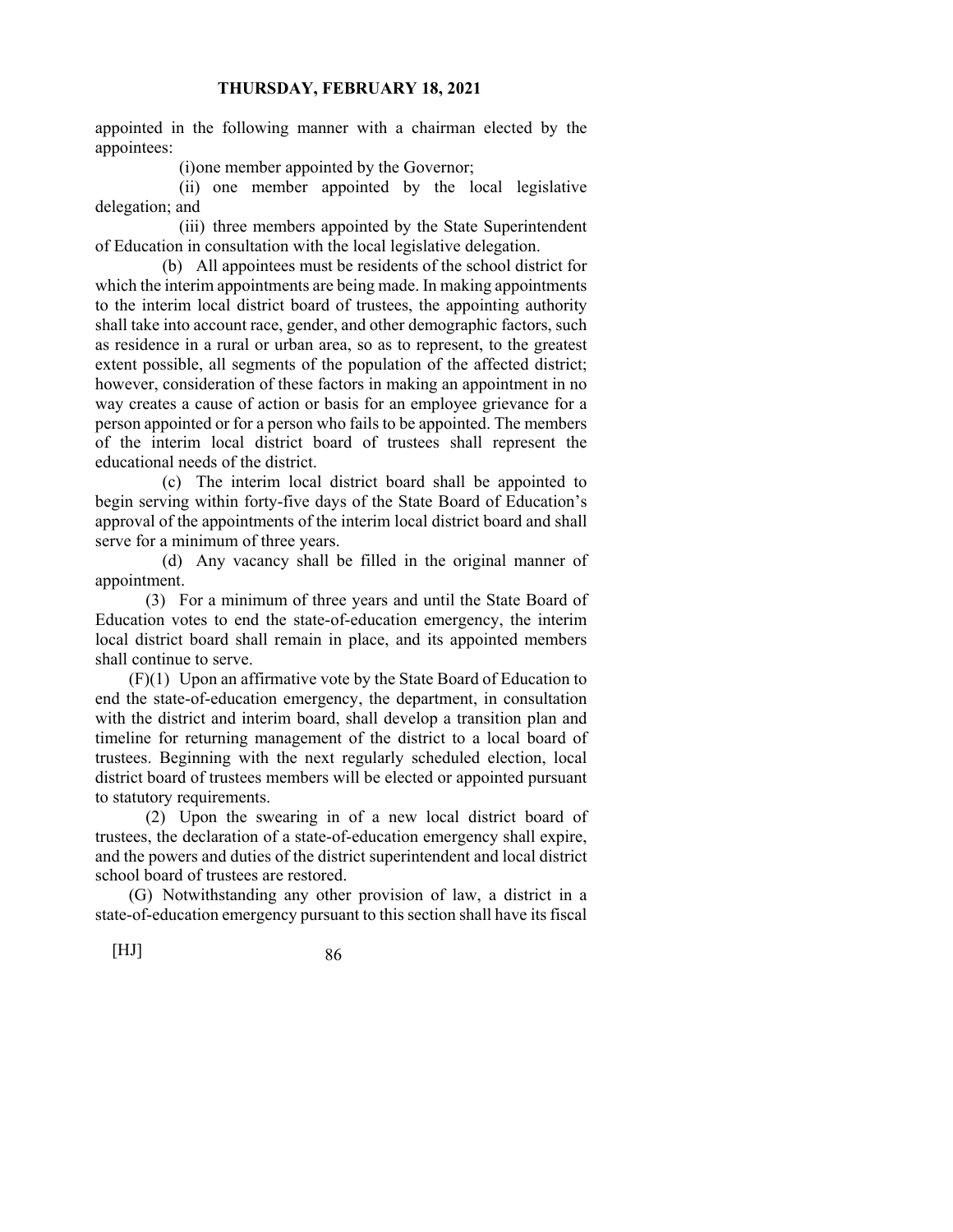authority relating to taxing authority and levying millage transferred to its county council until the state-of-education emergency is lifted. County council may not exceed millage limitations established pursuant to Section 6-1-320 or otherwise established prior to the state-of-education emergency declaration."

SECTION 2. Article 15, Chapter 18, Title 59 of the 1976 Code is repealed.

SECTION 3. This act takes effect upon approval by the Governor. / Renumber sections to conform. Amend title to conform.

Rep. FELDER explained the amendment.

Rep. FELDER spoke in favor of the amendment. Rep. MCKNIGHT spoke in favor of the amendment. Rep. MCKNIGHT spoke in favor of the amendment.

The amendment was then adopted.

Rep. KING proposed the following Amendment No. 4 to H. 3610 (COUNCIL\VR\3610C001.BH.VR21):

Amend the bill, as and if amended, SECTION 1, by adding a new Section at the end to read:

/ Section 59-18-1650. If the State Board of Education takes over a school or school district and the school or school district continues to be chronically underperforming or underperforming as defined in this article, the State Superintendent of Education must be removed by the Governor. /

Renumber sections to conform. Amend title to conform.

Rep. KING explained the amendment.

Rep. HART spoke in favor of the amendment.

Rep. HART moved to adjourn debate on the Bill until Tuesday, February 23.

Rep. SIMRILL moved to table the motion.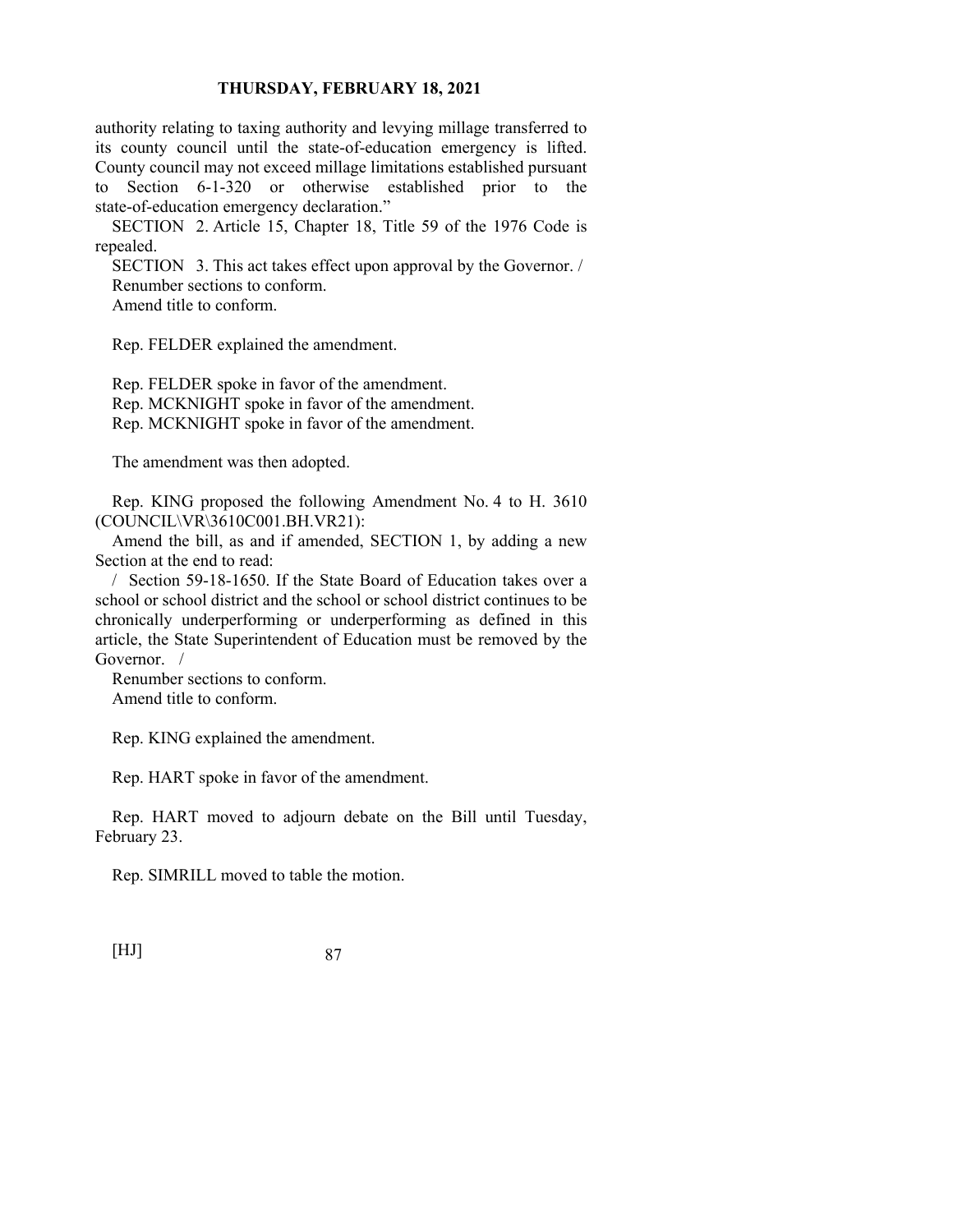Rep. R. WILLIAMS demanded the yeas and nays which were taken, resulting as follows:

# Yeas 77; Nays 32

Those who voted in the affirmative are:

| Alexander        | Allison        | Bailey           |
|------------------|----------------|------------------|
| Bannister        | <b>Bennett</b> | <b>Bernstein</b> |
| <b>Blackwell</b> | <b>Bradley</b> | <b>Brittain</b>  |
| <b>Bryant</b>    | <b>Burns</b>   | <b>Bustos</b>    |
| Calhoon          | Carter         | Chumley          |
| Collins          | B. Cox         | W. Cox           |
| Crawford         | Dabney         | Daning           |
| Davis            | Elliott        | Erickson         |
| Felder           | Forrest        | Fry              |
| Gagnon           | Gatch          | Gilliam          |
| Haddon           | Hardee         | Herbkersman      |
| Hewitt           | Hixon          | Huggins          |
| Hyde             | J. E. Johnson  | Jones            |
| Kimmons          | Kirby          | Ligon            |
| Long             | Lowe           | Lucas            |
| Magnuson         | Martin         | May              |
| McCabe           | McCravy        | McGarry          |
| McGinnis         | McKnight       | T. Moore         |
| Morgan           | D. C. Moss     | Murphy           |
| <b>B.</b> Newton | W. Newton      | Nutt             |
| Oremus           | Pope           | Sandifer         |
| Simrill          | G. M. Smith    | G. R. Smith      |
| M. M. Smith      | Taylor         | Thayer           |
| Trantham         | West           | Wheeler          |
| White            | Whitmire       | Willis           |
| Wooten           | Yow            |                  |

## **Total--77**

|           | Those who voted in the negative are: |                 |
|-----------|--------------------------------------|-----------------|
| Anderson  | <b>Brawley</b>                       | Cobb-Hunter     |
| Dillard   | Garvin                               | Gilliard        |
| Govan     | Hart                                 | Henderson-Myers |
| Henegan   | Hill                                 | Hosey           |
| Jefferson | J. L. Johnson                        | K. O. Johnson   |
| King      | Matthews                             | McDaniel        |
|           |                                      |                 |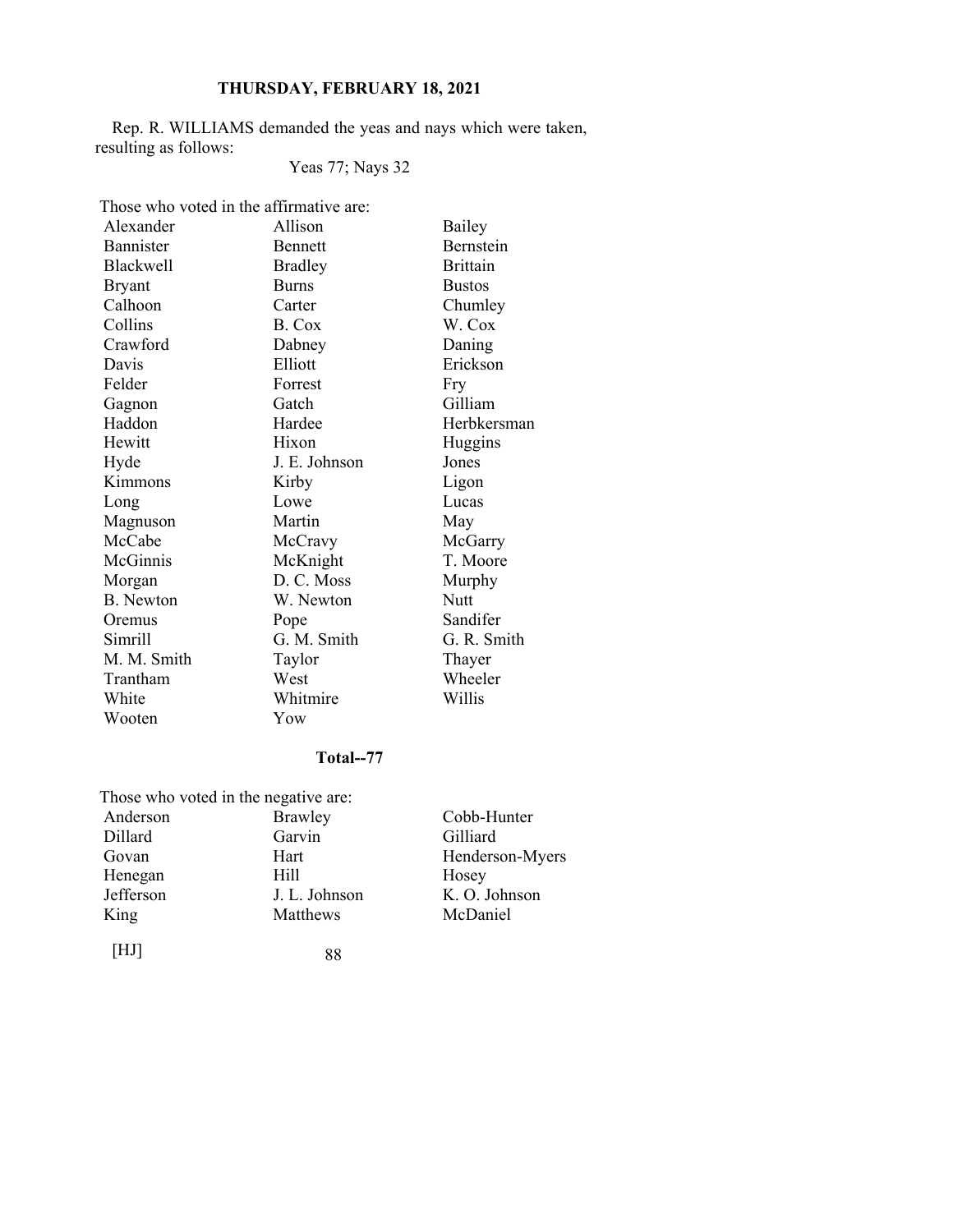| J. Moore    | Murray      | Ott     |
|-------------|-------------|---------|
| Parks       | Pendarvis   | Rivers  |
| Rose        | Rutherford  | Tedder  |
| Thigpen     | Weeks       | Wetmore |
| R. Williams | S. Williams |         |

#### **Total--32**

So, the motion to adjourn debate was tabled.

The question then recurred to the adoption of the amendment.

Rep. COLLINS moved to table the amendment.

Rep. KING demanded the yeas and nays which were taken, resulting as follows:

Yeas 80; Nays 29

Those who voted in the affirmative are:

| Alexander      | Allison         | Bailey          |
|----------------|-----------------|-----------------|
| Bannister      | <b>Bennett</b>  | Blackwell       |
| <b>Bradley</b> | <b>Brittain</b> | <b>Bryant</b>   |
| <b>Burns</b>   | <b>Bustos</b>   | Calhoon         |
| Carter         | Chumley         | Collins         |
| B. Cox         | W. Cox          | Crawford        |
| Dabney         | Daning          | Davis           |
| Elliott        | Erickson        | Felder          |
| Forrest        | Fry             | Gagnon          |
| Gatch          | Gilliam         | Govan           |
| Haddon         | Hardee          | Henderson-Myers |
| Herbkersman    | Hewitt          | Hixon           |
| Huggins        | Hyde            | J. E. Johnson   |
| Jones          | Kimmons         | Kirby           |
| Ligon          | Long            | Lowe            |
| Lucas          | Magnuson        | Martin          |
| May            | McCabe          | McGarry         |
| McGinnis       | McKnight        | T. Moore        |
| Morgan         | D. C. Moss      | Murphy          |
| B. Newton      | W. Newton       | <b>Nutt</b>     |
| Oremus         | Ott             | Pope            |
| Sandifer       | Simrill         | G. M. Smith     |
| [HJ]           | 89              |                 |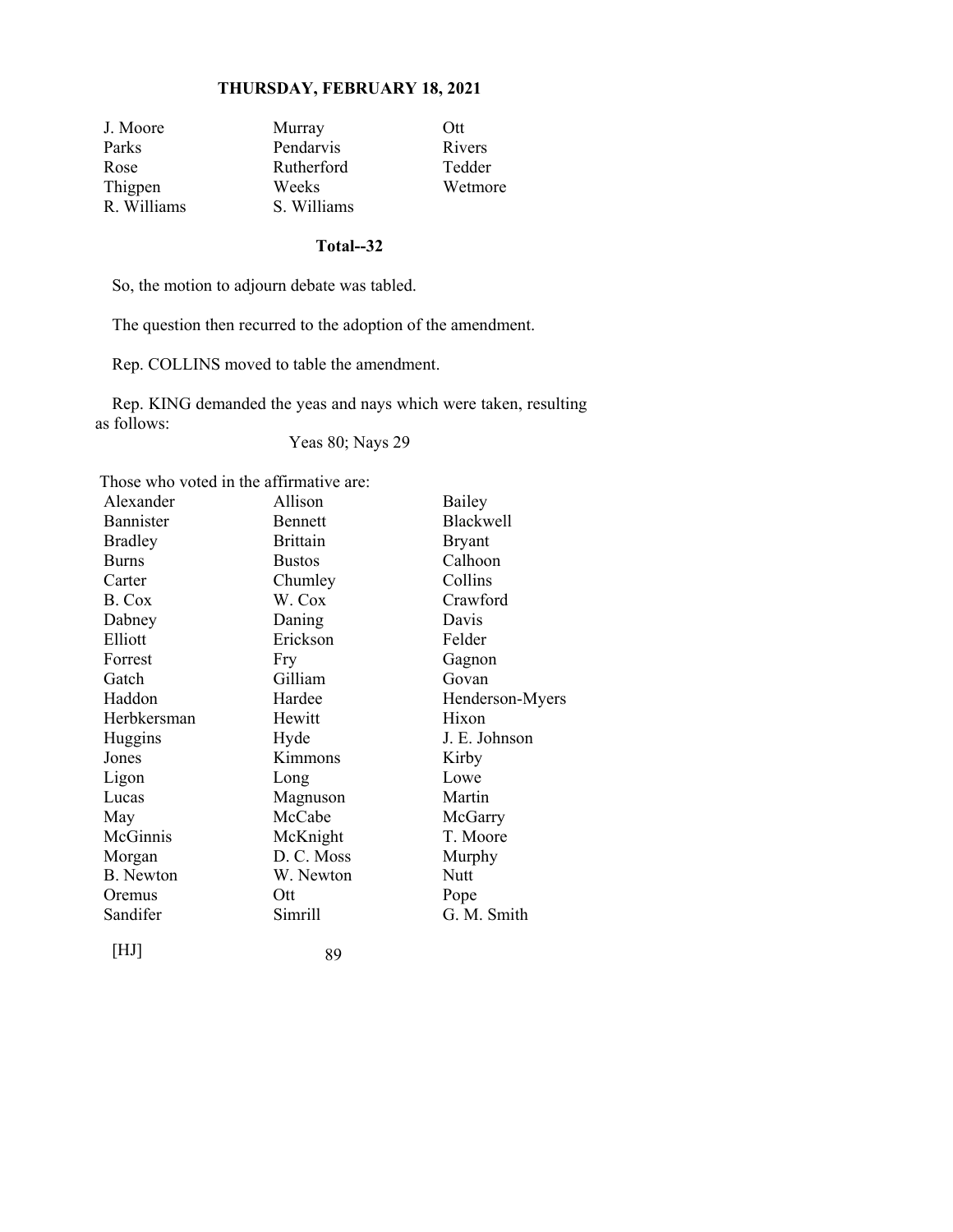| G. R. Smith | M. M. Smith | Stavrinakis |
|-------------|-------------|-------------|
| Taylor      | Thayer      | Trantham    |
| West        | Wetmore     | Wheeler     |
| White       | Whitmire    | Willis      |
| Wooten      | Yow         |             |

### **Total--80**

| Those who voted in the negative are: |               |                |  |
|--------------------------------------|---------------|----------------|--|
| Anderson                             | Bernstein     | <b>Brawley</b> |  |
| Cobb-Hunter                          | Dillard       | Garvin         |  |
| Gilliard                             | Hart          | Henegan        |  |
| Hill                                 | Hosey         | Jefferson      |  |
| J. L. Johnson                        | K. O. Johnson | King           |  |
| Matthews                             | McDaniel      | J. Moore       |  |
| Murray                               | Parks         | Pendarvis      |  |
| Rivers                               | Rose          | Rutherford     |  |
| Tedder                               | Thigpen       | Weeks          |  |
| R. Williams                          | S. Williams   |                |  |

#### **Total--29**

So, the amendment was tabled.

Rep. KING proposed the following Amendment No. 5 to H. 3610 (COUNCIL\VR\3610C003.BH.VR21):

Amend the bill, as and if amended, SECTION 1, by adding a new Section at the end to read:

/ Section 59-18-1650. If the State Board of Education takes over a school or school district and the school or school district continues to be chronically underperforming or underperforming as defined in this article, the State Superintendent of Education may be removed by the Governor. /

Renumber sections to conform. Amend title to conform.

Rep. KING explained the amendment.

Further proceedings were interrupted by the House standing at ease.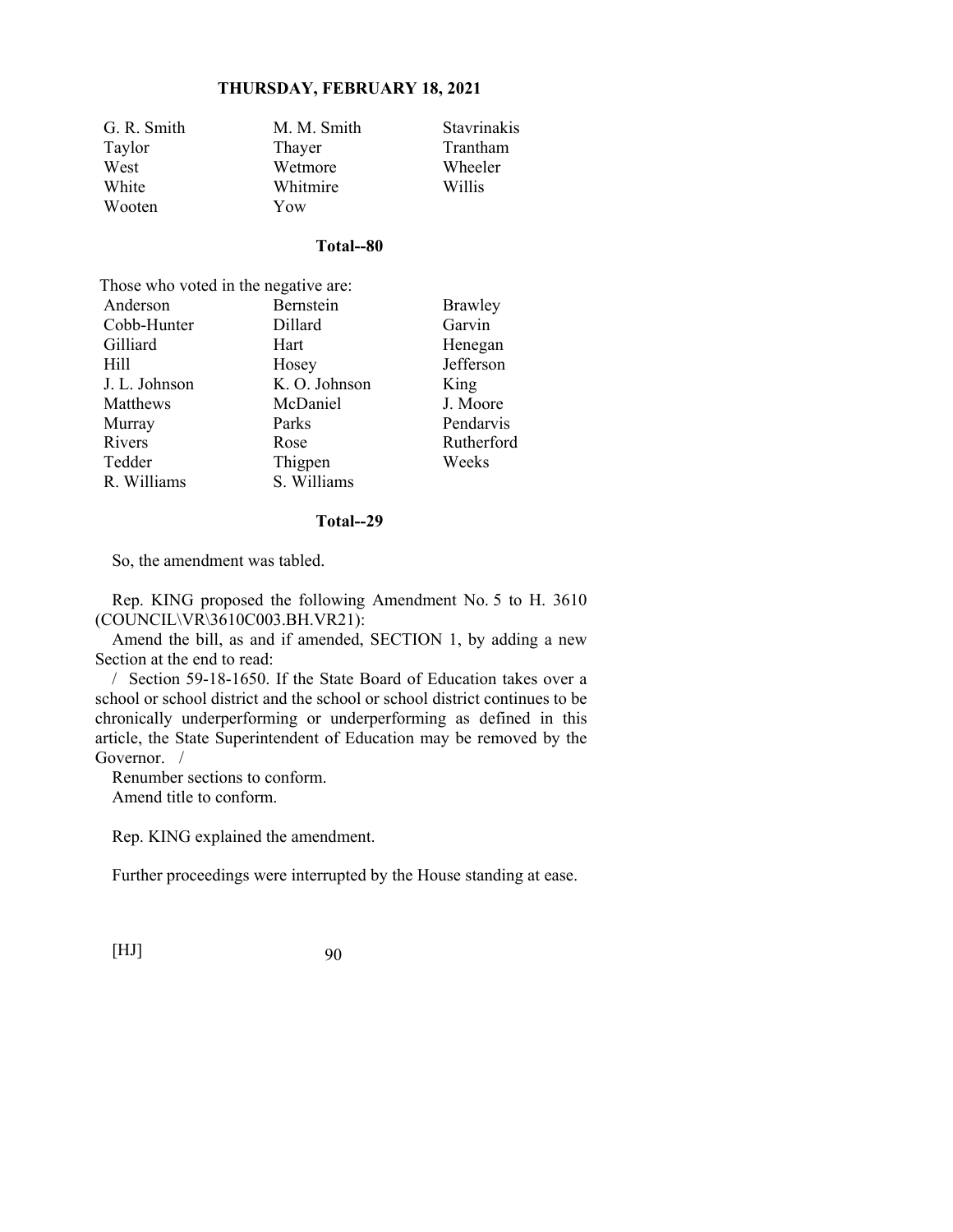## **HOUSE STANDS AT EASE**

The House stood at ease subject to the ratification of Acts.

## **THE HOUSE RESUMES**

At 1:53 p.m. the House resumed, the SPEAKER *PRO TEMPORE* in the Chair.

### **LEAVE OF ABSENCE**

The SPEAKER *PRO TEMPORE* granted Rep. G. M. SMITH a leave of absence for the remainder of the day.

## **LEAVE OF ABSENCE**

The SPEAKER *PRO TEMPORE* granted Rep. WHITMIRE a leave of absence for the remainder of the day.

## **LEAVE OF ABSENCE**

The SPEAKER *PRO TEMPORE* granted Rep. WHITE a leave of absence for the remainder of the day.

## **LEAVE OF ABSENCE**

The SPEAKER *PRO TEMPORE* granted Rep. W. COX a leave of absence for the remainder of the day.

## **LEAVE OF ABSENCE**

The SPEAKER *PRO TEMPORE* granted Rep. WETMORE a leave of absence for the remainder of the day.

Rep. R. WILLIAMS moved that the House do now adjourn.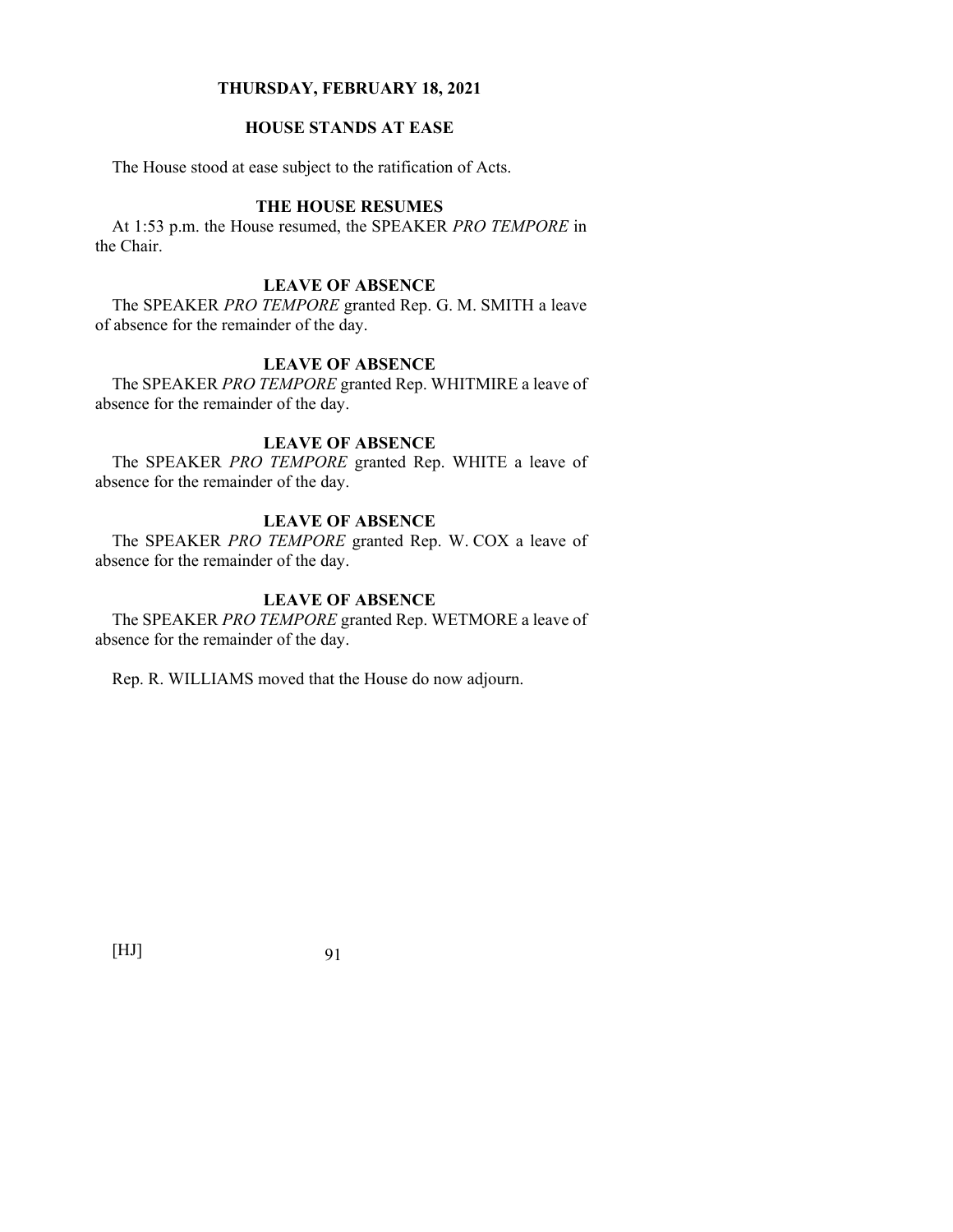Rep. SIMRILL demanded the yeas and nays which were taken, resulting as follows:

# Yeas 19; Nays 69

Those who voted in the affirmative are:

| <b>Brittain</b> | Dillard       | Gilliard |
|-----------------|---------------|----------|
| Henderson-Myers | Henegan       | Hill     |
| Hosey           | J. L. Johnson | King     |
| Matthews        | McDaniel      | J. Moore |
| Murray          | Pendarvis     | Rivers   |
| Rose            | Tedder        | Weeks    |
| R. Williams     |               |          |

## **Total--19**

| Those who voted in the negative are: |                  |               |  |
|--------------------------------------|------------------|---------------|--|
| Alexander                            | Allison          | Anderson      |  |
| Bailey                               | <b>Bennett</b>   | Bernstein     |  |
| <b>Blackwell</b>                     | Brawley          | <b>Bryant</b> |  |
| <b>Burns</b>                         | <b>Bustos</b>    | Calhoon       |  |
| Chumley                              | Collins          | B. Cox        |  |
| Dabney                               | Daning           | Davis         |  |
| Elliott                              | Erickson         | Felder        |  |
| Forrest                              | Fry              | Gagnon        |  |
| Garvin                               | Gatch            | Gilliam       |  |
| Haddon                               | Hardee           | Herbkersman   |  |
| Hewitt                               | Hixon            | Howard        |  |
| Huggins                              | Hyde             | J. E. Johnson |  |
| Kimmons                              | Kirby            | Ligon         |  |
| Long                                 | Lucas            | Magnuson      |  |
| Martin                               | May              | McCabe        |  |
| McCravy                              | McGarry          | McGinnis      |  |
| T. Moore                             | Morgan           | D. C. Moss    |  |
| Murphy                               | <b>B.</b> Newton | W. Newton     |  |
| <b>Nutt</b>                          | Oremus           | Ott           |  |
| Pope                                 | Sandifer         | Simrill       |  |
| G. R. Smith                          | M. M. Smith      | Taylor        |  |
| Thayer                               | Trantham         | West          |  |
| Willis                               | Wooten           | Yow           |  |

## **Total--69**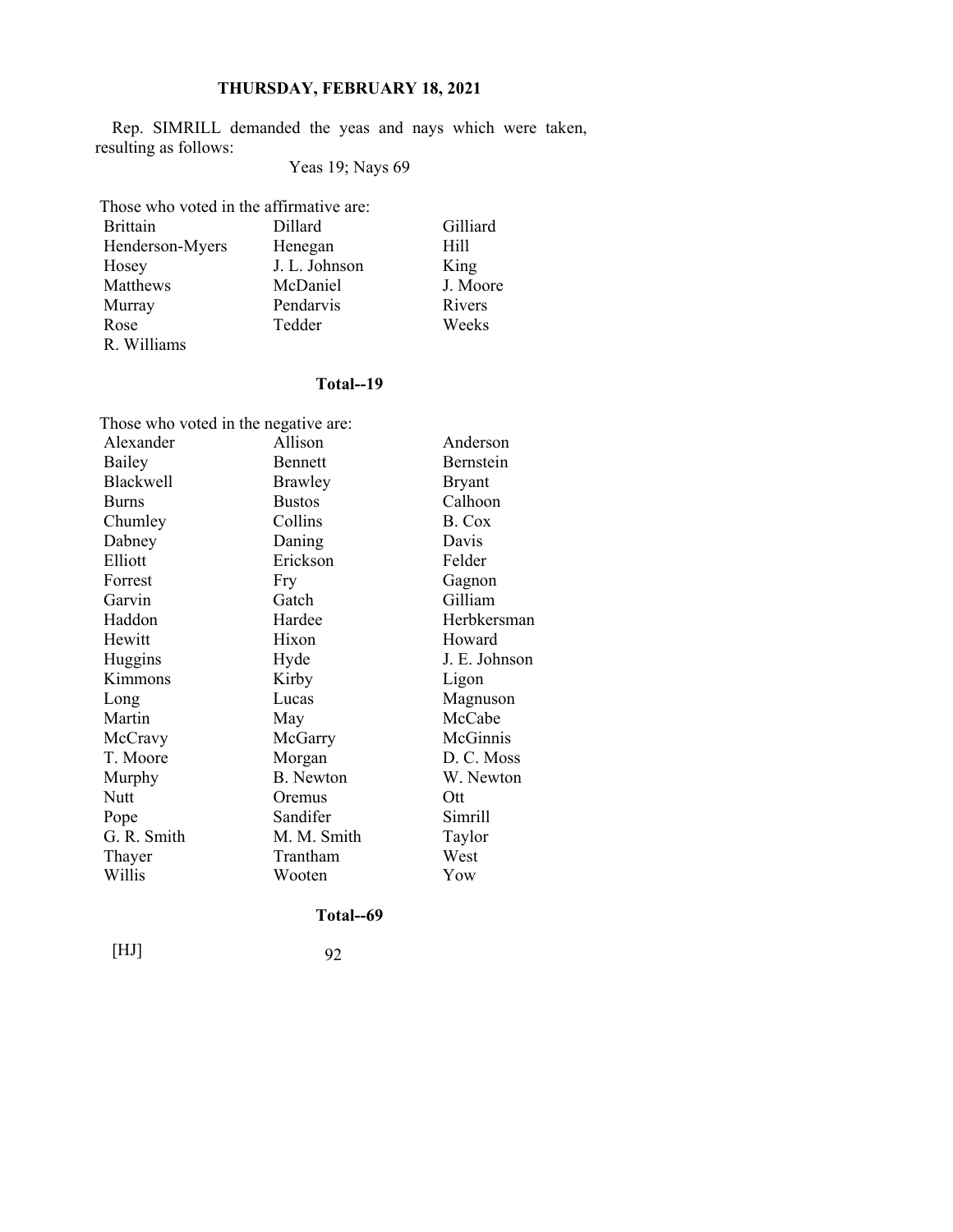So, the House refused to adjourn.

## **H. 3610--ORDERED TO THIRD READING**

Debate was resumed on the following Bill, the pending question being the consideration of amendment number 5:

H. 3610 -- Reps. Lucas, Allison, Felder, Hixon, Taylor, Calhoon and W. Newton: A BILL TO AMEND THE CODE OF LAWS OF SOUTH CAROLINA, 1976, BY ADDING ARTICLE 16 TO CHAPTER 18, TITLE 59 SO AS TO PROVIDE REVISED ACCOUNTABILITY MEASURES FOR PUBLIC SCHOOLS AND PUBLIC SCHOOL DISTRICTS.

Rep. KING proposed the following Amendment No. 5 to H. 3610 (COUNCIL\VR\3610C003.BH.VR21):

Amend the bill, as and if amended, SECTION 1, by adding a new Section at the end to read:

/ Section 59-18-1650. If the State Board of Education takes over a school or school district and the school or school district continues to be chronically underperforming or underperforming as defined in this article, the State Superintendent of Education may be removed by the Governor. /

Renumber sections to conform. Amend title to conform.

Rep. KING spoke in favor of the amendment.

Rep. COLLINS moved to table the amendment.

Rep. KING demanded the yeas and nays which were taken, resulting as follows:

Yeas 70; Nays 25

Those who voted in the affirmative are:

| Alexander      | Allison         | Bailey        |
|----------------|-----------------|---------------|
| Bannister      | Bennett         | Blackwell     |
| <b>Bradley</b> | <b>Brittain</b> | <b>Bryant</b> |
| <b>Burns</b>   | <b>Bustos</b>   | Calhoon       |
| Chumley        | Collins         | Crawford      |
| Dabney         | Daning          | Davis         |
| Elliott        | Erickson        | Felder        |
|                |                 |               |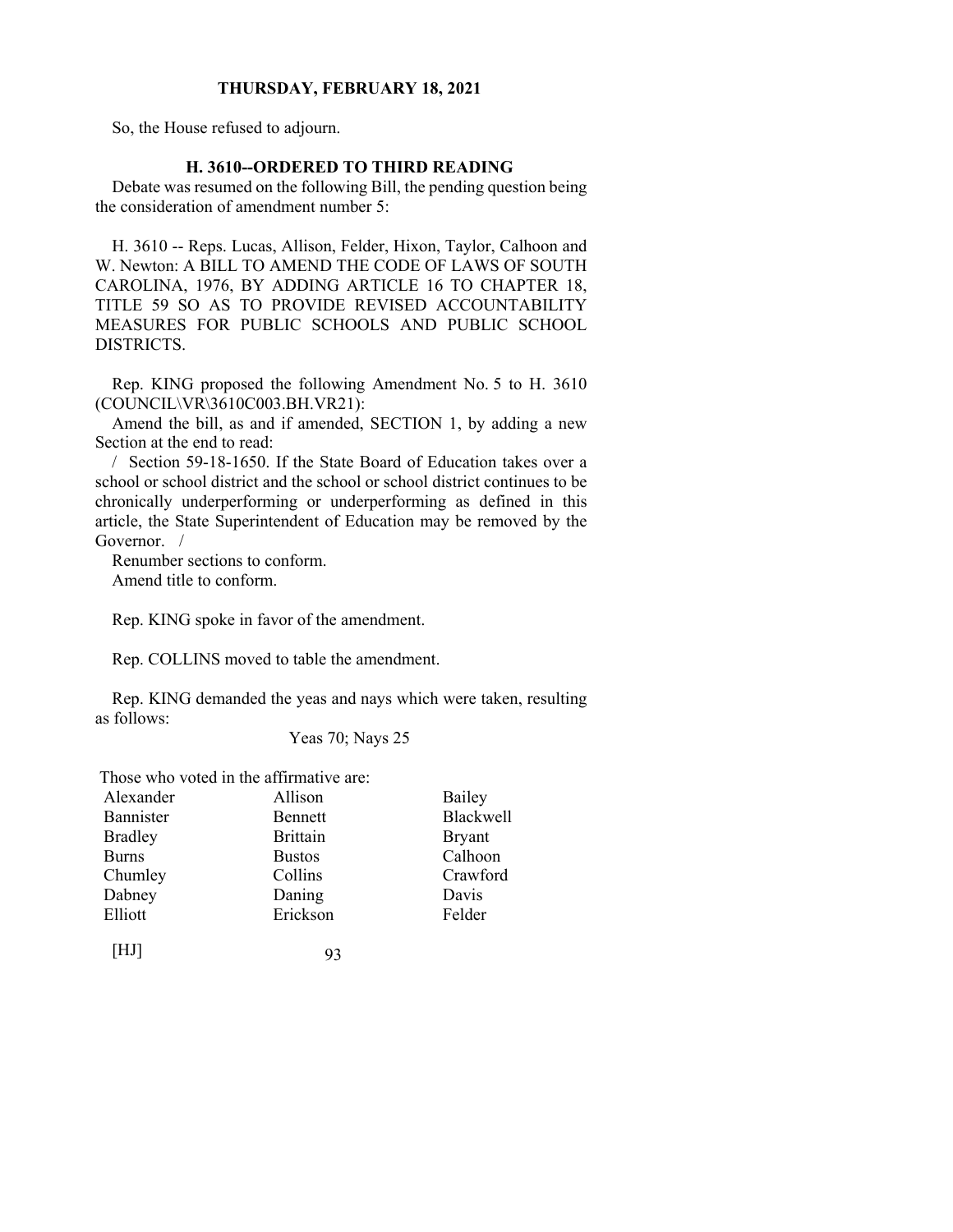| Forrest    | Fry           | Gagnon           |
|------------|---------------|------------------|
| Gatch      | Gilliam       | Govan            |
| Haddon     | Hardee        | Herbkersman      |
| Hewitt     | Hixon         | Huggins          |
| Hyde       | J. E. Johnson | Jones            |
| Kimmons    | Kirby         | Ligon            |
| Long       | Lucas         | Magnuson         |
| Martin     | May           | McCabe           |
| McCravy    | McGarry       | McGinnis         |
| McKnight   | T. Moore      | Morgan           |
| D. C. Moss | Murphy        | <b>B.</b> Newton |
| W. Newton  | Nutt          | Oremus           |
| Ott        | Pope          | Sandifer         |
| Simrill    | M. M. Smith   | Stavrinakis      |
| Taylor     | Thayer        | Trantham         |
| West       | Willis        | Wooten           |
| Yow        |               |                  |

## **Total--70**

| Those who voted in the negative are: |                 |                |
|--------------------------------------|-----------------|----------------|
| Anderson                             | Bernstein       | <b>Brawley</b> |
| Cobb-Hunter                          | Dillard         | Garvin         |
| Gilliard                             | Henderson-Myers | Henegan        |
| Hill                                 | Hosey           | J. L. Johnson  |
| K. O. Johnson                        | King            | Matthews       |
| McDaniel                             | J. Moore        | Murray         |
| Pendarvis                            | Rivers          | Rose           |
| Tedder                               | Weeks           | Wheeler        |
| R. Williams                          |                 |                |

## **Total--25**

So, the amendment was tabled.

Rep. BRAWLEY spoke against the Bill.

Rep. MATTHEWS moved that the House do now adjourn.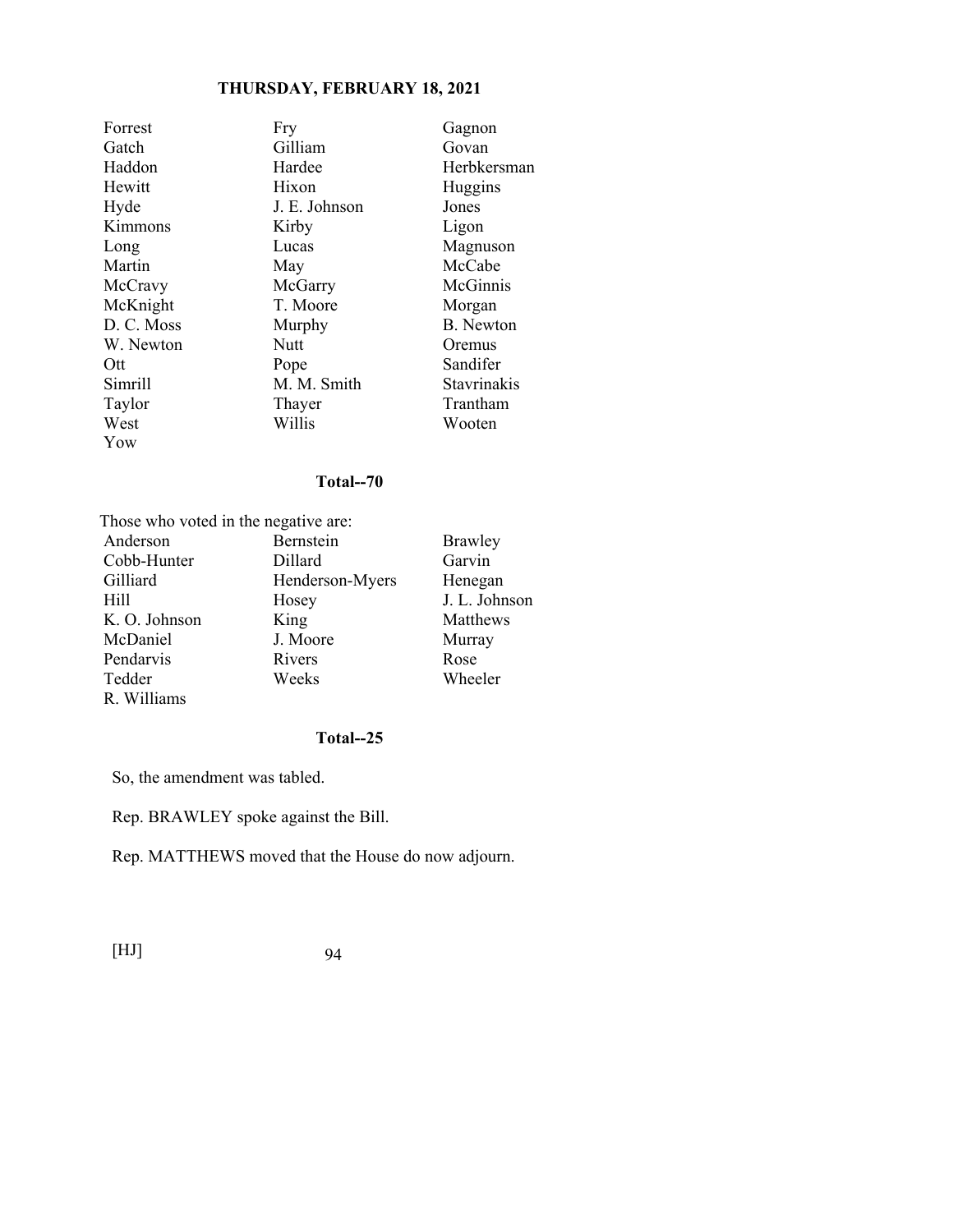Rep. ALLISON demanded the yeas and nays which were taken, resulting as follows:

# Yeas 25; Nays 68

| Those who voted in the affirmative are: |               |                 |  |
|-----------------------------------------|---------------|-----------------|--|
| Anderson                                | Brawley       | Cobb-Hunter     |  |
| Dillard                                 | Felder        | Garvin          |  |
| Gilliard                                | Govan         | Henderson-Myers |  |
| Henegan                                 | Hill          | Hosey           |  |
| J. L. Johnson                           | K. O. Johnson | King            |  |
| Matthews                                | J. Moore      | Murray          |  |
| Ott                                     | Pendarvis     | Rivers          |  |
| Stavrinakis                             | Tedder        | Weeks           |  |
| R. Williams                             |               |                 |  |

# **Total--25**

| Those who voted in the negative are: |                 |                  |
|--------------------------------------|-----------------|------------------|
| Alexander                            | Allison         | Bailey           |
| Bannister                            | <b>Bennett</b>  | Bernstein        |
| Blackwell                            | <b>Brittain</b> | <b>Bryant</b>    |
| <b>Burns</b>                         | <b>Bustos</b>   | Calhoon          |
| Chumley                              | Collins         | B. Cox           |
| Crawford                             | Dabney          | Daning           |
| Davis                                | Erickson        | Forrest          |
| Gagnon                               | Gatch           | Gilliam          |
| Haddon                               | Hardee          | Herbkersman      |
| Hewitt                               | Hixon           | Huggins          |
| Hyde                                 | J. E. Johnson   | Jones            |
| Kimmons                              | Kirby           | Ligon            |
| Long                                 | Lucas           | Magnuson         |
| Martin                               | May             | McCabe           |
| McCravy                              | McGarry         | McGinnis         |
| McKnight                             | T. Moore        | Morgan           |
| D. C. Moss                           | Murphy          | <b>B.</b> Newton |
| W. Newton                            | <b>Nutt</b>     | Oremus           |
| Pope                                 | Rose            | Sandifer         |
| Simrill                              | G. R. Smith     | M. M. Smith      |
| Taylor                               | Thayer          | Trantham         |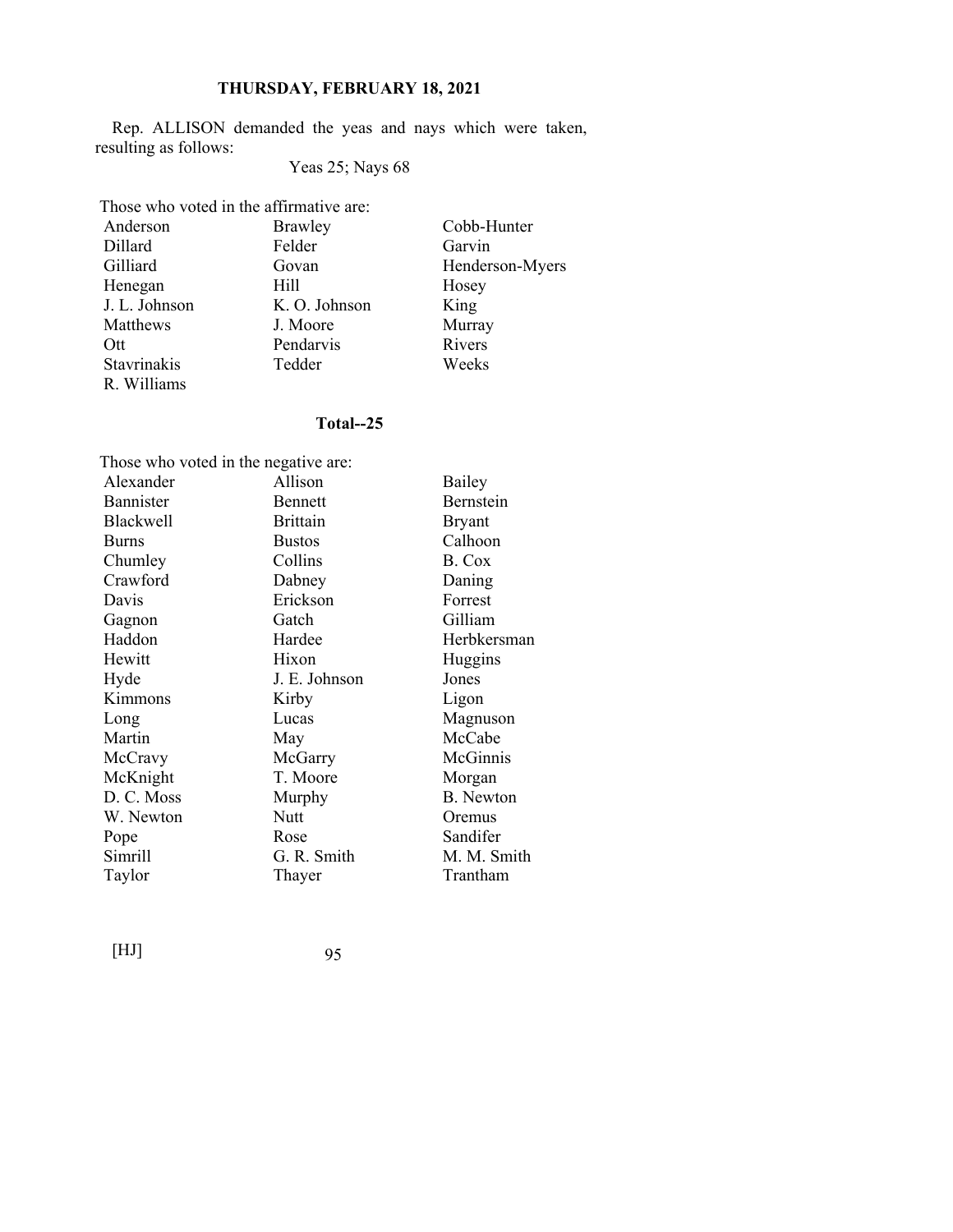West Wheeler Willis<br>Wooten Yow Wooten

**Total--68** 

So, the House refused to adjourn.

Rep. BRAWLEY continued speaking.

## **LEAVE OF ABSENCE**

The SPEAKER *PRO TEMPORE* granted Rep. ELLIOTT a leave of absence for the remainder of the day.

Rep. BRAWLEY continued speaking.

Rep. MATTHEWS moved that the House do now adjourn.

Rep. FORREST demanded the yeas and nays which were taken, resulting as follows:

Yeas 26; Nays 68

Those who voted in the affirmative are:

| Anderson    | <b>Brawley</b> | Cobb-Hunter     |
|-------------|----------------|-----------------|
| Daning      | Dillard        | Garvin          |
| Gilliard    | Govan          | Henderson-Myers |
| Henegan     | Hill           | Hosey           |
| Howard      | J. L. Johnson  | K. O. Johnson   |
| King        | Matthews       | Murray          |
| Ott         | Pendarvis      | Rivers          |
| Stavrinakis | Tedder         | Weeks           |
| R. Williams | S. Williams    |                 |

#### **Total--26**

| Those who voted in the negative are: |                 |               |
|--------------------------------------|-----------------|---------------|
| Alexander                            | Allison         | Bailey        |
| Bannister                            | <b>Bennett</b>  | Bernstein     |
| <b>Blackwell</b>                     | <b>Brittain</b> | <b>Bryant</b> |
| <b>Burns</b>                         | <b>Bustos</b>   | Calhoon       |
| Chumley                              | Collins         | B. Cox        |
| Crawford                             | Dabney          | Davis         |
|                                      |                 |               |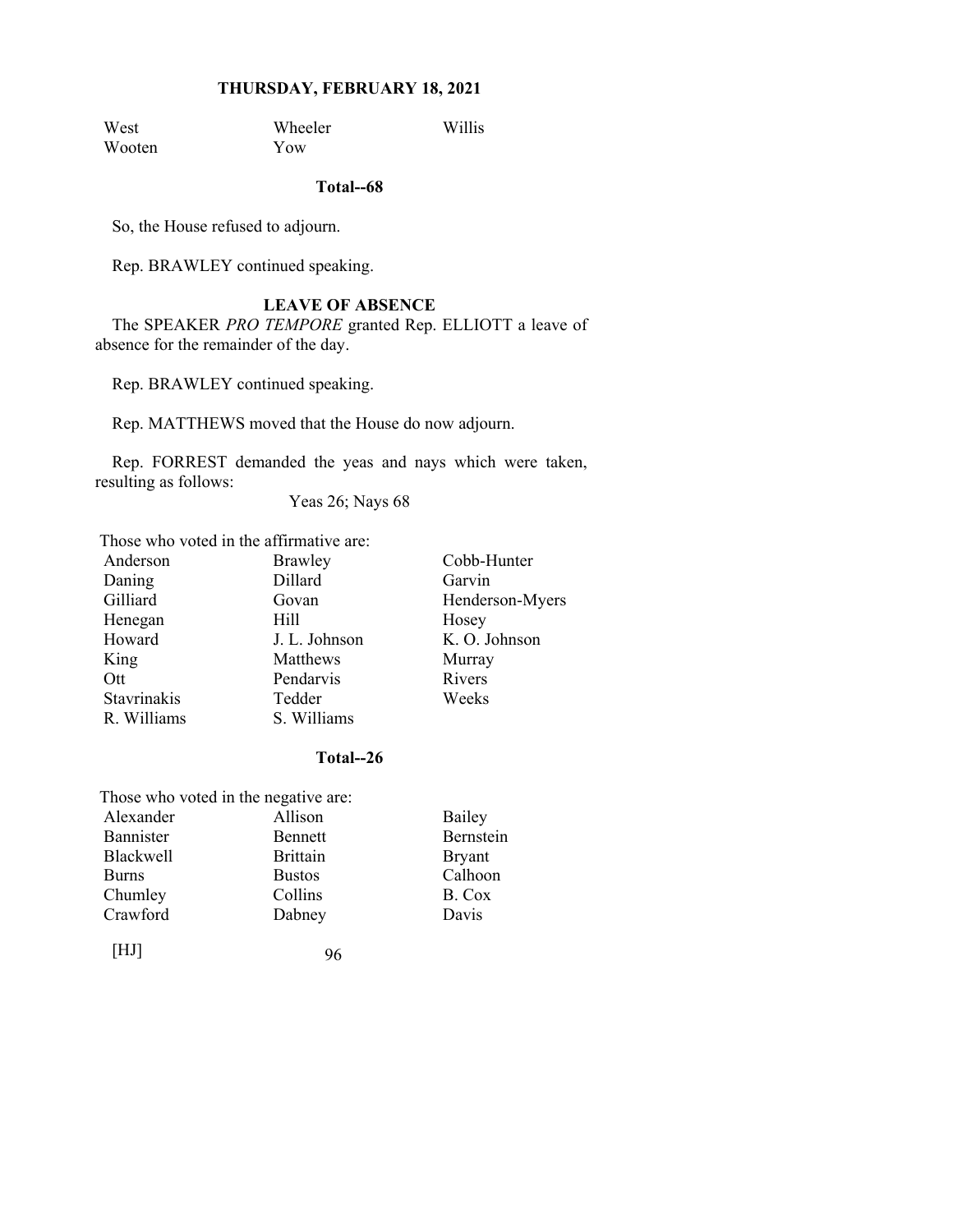| Erickson    | Felder      | Forrest          |
|-------------|-------------|------------------|
| Fry         | Gagnon      | Gatch            |
| Gilliam     | Haddon      | Hardee           |
| Herbkersman | Hewitt      | Hixon            |
| Huggins     | Hyde        | J. E. Johnson    |
| Kimmons     | Kirby       | Ligon            |
| Long        | Lucas       | Magnuson         |
| Martin      | May         | McCabe           |
| McCravy     | McGarry     | McGinnis         |
| McKnight    | T. Moore    | Morgan           |
| D. C. Moss  | Murphy      | <b>B.</b> Newton |
| W. Newton   | Nutt        | Oremus           |
| Pope        | Rose        | Sandifer         |
| Simrill     | G. R. Smith | M. M. Smith      |
| Taylor      | Thayer      | Trantham         |
| West        | Wheeler     | Willis           |
| Wooten      | Yow         |                  |

### **Total--68**

So, the House refused to adjourn.

Rep. BRAWLEY continued speaking.

Rep. PENDARVIS spoke against the Bill.

# **LEAVE OF ABSENCE**

The SPEAKER *PRO TEMPORE* granted Rep. GILLIARD a leave of absence for the remainder of the day.

Rep. PENDARVIS continued speaking.

Rep. J. L. JOHNSON moved that the House do now adjourn.

Rep. TAYLOR demanded the yeas and nays which were taken, resulting as follows:

Yeas 20; Nays 68

|          | Those who voted in the affirmative are: |         |
|----------|-----------------------------------------|---------|
| Anderson | Brawley                                 | Garvin  |
| Govan    | Henderson-Myers                         | Henegan |
| [HJ]     | 97                                      |         |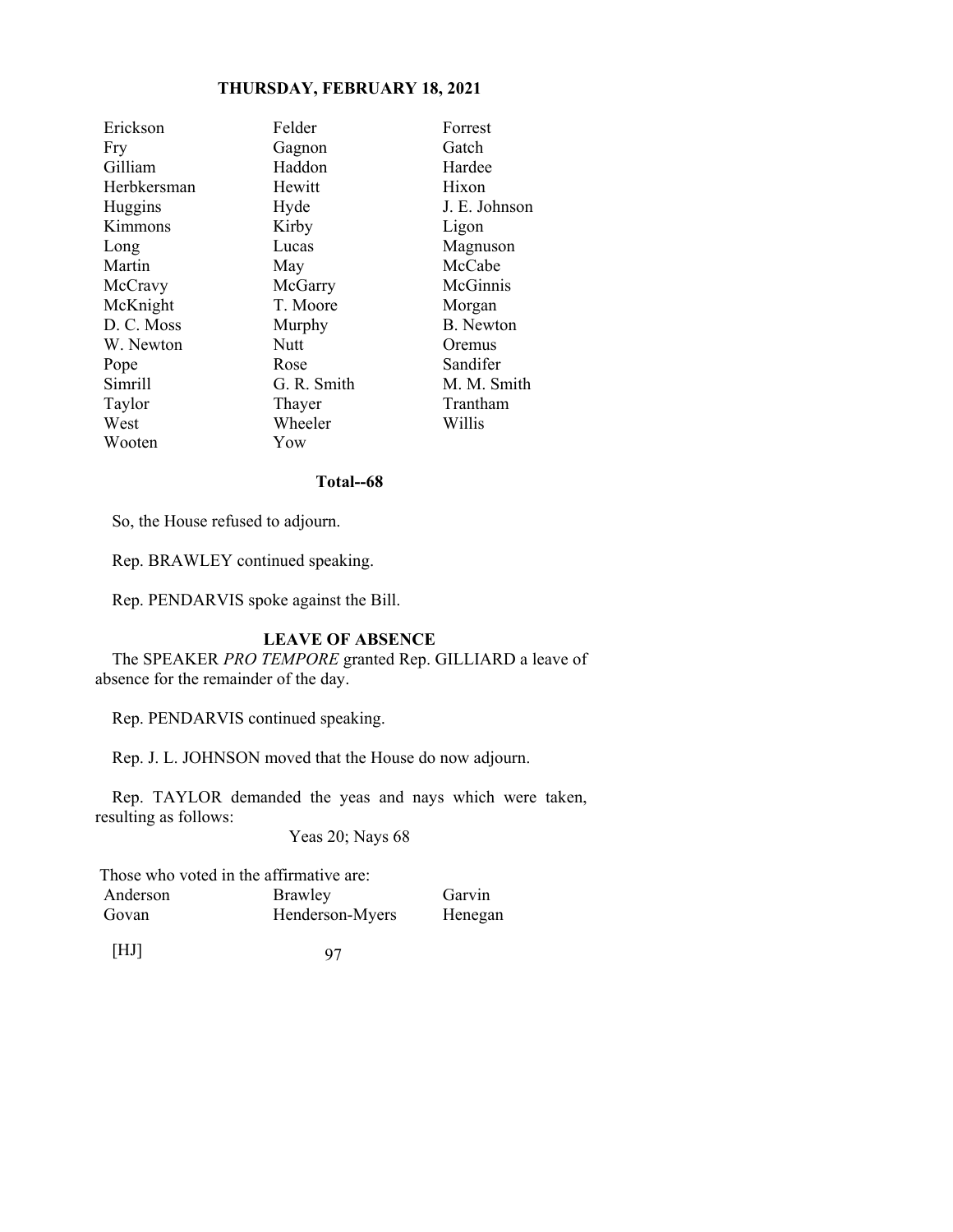| Hill            | Hosey         | Howard |
|-----------------|---------------|--------|
| J. L. Johnson   | K. O. Johnson | King   |
| <b>Matthews</b> | Pendarvis     | Rivers |
| Stavrinakis     | Tedder        | Weeks  |
| R. Williams     | S. Williams   |        |

## **Total--20**

| Those who voted in the negative are: |                 |               |
|--------------------------------------|-----------------|---------------|
| Alexander                            | Allison         | Bailey        |
| Bannister                            | <b>Bennett</b>  | Bernstein     |
| <b>Blackwell</b>                     | <b>Brittain</b> | <b>Bryant</b> |
| <b>Burns</b>                         | <b>Bustos</b>   | Calhoon       |
| Chumley                              | Collins         | B. Cox        |
| Crawford                             | Dabney          | Daning        |
| Davis                                | Erickson        | Felder        |
| Forrest                              | Fry             | Gagnon        |
| Gatch                                | Gilliam         | Haddon        |
| Hardee                               | Herbkersman     | Hewitt        |
| Hixon                                | Huggins         | Hyde          |
| J. E. Johnson                        | Jones           | Kimmons       |
| Kirby                                | Long            | Lucas         |
| Magnuson                             | Martin          | May           |
| McCabe                               | McCravy         | McGarry       |
| McGinnis                             | McKnight        | T. Moore      |
| Morgan                               | D. C. Moss      | Murphy        |
| <b>B.</b> Newton                     | W. Newton       | Nutt          |
| Oremus                               | Pope            | Rose          |
| Sandifer                             | G. R. Smith     | M. M. Smith   |
| Taylor                               | Thayer          | Trantham      |
| West                                 | Wheeler         | Willis        |
| Wooten                               | Yow             |               |

#### **Total--68**

So, the House refused to adjourn.

## **LEAVE OF ABSENCE**

The SPEAKER *PRO TEMPORE* granted Rep. ANDERSON a leave of absence for the remainder of the day.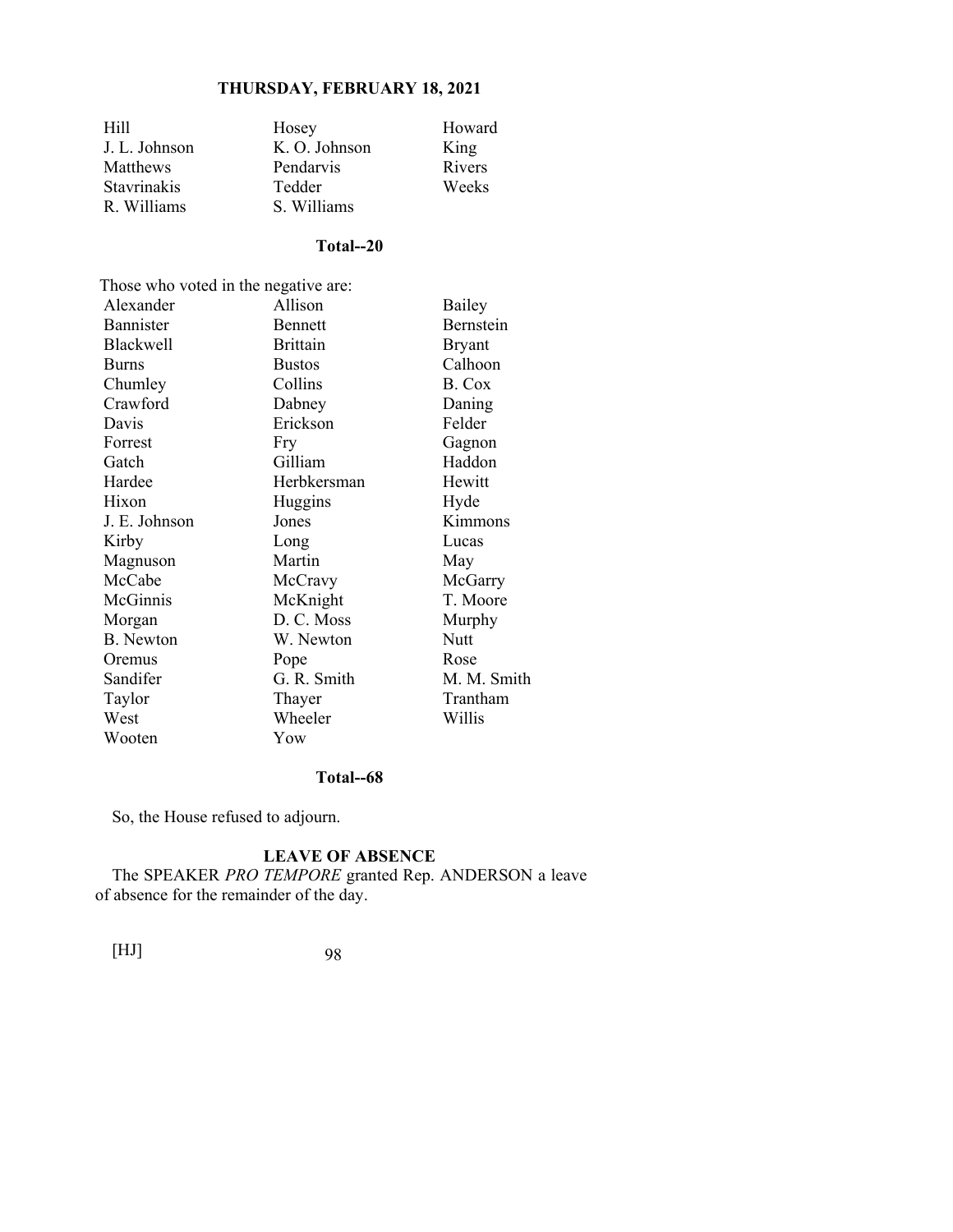# **LEAVE OF ABSENCE**

The SPEAKER *PRO TEMPORE* granted Rep. BALLENTINE a leave of absence for the remainder of the day.

Rep. PENDARVIS continued speaking.

Rep. HILL spoke against the Bill.

Rep. HILL requested that the Bill be read in its entirety.

The Reading Clerk read the Bill in its entirety.

The question recurred to the passage of the Bill.

The yeas and nays were taken resulting as follows: Yeas 73; Nays 21

Those who voted in the affirmative are:

| Alexander        | Allison            | <b>Bailey</b>    |
|------------------|--------------------|------------------|
| Bannister        | <b>Bennett</b>     | <b>Bernstein</b> |
| <b>Blackwell</b> | <b>Brittain</b>    | <b>Bryant</b>    |
| <b>Burns</b>     | <b>Bustos</b>      | Calhoon          |
| Chumley          | Collins            | B. Cox           |
| Crawford         | Dabney             | Daning           |
| Davis            | Erickson           | Felder           |
| Forrest          | Fry                | Gagnon           |
| Gatch            | Gilliam            | Haddon           |
| Hardee           | Herbkersman        | Hewitt           |
| Hixon            | Huggins            | Hyde             |
| J. E. Johnson    | K. O. Johnson      | Jones            |
| Kimmons          | Kirby              | Ligon            |
| Long             | Lucas              | Magnuson         |
| Martin           | Matthews           | May              |
| McCabe           | McCravy            | McGarry          |
| McGinnis         | McKnight           | T. Moore         |
| Morgan           | D. C. Moss         | Murphy           |
| <b>B.</b> Newton | W. Newton          | Nutt             |
| Oremus           | Pope               | Rose             |
| Sandifer         | Simrill            | G. R. Smith      |
| M. M. Smith      | <b>Stavrinakis</b> | Taylor           |
| Thayer           | Trantham           | West             |
|                  |                    |                  |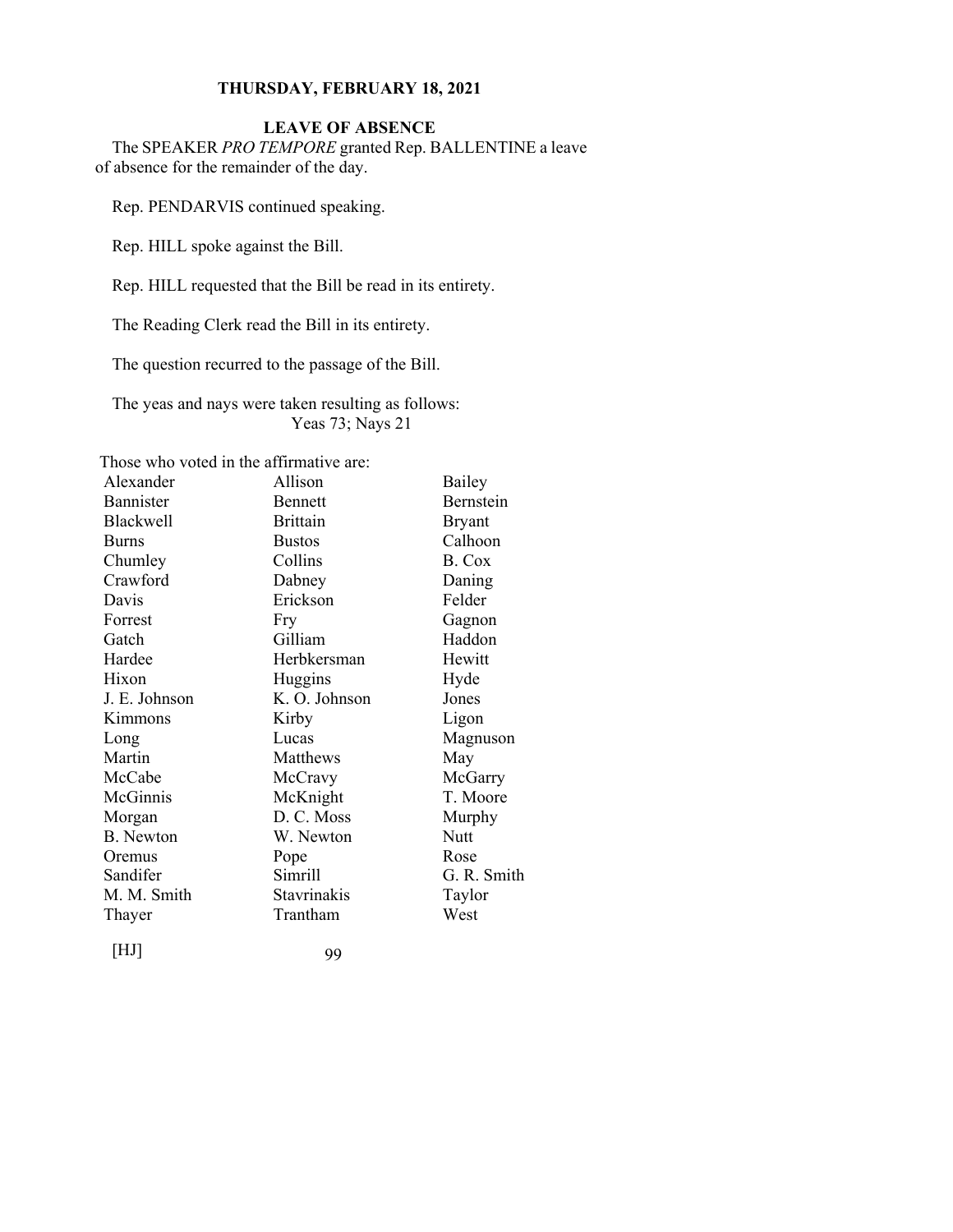Wheeler Willis Wooten Yow

#### **Total--73**

| Those who voted in the negative are: |               |                 |
|--------------------------------------|---------------|-----------------|
| Brawley                              | Cobb-Hunter   | Dillard         |
| Garvin                               | Govan         | Henderson-Myers |
| Henegan                              | Hill          | Hosey           |
| Howard                               | J. L. Johnson | King            |
| McDaniel                             | Ott.          | Pendarvis       |
| Rivers                               | Tedder        | Thigpen         |
| Weeks                                | R. Williams   | S. Williams     |

### **Total--21**

So, the Bill, as amended, was read the second time and ordered to third reading.

#### **STATEMENT FOR JOURNAL**

 I was not in the House Chamber for the vote on second reading on H. 3610. I support the Bill and would have voted for it.

Rep. Jason Elliott

## **STATEMENT FOR JOURNAL**

 I was temporarily out of the Chamber on constituent business during the vote on H. 3610. If I had been present, I would have voted against the Bill.

Rep. JA Moore

## **RATIFICATION OF ACTS**

Pursuant to an invitation the Honorable Speaker and House of Representatives appeared in the Senate Chamber on February 18, 2021, at 12:50 p.m. and the following Acts and Joint Resolution were ratified:

 (R. 2, S. 1) -- Senators Grooms, Verdin, Kimbrell, Garrett, Martin, Shealy, Climer, Corbin, Cromer, Rice, Adams, Hembree, Gambrell, Loftis and Campsen: AN ACT TO AMEND THE CODE OF LAWS OF SOUTH CAROLINA, 1976, TO ENACT THE "SOUTH CAROLINA FETAL HEARTBEAT AND PROTECTION FROM ABORTION ACT" BY ADDING ARTICLE 6 TO CHAPTER 41, TITLE 44 SO AS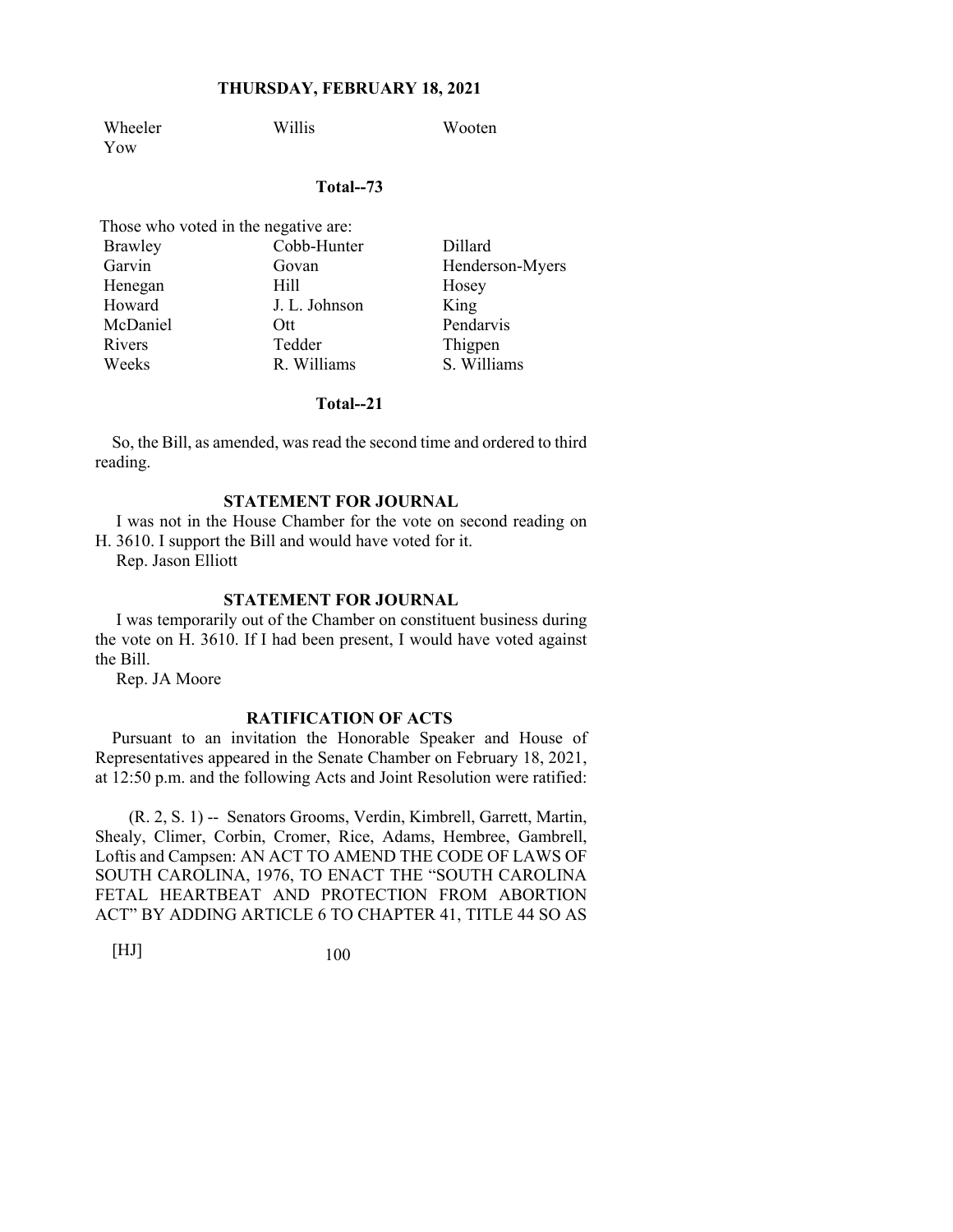TO REQUIRE TESTING FOR A DETECTABLE FETAL HEARTBEAT BEFORE AN ABORTION IS PERFORMED ON A PREGNANT WOMAN, TO PROHIBIT THE PERFORMANCE OF AN ABORTION IF A FETAL HEARTBEAT IS DETECTED, TO PROVIDE MEDICAL EMERGENCY AND OTHER EXCEPTIONS, TO REQUIRE CERTAIN DOCUMENTATION AND RECORDKEEPING BY PHYSICIANS PERFORMING ABORTIONS, TO REQUIRE PHYSICIANS TO NOTIFY LAW ENFORCEMENT AFTER PERFORMING AN ABORTION IN CERTAIN CIRCUMSTANCES, TO CREATE A CIVIL ACTION FOR A PREGNANT WOMAN UPON WHOM AN ABORTION IS PERFORMED, TO CREATE CRIMINAL PENALTIES, AND FOR OTHER PURPOSES; TO AMEND SECTION 44-41-460, RELATING TO THE REQUIRED REPORTING OF ABORTION DATA TO THE DEPARTMENT OF HEALTH AND ENVIRONMENTAL CONTROL, SO AS TO ADD REPORTING OF FETAL HEARTBEAT TESTING AND PATIENT MEDICAL CONDITION DATA; TO AMEND SECTION 44-41-330, RELATING TO A PREGNANT WOMAN'S RIGHT TO KNOW CERTAIN PREGNANCY INFORMATION, SO AS TO REQUIRE NOTIFICATION OF THE DETECTION OF A FETAL HEARTBEAT; AND TO AMEND SECTION 44-41-60, RELATING TO ABORTION REPORTING REQUIREMENTS, SO AS TO ADD REPORTING REQUIREMENTS.

 (R. 3, S. 478) -- Senator K. Johnson: AN ACT TO AMEND SECTION 2 OF ACT 183 OF 2020, RELATING TO THE CONSOLIDATION OF CLARENDON COUNTY SCHOOL DISTRICTS ONE AND THREE INTO CLARENDON COUNTY SCHOOL DISTRICT NO. 4, SO AS TO INCREASE THE INITIAL MEMBERSHIP OF THE CLARENDON COUNTY SCHOOL DISTRICT BOARD OF TRUSTEES FROM SEVEN TO NINE MEMBERS, TO PROVIDE THAT THE BOARD OF TRUSTEES SHALL BE COMPRISED OF SEVEN MEMBERS BEGINNING WITH THE 2024 GENERAL ELECTION, AND TO MAKE CONFORMING CHANGES.

 (R. 4, H. 3707) -- Ways and Means Committee: A JOINT RESOLUTION TO MAKE APPROPRIATIONS FOR THE STATE'S PUBLIC HEALTH RESPONSE TO THE COVID-19 VIRUS,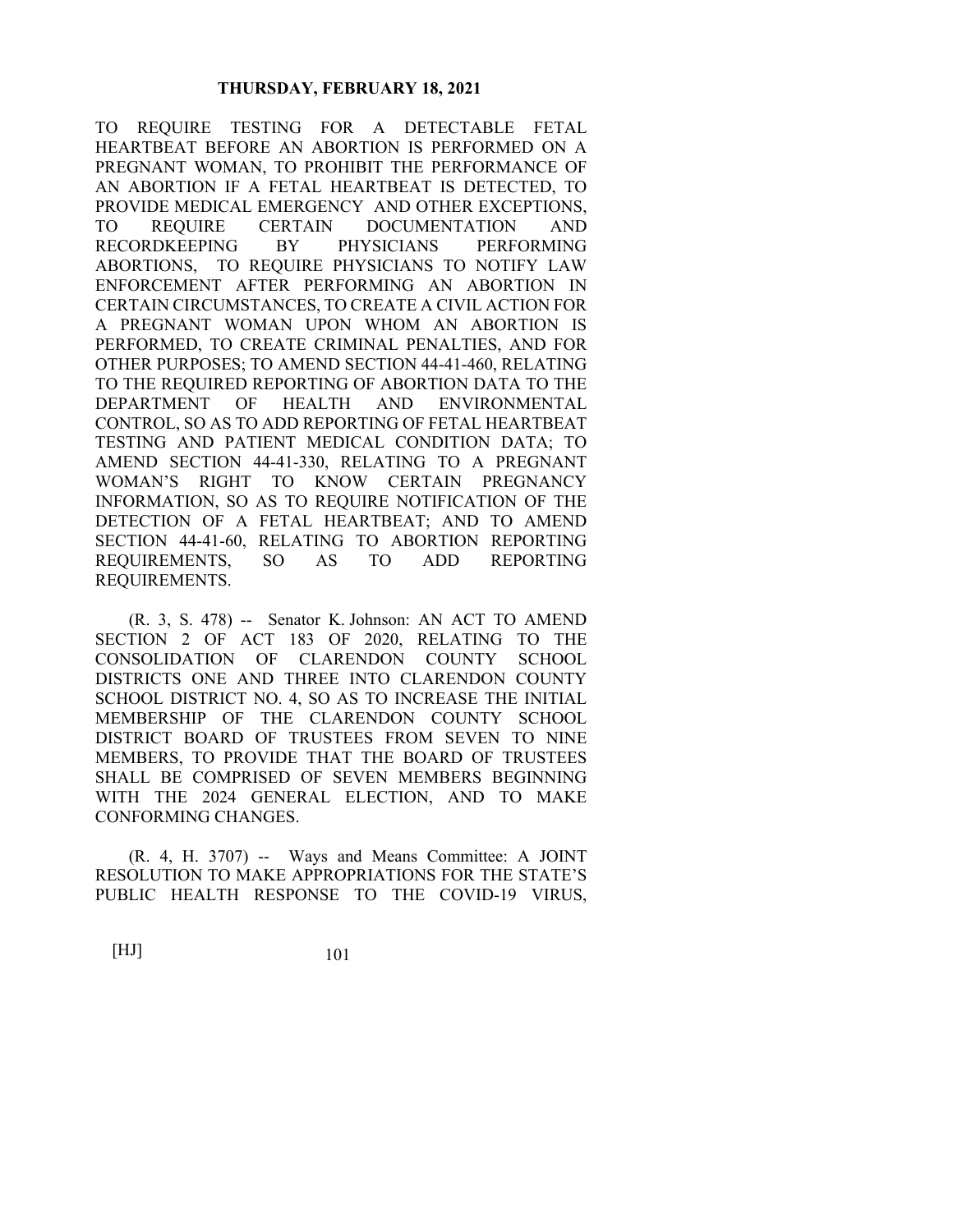## INCLUDING VACCINATIONS, AND TO FURTHER PROVIDE FOR THE RESPONSE TO THE COVID-19 VIRUS.

#### **RETURNED WITH CONCURRENCE**

The Senate returned to the House with concurrence the following:

H. 3905 -- Reps. Allison, Chumley, Henderson-Myers, Hyde, Long, Magnuson, T. Moore and Nutt: A CONCURRENT RESOLUTION TO CONGRATULATE SPARTANBURG REGIONAL HEALTHCARE SYSTEM ON THE OCCASION OF ITS ONE HUNDREDTH ANNIVERSARY AND, ON BEHALF OF THE PEOPLE OF SOUTH CAROLINA, TO EXPRESS THE APPRECIATION OF THE SOUTH CAROLINA GENERAL ASSEMBLY FOR THE SYSTEM'S MANY YEARS OF DEDICATED SERVICE TO THIS GREAT STATE.

Rep. T. MOORE moved that the House do now adjourn, which was agreed to.

## **ADJOURNMENT**

At 4:00 p.m. the House, in accordance with the motion of Rep. HERBKERSMAN, adjourned in memory of Cecil "Jay" Odom, to meet at 10:00 a.m. tomorrow.

\*\*\*